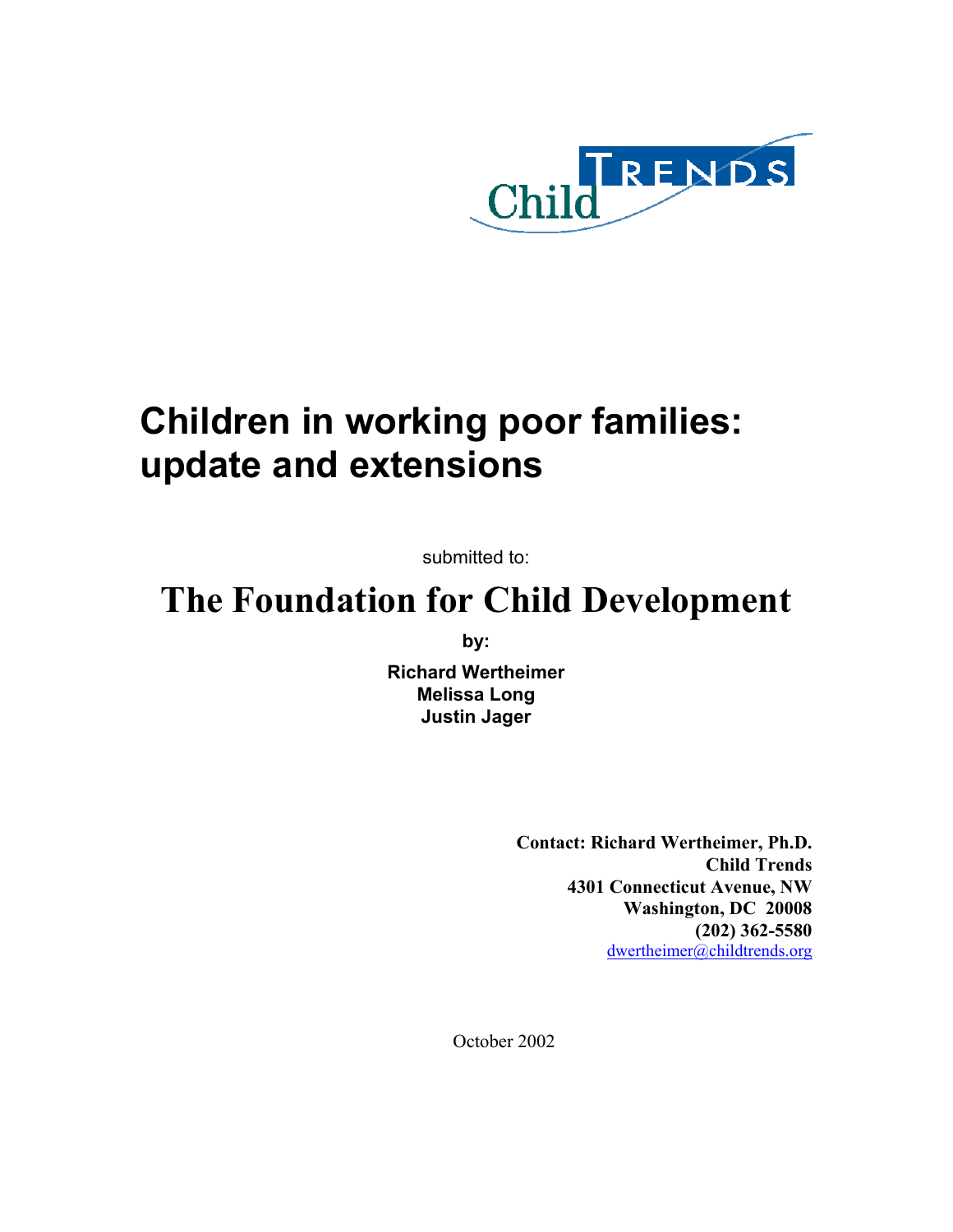## **Table of Contents**

| 1. To what extent was being in a working family associated with a reduced likelihood of poverty for |  |
|-----------------------------------------------------------------------------------------------------|--|
|                                                                                                     |  |
| 2. How common was it for children in poor families to have working parents during the 1995-2000     |  |
| 3. How were working poor families different from poor families not meeting the working standard     |  |
| 4. How were working poor families different from working, near-poor and more affluent families in   |  |
| 5. How common were movements into and out of working poverty during the 1990s?  11                  |  |
|                                                                                                     |  |
| 8. Compared with children in other families, how were children in working poor families developing  |  |
| shortly after welfare reform was implemented? Similarly, how are children in families leaving       |  |
|                                                                                                     |  |
|                                                                                                     |  |
|                                                                                                     |  |
|                                                                                                     |  |
|                                                                                                     |  |
|                                                                                                     |  |
| DATA: SURVEY OF INCOME AND PROGRAM PARTICIPATION AND THE CURRENT POPULATION SURVEY 17               |  |
| <b>CHAPTER 4. RESULTS FOR 1995-2000 USING THE CURRENT POPULATION SURVEY (CPS)</b>                   |  |
|                                                                                                     |  |
| TO WHAT EXTENT DOES BEING IN A WORKING FAMILY REDUCE THE LIKELIHOOD OF POVERTY FOR A                |  |
|                                                                                                     |  |
|                                                                                                     |  |
|                                                                                                     |  |
|                                                                                                     |  |
| HOW COMMON IS IT FOR CHILDREN IN POOR FAMILIES TO HAVE WORKING PARENTS?  25                         |  |
|                                                                                                     |  |
|                                                                                                     |  |
| HOW ARE THE CIRCUMSTANCES OF CHILDREN IN WORKING POOR FAMILIES DIFFERENT FROM THOSE IN              |  |
|                                                                                                     |  |
|                                                                                                     |  |
|                                                                                                     |  |
|                                                                                                     |  |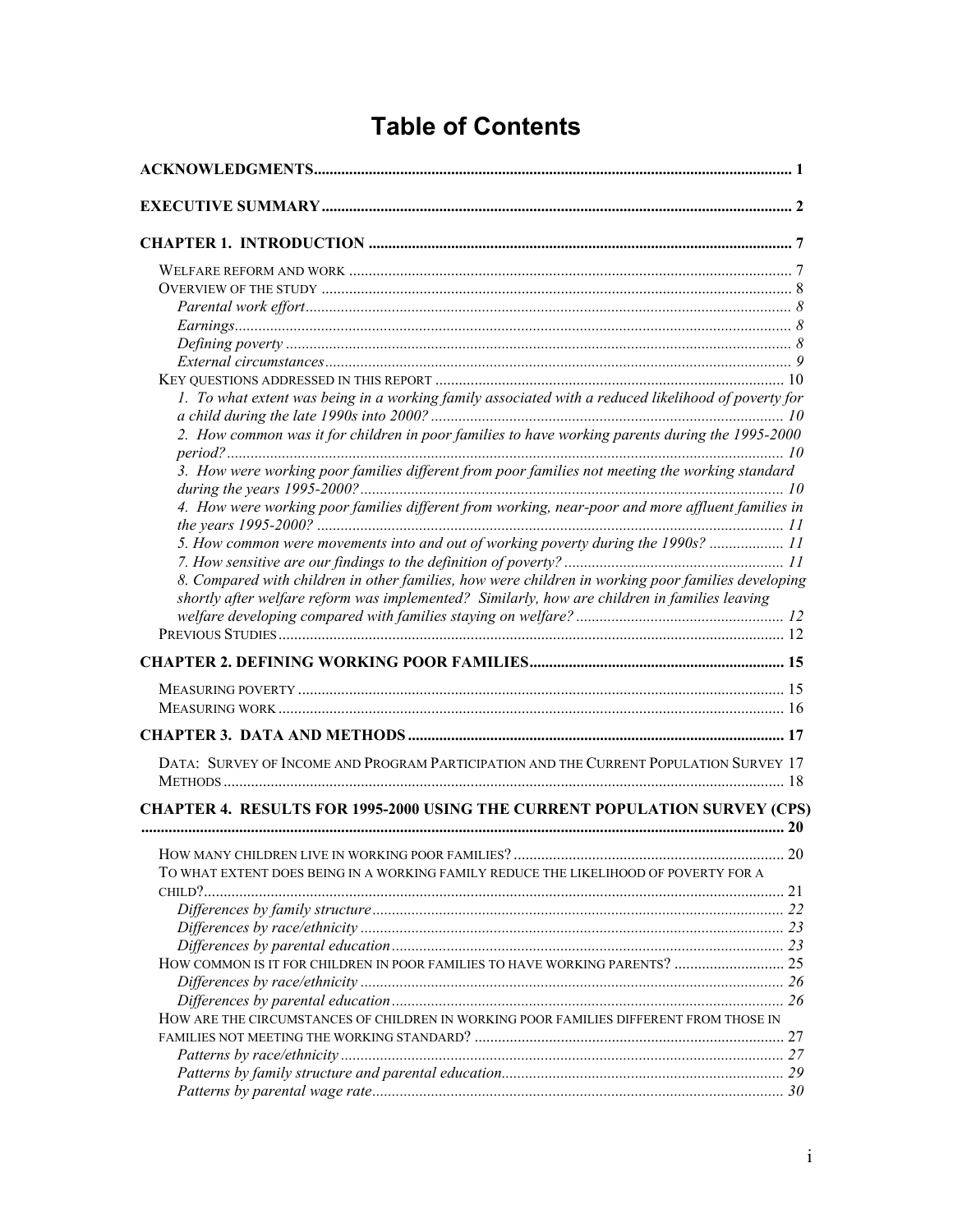| Patterns of transfer receipt, health insurance coverage, home ownership, and paid child care |  |
|----------------------------------------------------------------------------------------------|--|
| HOW ARE CHILDREN IN WORKING POOR FAMILIES DIFFERENT FROM THOSE IN OTHER MORE PROSPEROUS      |  |
|                                                                                              |  |
|                                                                                              |  |
|                                                                                              |  |
|                                                                                              |  |
|                                                                                              |  |
| Patterns by transfer receipt, health insurance coverage, home ownership, and paid child care |  |
|                                                                                              |  |
| CHAPTER 5. THE DYNAMICS OF POVERTY AND WORKING, 1987-1997 38                                 |  |
|                                                                                              |  |
|                                                                                              |  |
|                                                                                              |  |
|                                                                                              |  |
|                                                                                              |  |
|                                                                                              |  |
|                                                                                              |  |
|                                                                                              |  |
| <b>CHAPTER 6. ANALYSIS OF THE SENSITIVITY OF RESULTS TO THE DEFINITION OF</b>                |  |
|                                                                                              |  |
|                                                                                              |  |
|                                                                                              |  |
|                                                                                              |  |
|                                                                                              |  |
| <b>CHAPTER 7. THE WELL BEING OF CHILDREN IN WORKING POOR FAMILIES AND</b>                    |  |
|                                                                                              |  |
|                                                                                              |  |
|                                                                                              |  |
|                                                                                              |  |
|                                                                                              |  |
|                                                                                              |  |
|                                                                                              |  |
|                                                                                              |  |
|                                                                                              |  |
|                                                                                              |  |
|                                                                                              |  |
|                                                                                              |  |
|                                                                                              |  |
|                                                                                              |  |
|                                                                                              |  |
|                                                                                              |  |
|                                                                                              |  |
|                                                                                              |  |
|                                                                                              |  |
|                                                                                              |  |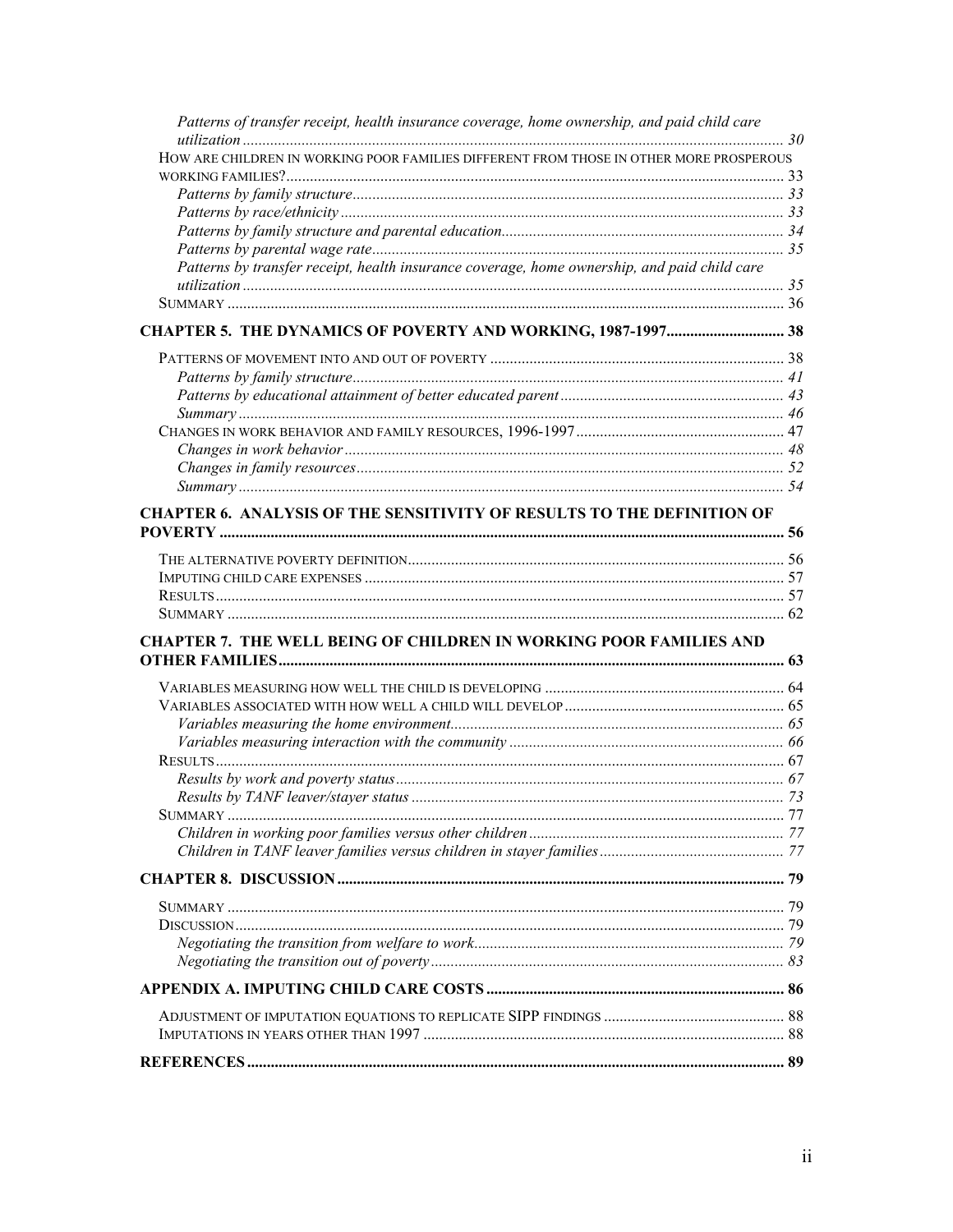### **Acknowledgments**

Financial support for this project was provided by the Foundation for Child Development.

The authors acknowledge the helpful comments provided by Kristin Moore, Ph.D. on an earlier draft of this report.

Susan Eshleman provided outstanding programming support on the analysis of the 1996 Survey of Income and Program Participation.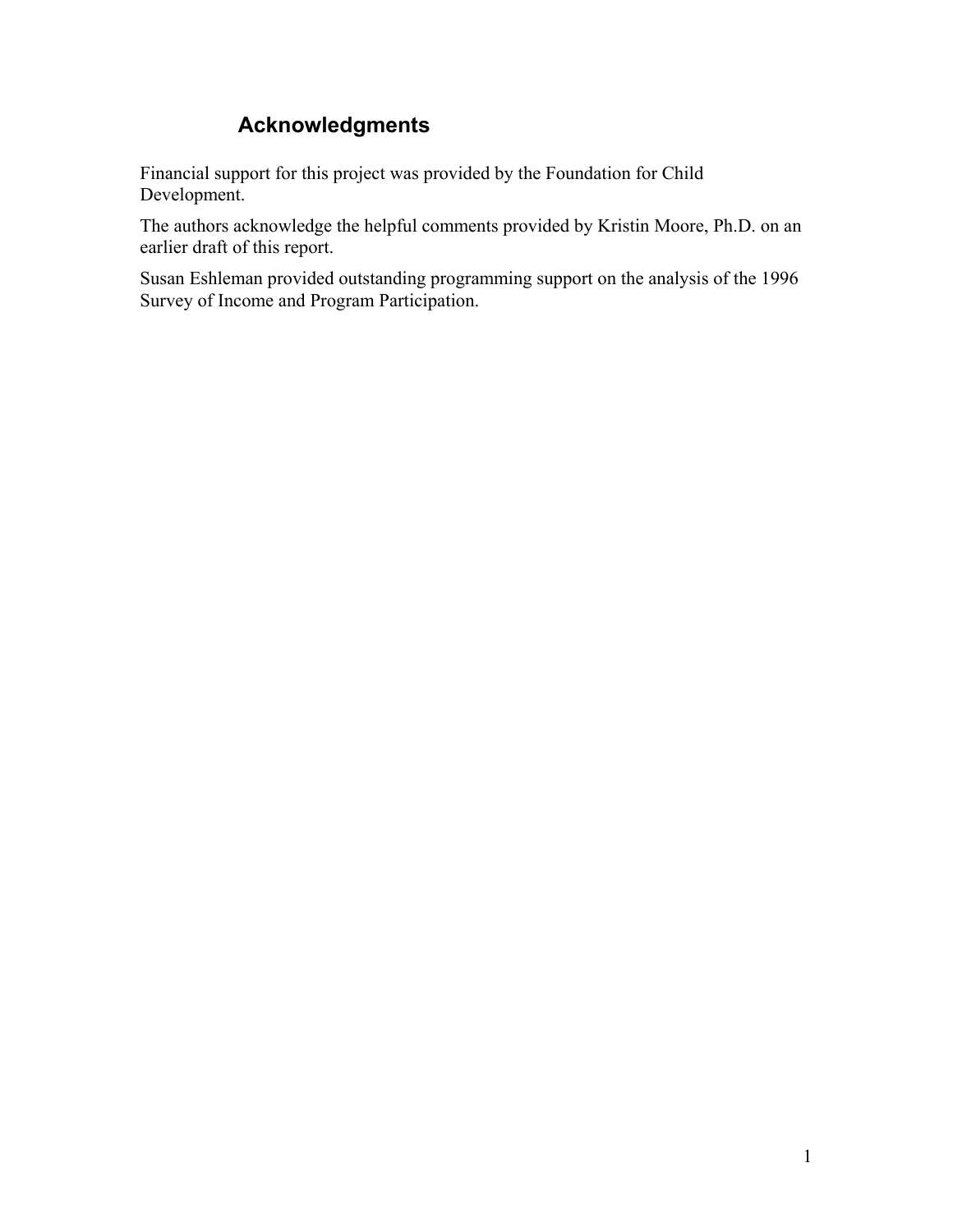### **Executive Summary**

In this study, we define *working poor families* as families in which annual income is below the official poverty threshold *and* the family meets a work standard that is dependent on family structure. The work required of single-parent families with children under age 6 is 20 hours per week, while the work required of two-parent families is 35 hours per week. We have translated this into an annual work requirement of 1,820 hours per year for two-parent families and 1,040 hours per year for single-parent families. Thus, any family with at least this many hours of work during a calendar year is defined as working.

Prior to federal welfare reform, in 1995 and 1996 about 4.5 million children lived in working poor families. During the first two years of welfare reform, this number increased—to 4.7 million in 1997 and 5.0 million in 1998. However, the number of children in working poor families decreased to 4.7 million in both 1999 and 2000. The number of children in poor families not meeting the work standard fell steadily over the entire period, from 9.5 million in 1995 to 6.4 million in 2000. This pattern presumably reflects the combined effects of a strong economy and federal welfare reform—both of which encouraged and facilitated greater work effort by persons with relatively low earning potential.

In Chapter 1 we list seven questions that would serve as the framework for this report. We begin our discussion with a summary of our answers to those questions.

### *1. To what extent is being in a working family associated with a reduced likelihood of poverty for a child?*

Throughout the 1995-2000 period, being in a working family dramatically reduced the likelihood of poverty for a child. Among children in working families only about 8-9 percent were poor. In contrast, among children in families not meeting the work standard 63 percent were poor in 1995-1997, with a substantial decline to 54 percent in 2000. Nonetheless, even in 2000, children in families not meeting the work standard were nearly 7 times as likely as children in working families to be poor.

Poverty rates for children varied substantially by family structure, race/ethnicity, and parental education. Nonetheless, meeting the work standard was associated with a substantial reduction in the risk of child poverty across all demographic and educational groups.

### *2. How common is it for children in poor families to have working parents?*

Even though living in a working family substantially reduces the likelihood of a child being poor, many children live in poor families that meet the working standard. The enactment of federal welfare reform appears to have substantially increased the percentage of poor children who live in working families. In 2000, about 43 percent of all poor children lived in families that met the working standard—a sharp increase from 1995 when 32 percent met the work standard, and a pattern which generally holds across racial/ethnic groups.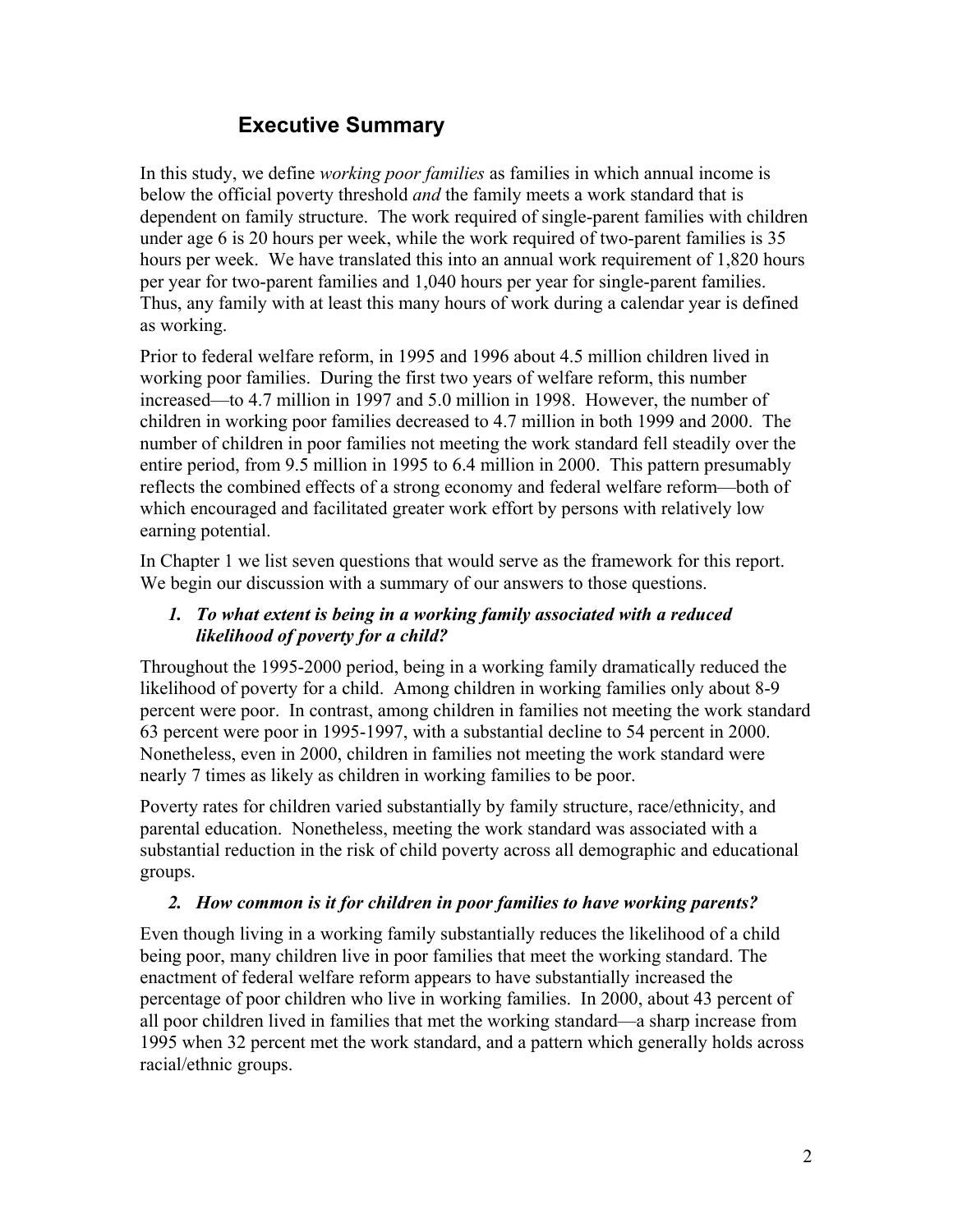### *3. How are working poor families different from poor families not meeting the working standard?*

Compared with children in poor families not meeting the work standard in 2000, children in working poor families are:

- more likely to live with two parents,
- about as likely have a parent who has completed 12 years of education, $\frac{1}{2}$
- less likely to be receiving AFDC/TANF or Food Stamps,
- about as likely to be covered by health insurance (an important change since 1995 when the working poor were less likely to be covered),
- more likely to live in a family that owns a home (married-couple families only), $2$  and
- more likely to be in paid child care.

Among children in both working poor families and poor families not meeting the work standard and whose parents paid for child care, child care expenses consumed a much large share of family income than among children in more affluent families.

### *4. How are working poor families different from working, near-poor and more affluent families?*

Compared with children in two categories of more prosperous working families in 2000, children in working poor families are:

- less likely to live with two parents,
- less likely to have a parent who has completed 12 years of education,
- less likely to have a parent who earns more than \$10.00 per hour,
- more likely to be receiving AFDC/TANF or Food Stamps,
- less likely to be covered by health insurance (married-couple families only),
- less likely to live in a family that owns a house, and
- less likely to be in paid child care.

1

Moreover, among children in working poor families with paid child care, child care expenses consumed a much large share of family income than among children in more affluent working families. For example, for single-parent, working poor families with paid child care, nearly two-thirds paid 40 percent or more of their income for child care, and 41 percent paid at least half.

<sup>&</sup>lt;sup>1</sup> This is a change from 1995 when single mothers in working poor families were more likely to have completed 12 years of education.

 $<sup>2</sup>$  This pattern is the opposite of 1995 when single-mother working poor families were more likely to own their own</sup> homes but married-couple working poor families were not.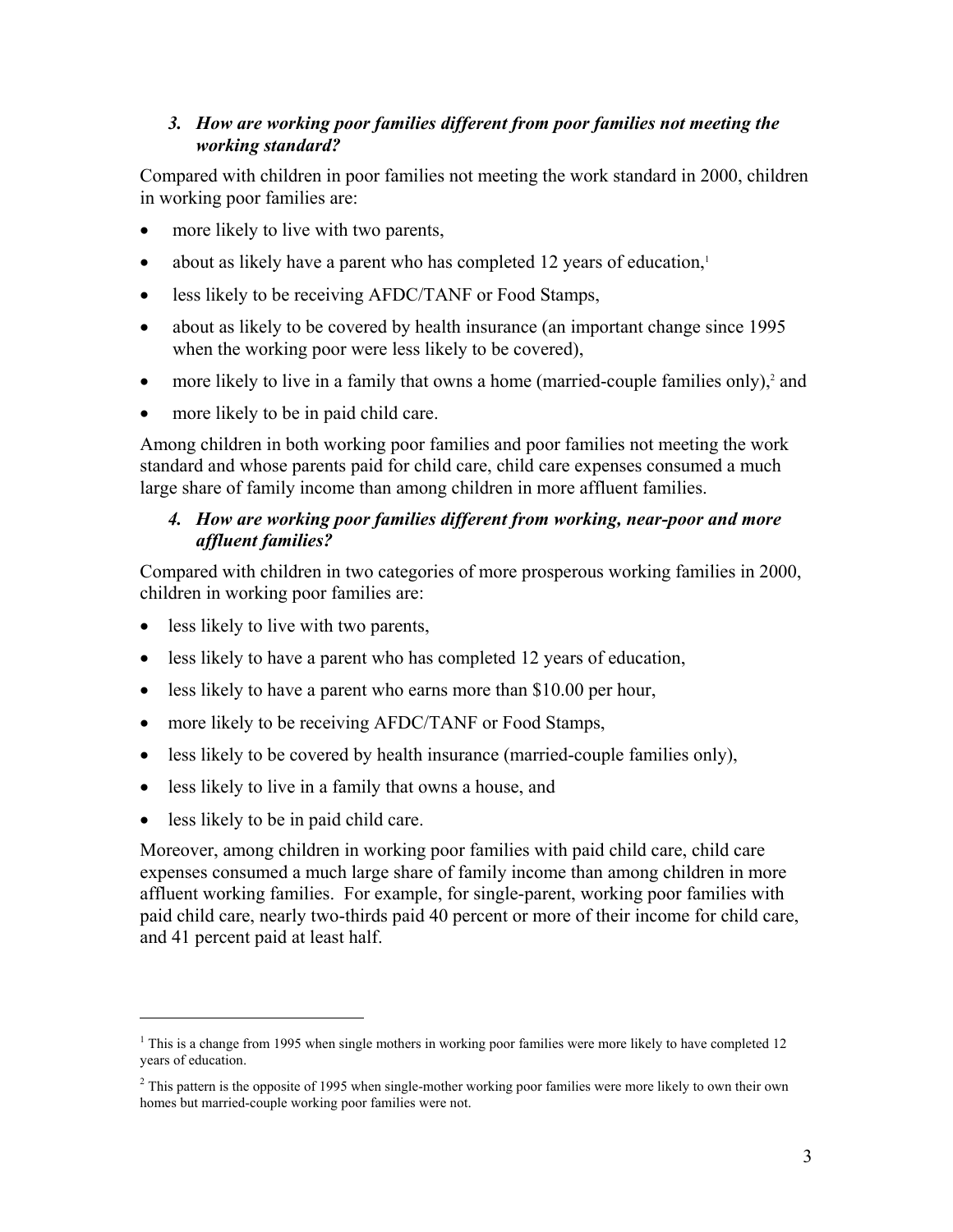#### *5. How common are movements into and out of working poverty?*

Over time, according to analysis of the Survey of Income and Program Participation (SIPP) there is a rough balance between the number of children entering and leaving poverty each year. (For example, between 1996 and 1997 2.6 million children left poverty and 2.3 million children entered it. This is roughly 20 percent of the total children in poverty at this time.) However, during the 1990-1991 recession, the number of children entering poverty was significantly higher than the number of children leaving poverty; in contrast, during the 1993-94 and 1996-1997 periods of substantial economic growth, the number of children leaving poverty was significantly higher than the number entering poverty.

Consistently over the entire period, increasing parental work effort to meet or exceed the working standard is a much better strategy for moving children out of poverty than not meeting the working standard in either year. However, in every year tabulated, this strategy was successful at removing the child from poverty only about half the time. For the other half, increasing work effort led the family into the ranks of the working poor.

Conversely, meeting the working standard for two consecutive years is a good strategy for avoiding moving into poverty. For nonpoor children whose parents met the working standard in both 1996 and 1997, the likelihood of moving into poverty was only 3 percent. This is significantly lower than the likelihood for (a) those nonpoor children whose parents met the working standard in the second year only (10 percent), and (b) those nonpoor children whose parents failed to meet the working standard in either year (21 percent).

These two findings generally hold regardless of whether the child is in a married-couple family or a single-mother family. In fact, there was no significant difference by family structure in the likelihood of poor children leaving poverty as a consequence of their parent(s) meeting the working standard in 1997, given that they did not meet the working standard in 1996. Moreover, with only a few exceptions, nonpoor children in singlemother families were not significantly more likely than nonpoor children in marriedcouple families to enter poverty in the following years, regardless of the work behavior of their parent(s).

Similarly, the pattern of association between parental work behavior and the likelihood of a child exiting or entering poverty held regardless of the educational attainment of the better educated parent. However, there were indications that parental education may play a key role in the likelihood of a child exiting or entering poverty, after controlling for the dynamics of parental work behavior. Higher levels of education appear to be associated with a better chance of escaping poverty and a better chance of avoiding poverty. However, these relationships were not consistently statistically significant.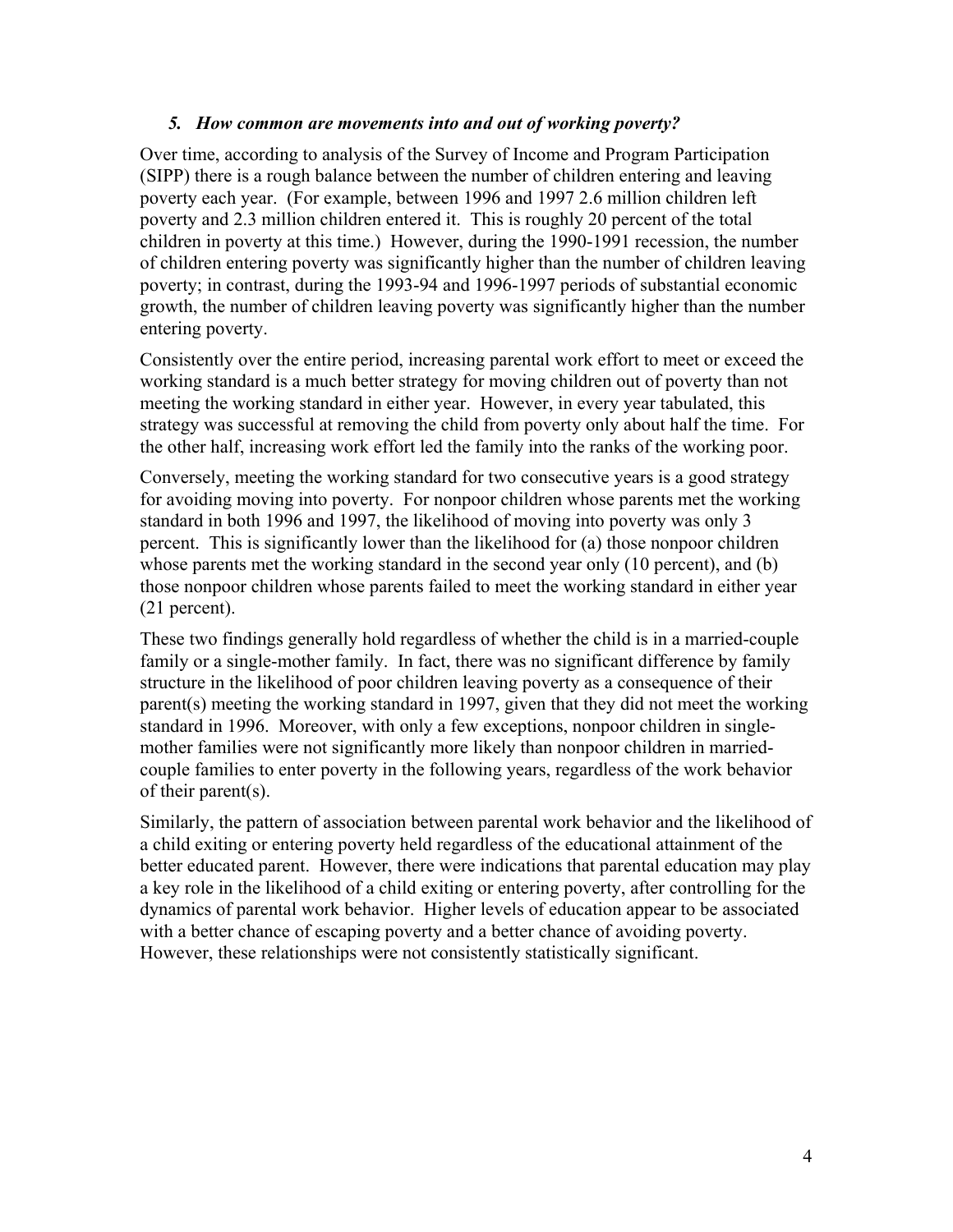*6. What were the changes in work behavior and economic resources of children in TANF families, children in poor families not meeting the work standard, children in working poor families, children in working, near-poor families, and more affluent working families?* 

For families that received AFDC/TANF in 1996 and the overlapping group of poor families not meeting the work standard, parents generally increased their work effort between 1996 and 1997—typically both hours worked per week and weeks worked per year. To a somewhat lesser extent, this was also true of parents in working poor families. There was little substantial change in work for working families above the poverty line.

Family income rose significantly for children in families receiving TANF in 1996, families that were poor and did not meet the work standard in 1996, families that were poor and did meet the work standard in 1996, and working families with incomes between 100 percent and 200 percent of the poverty threshold in 1996. They did not change significantly for more affluent working families.

Food Stamp receipt and health insurance coverage fell between 1996 and 1997 for families that received AFDC/TANF in 1996 and also both categories of families that were poor in 1996. Food stamp but not health insurance coverage fell for working families with incomes between 100 percent and 200 percent of the poverty threshold. Health insurance coverage for the more affluent working families was nearly universal and did not change year-to-year, while Food Stamp receipt was virtually non-existent among these families in both years.

### *7. How sensitive are our findings to the definition of poverty?*

We have defined poverty differently and tested the sensitivity of our analysis of children in working poor families to using an alternative definition instead of the official poverty definition. More specifically, we have defined economic resources to include not just pre-tax money income but also the value of Food Stamps and other non-cash benefits and any refundable earned income tax credit received by the family. We have also excluded from economic resources any positive federal payroll or income tax liability and child care expenses. However, we have continued to use the poverty thresholds of the official poverty definition.

Using this definition results in 18 percent of children being classified as poor in 1996 and 14 percent in 2000. These percentages are slightly lower than the percentage classified as poor using the official definition (20 percent in 1995 and 15 percent in 2000). Moreover, the 1993-1994 decline in the alternative poverty rate is statistically significant.

However, use of the alternative poverty definition has little effect on the share of poor children living in working families. Moreover, findings comparing working poor families with other poor families and other working families (*e.g.,* differences in parental education, receipt of public assistance, health insurance coverage, etc.) are essentially unchanged.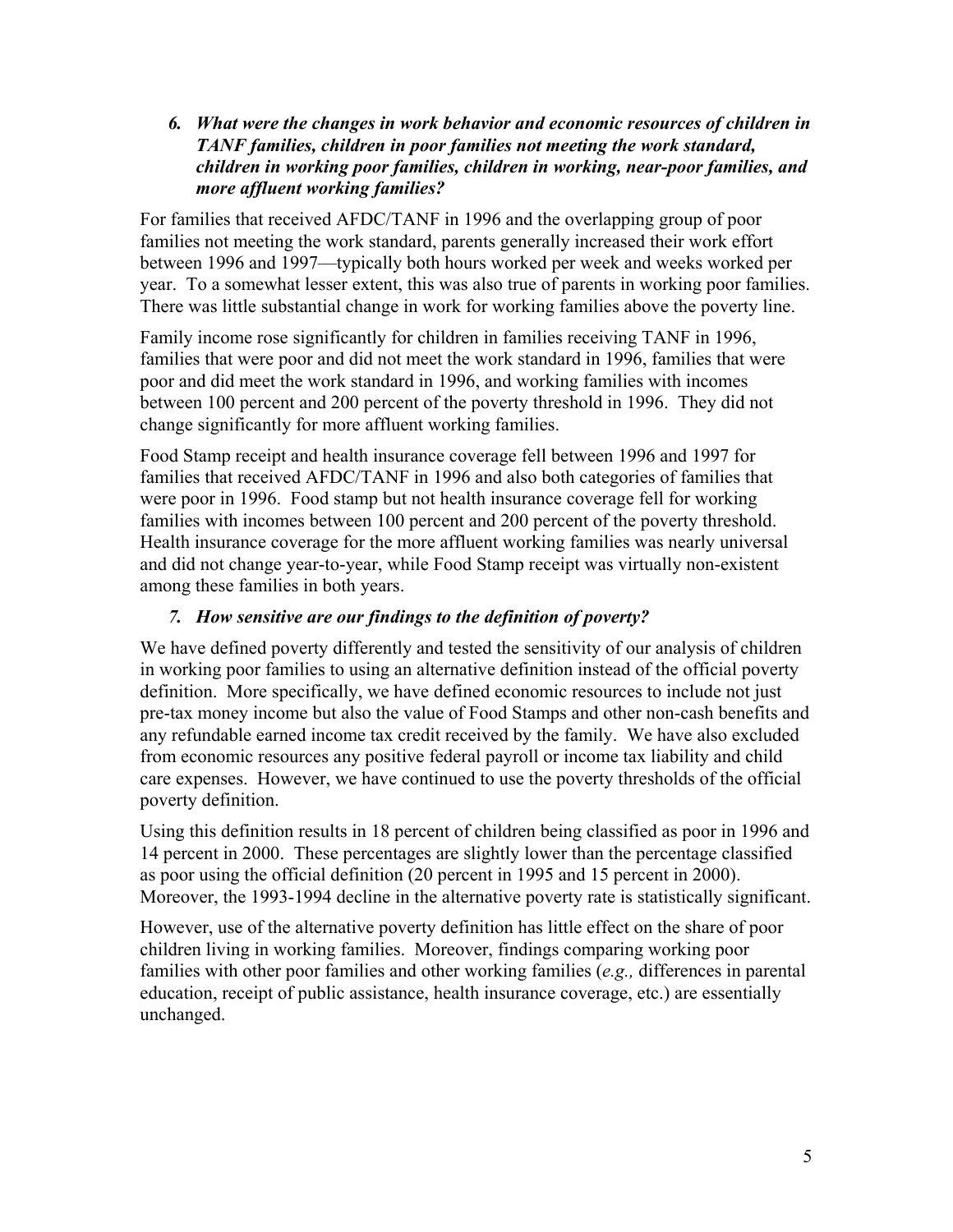### *8. Compared with children in other families, how are children in working poor families developing? Similarly, how are children in families leaving welfare developing compared with families staying on welfare?*

According to the limited number of variables directly measuring how well a child is developing, children in working poor families and children in poor families that do not meet the work standard appear to fare worse than children in more affluent working families across all three domains—health, cognitive development, and behavior. They also are less likely than children in poor families to be identified as gifted and are more likely to be overweight.

In the area of home environment, children in working poor families also seem to be at a disadvantage compared to at least one other group on the following measures: meals with father, parental involvement, parental aggravation, and father's educational expectations for his child.

Finally, in the area of interaction with the community, children in working poor families were less active in extracurricular activities than more affluent children and less likely to attend kindergarten, private school, or religious school, while their parents were less likely to hold positive views of their community and more likely to hold negative views.

We found no difference between TANF leaver and stayer families in variables measuring how well a child is developing.

However, there is a mixed picture in the area of home environment. For meals with mother, father involvement, and father's educational expectations for his child, children in leaver families appear to be at an advantage compared with children in stayer families. On the other hand, appear to be at a slight disadvantage according to the parental aggravation index.

Finally, there are only a few differences between TANF leaver and stayer families for variable measuring interaction with the community. Parents in leaver families were less likely than parents in stayer families to hold negative attitudes towards the community and were less likely to attend religious schools. They were also more likely to receive child care services during the first three months of life.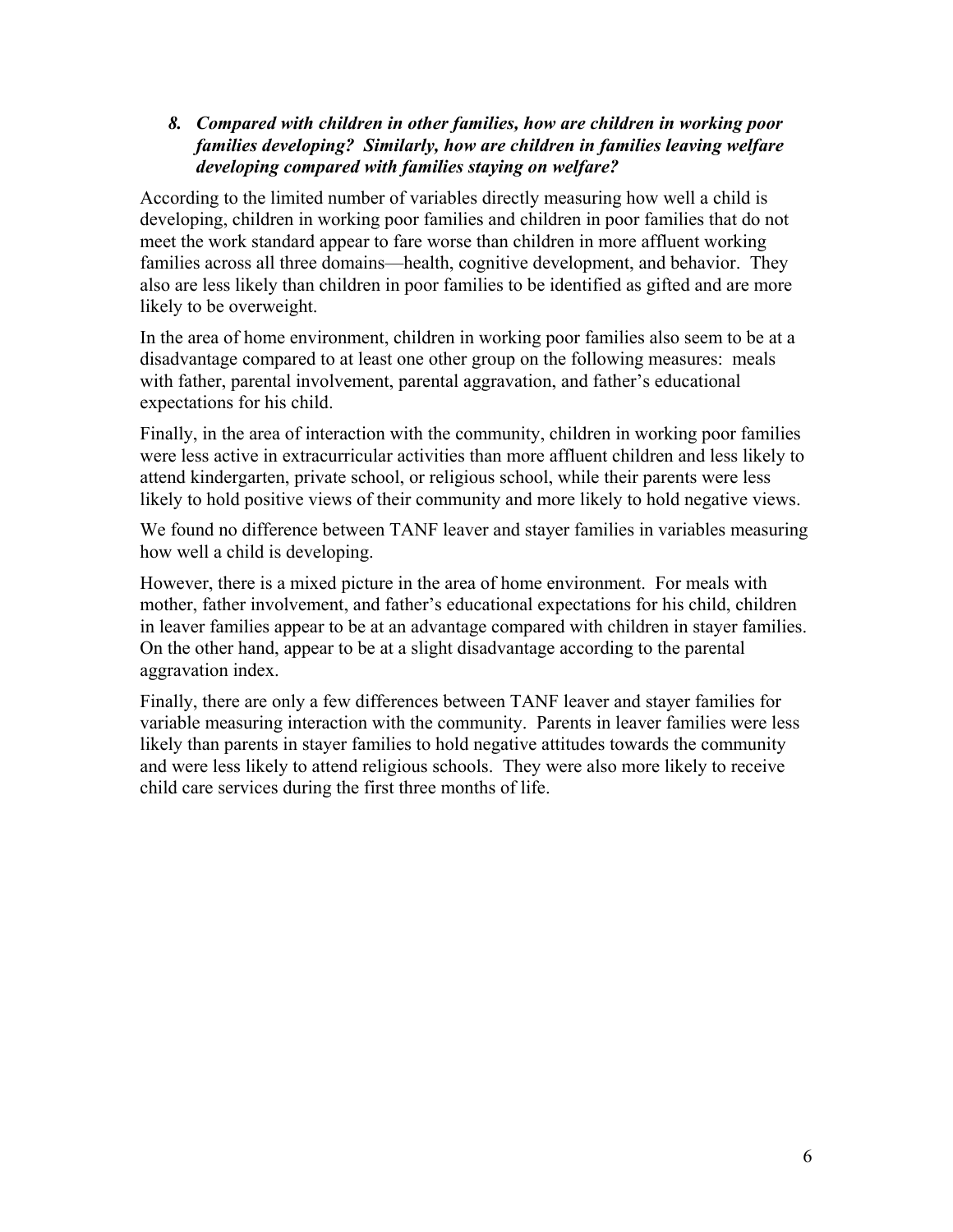### **Chapter 1. Introduction**

In 2000, 11.6 million of all children (about 16 percent) in the U.S. lived in families below the official poverty threshold, which was around \$17,500 for a family of four. For black children the poverty rate was 31 percent, for Hispanic children the rate was 28 percent, while, for white non-Hispanic children, the rate was 9 percent (Dalaker, 2001). Child poverty rates also varied substantially by family structure. In 2000, only 8 percent of children in married-couple families were poor, while 40 percent of all children in singlemother families were poor (U.S. Census Bureau, 2001a).

All of these percentages have declined sharply between 1996 and 2000. For example, in 1996 (prior to federal welfare reform), over 20 percent of all children lived in poor families and 40 percent of all black and Hispanic children lived below the poverty threshold (Dalaker, 2001).

Although 11.1 million children lived in families<sup>3</sup> below the poverty line in 2000, only 6.0 million (about 54 percent) received some form of means-tested cash transfer payment such as Temporary Assistance to Needy Families (TANF) (U.S. Census Bureau, 2001b). This implies that 5.1 million children were living in poor families which were *not* receiving payments from means-tested cash transfer programs.

### *Welfare reform and work*

 $\overline{a}$ 

Welfare reform placed a much heavier emphasis on work. Under the terms of the Personal Responsibility and Work Opportunity Reconciliation Act of 1996 (PRWORA) (Greenberg & Savner, 1996), states must:

- Require a parent receiving assistance under the Temporary Assistance to Needy Families (TANF) program to work once the State determines the parent or caretaker is ready to engage in work, or once the parent has received assistance under the program for 24 months, whichever is earlier;
- Require a parent receiving assistance and not exempt from work requirements to participate in community service if not employed; and
- Meet an all-families and a two-parent-family work participation rate requirement, there being a fiscal penalty for failing to meet the requirement. The work required of single-parent families with children under age 6 is 20 hours per week, while the work required of two-parent families is 35 hours per week<sup>4</sup>.

"Increasing employment and earnings of needy families . . . [and] decreasing . . . child poverty" are two explicit objectives of the Personal Responsibility and Work Opportunity Reconciliation Act of 1996 (PRWORA).<sup>5</sup> However, imposing a stringent work

<sup>&</sup>lt;sup>3</sup> In order to maximize the coverage of children considered in this report, statistics on children in families calculated by the authors include children in unrelated subfamilies, and children who are primary and secondary individuals. This is broader than the Census Bureau's definition of "related children" which excludes these children.

<sup>&</sup>lt;sup>4</sup> Unless the two-parent family receives federally funded child care, in which case the work required is 55 hours per week.

 $5$  U.S. Congress, Personal Responsibility and Work Opportunity Reconciliation Act of 1996, Sec. 411.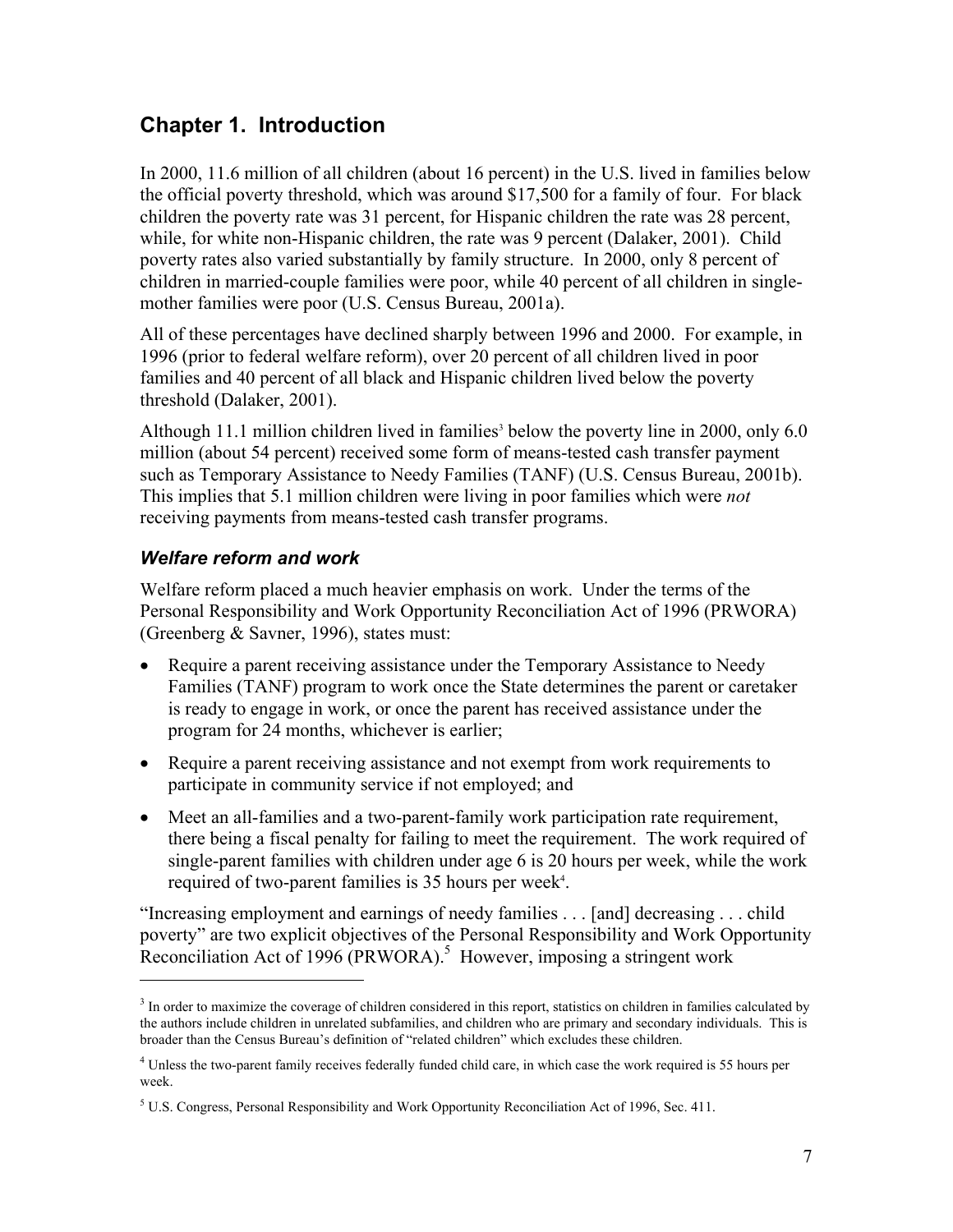requirement does not guarantee that a family will escape poverty. In 2000, nearly 1 million householders living in families with related children had earnings below the official poverty threshold for a family of four, even though the householder worked fulltime, full-year (U.S. Census Bureau, 2001c).

### *Overview of the study*

As we found in our earlier report, a substantial number of children continued to remain poor in spite of considerable work effort by their parents during this new welfare reform era (Wertheimer, 1999). In this study, we continue our exploration of the relationship between the poverty rates of children and the work behavior of their parent(s), thus, updating and extending the research we originally undertook as welfare reform was getting underway. By doing so, we can continue to learn about both the prospects and limitations for reducing poverty among children by increasing the work effort of parents.

### *Parental work effort*

One way of exploring this relationship is to compare the poverty rates of children whose parent(s) make a substantial work effort with those whose parent do not make a substantial work effort. For children living in married-couple families, we previously found a very strong relationship between parental work and poverty because even lowwage parents can escape poverty if they work enough hours. $\delta$  In contrast, for children living in single-parent families, even a full-time, full-year work effort may not be enough to allow children to escape poverty if the parent is able to secure only low-wage employment. To explore the magnitude of this problem, we calculate the percentage of poor children living in families where the parent(s) makes a substantial work effort over the period 1995-2000.

### *Earnings*

Because increased work effort alone may not be enough to allow children to escape poverty (especially in single-parent families), we, as before, also explore the relationship between the poverty rate of children and the earnings capacity of the higher-earning parent in their family. Clearly, increased work effort will be far more effective at reducing child poverty if the parent's wage rate exceeds the legal minimum. Since the parental wage rate is likely to be related to that parent's educational attainment, we also explore the relationship between the child poverty rate and parental education for those children whose parent(s) already make a substantial work effort.

### *Defining poverty*

 $\overline{a}$ 

The discussion so far has implicitly assumed that the official poverty threshold was an appropriate measure of a minimally acceptable level of well-being for children. However, the official poverty threshold fails to take into account several key factors

<sup>&</sup>lt;sup>6</sup> Since September 1, 1997, full-time, full-year earnings (3,640 hours per year) for two people earning the minimum wage (\$5.15 per hour) has been \$18,746. The poverty line for a family with two adults and two children was \$17,463 in 2000.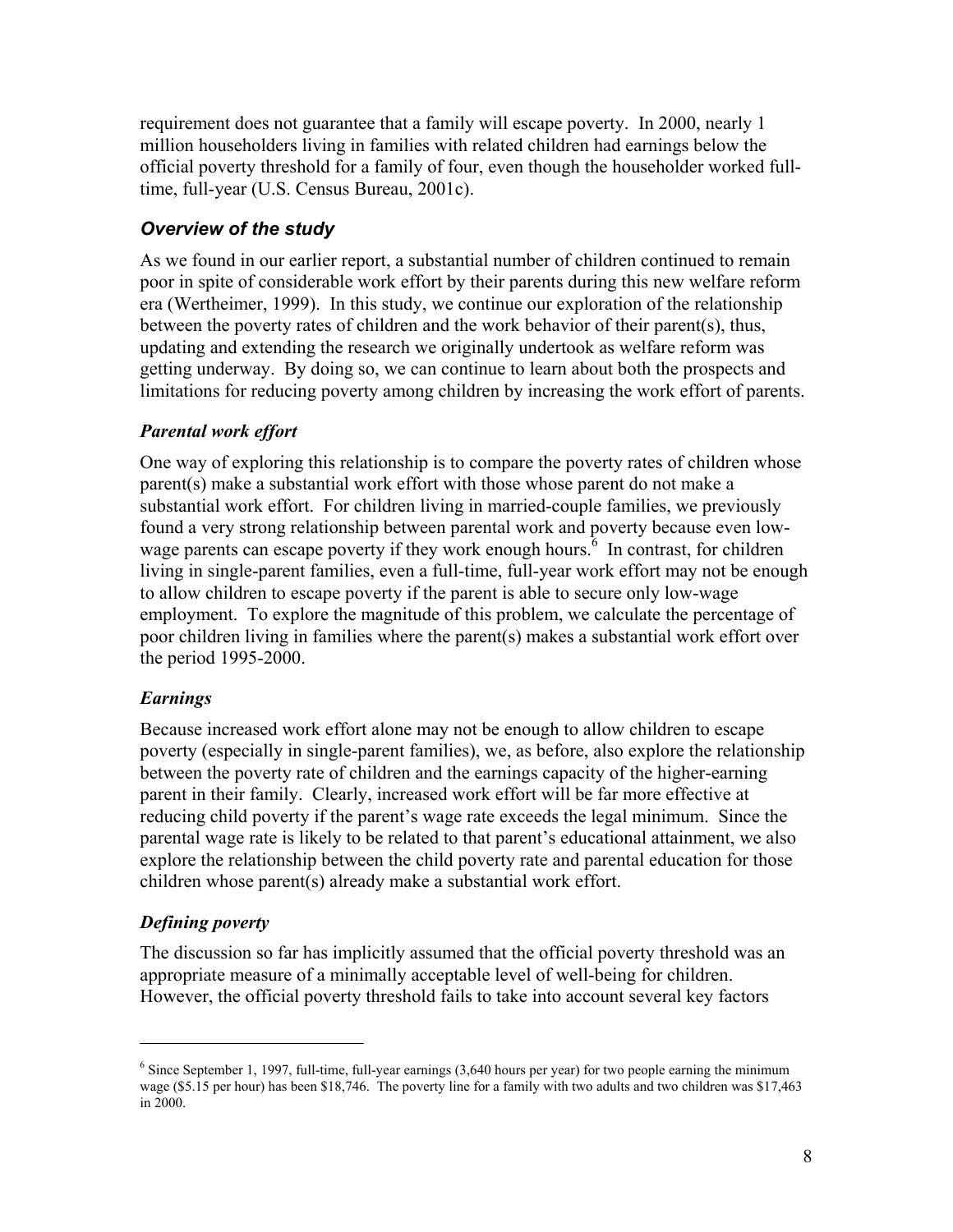influencing the well-being of children. Two of the most important of these factors are work-related expenses (especially child-care expenses) and health insurance coverage.

**Child care expenses**. If single parents of young children living in poor families are not working at all or working relatively little, the availability and cost of adequate child care may not be an important issue. Similarly if a married-couple family with children includes only one worker, child-care expenses may not be an important issue. However, if these parents are required to increase their work effort substantially, they are likely to have to make some kind of arrangement for the care of their children. If relatives are available and willing to care for the children, this may not impose a financial burden on the family. However, if paid child care is required, the family faces an extra, mandatory expense that would not have been necessary if their work effort had not increased.<sup>7</sup> To explore this issue, we calculate the percentage of children in poor families whose working parents pay for child care and the ratio of those expenses to family income.

**Health insurance**. Historically, children whose families received public assistance were also eligible for health insurance from the Medicaid program. However, children in poor families whose parent rely primarily on earnings rather than assistance were not necessarily covered by either Medicaid or by health insurance provided by an employer. Recently, though, eligibility for Medicaid has been broadened, and states are beginning to offer their own health insurance programs with federal assistance from the State Child Health Insurance Program (SCHIP). To explore the consequences of these changes, we contrast the percentage of children covered by health insurance in working poor families with the coverage rate of children in poor families not making a substantial work effort and other more prosperous working families over time.

### *External circumstances*

 $\overline{a}$ 

Another assumption implicit in the discussion above is that the level of work effort of the parents is under their own control. In a rapidly growing economy with a low rate of unemployment, it is relatively easy for a person with little education and few skills to obtain employment—at least at a low wage job. However, in a slowly growing economy or in an economy in recession, it may be much more difficult to find and keep a job and to work as many hours as the employee wishes. In our previous study we examined the relationship between work and poverty over the period 1987 through 1994, which includes a mild recession. While an extension of this study to incorporate the recent recession would be a useful addition to our state of knowledge, the current study is focused on a period (1995-2000) in which the economy was constantly expanding, and, thus, is not helpful in exploring this particular issue.

 $<sup>7</sup>$  Other work-related expenses include payroll and income taxes on earnings and commuting expenses.</sup>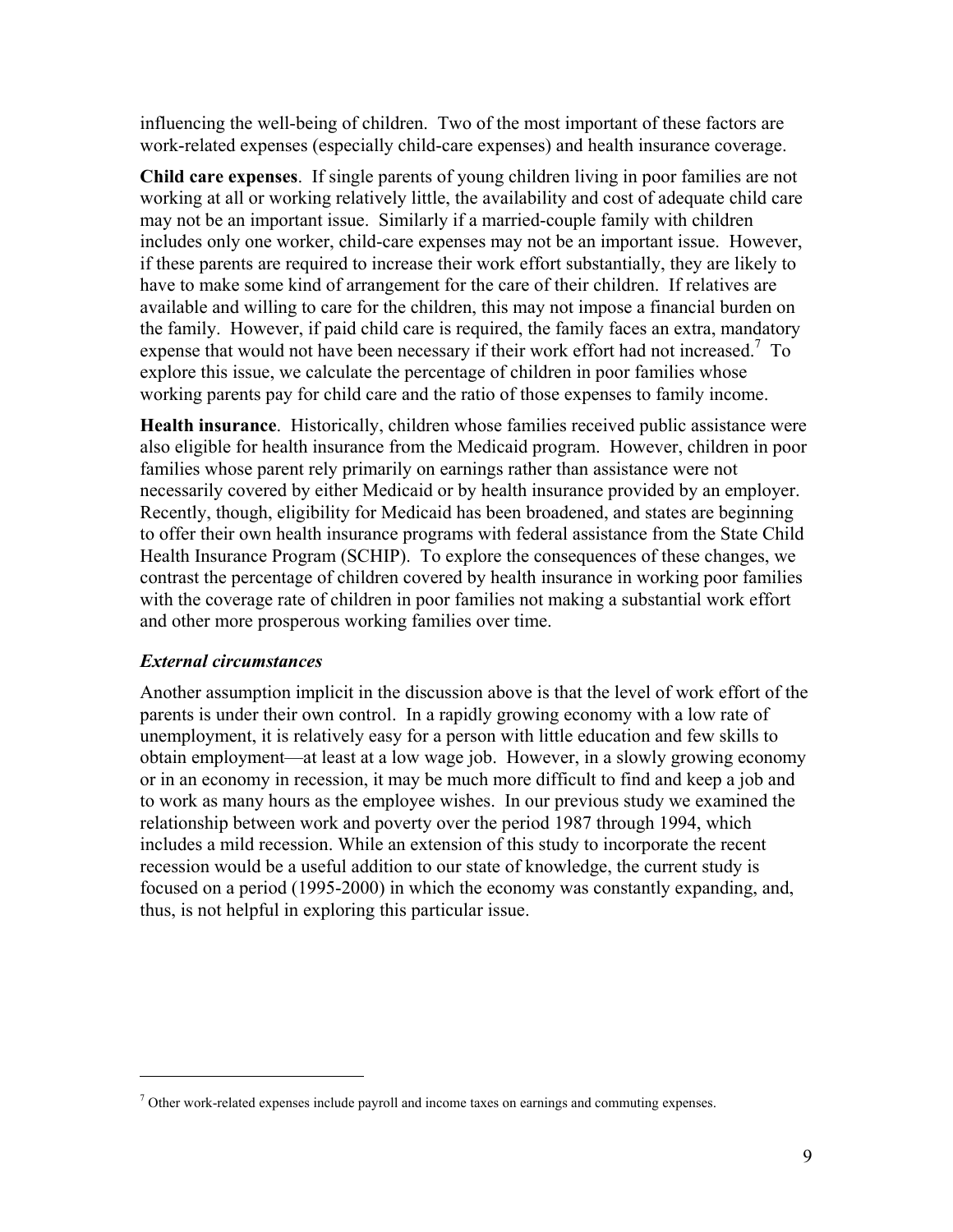### *Key questions addressed in this report*

### *1. To what extent was being in a working family associated with a reduced likelihood of poverty for a child during the late 1990s into 2000?*

Welfare benefits have been set in all states at levels below the poverty threshold. In 2000, the annual maximum TANF benefit for a one-parent family of three persons in the median state was \$5,052 per year, which was only 36 percent of the poverty line. If Food Stamp benefits are added, the combined benefits in the median state were \$9,072 per year, which was 65 percent of the poverty threshold (U.S. House of Representatives, 2000). Even in the most generous state (Alaska), combined TANF and Food Stamp benefits were only 116 percent of the official poverty threshold (Food Stamps aren't included as apart of income when determining if a family is poor).<sup>8</sup> Consequently, nearly all families who rely solely on TANF and Food Stamps alone are poor—even if Food Stamp benefits are counted as part of income.

Working can dramatically increase the likelihood that a family escapes poverty. For example, a single parent with three children who was paid \$8.50 per hour in 2000 for a 40 hour week, 52 weeks per year, would have earned \$17,680 per year, which exceeded the 2000 poverty threshold for a family of four, which was \$17,524.

Our previous study established a strong connection between increased work, even at low wages, and a reduced risk of poverty. To update this analysis, we estimate the difference in the poverty rate for children in working families versus children in non-working families and how that difference varies depending upon family structure, parental education, and other key variables over the period 1995-2000. This update is important because the post-welfare reform influx of persons previously on welfare into the labor force could have changed the composition of working poor families.

### *2. How common was it for children in poor families to have working parents during the 1995-2000 period?*

Although working may reduce the likelihood of poverty, as we have seen in our previous study, working is no guarantee of escaping poverty. We will estimate over the 1995- 2000 period the percentage of children in poor families where the parents make a substantial work effort and how that percentage varies depending on family structure, parental education, and other key variables.

### *3. How were working poor families different from poor families not meeting the working standard during the years 1995-2000?*

Our previous study found that working poor families enjoyed some advantages (*e.g.,* parental education) but also some disadvantages (*e.g.,* health insurance coverage) when compared with poor families not meeting the work standard. We update our estimates of differences between working poor families and poor families not meeting the working

1

<sup>&</sup>lt;sup>8</sup> However, the official poverty threshold does not take into account differences in the cost of living. The relatively high TANF and Food Stamp benefits in Alaska reflect the judgment of the state and federal governments, respectively, that the cost of living in Alaska is exceptionally high compared with other states.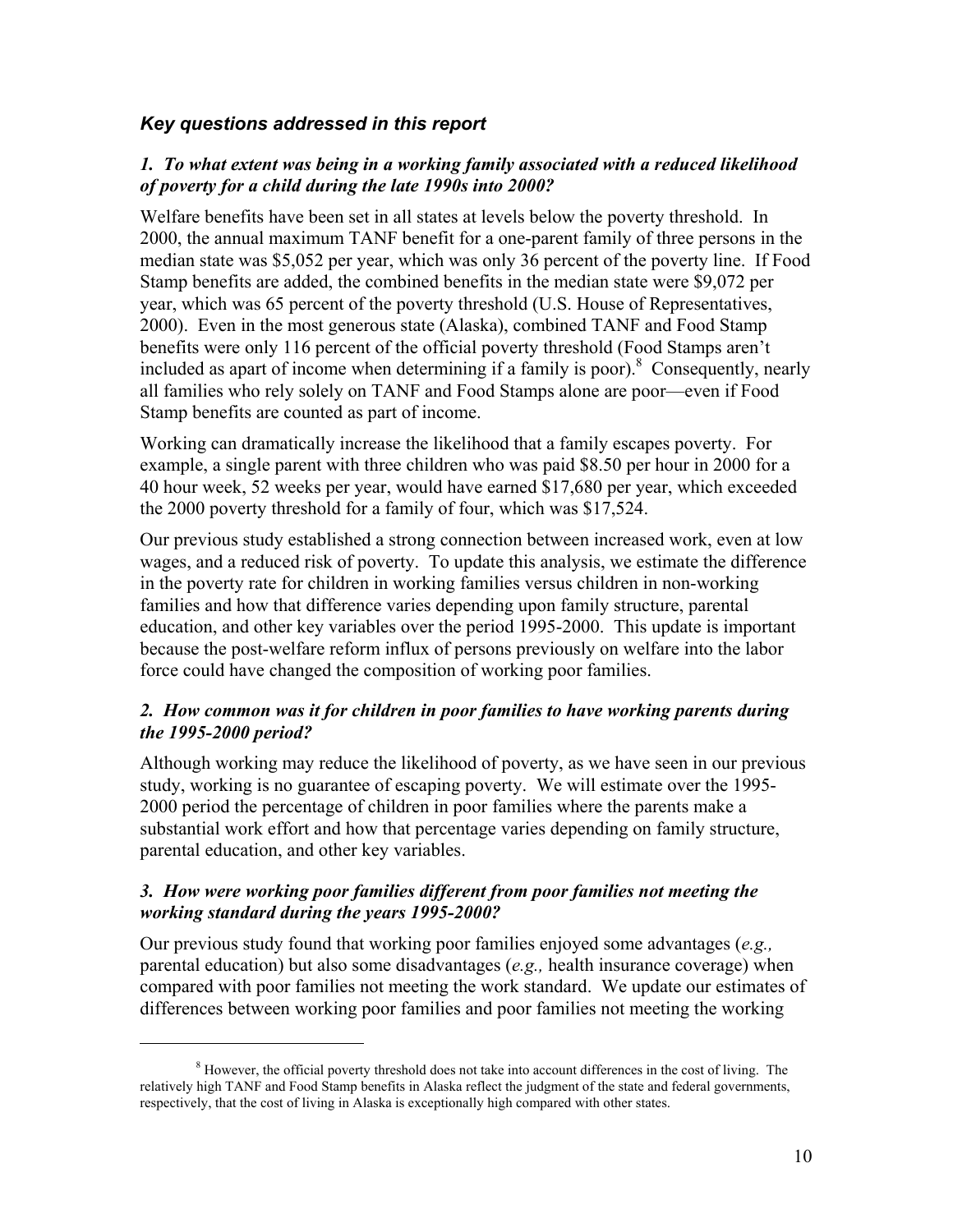standard across a variety of dimensions including family structure, parental education, health insurance coverage and home and car ownership.

### *4. How were working poor families different from working, near-poor and more affluent families in the years 1995-2000?*

Since the ultimate goal of welfare reform is to increase the likelihood of families escaping poverty through work, we also look at the differences between working poor families and working families that are near-poor (with incomes between 100 percent and 200 percent of the poverty threshold) and more affluent families (with incomes at least 200 percent of the poverty threshold). We estimate differences between working poor families and these better-off working families across a variety of dimensions including family structure, parental education, and average hourly wage.

Questions 1 through 4 are addressed in Chapter 4 of the report.

### *5. How common were movements into and out of working poverty during the 1990s?*

Examining the movements of children into and out of poverty is important for at least two reasons. First, long-term poverty has been shown to have more negative effects on child development than a brief exposure to poverty (Duncan & Brooks-Gunn, 1997). Second, looking at movements into and out of working poverty focuses attention on the fact that moving into the labor force or moving out of poverty is not a one-way street.

### *6. What were the changes in work behavior and economic resources of children in TANF families, children in poor families not meeting the work standard, children in working poor families, children in working, near-poor families, and more affluent working families between 1996 and 1997?*

The answer to this question will indicate whether changes in work behavior of parents and economic resources accompanied federal welfare reform.

Questions 5 and 6 are addressed in Chapter 5.

### *7. How sensitive are our findings to the definition of poverty?*

Examining the sensitivity of our results to the definition of poverty is important because the official definition of poverty has some serious limitations for a study focused on the working poor. First, the official definition of poverty includes in a family's economic resources only money income before taxes. Thus, the official definition excludes noncash transfers such as Food Stamps and the refundable portion of the Earned Income Tax Credit (EITC). Second, the official definition of poverty does not deduct from a family's economic resources work-related expenses such as payroll and income taxes and childcare expenses.

Low-income families relying primarily on public assistance are more likely than other families with children to be receiving non-cash transfers. They are also less likely to have significant work-related expenses since their earnings and hours of work are either limited or zero. In contrast, low-income families relying primarily on earnings are less likely to be receiving non-cash transfers and more likely to be paying payroll taxes and other work-related expenses such as child care and commuting costs. On the other hand,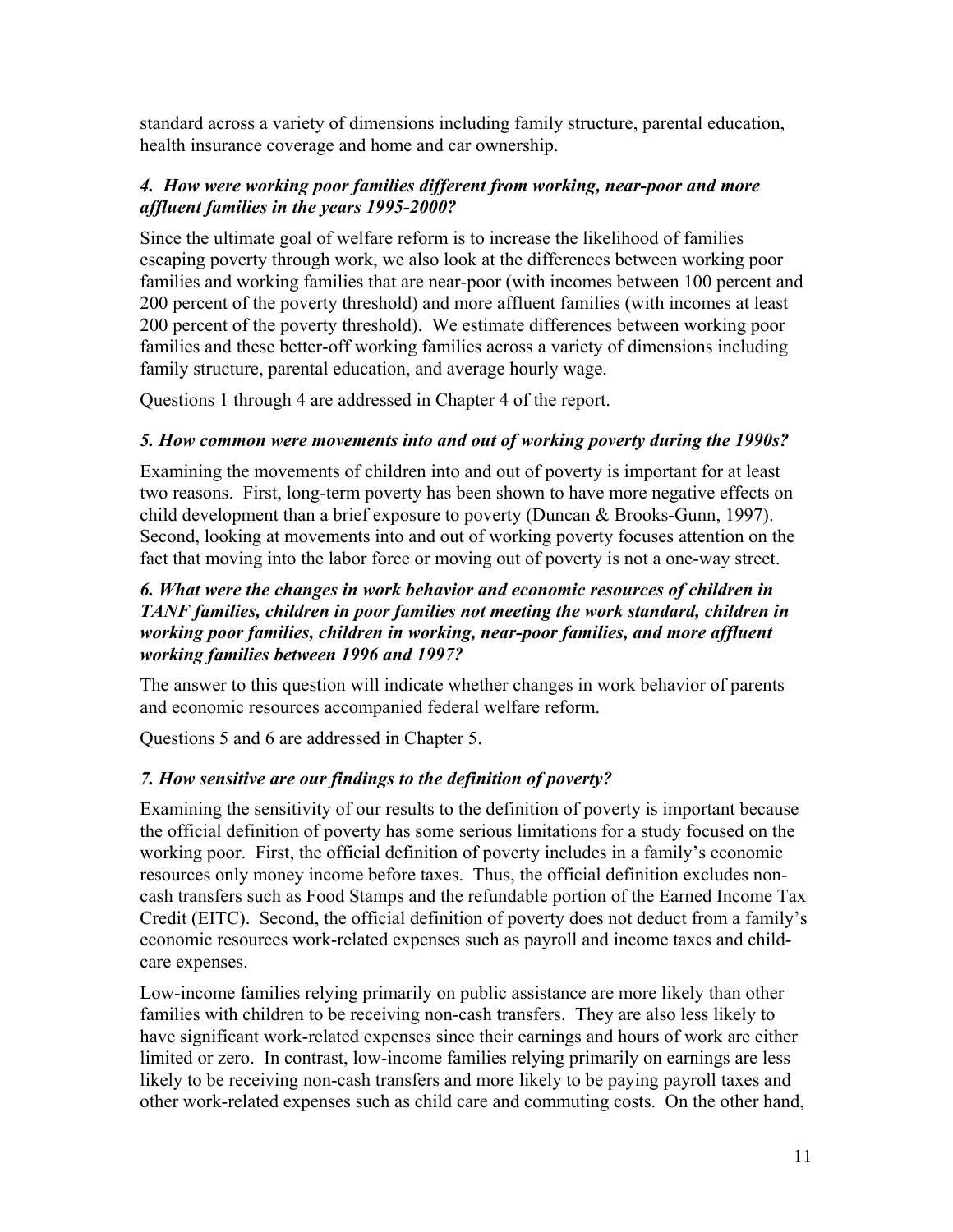low-income families relying primarily on earnings are more likely to qualify for the EITC, which has been made increasingly generous over the past ten years. Thus, they may receive a refundable tax credit from the federal government which, in recent years, may be a significant source of income not counted by the official definition of poverty.

In short, there are federal tax and transfer programs that are a significant economic resource to low-income families and that affect families relying primarily on public assistance quite differently than they affect families relying primarily on earnings. Yet, the official definition of poverty fails to take these programs into account.

The analysis in Chapter 6 explores how the findings of the study are affected by taking some of the most important of these programs into account.

### *8. Compared with children in other families, how were children in working poor families developing shortly after welfare reform was implemented? Similarly, how are children in families leaving welfare developing compared with families staying on welfare?*

The 1996 Survey of Income and Program Participation (SIPP) contains (1) variables that measure how well a child is developing and (2) variables that have been shown to be associated with how well a child is likely to develop. The first section of this chapter uses these measures to contrast how well children in working poor families are developing compared with (1) children in poor families not meeting the work standard, (2) children in working families with incomes between 100 percent and 200 percent of the poverty line, and (3) children in more affluent working families (over 200 percent of the poverty line). This analysis, included in Chapter 7, permits us to assess whether children in working poor families are likely to develop differently from other children.

The second section of Chapter 7 performs an analogous set of comparisons for children in families who left welfare between 1996 and 1997 compared with children in families who stayed on welfare both years.

### *Previous Studies*

We provide a thorough review of the literature in a companion paper (Croan, Hatcher, Long, & Wertheimer, 2002). Here we provide the conclusion of that review.

While the research literature on the working poor has substantially advanced in many areas over the past few years, serious definitional problems remain surrounding both poverty and work. While the official poverty threshold and its associated measurements of resources have been justifiably challenged, the federal government has not changed its definition of poverty, although it has produced statistics using many alternative poverty definitions. This profusion of measures continues to hinder both comparisons across studies and the development of indicators measures consistently over time. Definitions of work range just as widely as definitions of poverty. This matters because some definitions have set the work standard so low as to include nearly everyone who works at all, while some definitions exclude people (especially single mothers) who are making a substantial work effort even though they are not working full-time, full-year. The Child Trends definition picks a middle ground that is tied to the expectations of policy-makers at the time that federal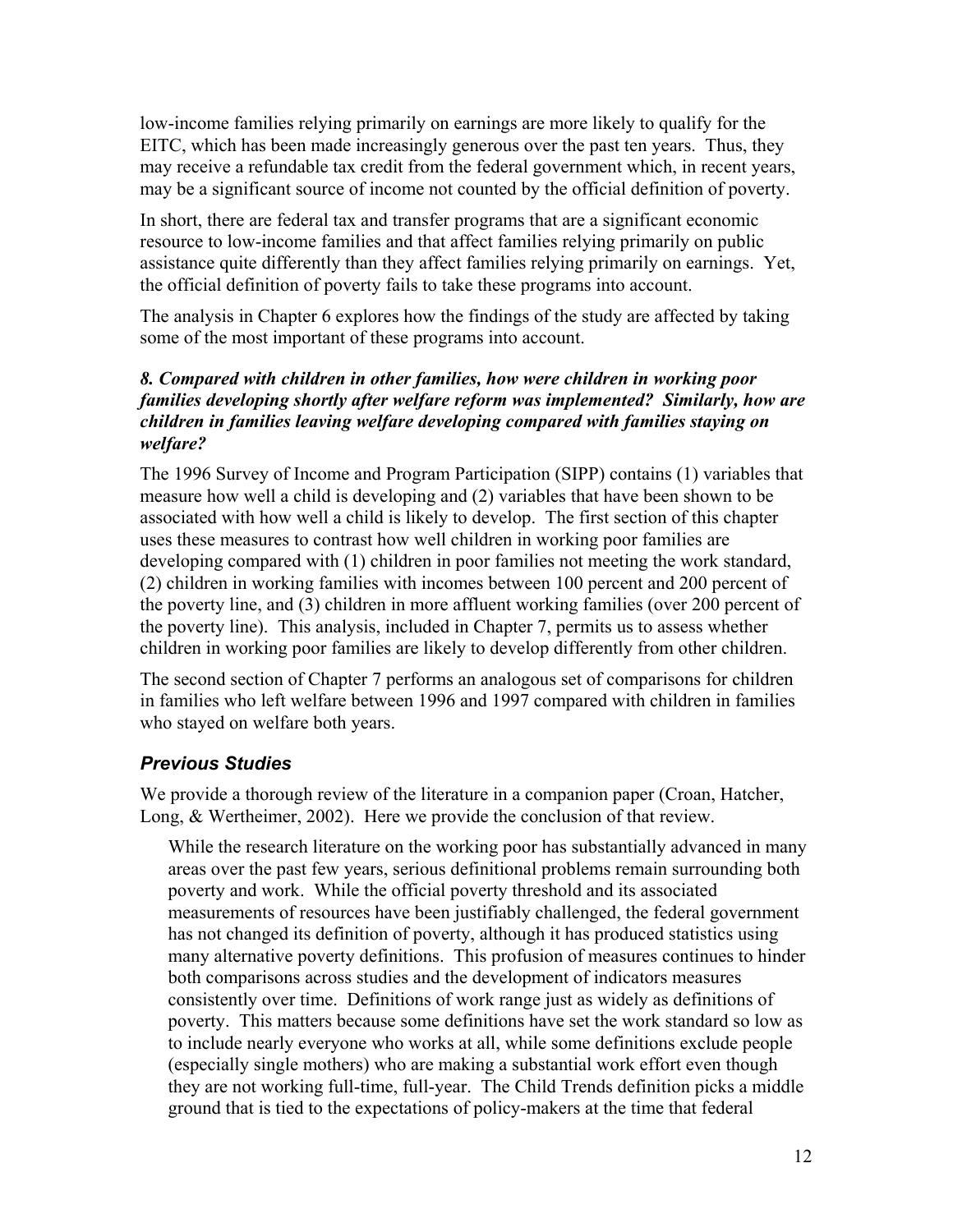welfare reform was originally enacted and, thus, provides a standard with policy significance.

On the other hand, there has been substantial progress in identifying the reasons why the working poor remain poor. Adults in working poor families generally have low wage rates and often do not work full-time and year-round, although they often would prefer to do so. The working poor are also less well-educated than more prosperous adults and tend to work in lower-skill occupations. Finally, the working poor are less likely to be married and, thus, less able to pool two earnings streams.

There is substantial movement into and out of poverty. These movements are associated not just with changes in eligibility for government programs but also with changes in personal circumstances, such as divorce or a job change.

Both poverty and work behavior are strongly influenced by the strengths of the economy, although low-wage workers seemed to benefit less from the economic boom of the 1990s than higher-wage workers.

The earned income tax credit has become the program most successful at moving working families out of poverty. The effect of welfare reform is much less clear. It has been noted that the apparent success of welfare reform may be reliant on the expanding economy which accompanied it and might not be sustained—or even reversed—in a less favorable economic climate. Food stamps have the potential to help working poor families, but welfare reform appears to have led to a decline in already low participation rates.

The effect of all of the changes accompanying welfare reform on families and children is not clear. While working poor families and their children generally are somewhat better off than poor families not making a substantial work effort (*e.g.,* somewhat better educated, more likely to have two potential earners), they are also less likely to be covered by health insurance or to be benefiting from food stamps. They also are at a substantial disadvantage compared with more prosperous working families. In addition to being less educated, they are less likely to have their children in formal child care arrangements and pay a larger share of their incomes for child care services.

There is relatively little information on how welfare reform may have affected children in working poor families. Welfare-to-work experiments find mixed effects on children with some apparent benefits to younger children and some adverse effects on teenagers.9 More recent data find no substantial difference in child well-being measures between welfare leavers (many of whom are still poor) and children in families currently on welfare. However, these data include neither the many working poor families who have not left welfare nor the working poor families who have never been on welfare.

1

<sup>&</sup>lt;sup>9</sup> These findings are discussed in more detail in Chapter 8.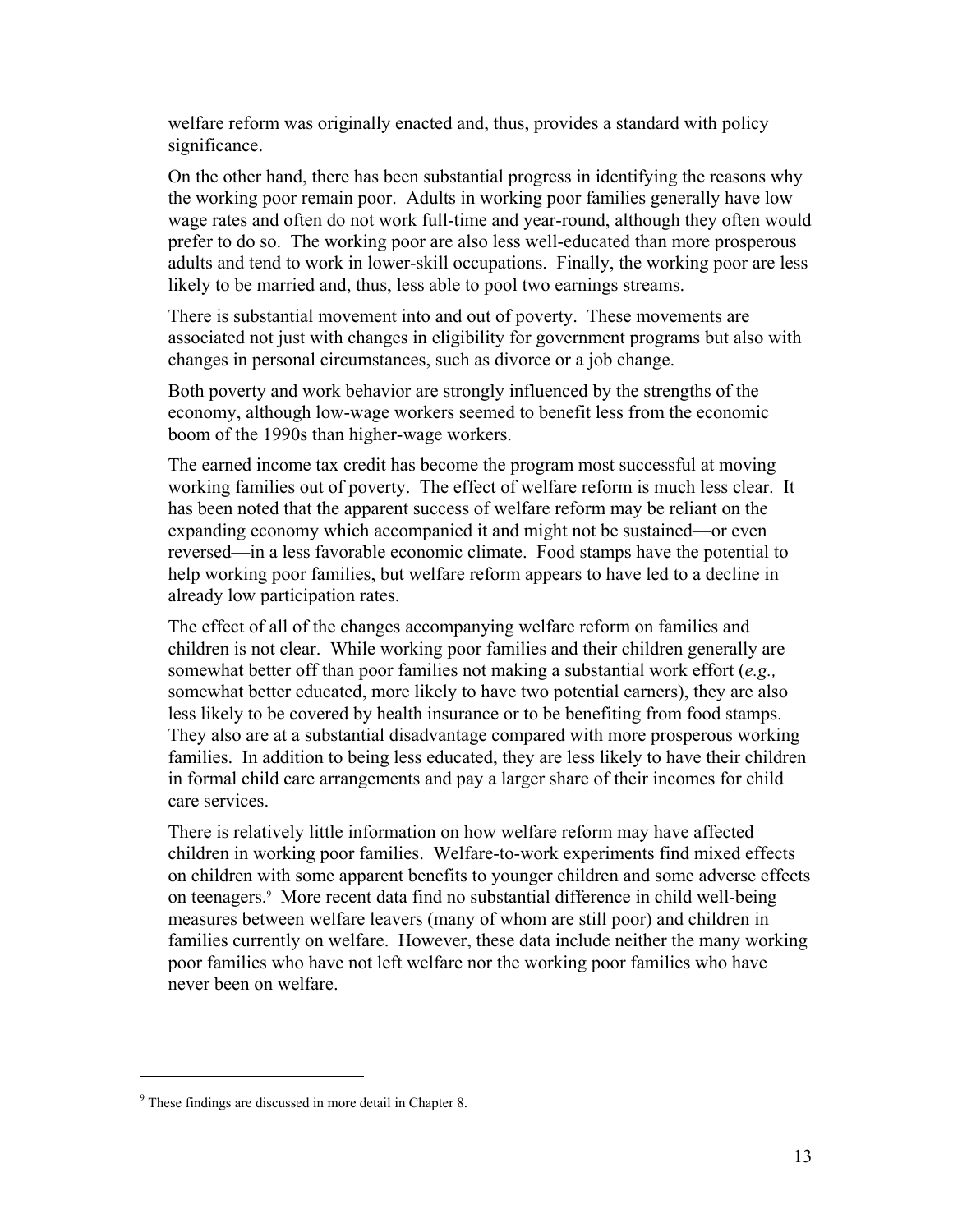Finally, there is a need for studies focused on the effects of the recent economic slowdown. It is still not clear that the reformed welfare system as it currently is structured can handle the strains that would be caused by a serious recession.

In short, the biggest remaining gaps in the literature are a lack of measures defined consistently and available over time, the relatively little research focused on the wellbeing of all working poor children, and the lack of studies focused on welfare reform in a period of economic slowdown.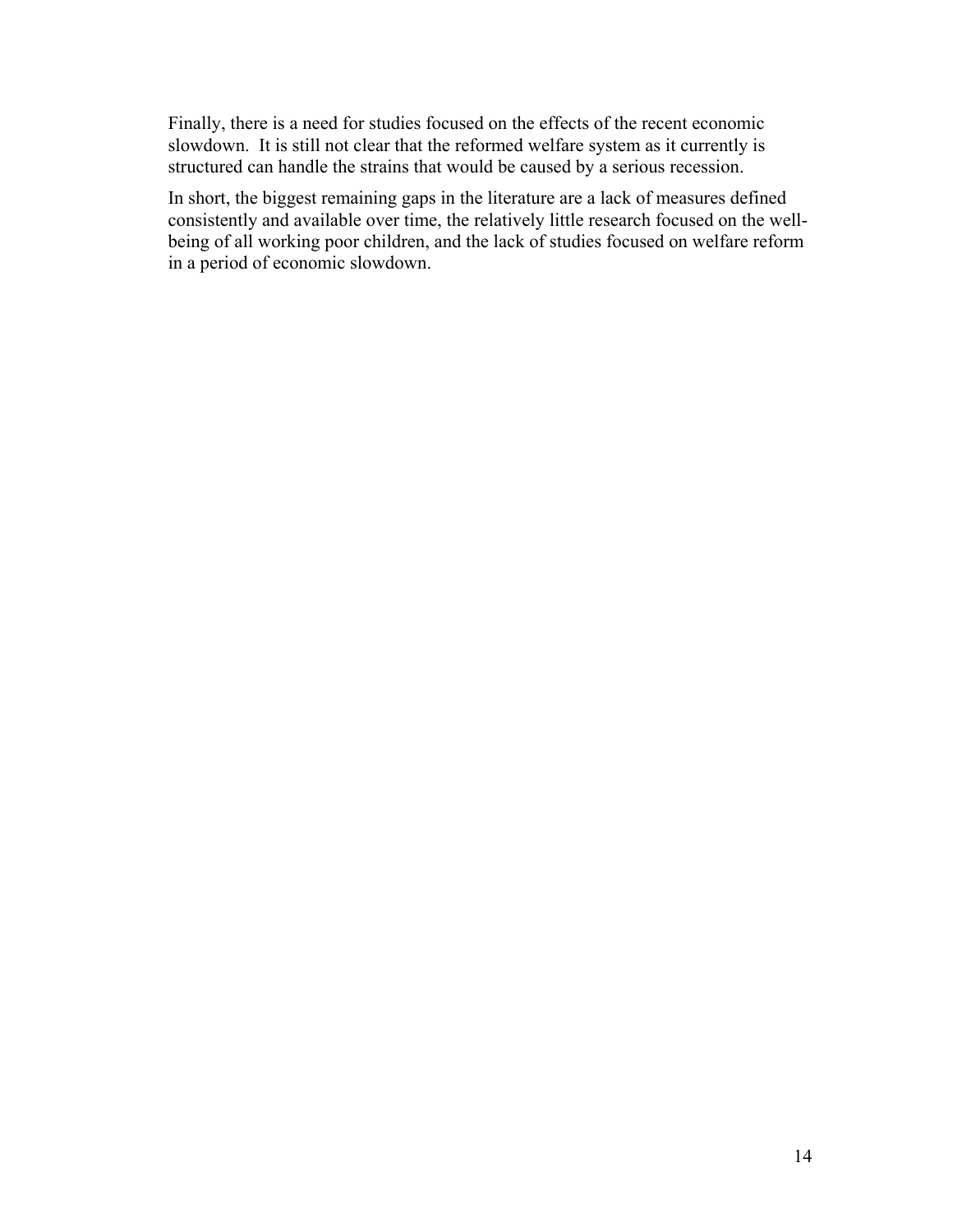### **Chapter 2. Defining working poor families**

In defining the working poor there are two key issues:

- How to measure poverty; and
- How to measure work.

In a recent review of the literature (Croan et al., 2002), we explored these issues in depth, and, therefore, we will only briefly summarize our findings here.

### *Measuring poverty*

As described in detail in our review, most of the studies focused on the measurement of poverty have taken as a point of departure the landmark study carried out by the National Research Council (Citro & Michael, 1995). This study explored many weaknesses of the official definition of poverty and pointed out that the current definition does not reflect:

- increases in the standard of living since the measure was first developed in 1963,
- government policies that alter an individuals' or families' pretax money income  $(e.g.,)$ payroll taxes, in-kind benefit programs, and refundable tax credits),
- increases in medical care costs and benefits,
- geographic variations in price,
- changes in the composition of families and households (e.g., larger expenditures on child support, increasing number of households cohabiting or headed by someone 65 or over), and
- changes in work patterns (e.g., child care expenses, transportation expenses).

To address these weaknesses, the NRC Panel made a number of recommendations for revision and proposed a new definition of poverty that would identify the current poor population more accurately. These changes focused on three main areas: the poverty thresholds, the measurement of resources, and data sources.

Since the publication of the NRC report, additional research has been undertaken to operationalize the Panel's recommendations and propose conceptual or methodological amendments. These studies generally find that although certain manipulations to the poverty measure have the effect of either increasing or decreasing the poverty rate, the trends in poverty rates based on the NRC measures, are similar to the trends produced using the official poverty measure (Croan et al., 2002). The official definition of poverty has been used in Chapters 1-5 and Chapter 7.

To explore the possibility that our findings may be sensitive to the definition of poverty, we have devoted Chapter 6 to an alternative definition of poverty that takes into account the fact that families with working parents are subject to payroll taxes and possibly federal income taxes that parents not meeting the work standard are more likely to escape and are more likely than parents not meeting the work standard to have child-care expenses. This alternative measure also takes into account the dollar value of Food Stamp benefits (a non-cash benefit that is a very close substitute for cash), the Earned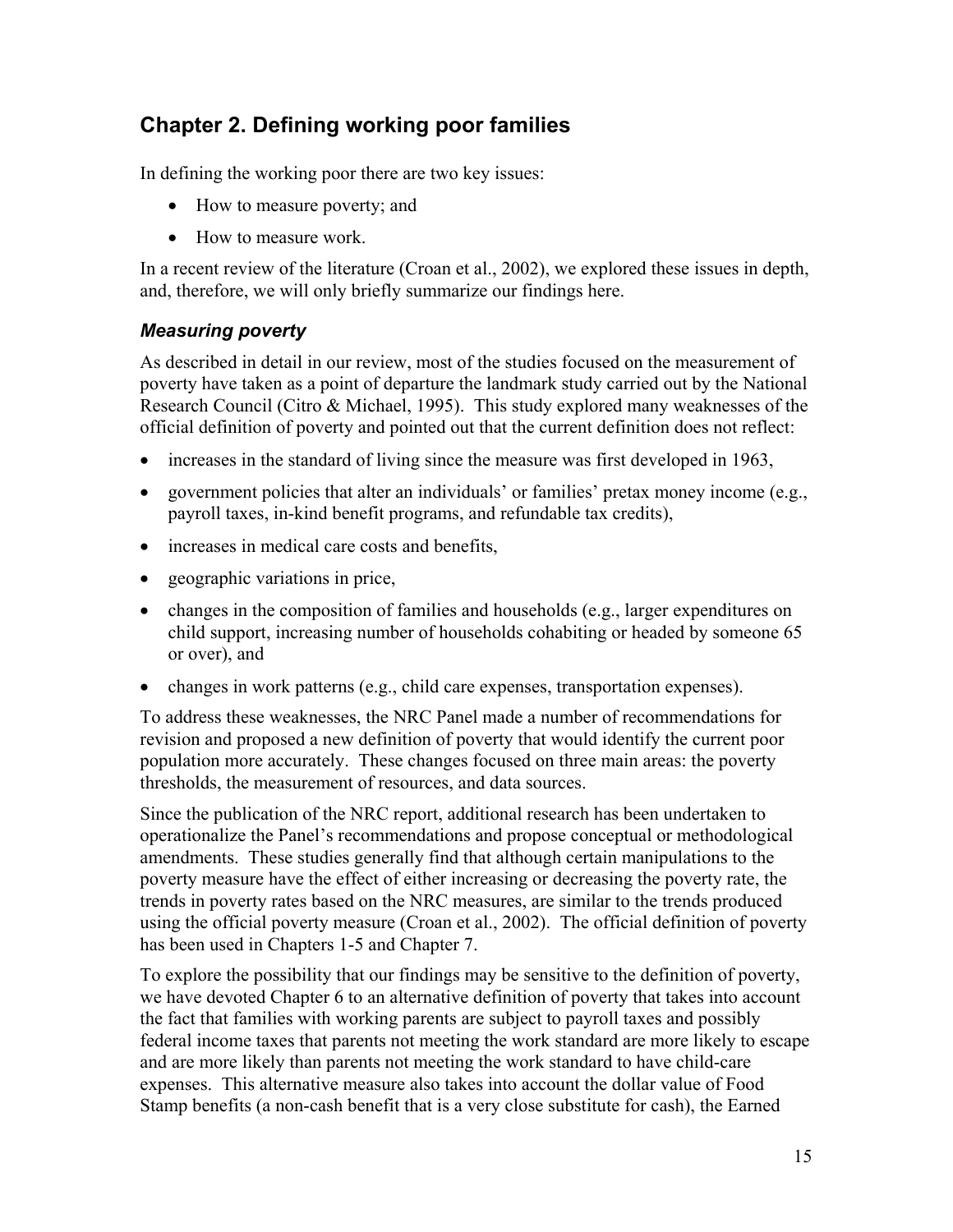Income Tax Credit (EITC), which in recent years has been shown to be an important tool for increasing the income of working families. Finally, we have included in our measure of economic resources the monetary value of several other non-cash transfer programs, including school lunches, low-income energy assistance, and housing assistance.

Because our study is focused on children, and nearly all children are raised in families, we measure poverty on a family basis—just as does the official poverty definition and most of the alternatives that have been proposed.

### *Measuring work*

In addition to conceptual differences in measuring poverty, there have also been substantial differences in the thresholds used in measuring both work and poverty. The original Child Trends study (Wertheimer, 1999) employed a definition of work based on work requirements built into federal welfare reform legislation. This definition differed from most of those in other studies at the time by being based on the work effort of both parents in the family rather than on the work effort of a single person. The threshold was set at 1,820 hours per year for married-couple families and 1,040 hours per year for single-parent families.

The definition of work in other studies (many based on the work effort of a single adult) has varied dramatically. On the liberal side, studies have identified a person as working if they worked at any time during the past year. On the more stringent side, studies have counted individuals as working only if they worked full-time (at least 35 hours per week) all year (at least 50 weeks per year). Other definitions of working have included devoting 27 weeks or more during the past year to working or looking for work, and working at least 27 weeks in the previous year, usually for at least 20 hours per week. Details and citations are provided in our literature review (Croan et al., 2002).

Since poverty is defined based on annual income, we are measuring work effort as total hours worked per year. Because our study is focused on children, it is desirable that we use a family-based definition of work effort. Consequently, for two-parent families, we add together the hours worked per year by both parents.

Setting the threshold for counting the family as a working family is a normative decision (which may account for the wide range of definitions in the literature). Since the working poor have become an object of increasing attention due primarily to welfare reform and its focus on encouraging increased work effort, we continue to base our definition on the work requirement imposed upon states by PRWORA in 1996. The work required of single-parent families with children under age 6 is 20 hours per week, while the work required of two-parent families is 35 hours per week. We have translated this into an annual work requirement of 1,820 hours per year for two-parent families and 1,040 hours per year for single-parent families. Thus, any family with at least this many hours of work during a calendar year is defined as working.

This definition, thus, has the advantage of being based on the view of the Congress and President as to what constitutes a reasonable work effort and is also consistent with consensus view of the panel of experts convened by the Foundation for Child Development.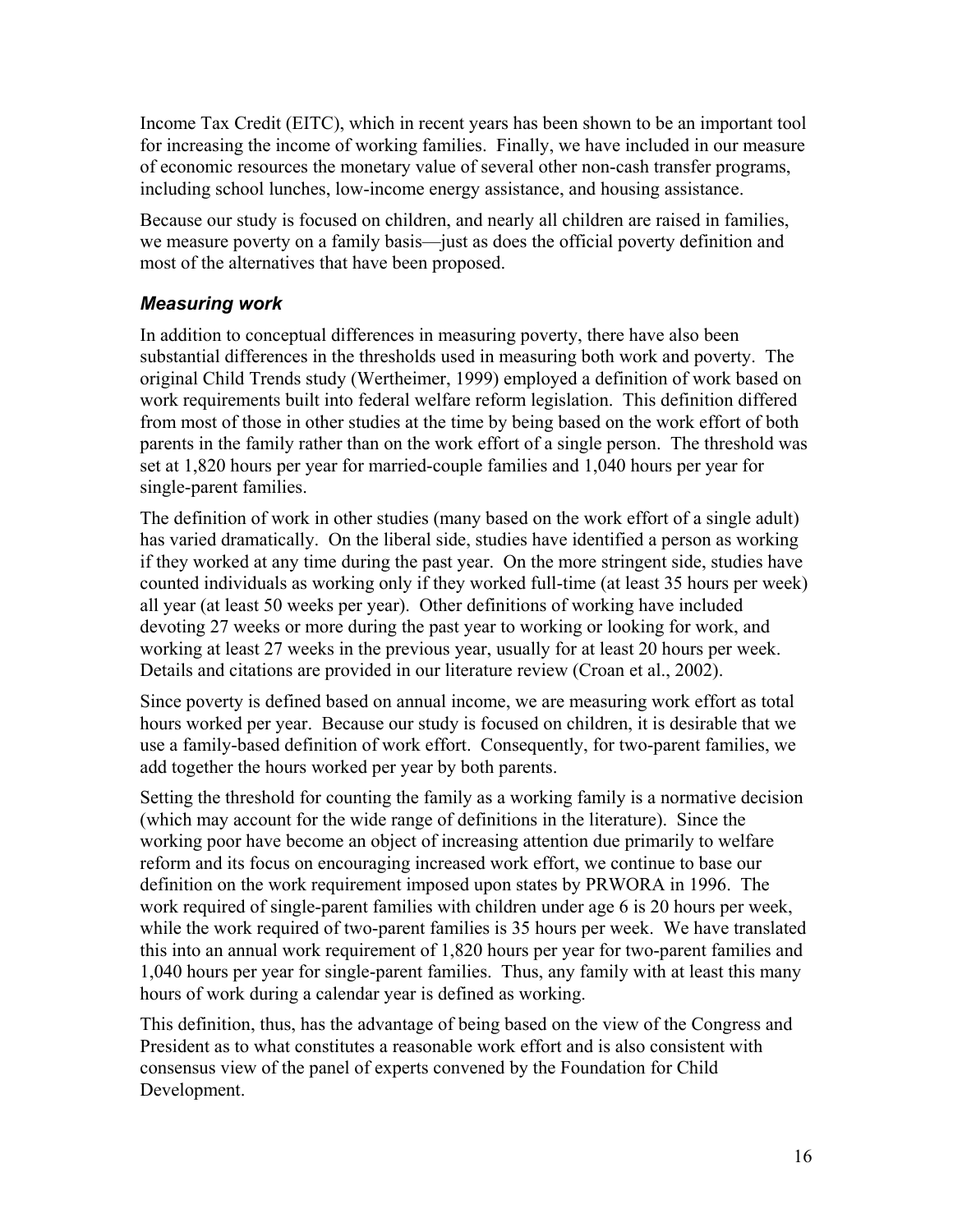### **Chapter 3. Data and Methods<sup>10</sup>**

### *Data: Survey of Income and Program Participation and the Current Population Survey*

We have chosen the 1996 panel of the Survey of Income and Program Participation (SIPP) as one primary data source for this study. SIPP has limited longitudinal data, which allows us to examine the dynamics of working poverty and also includes detailed information on child care and factors influencing the well-being of children. However, SIPP is several years out of date.

In an effort to provide more current information, we have also used the March Current Population Survey (CPS) for March 1996 through March 2001. This chapter describes some of the key features, the strengths, and the limitations of both SIPP and the CPS.

Both SIPP and the CPS are designed to produce estimates that are representative of the entire U.S. population. In an attempt to get more accurate estimates of both income and participation in government programs, members of each SIPP panel are interviewed once every four months for at least one year and, for most SIPP panels, for at least two calendar years. At each interview, highly detailed information about employment, income, and program participation is gathered for each of the four preceding months for each member of the household unit. These monthly longitudinal data are supplemented with data collected once or twice per panel on specific topics including child care, asset ownership, and factors measuring or relating to child well-being.

In contrast, the CPS, in its March supplement, collects data on income by source and annual weeks of employment for the preceding calendar year, and collects both demographic information and current employment information for the week of the survey. Hence, information on family composition and data on work and employment focus on different time periods. Moreover, the CPS requires respondents to recall information from a more distant past.

SIPP's greatest strength is its intensive effort to obtain detailed income and employment data on a monthly basis from successive interviews four months apart. This should increase the likelihood of comprehensive and accurate recall of this critical information.

On the other hand, the sample size of SIPP is smaller than the sample of the CPS. This leads to larger standard errors than those obtained from the CPS. In addition, the longitudinal design of SIPP makes it vulnerable to attrition bias. Members of the sample are lost with each successive wave of interviews, and there is evidence that the sample members lost may differ in systematic ways from the sample members who are retained (Huggins & Winters, 1995). More specifically, the retained sample members have higher incomes in their first interview than the sample members who are not interviewed in subsequent waves.

Certain design features of SIPP make explicit measurement problems which are only implicit in an essentially cross-section survey such as the CPS. For example, because

 $\overline{a}$ 

 $10$  This chapter is an updated version of a chapter originally appearing in our earlier study (Wertheimer, 1999)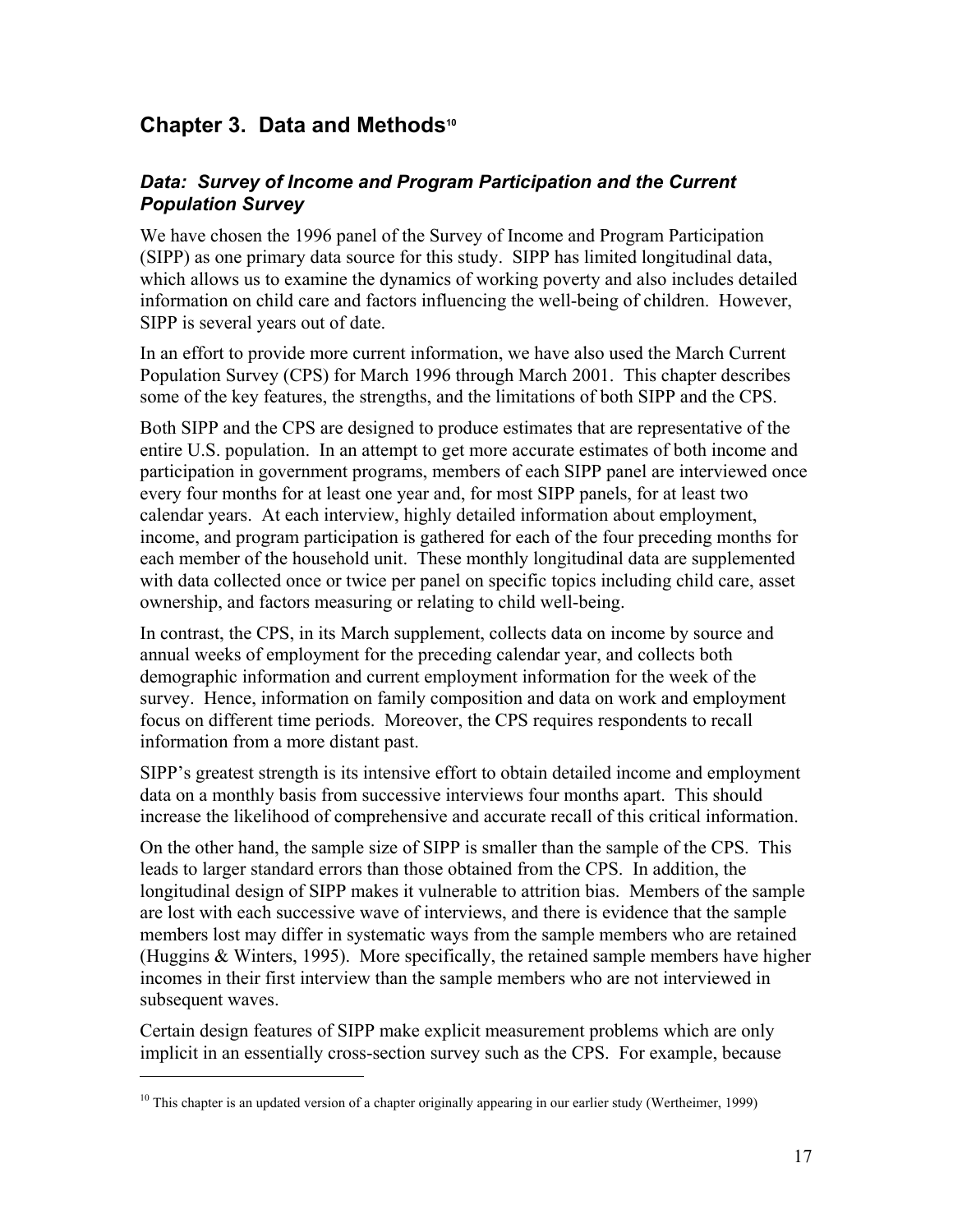members of each household are interviewed three times per year, it is possible to learn about changes in family composition that occur over the course of a year, which is impossible to detect in the CPS. For example, if a husband and wife divorce during the course of a year, one family can split into two families.

Because families and households are not necessarily stable over time, SIPP is organized around persons and, unlike the CPS, is not organized in a hierarchical structure with household, family, and person records. Connections with other members of the family and household are maintained by a set of cross-references that are free to change from one interview to the next. Information collected at the family level (*e.g.,* family income) is, nevertheless, recorded as a person-level variable.

Like families, persons can also appear and disappear. A baby born in February 1996 is not present during the first set of interviews for the 1996 SIPP panel but is present subsequently. Persons who are present for the first interview can disappear at any time during the period covered by the SIPP interviews either because they have died, moved, or because interviewers have been unable to obtain information about them in subsequent interviews.

Finally, even though persons are interviewed every four months, for many questions, the interviewees are asked for monthly data. Thus, detailed income and employment data are recorded on a monthly basis for all 12 months in a calendar year.

We discuss next how we handled these complexities.

### *Methods*

We have designed our analysis to address the issues raised in Chapter 1. Thus, the crosstabulations of SIPP and the CPS presented in this report consist of the percentages of various segments of the population with specific combinations of characteristics, *e.g.*, among children living in families below the poverty line, the percentage whose parent(s) meet the TANF work standard, by family structure.

Because the primary focus of this study is on children, the basic unit of analysis of the study is the child rather than the family. This approach is also consistent with SIPP's organization around persons rather than families. Thus, rather than tabulate the number of working poor families, we tabulate the number of children living in working poor families.

For our SIPP analysis, the persons included in our sample universe are those who were living as of the first month of interviews in 1996 and for whom there is complete information for an entire 12-month period. We use a corresponding sample weight constructed by the Census Bureau for the purpose of making the sample representative of the U.S. population for that year. We classify a person as a child if they were less than 18 years old as of the first month of the 12-month period.

For each year's CPS analysis, the children included in our sample universe are those who are at least one year old and less than 19 years old as of the survey date (March). This is a close approximation to those who were ages zero to 18 in the previous year—the year for which the income and employment data were collected.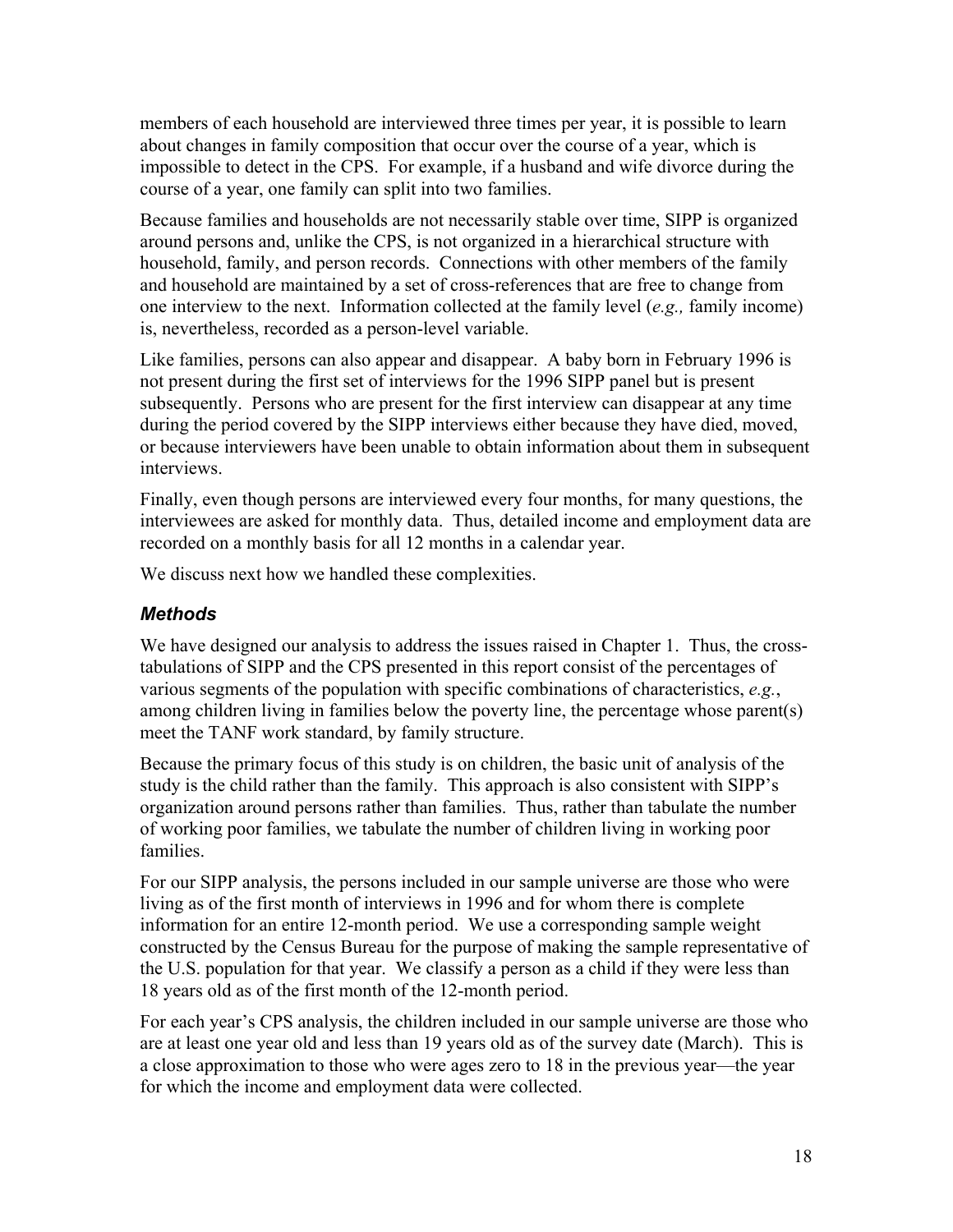As stated earlier, information on annual family income (which is required for determining if a family is above or below the poverty threshold) is reported directly in the CPS. Poverty status is calculated by comparing annual family income with the poverty threshold for the family as structured at the time of the March interview and taking into account family size.

With SIPP calculating family income and poverty status is more complex. To calculate family income for a child using SIPP, we add up the child's family income for all 12 calendar months, regardless of changes in family structure. For example, if a child's mother and father separated and formed separate households at the end of June and the child resided with the mother only thereafter, only the income of the mother and other members of that newly defined family would be included for July through December. However, income of both parents would be counted for January through June.

To calculate the poverty status of the child, we compare the annual family income with the *average* poverty threshold over the course the year. This calculation takes into account any changes in the threshold associated with changes in the size of the family over the course of the year.

Using a technique suggested by the Bureau of the Census, we have estimated standard errors for all tabulated statistics. The Census technique takes into account the fact that both SIPP and the CPS use a clustered sample design that produces less variation across observations than a purely random sample would have produced. Thus, the estimates of the standard errors produced by this technique are higher than would have been produced had we used an estimation procedure that assumed a purely random sample.

These standard errors can be used to test the statistical significance of differences in percentages between two groups. For example, we can determine if the difference between the poverty rate of children in single-mother and two-parent working families is statistically significant. Generally, whenever we draw attention to a difference in percentages in our discussion, the difference is statistically significant at the .05 level or **better**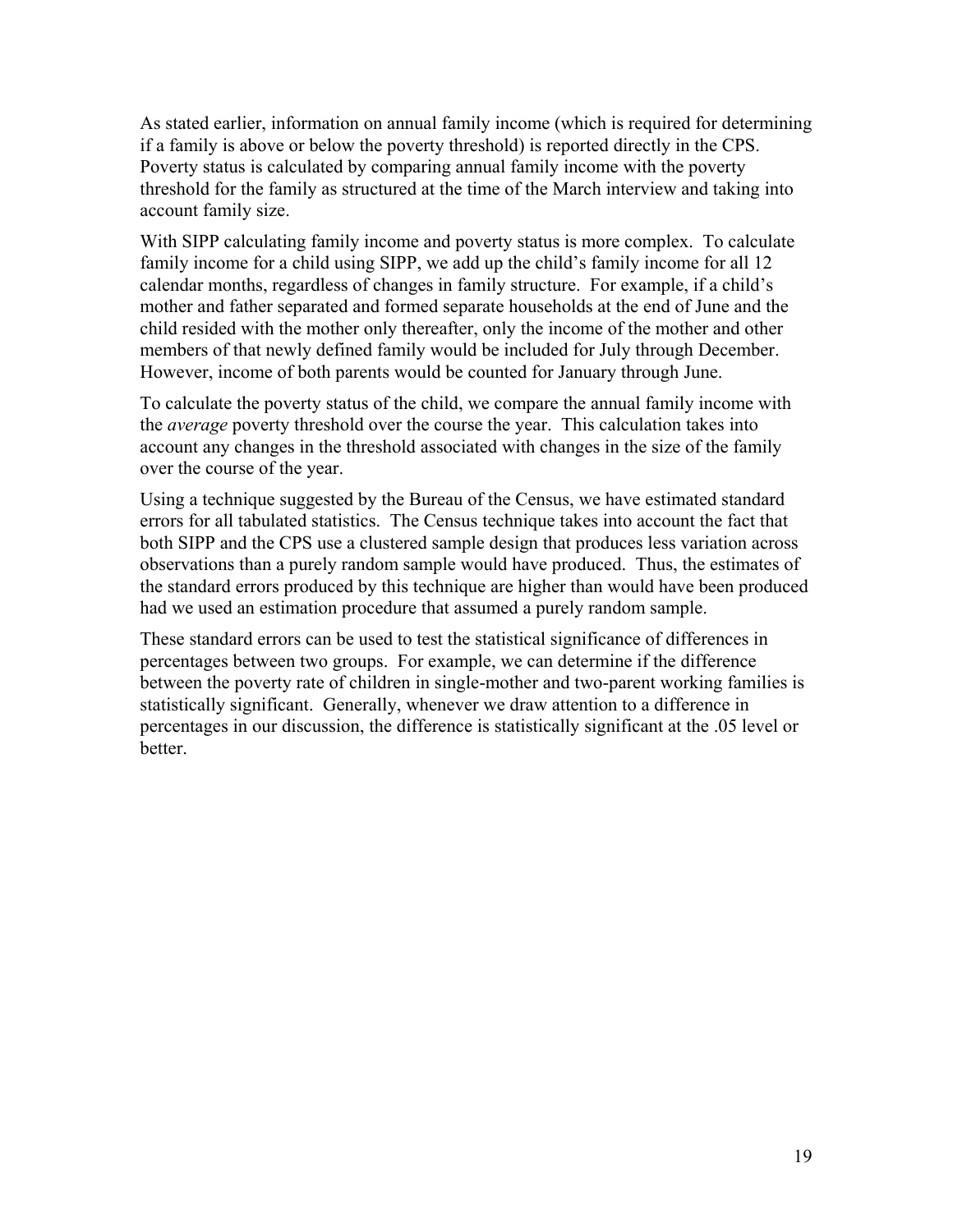### **Chapter 4. Results for 1995-2000 using the Current Population Survey (CPS)**

The Current Population Survey (CPS) provides the most up-to-date data set for tracking children in working poor families, children in poor families not meeting the work standard, children in working families with incomes between 100 percent and 200 percent of the poverty line, and children in working families with incomes above 200 percent of the poverty line. With the CPS, we have created continuous time series for these groups for the period 1995-2000, which encompasses the period in which federal welfare reform was implemented.

However, the CPS has several drawbacks when compared with the Survey of Income and Program Participation (SIPP). Because of the greater attention paid to collecting income information in SIPP and the fact that annual income is measured month by month and collected every four months, income is better reported in SIPP than in the CPS. Consequently, the poverty rate as estimated by SIPP is lower than the poverty rate estimated by the CPS.

Similarly, information on employment is collected in far greater detail in SIPP than in the CPS, and data are collected on a monthly basis based on interviews conducted every four months. Consequently, the employment information in SIPP is probably more accurate than the employment data collected in the CPS.

Finally, the CPS collects no data on use of child care services and their cost—the most important component of work-related expenses. We have dealt with this problem by using statistical relationships estimated using data from SIPP to impute use of paid child care and child care costs for each CPS family. In addition, the Census Bureau has imputed family-level estimates of the value of housing subsidies, school lunch, energy assistance, federal income and payroll taxes, and receipt of Earned Income Tax Credit (EITC) refundable credits.

In short, each survey has different strengths, and results in this report based on the CPS are not entirely comparable with similar analyses carried out elsewhere in this report using data from SIPP.

### *How many children live in working poor families?*

Prior to federal welfare reform, in 1995 and 1996 about 4.5 million children lived in working poor families. During the first two years of welfare reform, this number increased—to 4.7 million in 1997 and 5.0 million in 1998. However, the number of children in working poor families decreased to 4.7 million in both 1999 and 2000. The number of children in poor families not meeting the work standard fell steadily over the entire period from 9.5 million in 1995 to 6.4 million in 2000.

This pattern presumably reflects the combined effects of a strong economy and federal welfare reform—both of which encouraged and facilitated greater work effort by persons with relatively low earning potential. As some families escaped the ranks of the working poor through either increased work effort or higher wages, they were replaced by other families who increased their work effort enough to meet the work standard but did not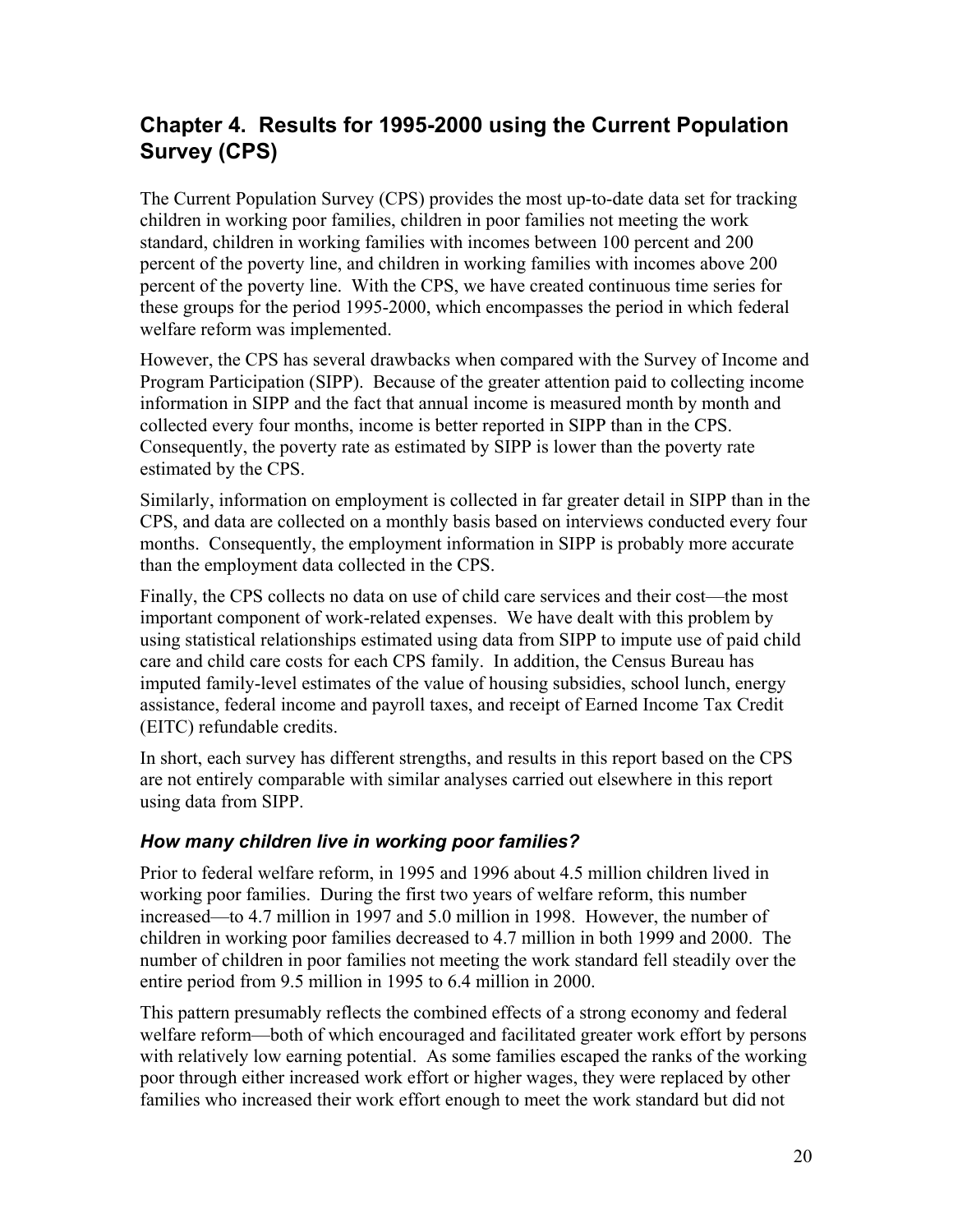earn enough to escape poverty. The dynamics of this process in the critical 1996-1997 period are explored elsewhere in this report using data from the Survey of Income and Program Participation.

### *To what extent does being in a working family reduce the likelihood of poverty for a child?*

As shown in Figure 4.1, according to data from successive Current Population Surveys, the percentage of children in families whose incomes were below the official poverty



threshold has declined from about 20 percent in 1995 and 1996 to 15 percent in 2000.<sup>11</sup> During this same period, among children living in families meeting the working threshold, the percentage who were poor remained relatively constant in the range of 8-9 percent. In contrast, among children in families not meeting the working threshold, about 62 percent were poor in 1995-1997 with a substantial decline thereafter to 54 percent in 2000.

1

 $<sup>11</sup>$  As noted earlier, unlike the Census Bureau, we include in this calculation children in subfamilies and primary and</sup> secondary individuals who are less than 18 years old.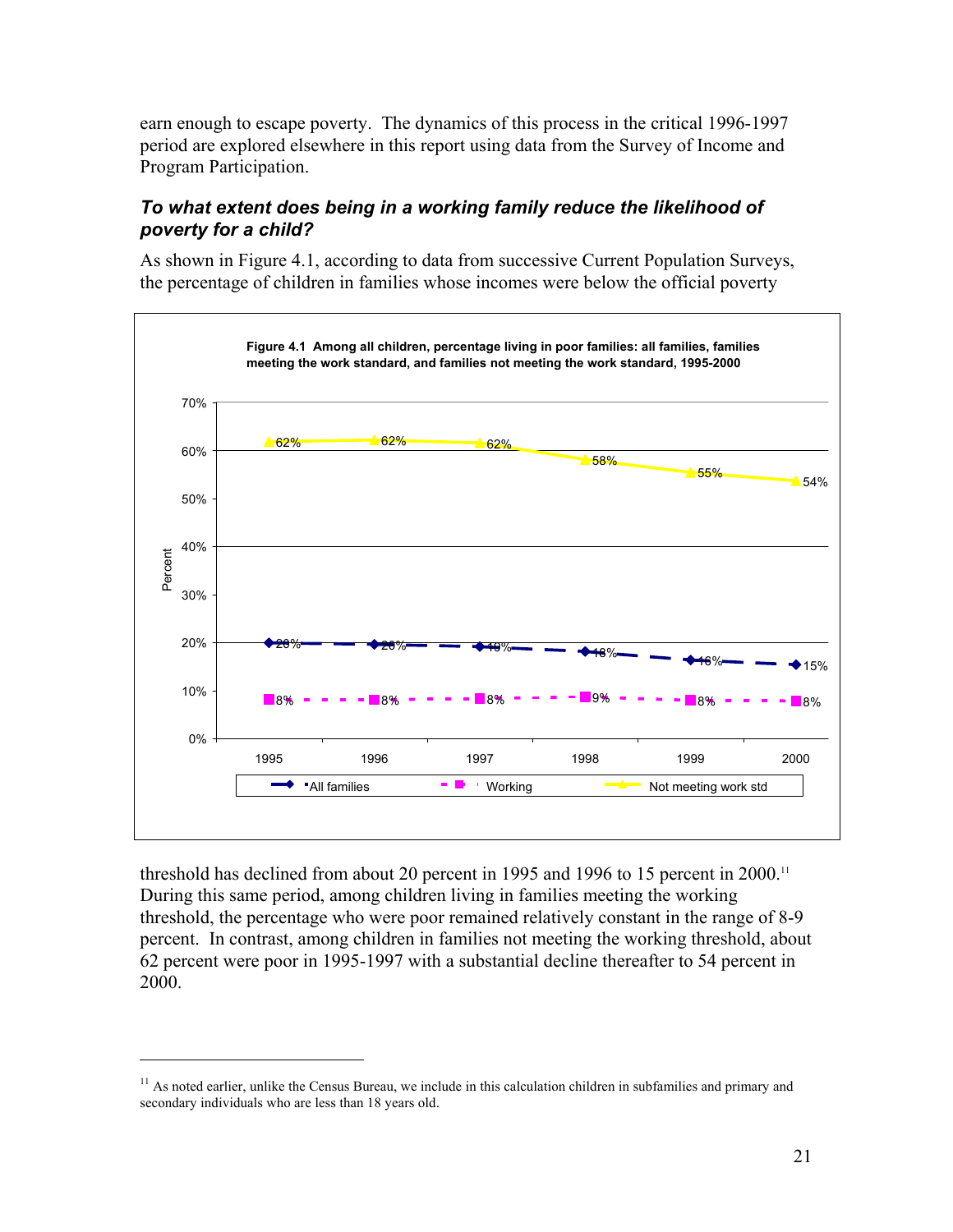Thus, between 1995 and 1997, children living in families not meeting the working threshold were 7.6 times as likely to be poor as children living in working families. However, by 2000, this ratio dropped to 6.9—still a very large difference.

### *Differences by family structure*

Working also reduces the likelihood of poverty when children in married-couple families are considered separately from those in single-mother families. Between 1996 and 2000, among children living in married-couple families that met the work standard, only about

|                         | 1995   | 1996   | 1997   | 1998   | 1999   | 2000   |
|-------------------------|--------|--------|--------|--------|--------|--------|
| All families            | 14,010 | 13,820 | 13,590 | 12,970 | 11,750 | 11,090 |
| Working                 | 4,462  | 4,474  | 4,687  | 5,029  | 4,696  | 4,722  |
| Not meeting work std    | 9,545  | 9,350  | 8,903  | 7,941  | 7,054  | 6,372  |
| Married-couple families | 4,514  | 4,444  | 4,290  | 4,166  | 3,922  | 3,781  |
| Working                 | 2,352  | 2,344  | 2,398  | 2,573  | 2,311  | 2,404  |
| Not meeting work std    | 2,162  | 2,100  | 1,892  | 1,593  | 1,611  | 1,377  |
| Single-mother families  | 7,719  | 7,410  | 7,437  | 7,113  | 6,129  | 5,629  |
| Working                 | 1,867  | 1,833  | 2,012  | 2,212  | 2,170  | 2,116  |
| Not meeting work std    | 5,852  | 5,577  | 5,425  | 4,901  | 3,959  | 3,513  |
|                         | 1995   | 1996   | 1997   | 1998   | 1999   | 2000   |
| All families            | 20%    | 20%    | 19%    | 18%    | 16%    | 15%    |
| Working                 | 8%     | 8%     | 8%     | 9%     | 8%     | 8%     |
| Not meeting work std    | 62%    | 62%    | 62%    | 58%    | 55%    | 54%    |
| Married-couple families | 9%     | 9%     | 9%     | 9%     | 8%     | 8%     |
| Working                 | $5\%$  | $5\%$  | $5\%$  | 6%     | $5\%$  | $5\%$  |
| Not meeting work std    | 52%    | 52%    | 53%    | 48%    | 51%    | 50%    |
| Single-mother families  | 46%    | 45%    | 45%    | 42%    | 38%    | 36%    |
| Working                 | 21%    | 20%    | 22%    | 22%    | 21%    | 20%    |
| Not meeting work std    | 74%    | 74%    | 74%    | 73%    | 68%    | 68%    |

5 percent were poor. In contrast, among children in married-couple families not meeting the work standard, the percentage who were poor ranged between 48 percent and 52 during the 1995-2000 period.

Among children in single-mother families meeting the working standard, between 20 and 22 percent were poor over this same period. In contrast, among children in single-mother families not meeting the working standard, the percentage who were poor was much higher—although it decreased from 74 percent in 1995 to 68 percent in 2000.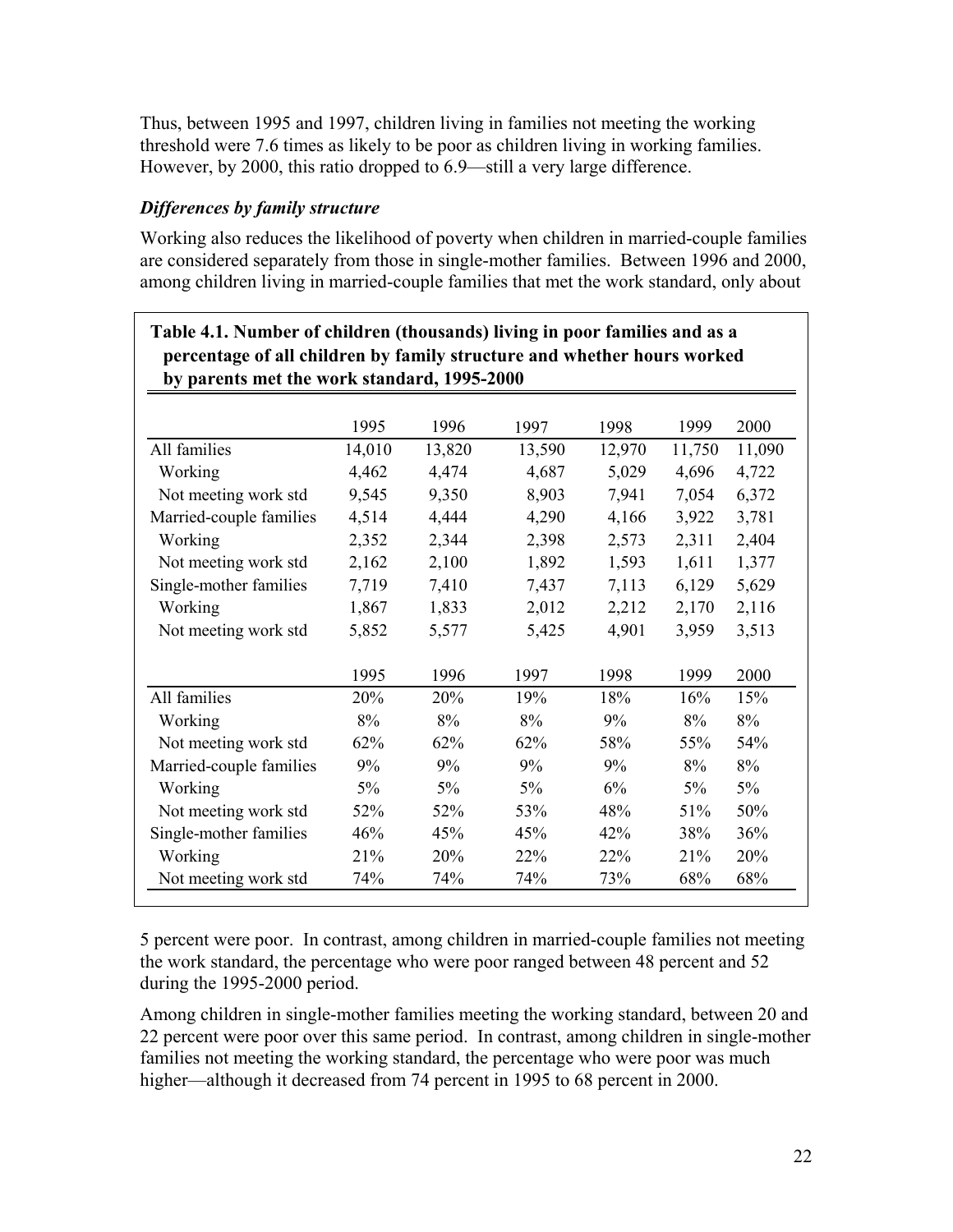### *Differences by race/ethnicity*

As shown in Table 4.2, black non-Hispanic and Hispanic children have the highest likelihood of poverty within each working status category. Nevertheless, working

| whether hours worked by parent(s) met the work standard, 1995-1998 |       |       |       |       |       |             |
|--------------------------------------------------------------------|-------|-------|-------|-------|-------|-------------|
|                                                                    | 1995  | 1996  | 1997  | 1998  | 1999  | <b>2000</b> |
| White, non-Hispanic                                                |       |       |       |       |       |             |
| Working                                                            | $5\%$ | $4\%$ | $5\%$ | 5%    | $4\%$ | $4\%$       |
| Not meeting work standard                                          | 50%   | 52%   | 53%   | 49%   | 47%   | 47%         |
| Black, non-Hispanic                                                |       |       |       |       |       |             |
| Working                                                            | 16%   | 16%   | 15%   | 18%   | 16%   | 15%         |
| Not meeting work standard                                          | 73%   | 71\%  | 67%   | 63%   | 66%   | 63%         |
| Asian, non-Hispanic                                                |       |       |       |       |       |             |
| Working                                                            | 7%    | $5\%$ | 8%    | $7\%$ | 6%    | $7\%$       |
| Not meeting work standard                                          | 56%   | 63%   | 63%   | 55%   | 41%   | 49%         |
| Hispanic                                                           |       |       |       |       |       |             |
| Working                                                            | 21%   | 22%   | 20%   | 20%   | 18%   | 17%         |
| Not meeting work standard                                          | 70%   | 71%   | 71%   | 69%   | 59%   | 55%         |

reduces the likelihood of poverty regardless of children's race or ethnicity. However, the reduction is smaller for black and Hispanic children.

For white, non-Hispanic children, the likelihood of poverty is about 10 times as high for families not meeting the working standard (about 47 percent in 2000) as for working families (about 4 percent in 2000). For Asian children the ratio is about 7 to 1 (49 percent and 7 percent, respectively). For non-Hispanic black children, the likelihood of poverty is about four times as high for families not meeting the working standard (about 63 percent) as it is for working families (about 15 percent). For Hispanic children, the likelihood of poverty is about three times as high for families not meeting the working standard (about 55 percent) as it is for families not meeting the working standard (about 17 percent).

### *Differences by parental education*

As shown in Table 4.3, higher levels of parental education are associated with lower rates of child poverty, within each family structure and working status category of the parents. In 2000, among children living in married-couple families meeting the working standard, the likelihood of being poor is 27 percent if the better educated parent has completed fewer than 12 years of education but only 2 percent if the better educated parent has completed at least 16 years of education. Among children living in married-couple families not meeting the working standard, the likelihood of being poor is higher, but a higher level of education is still associated with a lower likelihood of being poor.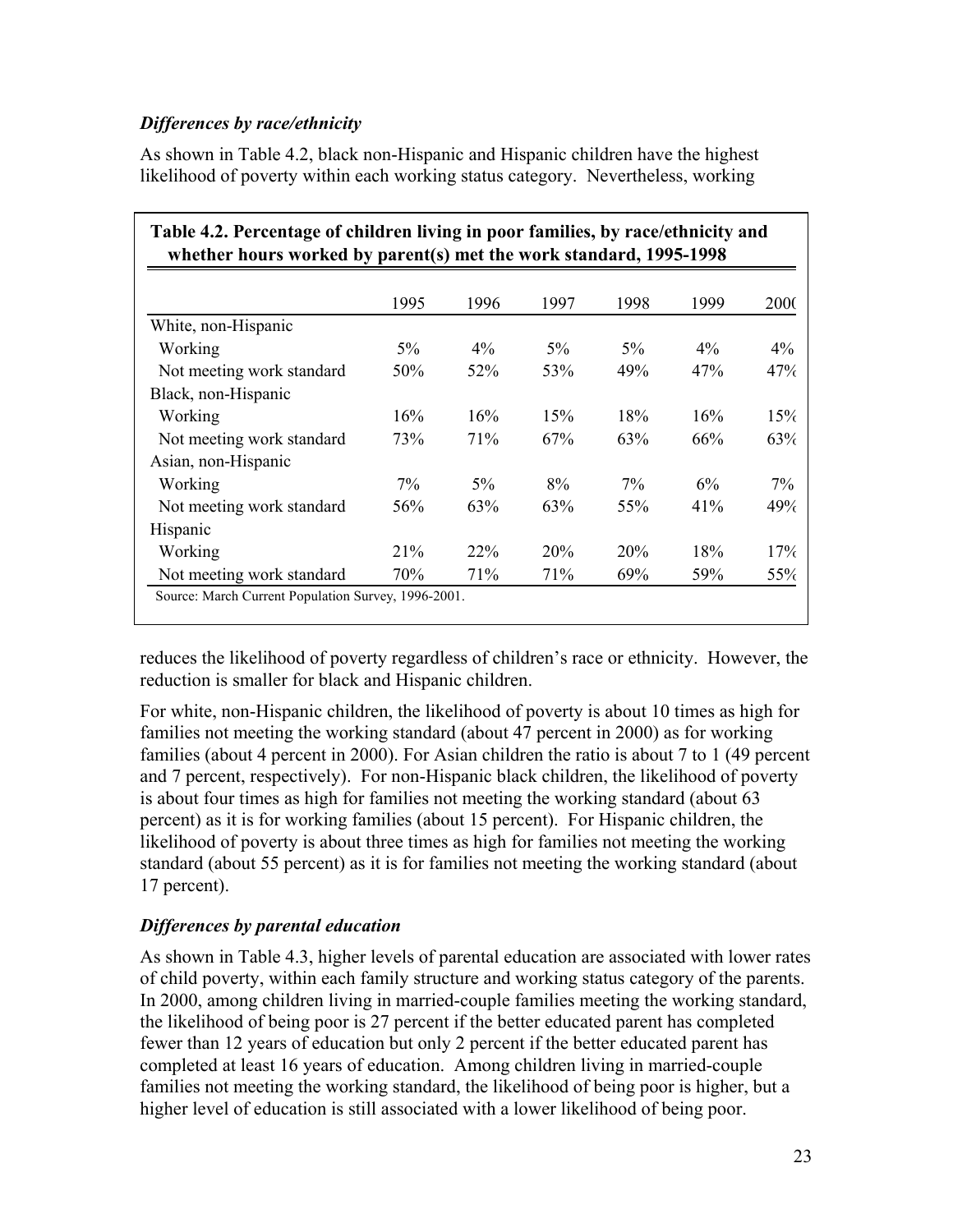|                           | 1995  | 1996  | 1997  | 1998  | 1999  | 2000  |
|---------------------------|-------|-------|-------|-------|-------|-------|
| Working                   |       |       |       |       |       |       |
| Married-couple            |       |       |       |       |       |       |
| Less than 12 years        | 29%   | 30%   | 27%   | 25%   | 27%   | 27%   |
| 12 years                  | 7%    | 7%    | 8%    | 9%    | 8%    | 7%    |
| $13-15$ years             | 4%    | 3%    | 4%    | 4%    | 3%    | 3%    |
| At least 16 years         | $1\%$ | $1\%$ | $1\%$ | $1\%$ | $1\%$ | 2%    |
| Single-mother             |       |       |       |       |       |       |
| Less than 12 years        | 46%   | 45%   | 45%   | 45%   | 46%   | 48%   |
| 12 years                  | 22%   | 24%   | 28%   | 27%   | 24%   | 24%   |
| $13-15$ years             | 15%   | 13%   | 13%   | 14%   | 14%   | 11%   |
| At least 16 years         | 4%    | 5%    | 4%    | 3%    | 3%    | $2\%$ |
| Not meeting work standard |       |       |       |       |       |       |
| Married-couple            |       |       |       |       |       |       |
| Less than 12 years        | 68%   | 68%   | 72%   | 66%   | 66%   | 65%   |
| 12 years                  | 51%   | 54%   | 55%   | 55%   | 56%   | 57%   |
| $13-15$ years             | 45%   | 46%   | 44%   | 41%   | 48%   | 46%   |
| At least 16 years         | 34%   | 33%   | 33%   | 19%   | 26%   | 27%   |
| Single-mother             |       |       |       |       |       |       |
| Less than 12 years        | 83%   | 83%   | 83%   | 83%   | 76%   | 74%   |
| 12 years                  | 75%   | 73%   | 74%   | 74%   | 70%   | 70%   |
| $13-15$ years             | 65%   | 65%   | 66%   | 61%   | 59%   | 59%   |
| At least 16 years         | 45%   | 42%   | 38%   | 44%   | 39%   | 45%   |

**Table 4.3. Percentage of children living in poor families, by whether the hours worked by parent(s) met the work standard, family structure, and the educational attainment of the better educated parent, 1995-2000**

Similarly, among children living in single-mother families meeting the working standard, the likelihood of being poor in 2000 is 48 percent if the mother has completed fewer than 12 years of education but only 2 percent if she has completed at least 16 years of education. Among children living in single-mother families not meeting the working standard, the likelihood of being poor is higher, but a higher level education is still associated with a lower likelihood of being poor.

Within education and family structure categories, working still reduces the likelihood of being poor. For example, for children in married-couple families in which the better educated parent had completed fewer than 12 years of education, the likelihood of poverty was 27 percent in 2000 for working families but 65 percent for families not meeting the working standard. For children in married-couple families in which the better educated parent had completed 16 years of education, the likelihood of poverty was 2 percent in 2000 for working families but 27 percent for families not meeting the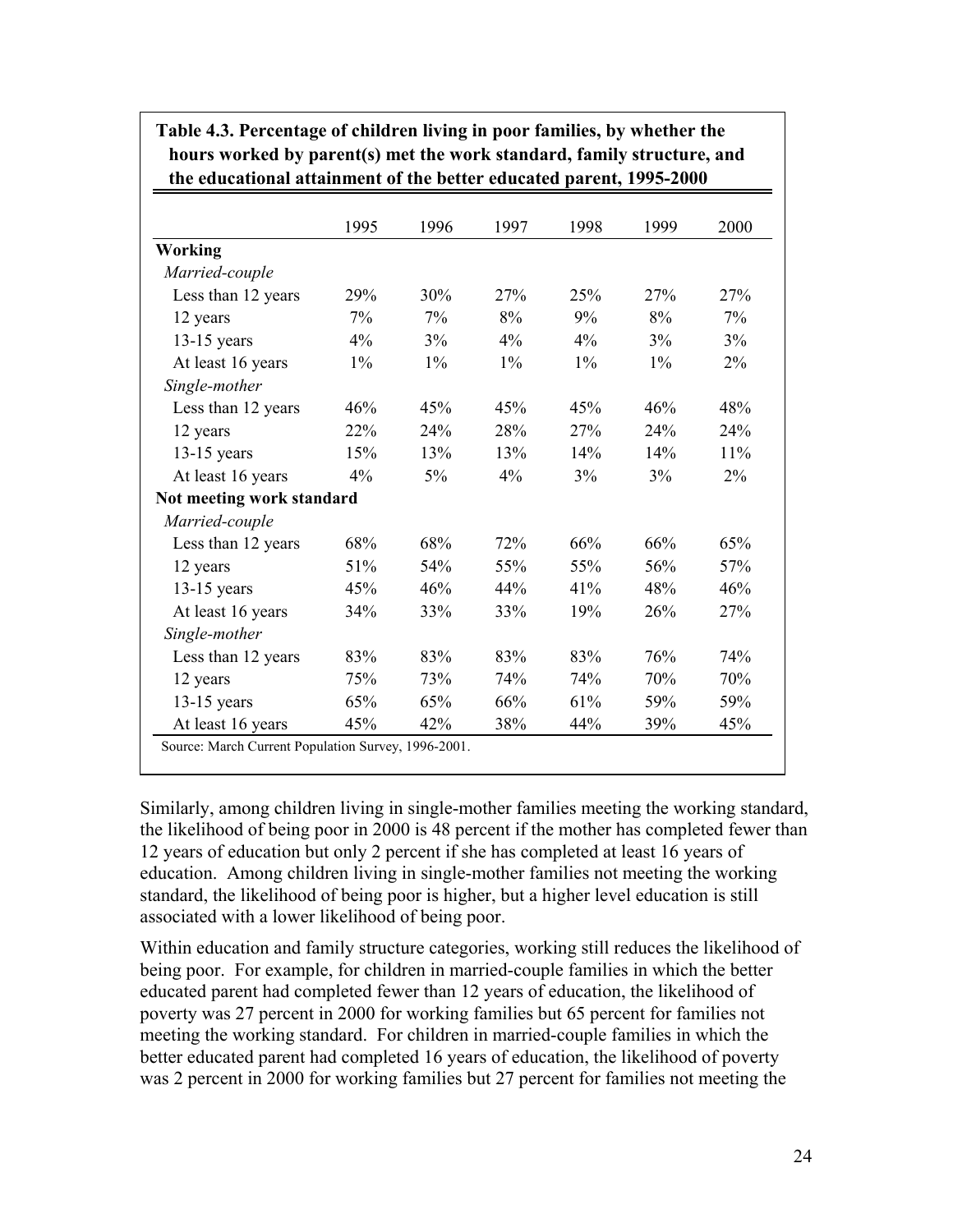working standard. There are similar significant differences for children in single-parent families.

### *How common is it for children in poor families to have working parents?*

Even though living in a working family substantially reduces the likelihood of a child being poor, many children live in poor families that meet the working standard. The enactment of federal welfare reform appears to have substantially increased the percentage of poor children who live in working families. As shown in Figure 4.2, in 2000, about 43 percent of all poor children lived in families that met the working



standard—a sharp increase from 1995 in which 32 percent met the work standard. As shown in Table 4.4, among children in poor, married-couple families, nearly two-thirds (64 percent) lived in families that met the working standard—also sharply up from 1995 in which 52 percent met the work standard. Among children in poor, single-parent families, a significantly smaller percentage (38 percent) lived in working families. However, this too represents a substantial increase from 1995 in which only 24 percent lived in working families.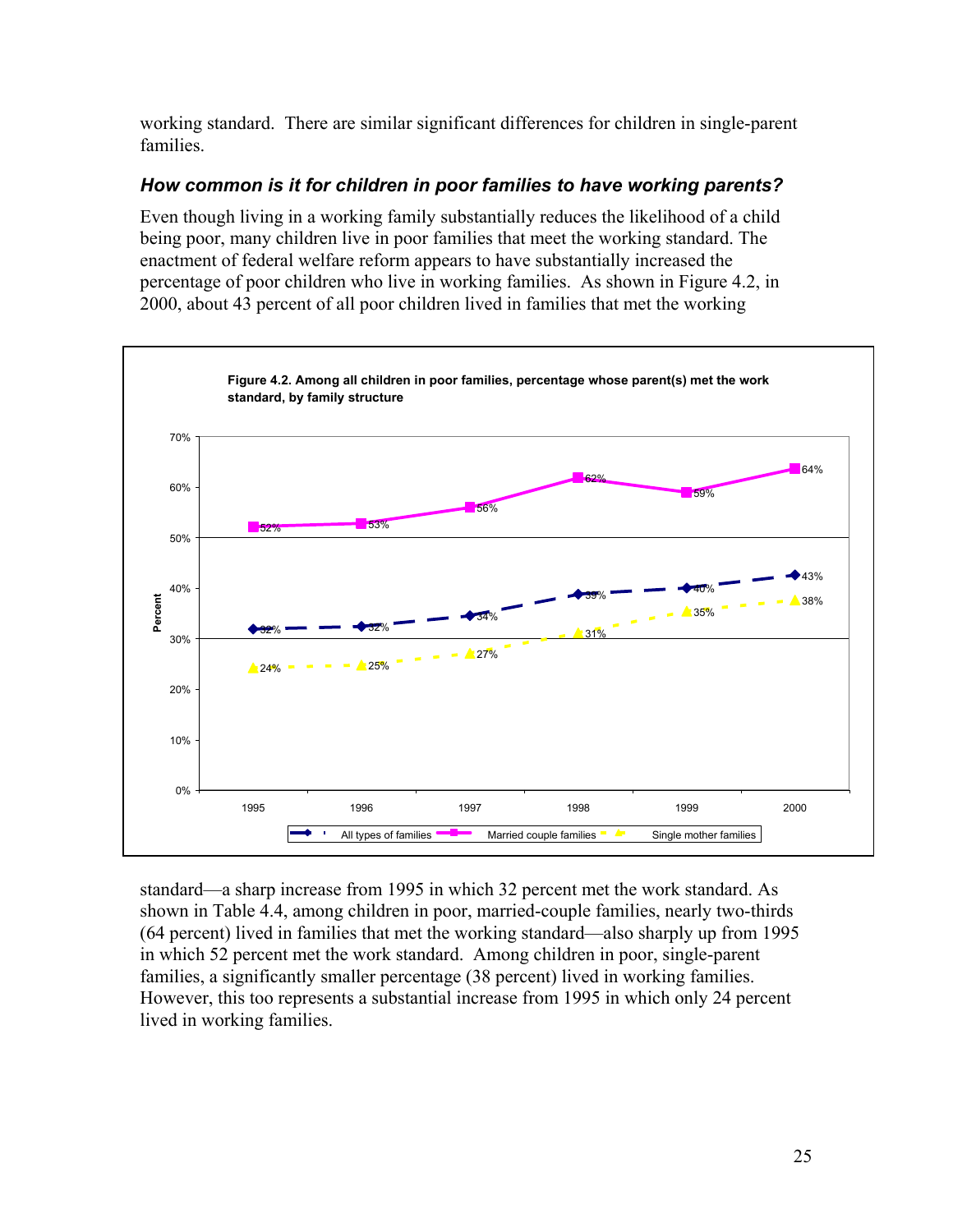### *Differences by race/ethnicity*

As shown in Table 4.4, between 1995 and 2000, among children in poor single-mother families the percentage who met the work standard increased sharply for all racial/ethnic groups. However, in 2000, children in poor, single-mother, black, non-Hispanic families were significantly more likely to live in working families (41 percent, respectively) than poor, single-mother Hispanic children (31 percent). The difference in the percentage meeting the work standard for white and Hispanic children in single-mother families was not statistically significant.

| met the work standard, by race/ethnicity and family structure, 1995-2000 |      |      |      |      |      |      |  |
|--------------------------------------------------------------------------|------|------|------|------|------|------|--|
|                                                                          |      |      |      |      |      |      |  |
| All races/ethnicities                                                    | 1995 | 1996 | 1997 | 1998 | 1999 | 2000 |  |
| All types of families                                                    | 32%  | 32%  | 34%  | 39%  | 40%  | 43%  |  |
| Married couple families                                                  | 52%  | 53%  | 56%  | 62%  | 59%  | 64%  |  |
| Single mother families                                                   | 24%  | 25%  | 27%  | 31%  | 35%  | 38%  |  |
| White non-Hispanic                                                       |      |      |      |      |      |      |  |
| All types of families                                                    | 36%  | 33%  | 36%  | 41%  | 41%  | 44%  |  |
| Married couple families                                                  | 51%  | 51%  | 54%  | 62%  | 58%  | 62%  |  |
| Single mother families                                                   | 27%  | 27%  | 28%  | 33%  | 35%  | 38%  |  |
| Black non-Hispanic                                                       |      |      |      |      |      |      |  |
| All types of families                                                    | 23%  | 26%  | 28%  | 32%  | 34%  | 36%  |  |
| Married couple families                                                  | 42%  | 51%  | 49%  | 63%  | 47%  | 54%  |  |
| Single mother families                                                   | 24%  | 25%  | 29%  | 32%  | 37%  | 41%  |  |
| Asian non-Hispanic                                                       |      |      |      |      |      |      |  |
| All types of families                                                    | 27%  | 21%  | 33%  | 33%  | 44%  | 44%  |  |
| Hispanic                                                                 |      |      |      |      |      |      |  |
| All types of families                                                    | 37%  | 40%  | 41%  | 44%  | 46%  | 48%  |  |
| Married couple families                                                  | 60%  | 61%  | 62%  | 66%  | 65%  | 71%  |  |
| Single mother families                                                   | 20%  | 22%  | 25%  | 28%  | 33%  | 31%  |  |
| Source: March Current Population Survey, 1996-2001.                      |      |      |      |      |      |      |  |

### **Table 4.4. Among children living in poor families, the percentage whose parent(s) met the work standard, by race/ethnicity and family structure, 1995-2000**

However, 71 percent of children in poor, *married-couple*, Hispanic families had parents who met the working standard—significantly higher than for poor, white non-Hispanic children (62 percent) and poor, black non-Hispanic children (54 percent). As with single-parent families, there were sharp increases in the percentage of poor marriedcouple families who met the work standard, except for blacks where the apparent 1995- 2000 increase is not statistically significant.

### *Differences by parental education*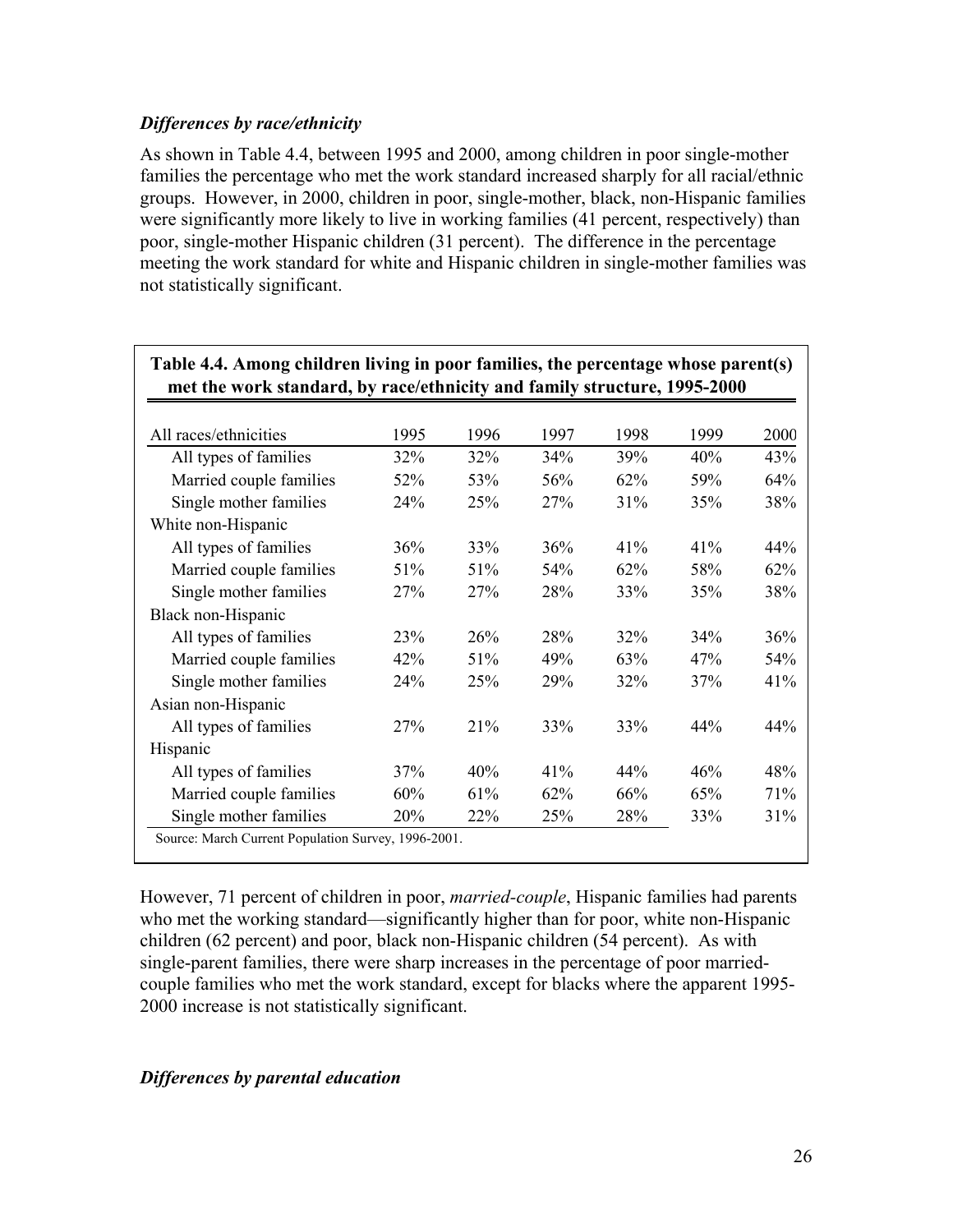As shown in Table 4.5, the generalization that children in poor, married-couple families are more likely to live in families meeting the work standard than children in poor, single-parent families continues to hold true within categories of educational attainment of the better educated parent. For example, in 2000, among children whose bettereducated parent had fewer than 12 years of education, 70 percent of children in poor, married-couple families had parents meeting the working standard, compared with 36 percent of children in poor, single-mother families.

There is no consistent association between educational attainment and the likelihood that a poor parent meets the work standard.

### *How are the circumstances of children in working poor families different from those in families not meeting the working standard?*

The two leftmost columns of Tables 4.6a and 4.6b address this question.

As shown in Table 4.6a, in 2000, children in working poor families are more than twice as likely (51 percent) than children in poor families not meeting the working standard (22 percent) to live in a married-couple family. Conversely, children in poor families not

|                    | 1995 | 1996            | 1997 | 1998 | 1999 | 2000 |
|--------------------|------|-----------------|------|------|------|------|
| Married-couple     |      |                 |      |      |      |      |
| Less than 12 years | 51%  | 57 <sub>%</sub> | 54%  | 58%  | 62%  | 70%  |
| 12 years           | 54%  | 51%             | 58%  | 63%  | 62%  | 61%  |
| $13-15$ years      | 51%  | 48%             | 58%  | 61%  | 48%  | 56%  |
| At least 16 years  | 49%  | 51%             | 53%  | 72%  | 57%  | 68%  |
| Single-mother      |      |                 |      |      |      |      |
| Less than 12 years | 19%  | 17%             | 19%  | 23%  | 29%  | 36%  |
| 12 years           | 27%  | 30%             | 35%  | 36%  | 39%  | 42%  |
| $13-15$ years      | 30%  | 31%             | 27%  | 38%  | 41%  | 34%  |
| At least 16 years  | 26%  | 31%             | 37%  | 22%  | 27%  | 21%  |

**Table 4.5. Among children living in poor families, the percentage whose parent(s) met the work standard, by family structure and parental education, 1995-2000**

meeting the working standard are more likely to live in single-mother families (56 percent versus 45 percent). As shown in Table 4.6b, this pattern also held prior to welfare reform in 1995. However, children in single-mother families made up a somewhat smaller percentage of poor families not meeting the work standard in 2000 (56 percent) than in 1995 (62 percent)—presumably reflecting the increasing work effort of single mothers over this period.

### *Patterns by race/ethnicity*

In 2000, white non-Hispanic children, who accounted for 65 percent of all children in the U.S., made up 38 percent of children in working poor families and 36 percent of children in poor families not meeting the working standard. Thus, white non-Hispanic children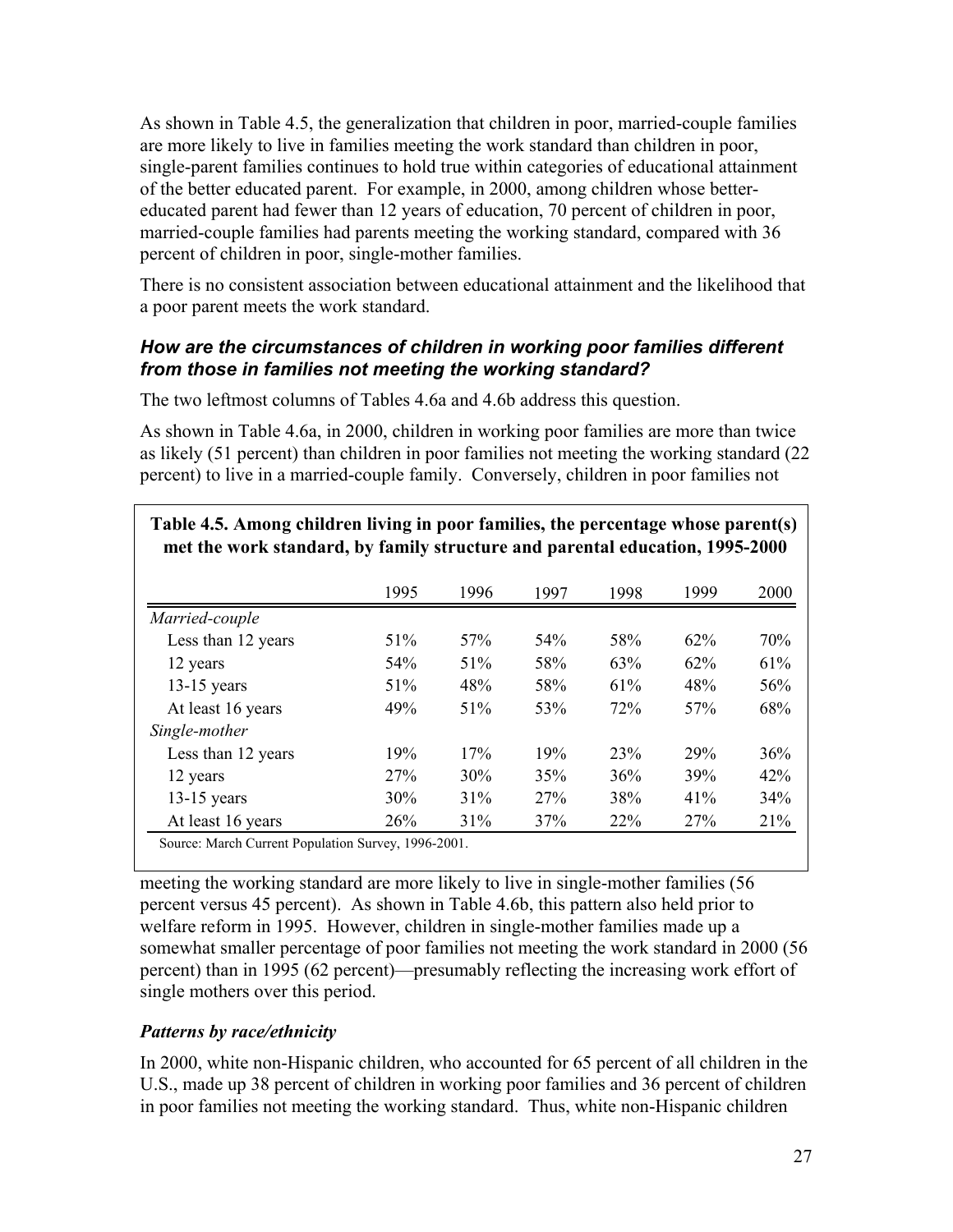are underrepresented among both working poor families and poor families not meeting the working standard.

Black non-Hispanic children, who accounted for 16 percent of all children (excluding American Indians) in the U.S. in 2000, made up 24 percent of children in working poor families and 32 percent of children in poor families not meeting the working standard. Thus, black non-Hispanic children were overrepresented among working poor families and even more overrepresented among poor families not meeting the working standard.

|                                                          | Poor Families Not<br>Meeting the<br><b>Work Standard</b> | <b>Working Poor</b><br>Families | Working<br>100-200% of<br>poverty | Working<br>200% of poverty<br>and above |
|----------------------------------------------------------|----------------------------------------------------------|---------------------------------|-----------------------------------|-----------------------------------------|
| Family structure                                         |                                                          |                                 |                                   |                                         |
| Married-couple                                           | 22%                                                      | 51%                             | 65%                               | 85%                                     |
| Single-mother                                            | 56%                                                      | 45%                             | 30%                               | 11%                                     |
| Single-father                                            | 6%                                                       | 4%                              | $5\%$                             | 4%                                      |
| Other                                                    | 15%                                                      | $0\%$                           | 0%                                | $0\%$                                   |
| Race/ethnicity                                           |                                                          |                                 |                                   |                                         |
| White non-Hispanic                                       | 36%                                                      | 38%                             | 50%                               | 75%                                     |
| Black non-Hispanic                                       | 32%                                                      | 24%                             | 19%                               | 10%                                     |
| Asian non-Hispanic                                       | 4%                                                       | 4%                              | 4%                                | 4%                                      |
| Hispanic                                                 | 25%                                                      | 32%                             | 25%                               | 10%                                     |
| Family structure and parental education                  |                                                          |                                 |                                   |                                         |
| Married and education less than 12 years                 | 28%                                                      | 38%                             | 18%                               | 3%                                      |
| Single mother and education less than 12 years           | 38%                                                      | 35%                             | 14%                               | 6%                                      |
| Family structure and average hourly wage rate<br>Married |                                                          |                                 |                                   |                                         |
| Less than \$5 per hour                                   | 16%                                                      | 39%                             | 10%                               | 3%                                      |
| \$5 - \$6.99 per hour                                    | 25%                                                      | 24%                             | 15%                               | 3%                                      |
| \$7 - \$9.99 per hour                                    | 29%                                                      | 27%                             | 27%                               | 8%                                      |
| At least \$10 per hour                                   | 30%                                                      | 10%                             | 48%                               | 87%                                     |
| Single mother                                            |                                                          |                                 |                                   |                                         |
| Less than \$5 per hour                                   | 28%                                                      | 42%                             | 6%                                | $2\%$                                   |
| \$5 - \$6.99 per hour                                    | 26%                                                      | 32%                             | 15%                               | $5\%$                                   |
| \$7 - \$9.99 per hour                                    | 21%                                                      | 22%                             | 43%                               | 12%                                     |
| At least \$10 per hour                                   | 26%                                                      | 4%                              | 36%                               | 81%                                     |

**Table 4.6a. Children in poor families not meeting the work standard, working poor families, and other working families, by family structure, by race/ethnicity, parental education, and average**

Asian, non-Hispanic children, who accounted for 4 percent of all children in the U.S. in 2000, made up 4 percent of children in working poor families and 4 percent of children in poor families not meeting the working standard. Thus, they were proportionally represented among both groups of poor families.

Finally, Hispanic children, who accounted for 16 percent of all children in the U.S. in 2000, made up 32 percent of children in working poor families and 25 percent of children in poor families not meeting the working standard. Thus, they were overrepresented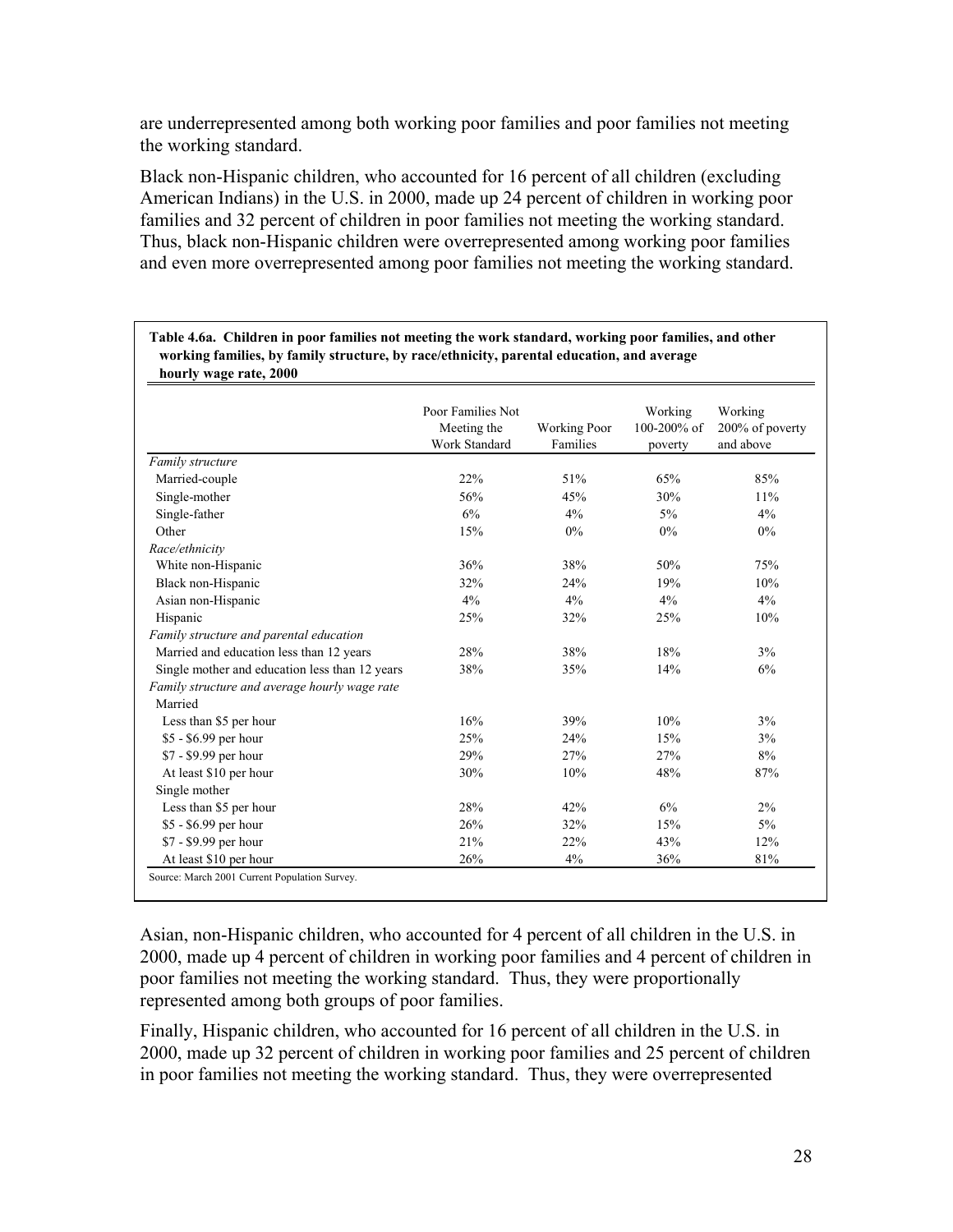among poor families not meeting the work standard and even more overrepresented among working poor families.

As shown by comparing Table 4.6a with 4.6b, the racial/ethnic composition of both children in poor families not meeting the work standard and children in poor families meeting the work standard did not change appreciably between 1995 and 2000.

#### *Patterns by family structure and parental education*

As shown in Table 4.6b, in 1995, mothers of children in working poor single-mother families were significantly *less* likely to have completed fewer than 12 years of education (32 percent) than mothers in poor single-mother families not meeting the work standard

**Table 4.6b. Children in poor families not meeting the work standard, working poor families, and other working families, by family structure, by race/ethnicity, parental education, and average hourly wage rate, 1995**

|                                                          | Poor Families Not            |                                 | Working                | Working                      |
|----------------------------------------------------------|------------------------------|---------------------------------|------------------------|------------------------------|
|                                                          | Meeting the<br>Work Standard | <b>Working Poor</b><br>Families | 100-200% of<br>poverty | 200% of poverty<br>and above |
| Family structure                                         |                              |                                 |                        |                              |
| Married-couple                                           | 23%                          | 53%                             | 70%                    | 86%                          |
| Single-mother                                            | 62%                          | 42%                             | 25%                    | 11%                          |
| Single-father                                            | 3%                           | 5%                              | $5\%$                  | 4%                           |
| Other                                                    | 12%                          | 0%                              | $0\%$                  | $0\%$                        |
| Race/ethnicity                                           |                              |                                 |                        |                              |
| White non-Hispanic                                       | 33%                          | 40%                             | 58%                    | 80%                          |
| Black non-Hispanic                                       | 35%                          | 23%                             | 17%                    | 9%                           |
| Asian non-Hispanic                                       | 4%                           | 3%                              | 3%                     | 4%                           |
| Hispanic                                                 | 25%                          | 32%                             | 21%                    | 7%                           |
| Family structure and parental education                  |                              |                                 |                        |                              |
| Married and education less than 12 years                 | 39%                          | 38%                             | 16%                    | 2%                           |
| Single mother and education less than 12 years           | 44%                          | 32%                             | 17%                    | $5\%$                        |
| Family structure and average hourly wage rate<br>Married |                              |                                 |                        |                              |
| Less than \$5 per hour                                   | 27%                          | 47%                             | 12%                    | $2\%$                        |
| \$5 - \$6.99 per hour                                    | 28%                          | 33%                             | 17%                    | 4%                           |
| \$7 - \$9.99 per hour                                    | 17%                          | 18%                             | 35%                    | 10%                          |
| At least \$10 per hour                                   | 27%                          | 3%                              | 36%                    | 83%                          |
| Single mother                                            |                              |                                 |                        |                              |
| Less than \$5 per hour                                   | 46%                          | 58%                             | 13%                    | $5\%$                        |
| \$5 - \$6.99 per hour                                    | 22%                          | 30%                             | 28%                    | 7%                           |
| \$7 - \$9.99 per hour                                    | 19%                          | 11%                             | 42%                    | 17%                          |
| At least \$10 per hour                                   | 12%                          | $1\%$                           | 18%                    | 71%                          |

(44 percent). However, as shown in Table 4.6a, by 2000, while the percentage for working poor single-mothers had not changed significantly (35 percent), the percentage of mothers completing fewer than 12 years of education in poor single-mother families not meeting the work standard dropped to 38 percent. Thus, by 2000 single mothers in working poor families were no longer better educated than those in poor families not meeting the work standard.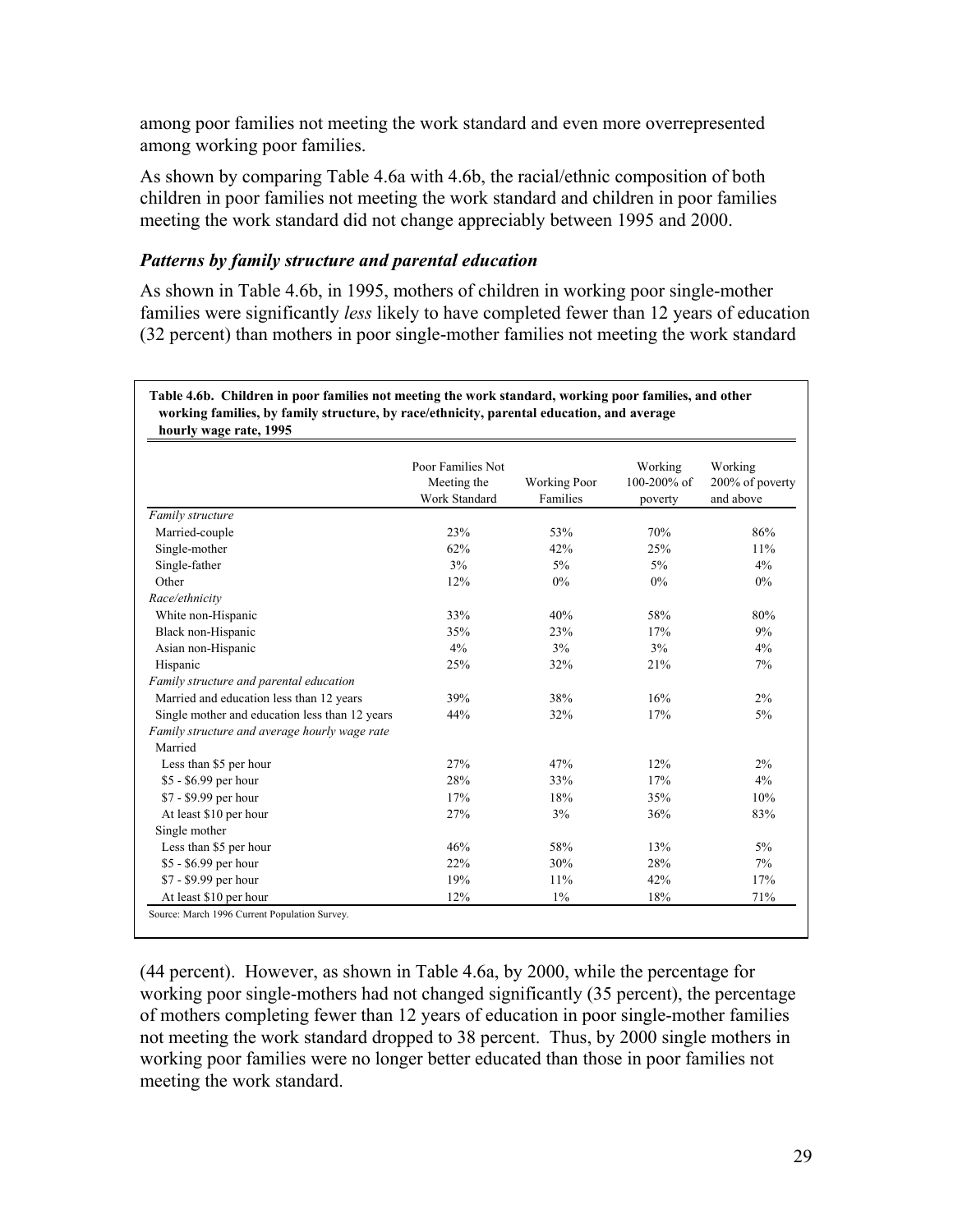#### *Patterns by parental wage rate*

Between 1995 and 2000, for both single-mother and married-couple families, the percentage of earners making less than \$5.00 per hour<sup>12</sup> (in current dollars) dropped substantially for both working poor families and poor families not meeting the work standard. The decreases are especially notable for poor single-mother working families (58 percent in 1995 but 42 percent in 2000) and poor single-mother families not meeting the work standard (46 percent in 1995 but 28 percent in 2000).

However, there is a consistent pattern that a higher percentage of *working* poor parents has hourly earnings below \$5.00 per hours than for poor parents not meeting the work standard. For example, in 2000, the percentage of single mothers meeting the work standard but earning less than \$5.00 per hours was 42 percent, compared with 28 percent for her counterpart not meeting the work standard.

#### *Patterns of transfer receipt, health insurance coverage, home ownership, and paid child care utilization*

As illustrated by comparing Tables 4.7a and 4.7b, the percentage of children in poor families not meeting the work standard who received AFDC/TANF or food stamps dropped substantially between 1995 and 2000. This is, of course consistent with the dramatic drops in both the TANF and Food Stamp caseloads associated with federal welfare reform. The 1995-2000 change in the percentage of children in working poor families receiving AFDC/TANF is not statistically significant, but the corresponding drop in the percentage receiving food stamps is significant.

In both years, as shown in the two leftmost columns of Tables 4.7a and 4.7b, children in working poor families were significantly less likely than children in poor families not meeting the working standard to receive TANF or Food Stamp benefits regardless of family structure. In 2000, among children in single-mother families, 13 percent of children in working poor families received AFDC at some time during the year, compared with 41 percent of children in poor families not meeting the work standard. For Food Stamps, the comparable recipiency rates are 46 percent and 62 percent, respectively.

**Health insurance** coverage for children in single-mother working poor families increased from 76 percent to 87 percent between 1995 and 2000. However, the change for married-couple, working poor families is not statistically significant. However, health insurance coverage for children in poor families not meeting the work standard did not increase substantially over the same period. For children in married-couple poor families not meeting the work standard, the percentage was essentially the same in both years (71 percent in 1995 and 73 percent in 2000). For children in single- mother poor families not meeting the work standard, the percentage actually decreased from 90 percent in 1995 to 85 percent in 2000. Thus, by 2000, health insurance rates were similar for children in working poor families and poor families not meeting the work standard.

 $\overline{a}$ 

 $12$  For married-couple families, the higher-earning spouse's wage rate is used for these calculations.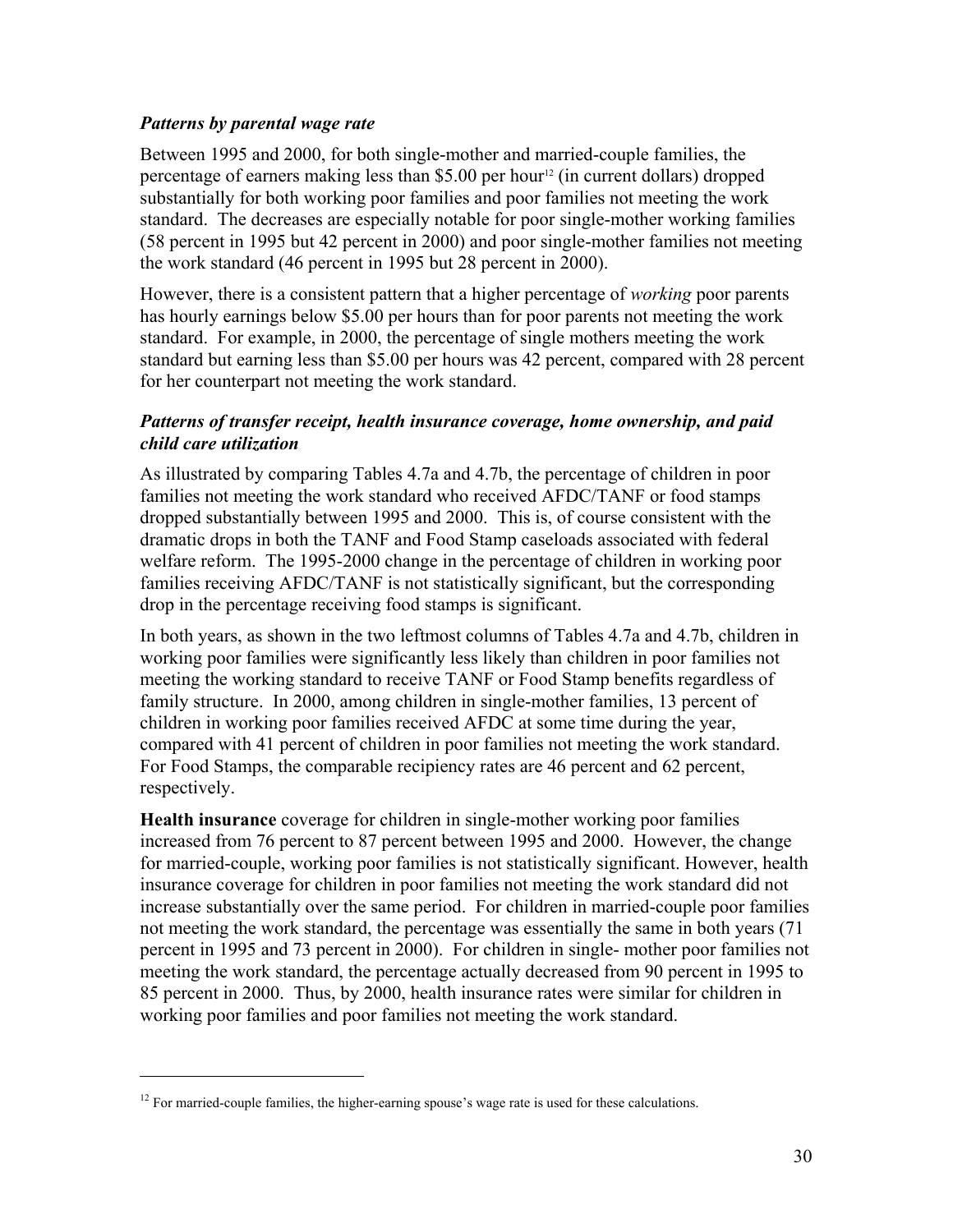**Table 4.7a. Children in poor families not meeting the work standard, working poor families, and other working families, by family structure, by receipt of AFDC and Food Stamps, health insurance coverage, home ownership, 2000**

I

|                           | Poor Families Not<br>Meeting the<br>Work Standard | <b>Working Poor</b><br>Families | Working<br>$100 - 200\%$ of<br>poverty | Working<br>200% of poverty<br>and above |
|---------------------------|---------------------------------------------------|---------------------------------|----------------------------------------|-----------------------------------------|
| Married-couple families   |                                                   |                                 |                                        |                                         |
| Received AFDC             | 24%                                               | $5\%$                           | 3%                                     | $0\%$                                   |
| Received Food Stamps      | 47%                                               | 25%                             | 8%                                     | $0\%$                                   |
| Health insurance coverage | 73%                                               | 70%                             | 84%                                    | 95%                                     |
| Home ownership            | 30%                                               | 49%                             | 61%                                    | 86%                                     |
| Single-mother families    |                                                   |                                 |                                        |                                         |
| Received AFDC             | 41%                                               | 13%                             | $7\%$                                  | $2\%$                                   |
| Received Food Stamps      | 62%                                               | 46%                             | 15%                                    | 3%                                      |
| Health insurance coverage | 85%                                               | 87%                             | 83%                                    | 89%                                     |
| Home ownership            | 22%                                               | 24%                             | 34%                                    | 61%                                     |

**Table 4.7b. Children in poor families not meeting the work standard, working poor families, and other working families, by family structure, by receipt of AFDC and Food Stamps, health insurance coverage, home ownership, 1995**

|                           | Poor Families Not<br>Meeting the<br><b>Work Standard</b> | <b>Working Poor</b><br>Families | Working<br>$100 - 200\%$ of<br>poverty | Working<br>200% of poverty<br>and above |
|---------------------------|----------------------------------------------------------|---------------------------------|----------------------------------------|-----------------------------------------|
| Married-couple families   |                                                          |                                 |                                        |                                         |
| Received AFDC             | 35%                                                      | $7\%$                           | $4\%$                                  | $1\%$                                   |
| Received Food Stamps      | 55%                                                      | 34%                             | 11%                                    | $1\%$                                   |
| Health insurance coverage | 71%                                                      | 66%                             | 77%                                    | 95%                                     |
| Home ownership            | 35%                                                      | 41%                             | 60%                                    | 85%                                     |
| Single-mother families    |                                                          |                                 |                                        |                                         |
| Received AFDC             | 69%                                                      | 23%                             | 10%                                    | $4\%$                                   |
| Received Food Stamps      | 80%                                                      | 51%                             | 22%                                    | 6%                                      |
| Health insurance coverage | 90%                                                      | 76%                             | 79%                                    | 90%                                     |
| Home ownership            | 15%                                                      | 21%                             | 34%                                    | 62%                                     |

**Home-ownership** rates increased significantly between 1995 and 2000 for marriedcouple, working poor families from 41 percent to 49 percent but did not change significantly for married-couple families not meeting the work standard. Because of the increase for the working poor families, in 2000, children in married-couple working poor families were more likely than children in married-couple poor families not meeting the work standard to live in owner-occupied homes (49 percent versus 30 percent).

The pattern was opposite for single-mother families. Home-ownership increased from 15 percent to 22 percent for single-mother families not meeting the work standard but did not change significantly for single-mother working poor families. (This could possibly reflect single-mother families moving in with parents who are homeowners.) Because of the increase in ownership for the former group, there was no significant difference in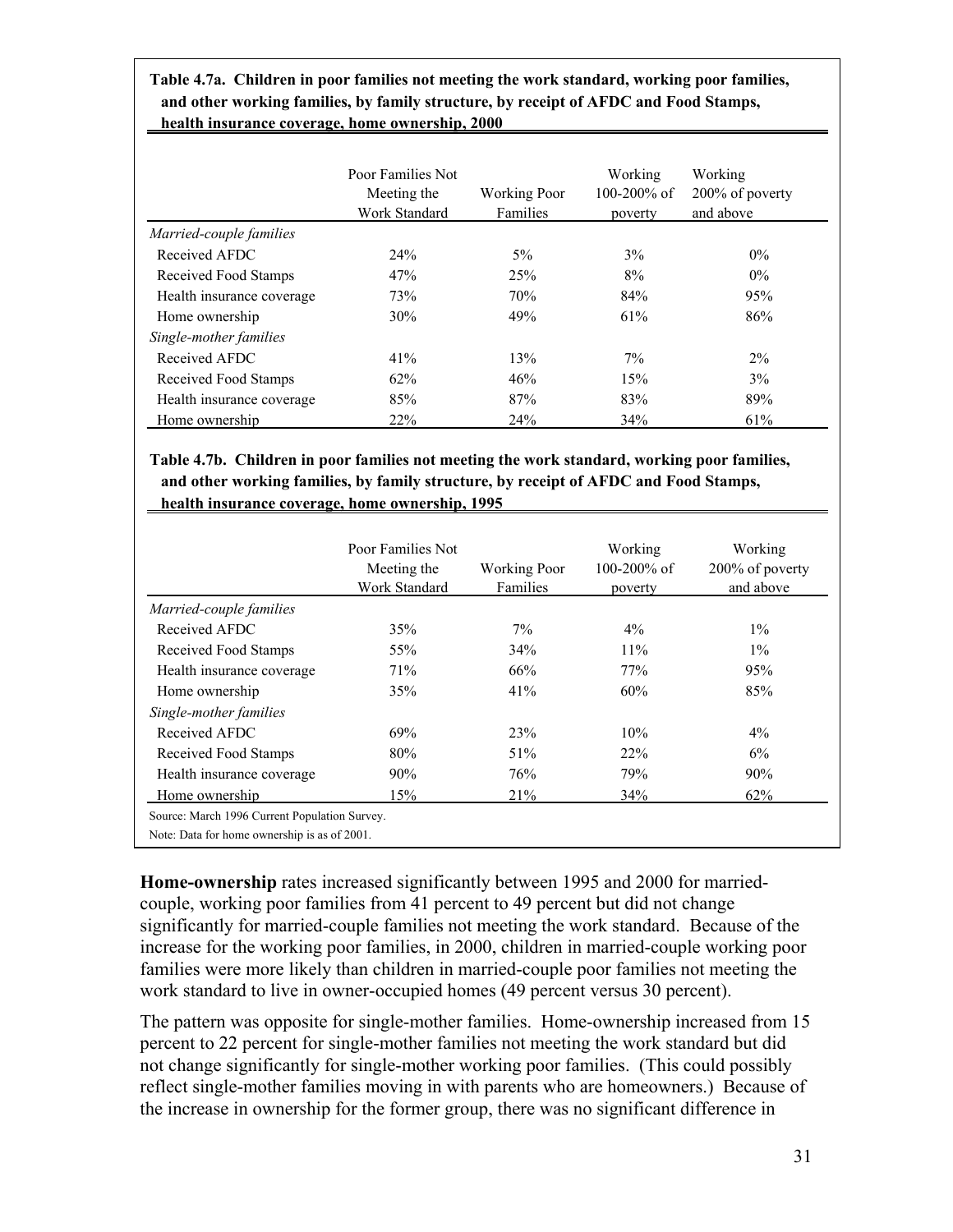rates of home ownership between the families of children in working poor, single-mother families (24 percent) and poor, single-mother families not meeting the working standard (22 percent) in 2000—even though there was a significant difference in 1995.

**Child care.** Unfortunately, the Current Population Survey (CPS) does not collect information on child care expenses. However, the 1996 Survey of Income and Program Participation (SIPP) does—along with many variables which it has in common with the CPS. Thus, in order to be able to estimate how much, if anything, families spent on child care, we imputed child care expenses onto each family's record using statistical relationships estimated using SIPP. The model is based on a specification developed by the U.S. Census Bureau (Short, Garner, Johnson, & Doyle, 1999).

The first two models predict whether a family incurred child care expenses separately for single-parent and married-couple families. The second two models predict child care expenses for those families that incurred child care expenses—again for single-parent and married-couple families. Explanatory variables include income, race/ethnicity, number of children by age, region, family income, and the percentage of family income earned by the mother. The specification of the models and the resulting equations used for imputation are described in detail in Appendix A. Because we were not able to estimate child care expenses directly from the CPS, results should be viewed with caution.

As shown in the two leftmost columns of Table 4.8a, only 7 percent of children in married-couple working poor families were in paid child care in 2000. Not surprisingly, this percentage was higher than for children in poor families not meeting the work standard (4 percent). Among children in single-mother working poor families, the percentage was substantially higher—22 percent. This percentage was also higher than the percentage receiving paid child care among children in poor single-mother families not meeting the work standard (7 percent).

Among children in working poor families and poor families not meeting the work standard whose parents paid for child care, child care expenses tended to consume a large percentage of family income. Among children in married-couple, working poor families that paid for child care, around two-thirds paid at least 30 percent of their total family income for child care expenses, and 20 percent reported paying over half of their income. For single-parent, working poor families, the financial burden was even greater. Nearly two-thirds paid 40 percent or more of their income for child care, and 41 percent paid at least half. These percentages are all similar to the corresponding percentages in 1995. For single-parent, poor families not meeting the work standard and paying for child care, child care expenses also consumed an extraordinary percentage of family income for most families. Over 75 percent spent at least half of their income on child care expenses in 2000. Again, because child care expenses have been imputed, results should be viewed with caution.

The share of income devoted to child care for both working poor families and poor families not meeting the work standard and paying for child care is essentially unchanged from 1995.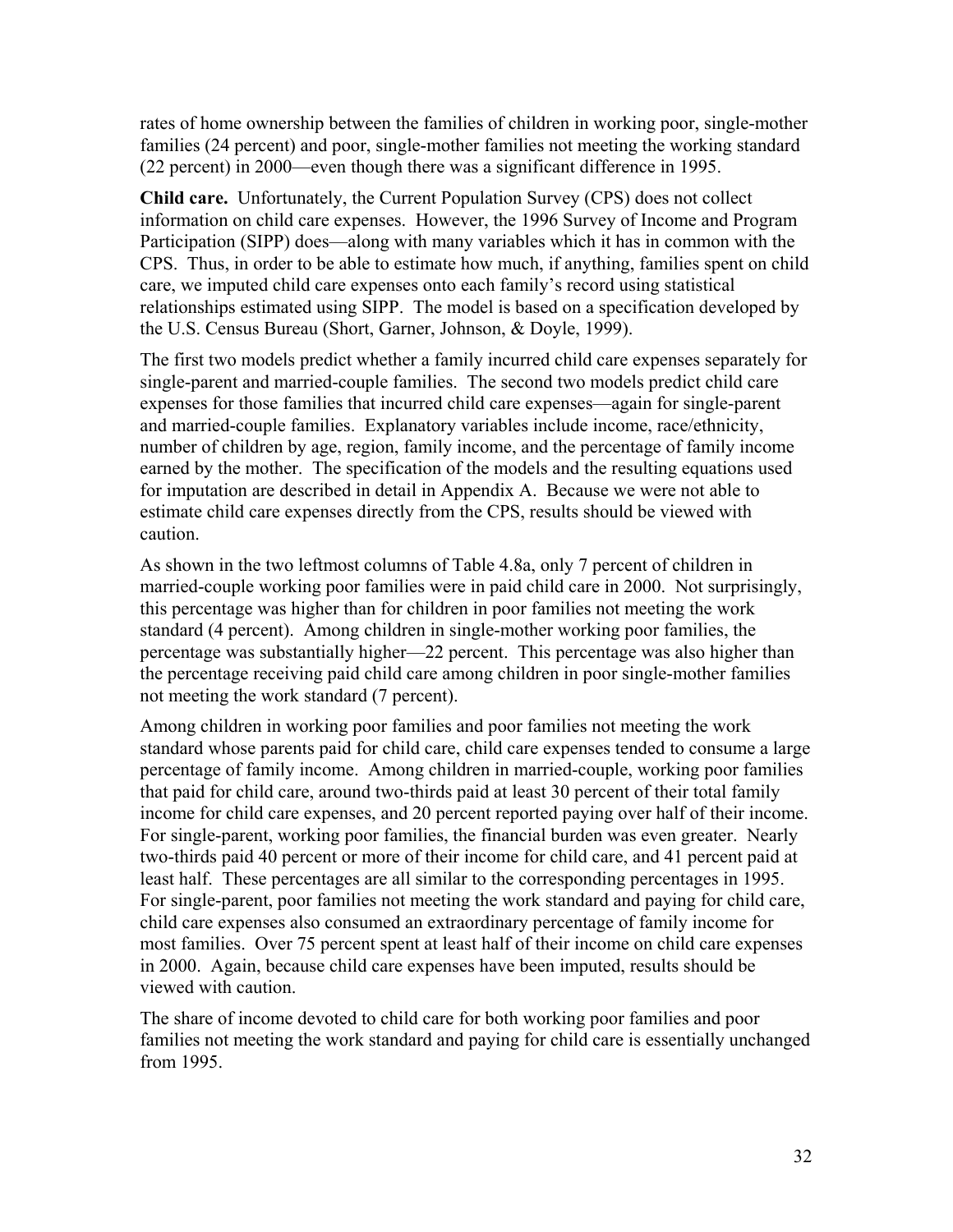### *How are children in working poor families different from those in other more prosperous working families?*

The three rightmost columns of Tables 4.6a and 4.7a address this question.

#### *Patterns by family structure*

In 2000, nearly half of all children in working poor families lived in a single-parent family. In contrast, two-thirds of children in working families with incomes between 100

| distribution by amount paid for those paying, 2000 | other working families, by family structure, by paid child care status and percentage<br>Poor Families Not |                                 | Working<br>100-200% of | Working                      |
|----------------------------------------------------|------------------------------------------------------------------------------------------------------------|---------------------------------|------------------------|------------------------------|
|                                                    | Meeting the<br><b>Work Standard</b>                                                                        | <b>Working Poor</b><br>Families | poverty                | 200% of poverty<br>and above |
| Married-couple families                            |                                                                                                            |                                 |                        |                              |
| Percent paying for child care                      | 4%                                                                                                         | 7%                              | 18%                    | 29%                          |
| % income paid for those paying                     |                                                                                                            |                                 |                        |                              |
| Less than $10%$                                    | na                                                                                                         | 6%                              | $7\%$                  | 54%                          |
| $10-19.9%$                                         | na                                                                                                         | 12%                             | 34%                    | 42%                          |
| 20-29.9%                                           | na                                                                                                         | 16%                             | 46%                    | 4%                           |
| 30-39.9%                                           | na                                                                                                         | 37%                             | 12%                    | $0\%$                        |
| 40-49.9%                                           | na                                                                                                         | 9%                              | $1\%$                  | $0\%$                        |
| 50% or greater                                     |                                                                                                            | 20%                             | $0\%$                  | $0\%$                        |
| Single-mother families                             | 7%                                                                                                         | 22%                             | 27%                    | 23%                          |
| % income paid for those paying                     |                                                                                                            |                                 |                        |                              |
| Percent of income paid                             |                                                                                                            |                                 |                        |                              |
| Less than $10%$                                    | 4%                                                                                                         | $0\%$                           | $1\%$                  | 22%                          |
| $10-19.9%$                                         | $0\%$                                                                                                      | 7%                              | 18%                    | 50%                          |
| 20-29.9%                                           | $0\%$                                                                                                      | 15%                             | 45%                    | 16%                          |
| 30-39.9%                                           | 12%                                                                                                        | 13%                             | 29%                    | 4%                           |
| 40-49.9%                                           | 9%                                                                                                         | 25%                             | $5\%$                  | 2%                           |
| 50% or greater                                     | 76%                                                                                                        | 41%                             | $2\%$                  | 6%                           |

percent and 200 percent of the poverty line lived in married-couple families, as did 85 percent of those with incomes above 200 percent of the poverty line.

This pattern also prevailed in 1995. However, in 2000, single-mothers headed a larger share (30 percent) of the working families with incomes between 100 percent and 200 percent of the poverty threshold than in 1995 (25 percent). Conversely, married-couples share of this group declined from 70 percent to 65 percent.

### *Patterns by race/ethnicity*

White children make up an increasingly large share of working families as incomes increase. In 2000, non-Hispanic white children account for 38 percent of children in working poor families, 50 percent of children in working families with incomes between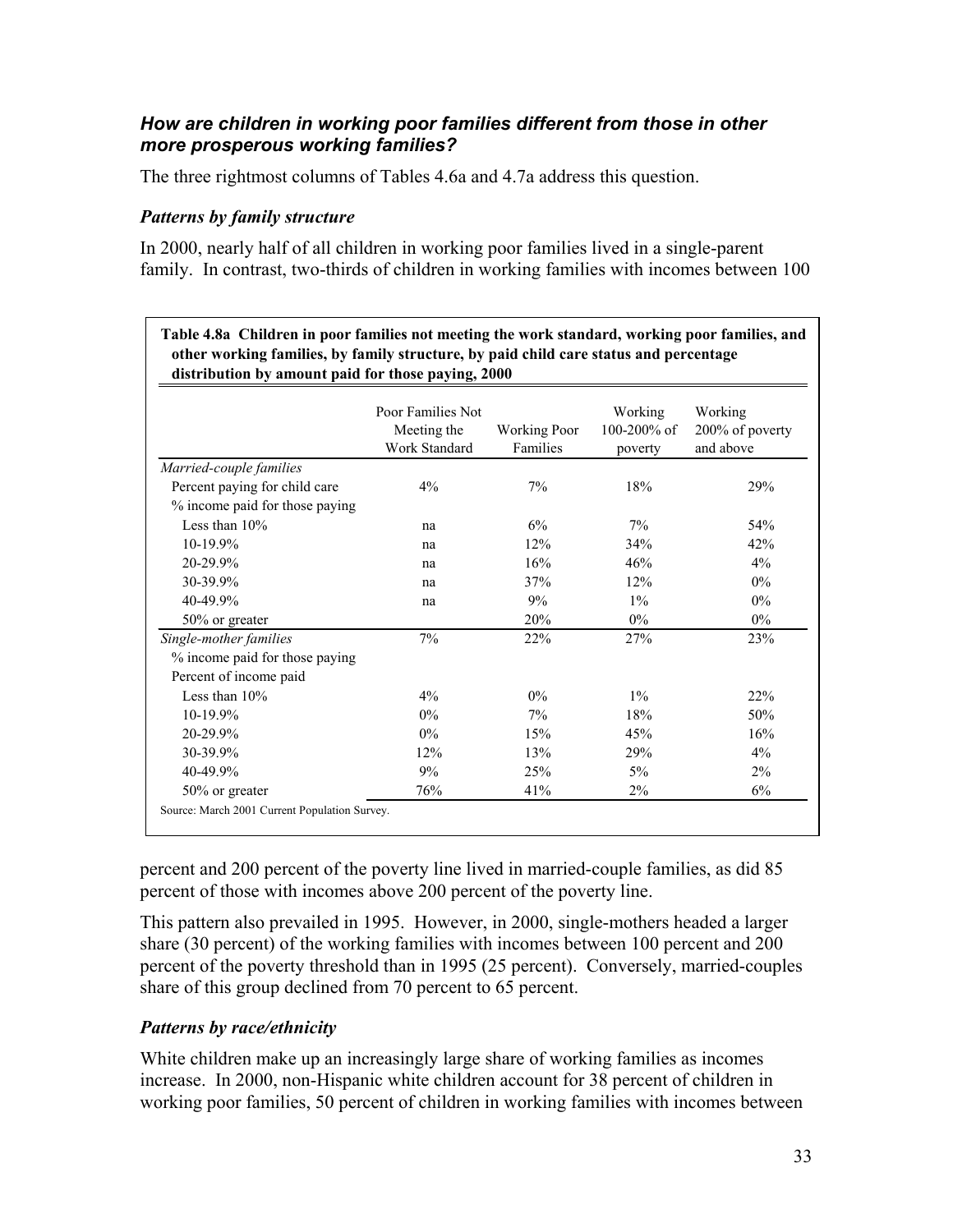100 percent and 200 percent of the poverty threshold, and 75 percent of children in working families with incomes over 200 percent of the poverty line.

In contrast, black children account for 24 percent of the working poor, 19 percent of those with incomes between 100 percent and 200 percent of the poverty line, and only 10 percent of those above 200 percent. For Hispanic children, the corresponding percentages are 32 percent, 25 percent and 10 percent. Asian children make up 4 percent of all three groups.

### *Patterns by family structure and parental education*

There are substantial differences in the education of the better educated parent of children in working poor families compared with more prosperous working families, regardless of family structure. In 2000, 38 percent of the better educated parents of children in married-couple, working poor families had not completed 12 years of education. In contrast, only 18 percent of the better educated parents in married-couple, working

| Table 4.8b Children in poor families not meeting the work standard, working poor families, and |
|------------------------------------------------------------------------------------------------|
| other working families, by family structure, by paid child care status and percentage          |
| distribution by amount paid for those paying, 1995                                             |

|                                         | Poor Families Not<br>Meeting the<br>Work Standard | <b>Working Poor</b><br>Families | Working<br>100-200% of<br>poverty | Working<br>200% of poverty<br>and above |
|-----------------------------------------|---------------------------------------------------|---------------------------------|-----------------------------------|-----------------------------------------|
| Married-couple families                 |                                                   |                                 |                                   |                                         |
| Percent paying for child care           | 3%                                                | 9%                              | 17%                               | 30%                                     |
| Percent of income paid for those paying |                                                   |                                 |                                   |                                         |
| Less than $10\%$                        | na                                                | 27%                             | 6%                                | 45%                                     |
| $10-19.9%$                              | na                                                | $4\%$                           | 39%                               | 50%                                     |
| 20-29.9%                                | na                                                | 27%                             | 40%                               | $4\%$                                   |
| 30-39.9%                                | na                                                | 25%                             | 13%                               | $0\%$                                   |
| 40-49.9%                                | na                                                | 27%                             | $1\%$                             | $0\%$                                   |
| 50% or greater                          |                                                   | 17%                             | $1\%$                             | $0\%$                                   |
| Single-mother families                  |                                                   |                                 |                                   |                                         |
| Percent paying for child care           | 6%                                                | 19%                             | 21%                               | 22%                                     |
| Percent of income paid                  |                                                   |                                 |                                   |                                         |
| Less than $10\%$                        | $4\%$                                             | $0\%$                           | $0\%$                             | 18%                                     |
| 10-19.9%                                | $2\%$                                             | $0\%$                           | 13%                               | 60%                                     |
| 20-29.9%                                | 7%                                                | 16%                             | 51%                               | 12%                                     |
| 30-39.9%                                | 14%                                               | 19%                             | 29%                               | 3%                                      |
| 40-49.9%                                | 14%                                               | 21%                             | $5\%$                             | $1\%$                                   |
| 50% or greater                          | 58%                                               | 43%                             | 3%                                | $5\%$                                   |

families with incomes between 100 percent and 200 percent of the poverty line had failed to complete high school. For working married-couple families with incomes over 200 percent, only 3 percent had failed to complete a high school education. For children in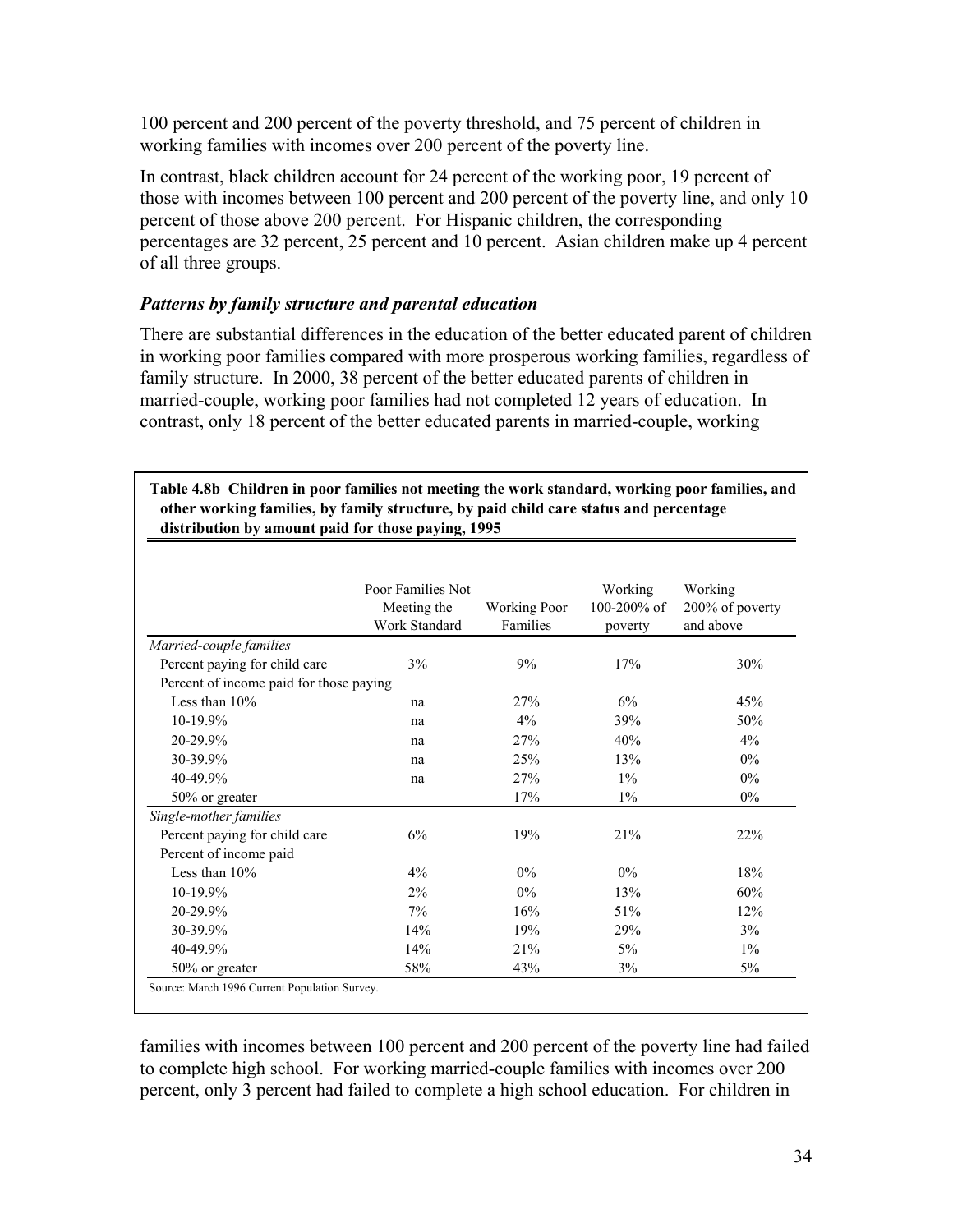single-mother families, the differences were also substantial—35 percent for working poor mothers versus 14 percent for near-poor single working mothers, and 6 percent for more affluent single working mothers.

### *Patterns by parental wage rate*

There are similar differences for average hourly wage rates. Only 10 percent of children in married-couple, working poor families had a parent who was paid more than \$10.00 per hour in 2000. In contrast, nearly half of children in married-couple, working families with incomes between 100 percent and 200 percent of the poverty line, had a parent paid at least \$10.00 per hour. For children in married-couple, working families with incomes above 200 percent of the poverty line, the percentage earning at least \$10.00 per hour was 87 percent. Findings are similar for single-mother families.

### *Patterns by transfer receipt, health insurance coverage, home ownership, and paid child care utilization*

**Transfer receipt.** As would be expected, children in working poor families were much more likely than children in other working families to receive public assistance, as shown in Table 4.7a. This held true regardless of family structure.

**Health insurance.** In 2000, children in married-couple, working poor families were less likely to be covered by health insurance (70 percent) than working families with incomes between 100 percent and 200 percent of the poverty threshold (84 percent), and more affluent working families (95 percent). However, among single-mother families, coverage rates were not significantly different across all three groups (87 percent, 83 percent, and 89 percent, respectively).

**Home ownership.** Rates of home-ownership were substantially lower among children in working poor families than among children in other working families, regardless of family structure.

As noted earlier, only 7 percent of children in married-couple working poor families were in paid child care in 2000. As shown in the two right-most columns of Table 4.8a, 18 percent of children in married-couple families with incomes between 100 and 200 percent of the poverty threshold were in paid child care, and 29 percent of those in more affluent married-couple families were in paid child care.

**Child care.** Among children in single-mother families, the pattern was less straightforward. Twenty-two percent of children in single-mother working poor families were in paid child care, compared with 27 percent of children in single-mother, near-poor working families, and 23 percent in more affluent single-mother working families. Thus, the children in near-poor working single-mother families are the most likely to be in paid child care.

As noted earlier, among children in working poor families whose parents paid for child care, child care expenses tended to consume a large percentage of family income. Among children in married-couple, working poor families that paid for child care, around two-thirds paid at least 30 percent of their total family income for child care expenses, and 20 percent reported paying over half of their income. For single-parent, working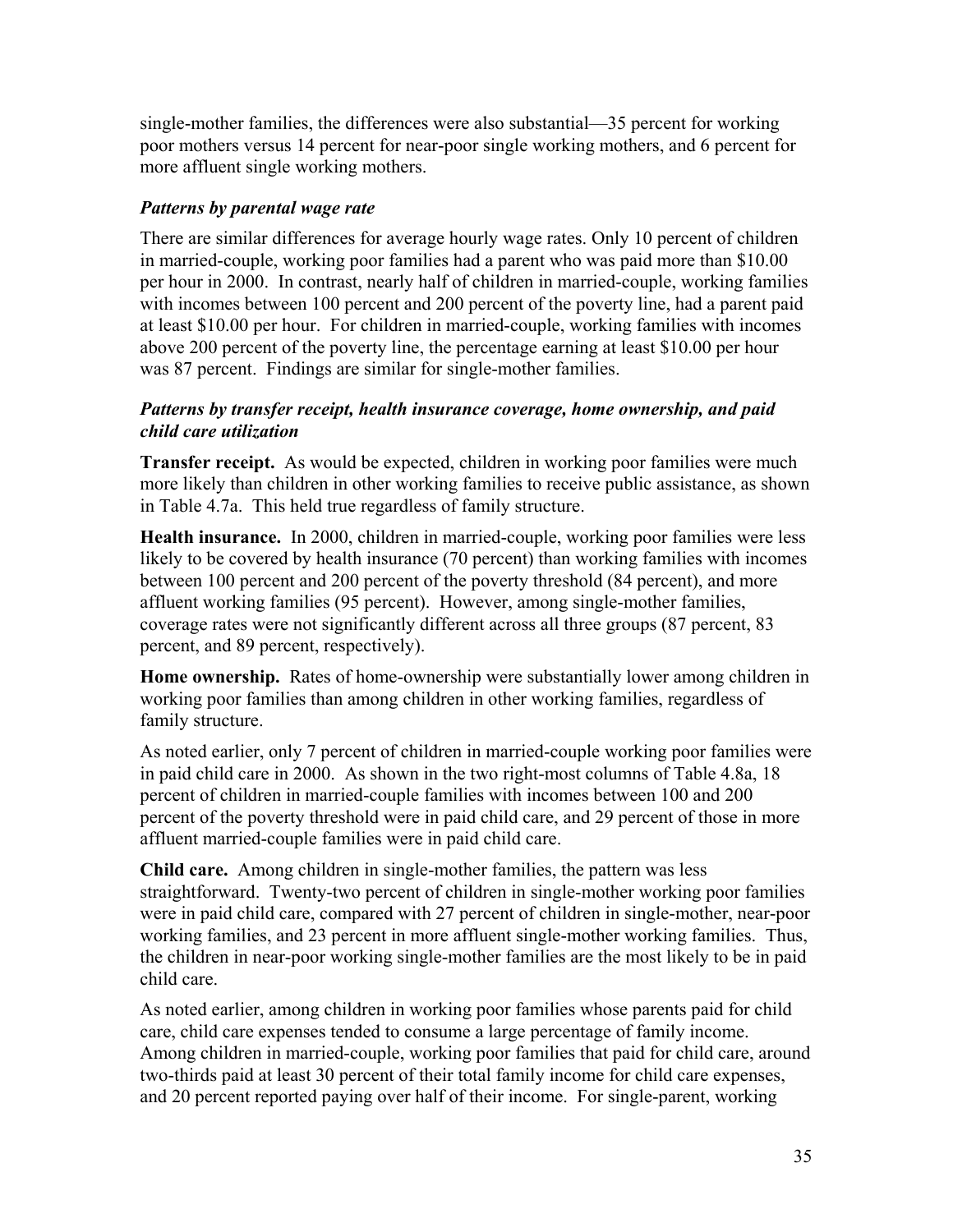poor families, the financial burden was even greater. Nearly two-thirds paid 40 percent or more of their income for child care, and 41 percent paid at least half their income.

As incomes rise, child care expenses consume a shrinking percentage of family income for both married-couple and single-mother working families. Among married-couple working families with incomes between 100 percent and 200 percent of the poverty threshold, 13 percent paid at least 30 percent of their income for child care. For those with incomes at least twice the poverty line, none did so. Among single-mother working families with incomes above the poverty threshold, only 7-8 percent paid at least 40 percent of their income for child care. However, 36 percent of single-mother working families with incomes between 100 percent and 200 percent of the poverty threshold paid at least 30 percent—a substantial share.

## *Summary*

Prior to federal welfare reform, in 1995 and 1996, about 4.5 million children lived in working poor families. During the first two years of welfare reform, this number increased—to 4.7 million in 1997 and 5.0 million in 1998. However, the number of children in working poor families decreased to 4.7 million in both 1999 and 2000. The number of children in poor families not meeting the work standard fell steadily over the entire period, from 9.5 million in 1995 to 6.4 million in 2000. This pattern presumably reflects the combined effects of a strong economy and federal welfare reform—both of which encouraged and facilitated greater work effort by persons with relatively low earning potential.

Throughout the 1995-2000 period, being in a working family dramatically reduced the likelihood of poverty for a child. Among children in working families only about 8-9 percent were poor. In contrast, among children in families not meeting the work standard, 63 percent were poor in 1995-1997, with a substantial decline to 54 percent in 2000—presumably because they also worked more hours. Nonetheless, even in 2000, children in families not meeting the work standard were nearly 7 times as likely as children in working families to be poor.

Poverty rates for children varied substantially by family structure, race/ethnicity, and parental education. Nonetheless, meeting the work standard was associated with a substantial reduction in the risk of child poverty across all demographic and educational groups.

Even though living in a working family substantially reduces the likelihood of a child being poor, many children live in poor families that meet the working standard. The enactment of federal welfare reform appears to have substantially increased the percentage of poor children who live in working families. In 2000, about 43 percent of all poor children lived in families that met the working standard—a sharp increase from 1995 in which 32 percent met the work standard, and a pattern which generally holds across racial/ethnic groups.

Compared with children in poor families not meeting the work standard in 2000, children in working poor families are:

• more likely to live with two parents,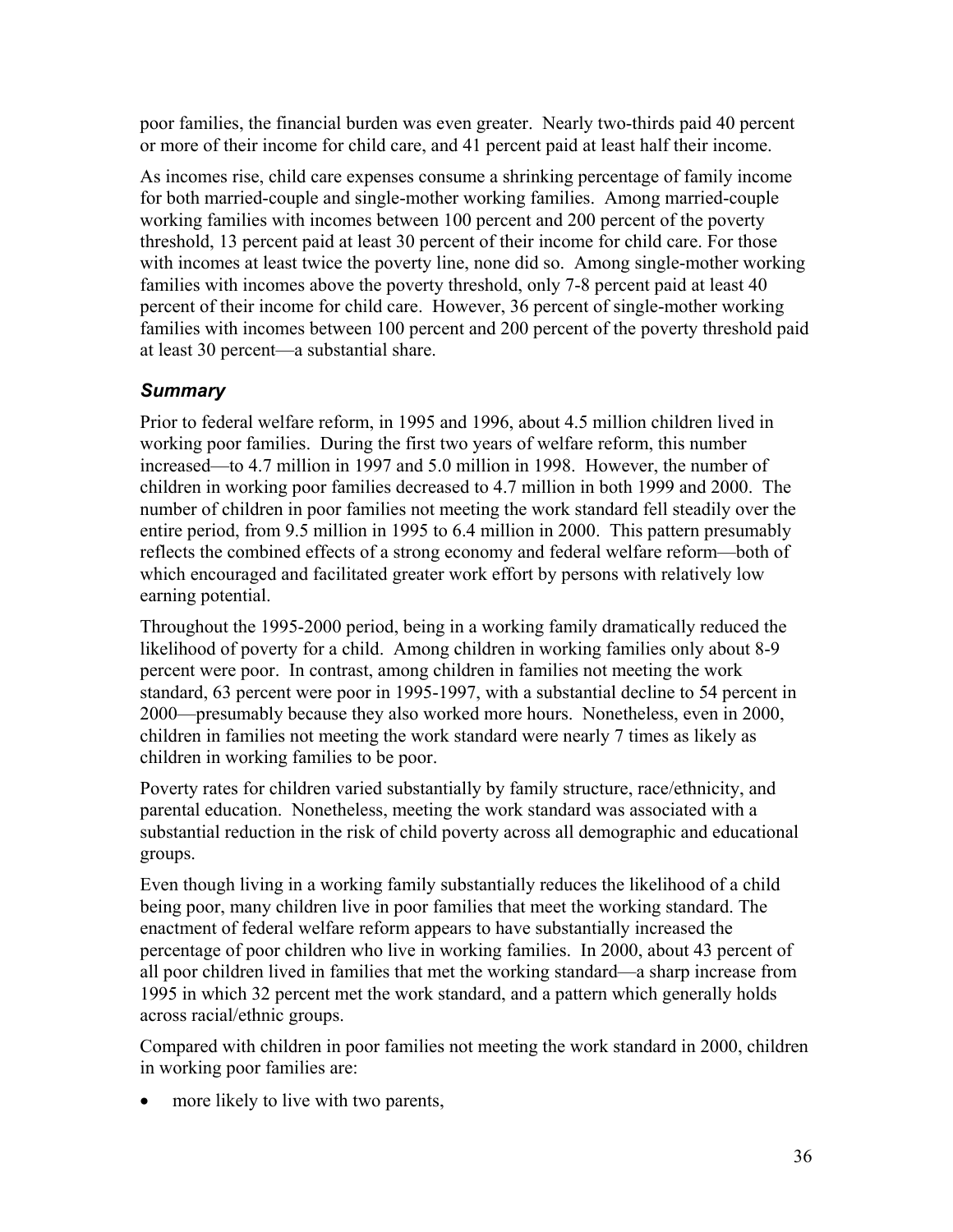- about as likely have a parent who has completed 12 years of education, $13$
- less likely to be receiving AFDC/TANF or Food Stamps,
- about as likely to be covered by health insurance (an important change since 1995 when the working poor were less likely to be covered),
- more likely to live in a family that owns a home (married-couple families only), $<sup>14</sup>$  and</sup>
- more likely to be in paid child care.

Among children in both working poor families and poor families not meeting the work standard and whose parents paid for child care, child care expenses consumed a much large share of family income than among children in more affluent families.

Compared with children in two categories of more prosperous working families in 2000, children in working poor families are:

- less likely to live with two parents,
- less likely to have a parent who has completed 12 years of education,
- less likely to have a parent earnings more than \$10.00 per hour,
- more likely to be receiving AFDC/TANF or Food Stamps,
- less likely to be covered by health insurance (married-couple families only),
- less likely to live in a family that owns a house, and
- less likely to be in paid child care.

1

Moreover, among children in working poor families with paid child care, child care expenses consumed a much larger share of family income than among children in more affluent working families.

 $13$  This is a change from 1995 when single mothers in working poor families were more likely to have completed 12 years of education.

<sup>&</sup>lt;sup>14</sup> This pattern is the opposite of 1995 when single-mother working poor families were more likely to own their own homes but married-couple working poor families were not.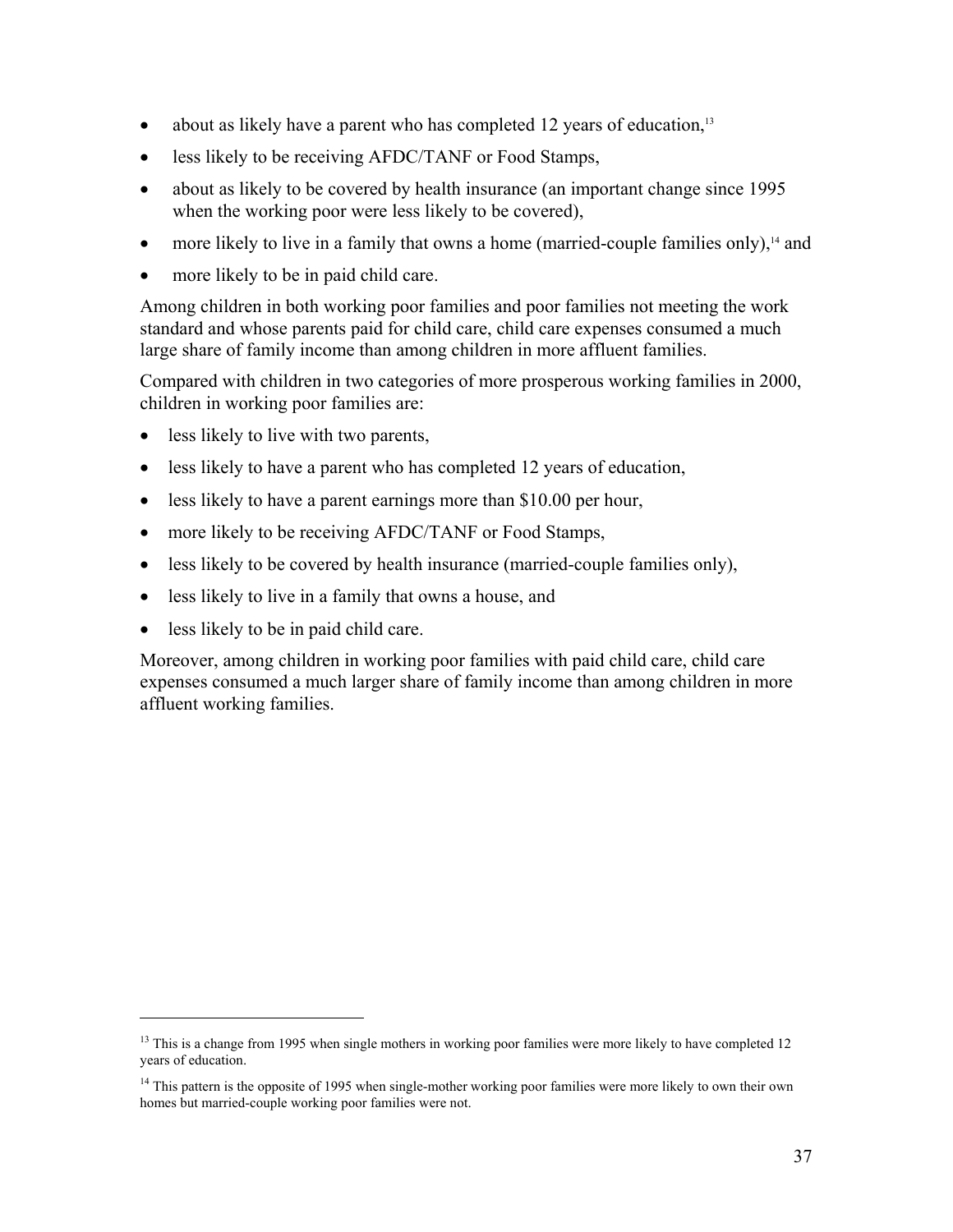# **Chapter 5. The dynamics of poverty and working, 1987-1997**

The statistics and discussion presented in Chapter 4 provided *snapshots* of children in a single year. However, the population of children in poverty is not static. A substantial percentage of one year's poor children were not poor in the previous year. Conversely, a substantial percentage of children who are poor in the current year will not be in the next.

As stated earlier, an explicit goal of the 1996 welfare reform legislation was to move families and children out of poverty by encouraging work. This chapter has two main purposes. The first is to update our previous analysis of the association for children between having parent(s) who meet the work standard<sup>15</sup> and the likelihood of moving into or out of poverty. (For example, we can calculate the proportion of poor children living in families not meeting the work standard in one year who are no longer poor in the next year *and* whose families *are* meeting the work standard in the next year.)

The second purpose is to examine the 1996-1997 changes in work behavior and family economic resources of children living in families who were (1) on TANF in 1996, (2) poor and not meeting the work standard, (3) working poor families, (4) working families with incomes between 100 percent and 200 percent of the poverty threshold, and (5) more affluent working families. We would expect the families in the first three groups to be likely to change their behavior in response to both welfare reform and the improving economy, while families in the last two groups to change their behavior only in response to the improving economy.

## *Patterns of movement into and out of poverty*

In our previous report, we analyzed the movements of families into and out of poverty by their work status and found that over the period between 1987 and 1994 there was a rough balance between the numbers of children entering and leaving poverty each year. In this section we update this analysis by including the 1996-1997 transitions.

Recognizing that the poverty transition process is not a one-way street (even for those whose parents work), in addition to calculating the proportion of poor children in working families *leaving* poverty, we can also calculate the proportion of nonpoor children living in families meeting the work standard in one year who become poor in the next year *in spite meeting the work standard in the second year as well.* This counterflow is a phenomenon that does not receive much popular attention. However, it is just as important as the flow out of poverty in determining the percentage of children living in working poor families in any given year.

The last year presented in this analysis—1996—is especially interesting because it coincides with the implementation of federal welfare reform. For this year's data, we are observing children who were in poverty in 1996 but were not in 1997 and vice versa.

Movements of children into and out of poverty using data from SIPP are summarized in Table 5.1. There is a rough balance between the number of children entering and leaving poverty in each year. In other words, the poor children moving out of poverty are mostly

1

<sup>&</sup>lt;sup>15</sup> Full-time work for married-couple families and half-time work for single-parent families.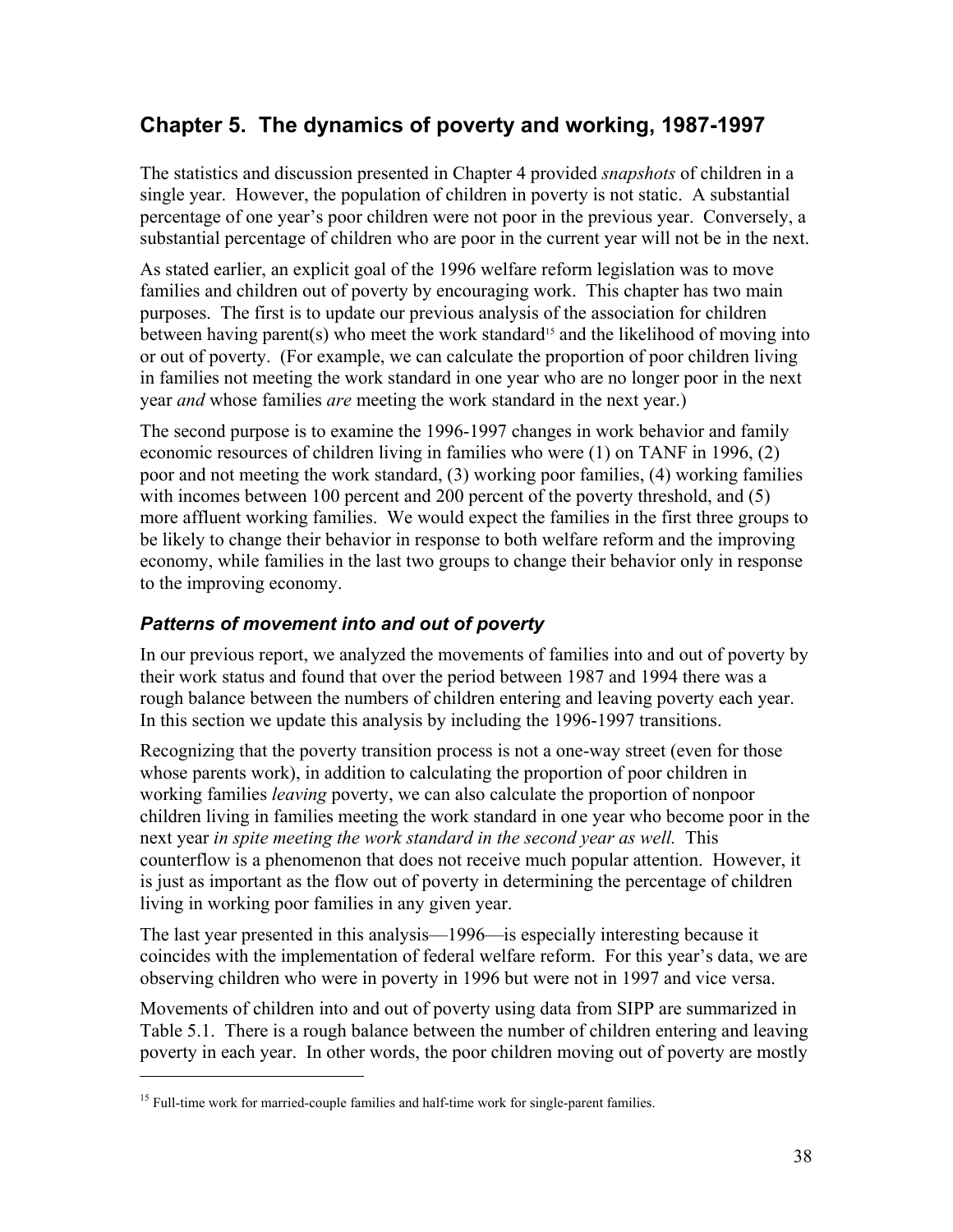|                  | (thousands) and percentage of nonpoor children becoming poor next year, 1987, 1990-1996 |         |         |         |         |         |         |          |  |  |  |  |
|------------------|-----------------------------------------------------------------------------------------|---------|---------|---------|---------|---------|---------|----------|--|--|--|--|
|                  | 1987-88                                                                                 | 1988-89 | 1989-90 | 1990-91 | 1991-92 | 1992-93 | 1993-94 | 1996-97  |  |  |  |  |
| Leaving poverty  |                                                                                         |         |         |         |         |         |         |          |  |  |  |  |
| Number           | 2,876                                                                                   | na      | na      | 2,337   | 2,647   | 2,619   | 3,214   | 2,594    |  |  |  |  |
| Percentage       | 24.9%                                                                                   | na      | na      | 21.0%   | 20.6%   | 19.9%   | 21.0%   | $26.0\%$ |  |  |  |  |
| Entering poverty |                                                                                         |         |         |         |         |         |         |          |  |  |  |  |
| Number           | 2,068                                                                                   | na      | na      | 2,778   | 2,598   | 2,335   | 2,511   | 2,283    |  |  |  |  |
| Percentage       | $4.0\%$                                                                                 | na      | na      | $5.2\%$ | 4.8%    | 4.3%    | 4.7%    | $4.9\%$  |  |  |  |  |

offset by nonpoor children moving into poverty. In some years, however, there is a significant imbalance. For example, in 1990-1991, a recession period, the number of children entering poverty was significantly higher than the number leaving poverty. In contrast, in 1993-1994 and 1996-1997, both part of the 1990s period of rapid economic growth, the number of children leaving poverty was significantly higher than the number entering poverty. There is no indication that the 1996-1997 transitions were out of the ordinary when compared with previous periods.

In contrast, the *proportions* of children moving into and out of poverty are quite different—reflecting the difference in the size of the underlying populations. There are many more nonpoor children than there are poor children. For example, about 26 percent of children who were poor in 1996 were no longer poor in 1997. However, about 5 percent of children who were not poor in 1996 became poor in 1997. Again there is no indication of differences during the 1996-1997 transition compared with previous periods.

Next, we consider how these movements of children into and out of poverty are affected by the work behavior of their parent(s). We have classified each child into one of four categories:

- 1. Parent(s) met the working standard neither year;
- 2. Parent(s) met the working standard in the current year but not the next year;
- 3. Parent(s) met the working standard in the next year but not the current year; and
- 4. Parent(s) met the working standard in both years.

Tables 5.2 through 5.5 are divided into two panels. The first panel provides information on poor children leaving poverty the next year. The second panel provides information on nonpoor children entering poverty the next year.

As shown in the top panel of Table 5.2a, among children who were poor in 1996 and whose parents failed to meet the working standard in either 1996 or 1997, 88 percent remained in poverty in 1997, and only 12 percent left poverty. These percentages are similar to those prevailing prior to welfare reform. Clearly, if a family's goal is to move out of poverty, keeping parental work effort below the work standard is not a good strategy.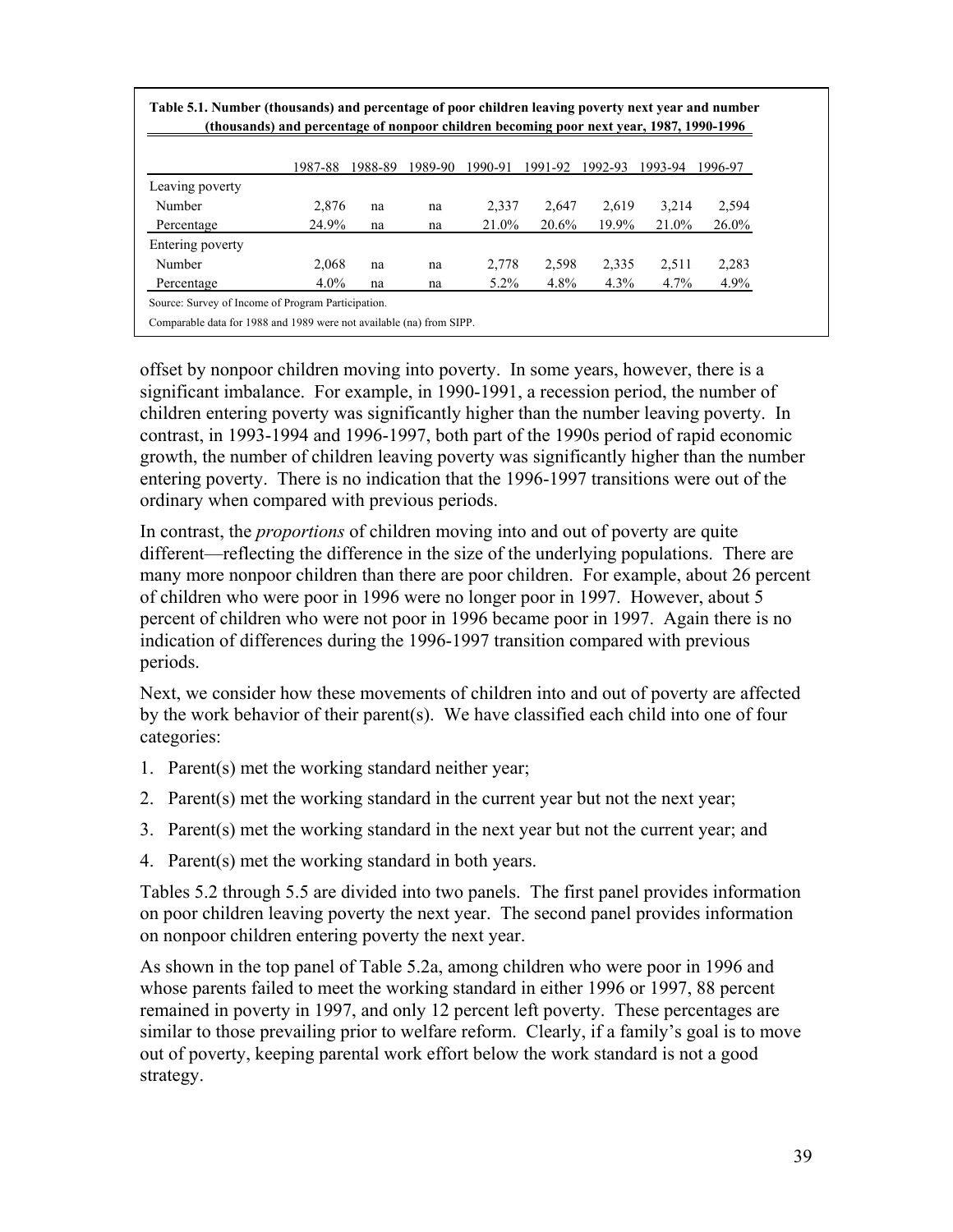| Table 5.2a. Number (thousands) and percentage of poor children leaving poverty next |  |
|-------------------------------------------------------------------------------------|--|
| vear, by work status of parents in current and next year, 1987, 1990-1993, 1996     |  |

 $\overline{a}$ 

|                                                   | 1987-88 | 1990-91 | 1991-92 | 1992-93 | 1993-94 | 1996-97 |
|---------------------------------------------------|---------|---------|---------|---------|---------|---------|
| <b>Number</b>                                     |         |         |         |         |         |         |
| Met working standard neither year                 | 1.204   | 629     | 861     | 1,021   | 937     | 482     |
| Met working standard in current year but not next | 180     | 243     | 307     | 173     | 313     | 120     |
| Met working standard next year but not current    | 619     | 398     | 503     | 438     | 788     | 828     |
| Met working standard both years                   | 873     | 1.067   | 975     | 988     | 1.175   | 1,165   |
| Percentage                                        |         |         |         |         |         |         |
| Met working standard neither year                 | 18%     | 10%     | 12%     | 12%     | 10%     | 12%     |
| Met working standard in current year but not next | 20%     | 23%     | 22%     | 17%     | 26%     | 13%     |
| Met working standard next year but not current    | 46%     | 42%     | 46%     | 48%     | 47%     | 45%     |
| Met working standard both years                   | 36%     | 38%     | 33%     | 33%     | 38%     | 37%     |

**Table 5.2b. Number (thousands) and percentage of nonpoor children entering poverty next year, by work status of parents in current and next year, 1987, 1990-1993, 1996**

|                                                   | 1987-88 | 1990-91 | 1991-92 | 1992-93 | 1993-94 | 1996-97 |
|---------------------------------------------------|---------|---------|---------|---------|---------|---------|
| <b>Number</b>                                     |         |         |         |         |         |         |
| Met working standard neither year                 | 676     | 578     | 708     | 671     | 511     | 279     |
| Met working standard in current year but not next | 517     | 957     | 799     | 880     | 900     | 696     |
| Met working standard next year but not current    | 54      | 104     | 90      | 59      | 117     | 159     |
| Met working standard both years                   | 821     | 1.139   | 1.001   | 725     | 984     | 1.149   |
| Percentage                                        |         |         |         |         |         |         |
| Met working standard neither year                 | 23%     | 19%     | 22%     | 18%     | 16%     | 21%     |
| Met working standard in current year but not next | 9%      | 15%     | 14%     | 14%     | 15%     | 20%     |
| Met working standard next year but not current    | $4\%$   | 10%     | $7\%$   | $4\%$   | 7%      | 10%     |
| Met working standard both years                   | $2\%$   | 3%      | $2\%$   | $2\%$   | $2\%$   | 3%      |

In contrast, among children who were poor in 1996 and whose parents did not meet the work standard in 1993 but did meet the work standard in 1997, 45 percent moved out of poverty—a significantly higher percentage. While increasing parental work effort to meet the work standard is a significantly better strategy, it is worth noting that in every year tabulated the strategy was successful less than half the time. For the other half of the children, increasing work effort led the family into the ranks of the working poor.

Among children who were in poor families in 1996 and whose parents met the working standard in both 1996 and 1997, 37 percent moved out of poverty by 1997. While working in both years yields a significantly higher exit rate than working neither year, the fact that fewer than four in ten children exit poverty if their parents meet the working standard for two consecutive years suggests that working poverty can be a persistent state. Again there is no indication of a shift in this pattern from previous years.

Some children exited poverty between 1996 and 1997 despite the fact that their parent(s) met the work standard in 1996 but not in 1997. This occurred because parental hours worked are not the only determinant of whether a child's family income falls above or below the poverty threshold. Other factors that could have led to this result include a change in family structure (*e.g.,* marriage), a wage increase, and an increase in unearned income (*e.g.,* SSI, Social Security Disability payments, public assistance, income from assets).

Looking at the likelihood of a nonpoor child entering poverty (Table 5.2b) produces results which are a mirror image of the likelihood of exiting poverty. Children whose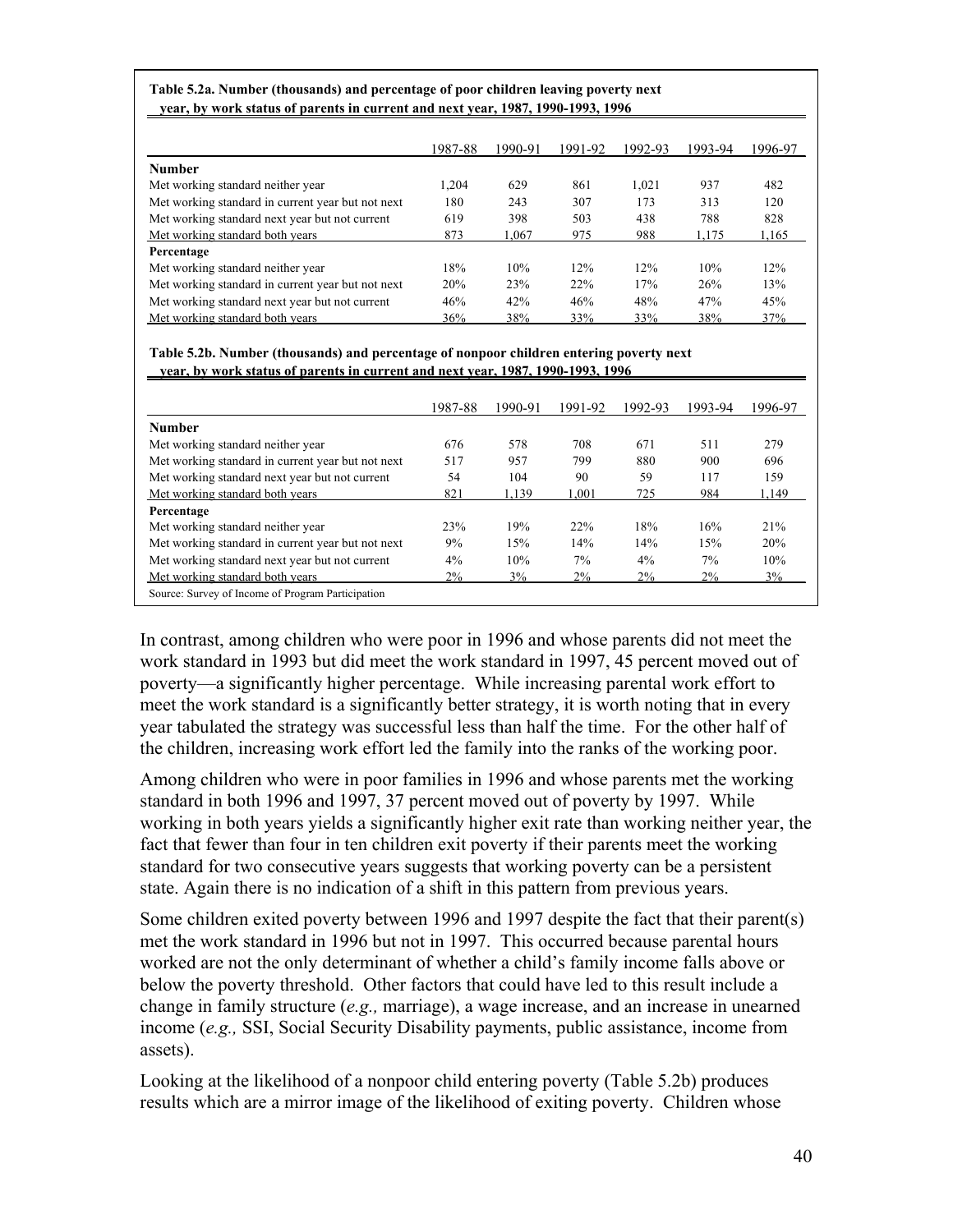parents work in neither year or who meet the working standard in one year but not the next have a relatively high likelihood of moving into poverty from one year to the next. For example, children whose family income exceeded the poverty threshold in 1996 and whose parents failed to meet the working standard in both years had a 21 percent likelihood of falling into poverty by 1997. Similarly, children whose family income exceeded the poverty threshold in 1996 and whose parents met the working standard in 1996 but did not meet the working standard in 1997 had a 20 percent likelihood of falling into poverty by 1997. For this latter group, the likelihood of falling into poverty is significantly higher than in 1987 and 1992 and bordering on significantly higher when compared with 1991 and 1993. This could possibly reflect reluctance on the part of needy families to apply for TANF benefits under the newly enacted legislation.

In contrast, nonpoor children whose parent(s) did not meet the working standard in 1996 but did meet the working standard in 1997 had only a 10 percent likelihood of moving into poverty. For nonpoor children whose parents met the working standard in both years, the likelihood was only 3 percent—significantly lower than for those nonpoor children whose parents met the working threshold in 1997 but not in 1996.16

#### *Patterns by family structure*

 $\overline{a}$ 

As shown in Table 5.3.a, the pattern of association between parental work behavior and the likelihood of a poor child exiting poverty held for both married-couple and singlemother families. For example, among children in married-couple families who were poor in 1996 and whose parents did not meet the working standard in either 1996 or 1997, only 13 percent escaped poverty in 1997. In contrast, among children in married-couple families who were poor in 1996 and whose parents did not meet the working standard in 1996 but did meet the working standard in 1997, 50 percent escaped poverty—a significantly higher proportion. The corresponding percentages for children in singlemother families were 11 percent and 47 percent, respectively. This pattern is not substantially different from periods prior to welfare reform.

Children in both poor married-couple and single-mother families also had a significantly higher chance of escaping poverty in the next year if their parent(s) worked both years than if they worked in neither year. This result is also the same as was obtained when all poor children were analyzed together.

It is interesting to note that there was no significant difference by family structure in the likelihood of poor children leaving poverty as a consequence of their parent(s) meeting the working standard in 1997, given that they did not meet the work standard in 1996. This is surprising in light of the fact that married-couple families have the opportunity to work many more hours per year than single-mother families. However, the finding is no different from the 1993-1994 period.

<sup>&</sup>lt;sup>16</sup> This difference was not consistently significant in the other pairs of consecutive years.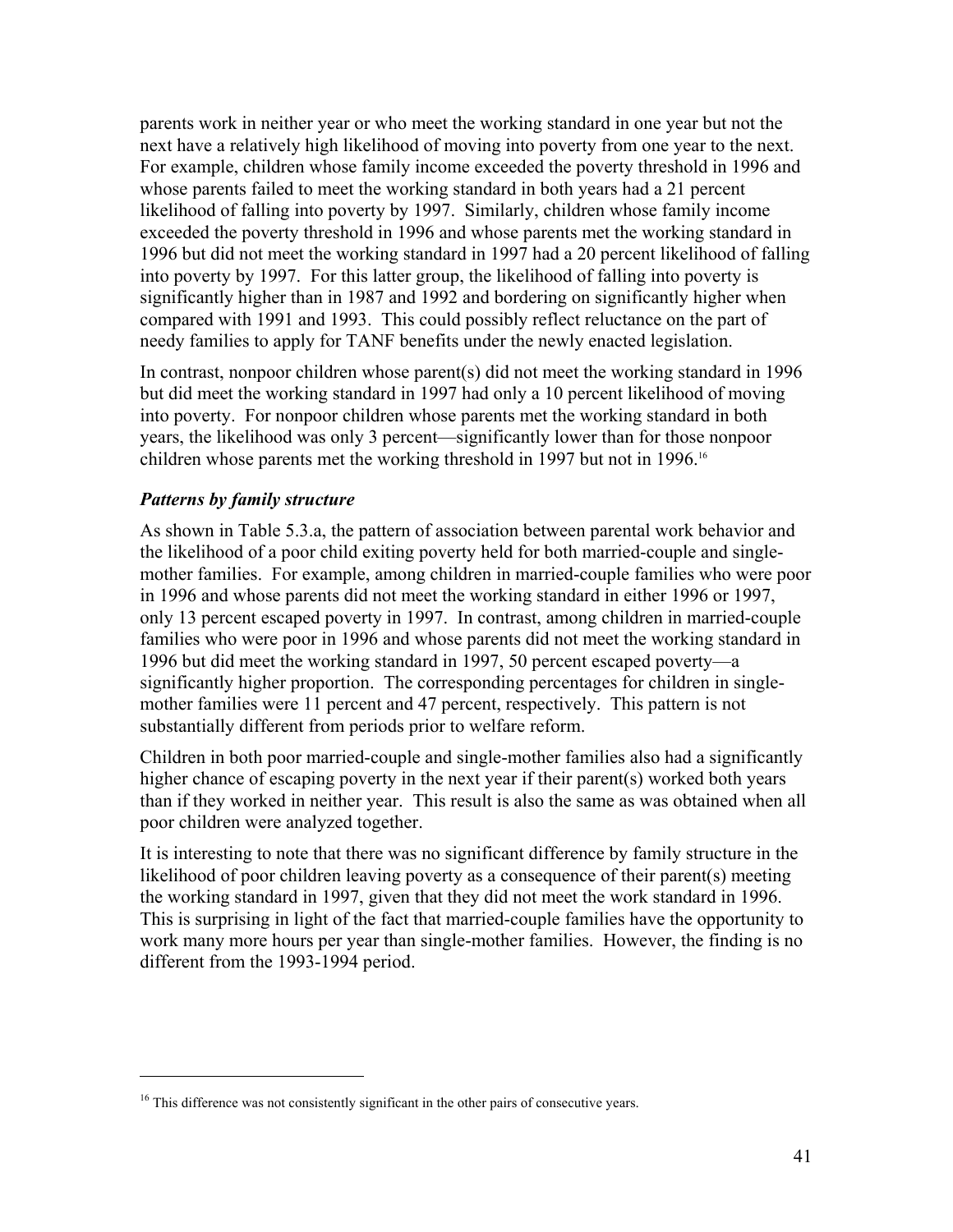|                                                    | 1987-88 | 1990-91 | 1991-92 | 1992-93 | 1993-94 | 1996-97 |
|----------------------------------------------------|---------|---------|---------|---------|---------|---------|
| <b>Married couple families</b>                     |         |         |         |         |         |         |
| <b>Number</b>                                      |         |         |         |         |         |         |
| Met working standard neither year                  | 505     | 234     | 291     | 471     | 325     | 110     |
| Met working standard in current year but not next  | 115     | 119     | 137     | 105     | 131     | 67      |
| Met working standard next year but not current     | 307     | 187     | 183     | 206     | 321     | 333     |
| Met working standard both years                    | 511     | 709     | 627     | 579     | 715     | 618     |
| Percentage                                         |         |         |         |         |         |         |
| Met working standard neither year                  | 24%     | 15%     | 15%     | 20%     | 12%     | 13%     |
| Met working standard in current year but not next  | 24%     | 20%     | 20%     | 20%     | 21%     | 15%     |
| Met working standard next year but not current     | 46%     | 40%     | 36%     | 53%     | 49%     | 50%     |
| Met working standard both years                    | 30%     | 39%     | 35%     | 34%     | 37%     | 39%     |
| <b>Single-mother families</b>                      |         |         |         |         |         |         |
| <b>Number</b>                                      |         |         |         |         |         |         |
| Met working standard neither year                  | 541     | 192     | 431     | 411     | 425     | 339     |
| Met working standard in current year but not next  | 65      | 123     | 162     | 44      | 141     | 43      |
| Met working standard next year but not current     | 226     | 185     | 296     | 144     | 403     | 481     |
| Met working standard both years                    | 362     | 351     | 286     | 359     | 406     | 420     |
| Percentage                                         |         |         |         |         |         |         |
| Met working standard neither year                  | 12%     | 5%      | 9%      | 8%      | 7%      | 11%     |
| Met working standard in current year but not next  | 17%     | 29%     | 25%     | 9%      | 27%     | 11%     |
| Met working standard next year but not current     | 42%     | 43%     | 54%     | 36%     | 46%     | 46%     |
| Met working standard both years                    | 49%     | 38%     | 27%     | 32%     | 38%     | 35%     |
| Source: Survey of Income of Program Participation. |         |         |         |         |         |         |

**Table 5.3a. Number (thousands) and percentage of poor children leaving poverty next year, by family structure and work status of parents in current and next year, 1987, 1990-1996**

I

As shown in Table 5.3.b, the pattern of association between parental work behavior and the likelihood of a nonpoor child entering poverty also appeared to hold for both marriedcouple and single-mother families. For example, among children in married-couple families above the poverty threshold in 1996 whose parents met the working threshold in neither 1996 nor 1997, 24 percent entered poverty in 1997. Among children in marriedcouple families above the poverty threshold in 1996 whose parents did not meet the working threshold in 1996 but did meet the working threshold in 1997, only 7 percent entered poverty. This was also true for most periods in the past.

Once again, regardless of family structure, children living in nonpoor families in 1993 had the lowest likelihood of entering poverty if their families met the working threshold in both 1996 and 1997—2 percent for children in married-couple families above the poverty threshold and 6 percent for children in single-mother families above the poverty threshold. The difference in the likelihood of entering poverty for these children versus children in nonpoor families *not* meeting the working threshold in both years was statistically significant in all years.

With only a few exceptions, nonpoor children in single-mother families were not significantly more likely than nonpoor children in married-couple families to enter poverty in the following year, regardless of their pattern of work behavior in the two years.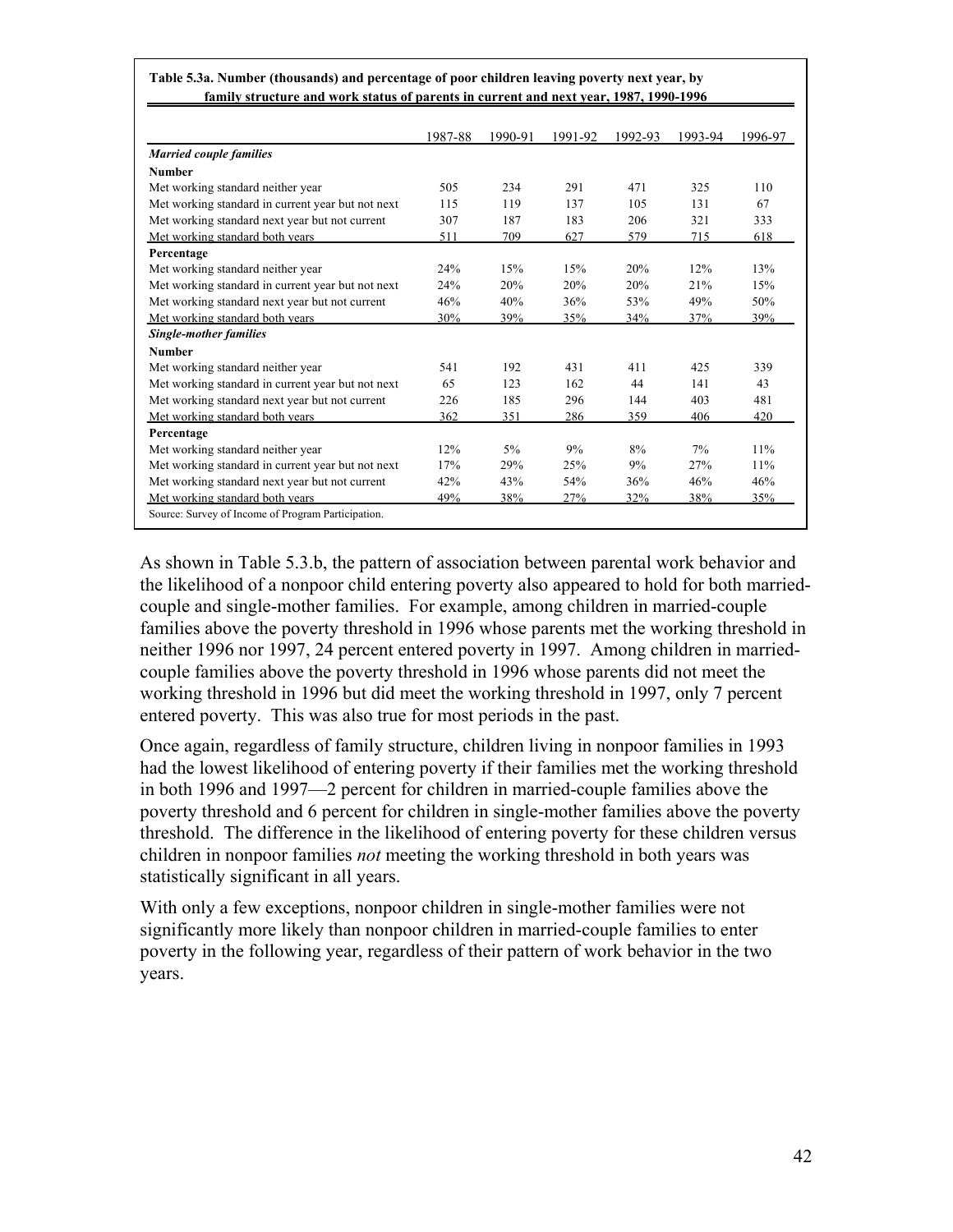|                                                   | 1987-88 | 1990-91 | 1991-92 | 1992-93 | 1993-94 | 1996-97 |
|---------------------------------------------------|---------|---------|---------|---------|---------|---------|
| <b>Married couple families</b>                    |         |         |         |         |         |         |
| <b>Number</b>                                     |         |         |         |         |         |         |
| Met working standard neither year                 | 303     | 278     | 332     | 362     | 256     | 116     |
| Met working standard in current year but not next | 293     | 644     | 591     | 660     | 568     | 500     |
| Met working standard next year but not current    | 16      | 40      | 28      | 23      | 79      | 67      |
| Met working standard both years                   | 603     | 918     | 865     | 519     | 728     | 758     |
| Percentage                                        |         |         |         |         |         |         |
| Met working standard neither year                 | 20%     | 17%     | 22%     | 20%     | 18%     | 24%     |
| Met working standard in current year but not next | 7%      | 13%     | 12%     | 13%     | 12%     | 18%     |
| Met working standard next year but not current    | 3%      | 9%      | 4%      | 3%      | 11%     | 7%      |
| Met working standard both years                   | 2%      | $2\%$   | 2%      | $1\%$   | 2%      | 2%      |
| <b>Single-mother families</b>                     |         |         |         |         |         |         |
| <b>Number</b>                                     |         |         |         |         |         |         |
| Met working standard neither year                 | 322     | 131     | 272     | 178     | 159     | 159     |
| Met working standard in current year but not next | 199     | 233     | 146     | 176     | 267     | 166     |
| Met working standard next year but not current    | 5       | 38      | 49      | 15      | 29      | 67      |
| Met working standard both years                   | 203     | 209     | 130     | 175     | 212     | 330     |
| Percentage                                        |         |         |         |         |         |         |
| Met working standard neither year                 | 29%     | 16%     | 22%     | 14%     | 15%     | 22%     |
| Met working standard in current year but not next | 18%     | 20%     | 16%     | 16%     | 23%     | 29%     |
| Met working standard next year but not current    | 2%      | 21%     | 21%     | 5%      | 8%      | 10%     |
| Met working standard both years                   | 4%      | 4%      | 3%      | 3%      | 4%      | 6%      |

**Table 5.3b. Number (thousands) and percentage of nonpoor children entering poverty next year, by family structure and work status of parents in current and next year, 1987, 1990-1996**

### *Patterns by educational attainment of better educated parent*

As shown in Table 5.4.a, the pattern of association between parental work behavior and the likelihood of a poor child exiting poverty held regardless of the educational attainment of the better educated parent. For example, among children in families who were poor in 1996, whose better educated parent had fewer than 12 years of education and whose parents did not meet the working standard in either 1996 or 1997, only 9 percent escaped poverty in 1997. In contrast, among children in families who were poor in 1996 with the same parental education level and whose parents did not meet the working standard in 1996 but did meet the working standard in 1997, 34 percent escaped poverty—a significantly higher proportion. The corresponding percentages for children in families with parental education of 12 years were 12 percent and 49 percent, respectively; for children in families with parental education of at least 13 years, they were 18 percent and 54 percent respectively.

Regardless of parental education, children in both types of families also had a significantly higher chance of escaping poverty in the next year if their parent(s) worked both years than if they worked in neither year. This result is also the same as was obtained when all poor children were analyzed together.

There are indications that parental educational attainment may play a role in the likelihood of a poor child exiting poverty, after controlling for the dynamics of parental work behavior. For example, in 1996-1997, 54 percent of poor children whose parents moved from below to above the working threshold left poverty if their better educated parent had at least 13 years of education, compared with 34 percent of children whose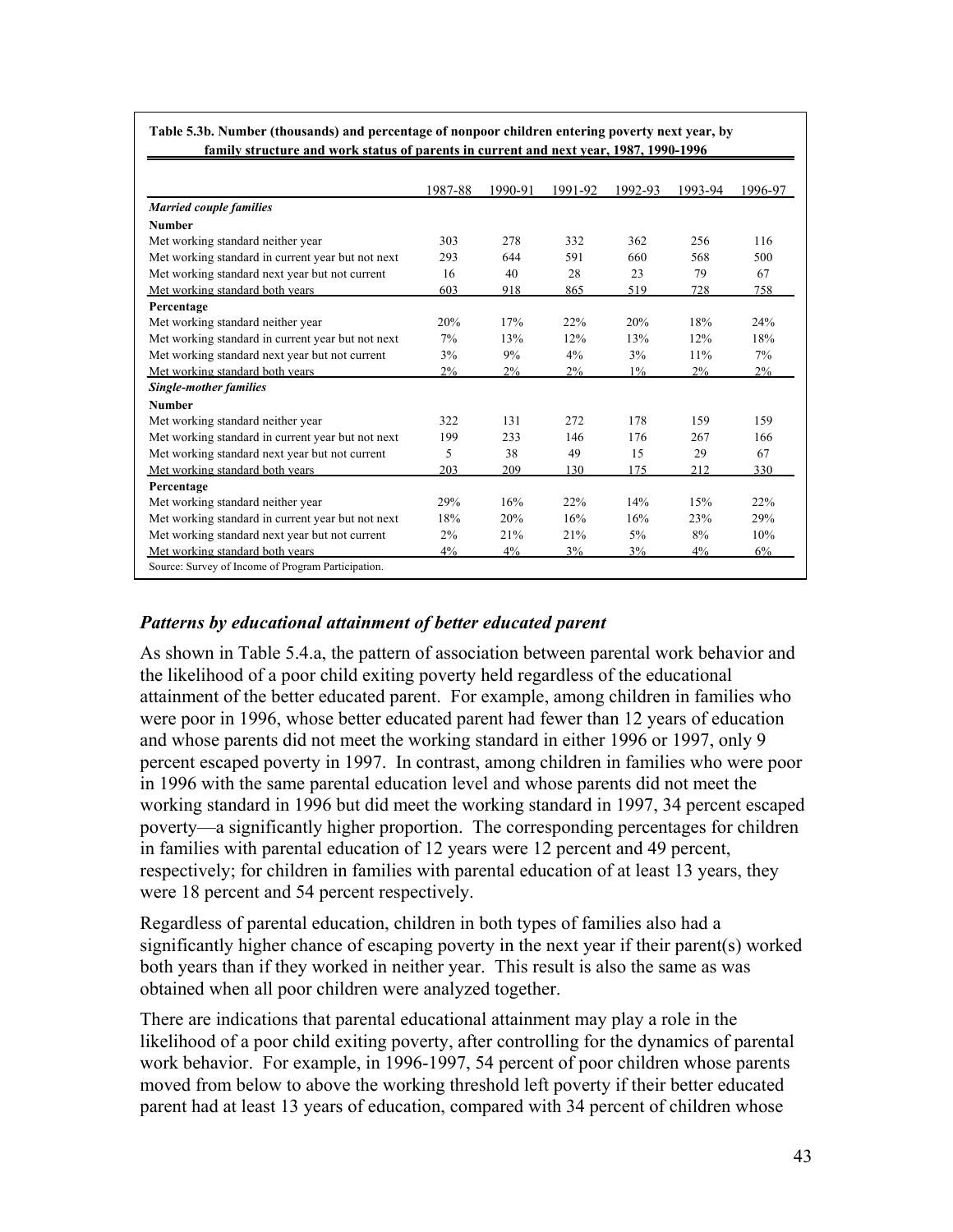|                                                   | 1987-88 | 1990-91 | 1991-92 | 1992-93 | 1993-94 | 1996-97 |
|---------------------------------------------------|---------|---------|---------|---------|---------|---------|
| Less than 12 years                                |         |         |         |         |         |         |
| <b>Number</b>                                     |         |         |         |         |         |         |
| Met working standard neither year                 | 695     | 349     | 336     | 316     | 373     | 179     |
| Met working standard in current year but not next | 35      | 45      | 129     | 58      | 112     | 291     |
| Met working standard next year but not current    | 232     | 97      | 162     | 117     | 246     | 204     |
| Met working standard both years                   | 209     | 263     | 221     | 268     | 334     | 275     |
| Percentage                                        |         |         |         |         |         |         |
| Met working standard neither year                 | 17%     | 11%     | 9%      | 9%      | 8%      | 9%      |
| Met working standard in current year but not next | 11%     | 10%     | 27%     | 16%     | 27%     | 9%      |
| Met working standard next year but not current    | 43%     | 33%     | 46%     | 37%     | 48%     | 34%     |
| Met working standard both years                   | 26%     | 38%     | 21%     | 33%     | 38%     | 26%     |
| 12 years                                          |         |         |         |         |         |         |
| <b>Number</b>                                     |         |         |         |         |         |         |
| Met working standard neither year                 | 302     | 197     | 291     | 450     | 306     | 157     |
| Met working standard in current year but not next | 87      | 169     | 122     | 54      | 82      | 44      |
| Met working standard next year but not current    | 132     | 134     | 192     | 186     | 292     | 326     |
| Met working standard both years                   | 336     | 440     | 439     | 508     | 413     | 434     |
| Percentage                                        |         |         |         |         |         |         |
| Met working standard neither year                 | 14%     | 9%      | 13%     | 15%     | 10%     | 12%     |
| Met working standard in current year but not next | 19%     | 38%     | 19%     | 15%     | 19%     | 15%     |
| Met working standard next year but not current    | 31%     | 36%     | 39%     | 47%     | 44%     | 49%     |
| Met working standard both years                   | 30%     | 36%     | 39%     | 35%     | 31%     | 36%     |
| At least 13 years                                 |         |         |         |         |         |         |
| <b>Number</b>                                     |         |         |         |         |         |         |
| Met working standard neither year                 | 207     | 83      | 234     | 255     | 259     | 145     |
| Met working standard in current year but not next | nc      | 29      | 56      | 62      | 120     | 48      |
| Met working standard next year but not current    | 255     | 167     | 149     | 134     | 250     | 297     |
| Met working standard both years                   | 328     | 364     | 315     | 211     | 428     | 456     |
| Percentage                                        |         |         |         |         |         |         |
| Met working standard neither year                 | 27%     | 9%      | 16%     | 16%     | 14%     | 18%     |
| Met working standard in current year but not next | nc      | 15%     | 19%     | 22%     | 31%     | 15%     |
| Met working standard next year but not current    | 69%     | 60%     | 60%     | 67%     | 50%     | 54%     |
| Met working standard both years                   | 63%     | 42%     | 42%     | 31%     | 50%     | 51%     |

**Table 5.4a. Number (thousands) and percentage of poor children leaving poverty next year, by parental education and work status of parents in current and next year, 1987, 1990-1996**

better-educated parent had than fewer than 12 years. However, this difference was statistically significant in only two of the five years. Results are similar if children whose parents were above the working threshold in both years are compared based on their parents' educational attainment.

As shown in Table 5.4.b, the pattern of association between parental work behavior and the likelihood of a nonpoor child entering poverty also appeared to hold regardless of parental education. However, because of relatively small sample sizes, standard errors were large enough that even large estimated differences were not necessarily statistically significant.

For example, among children in families above the poverty threshold in 1996 with parental education of 12 years and whose parents met the working threshold in neither 1996 nor 1997, 29 percent entered poverty in 1994. Among children in families above the poverty threshold in 1996 with the same parental education and whose parents did not meet the working threshold in 1996 but did meet the working threshold in 1997, only 6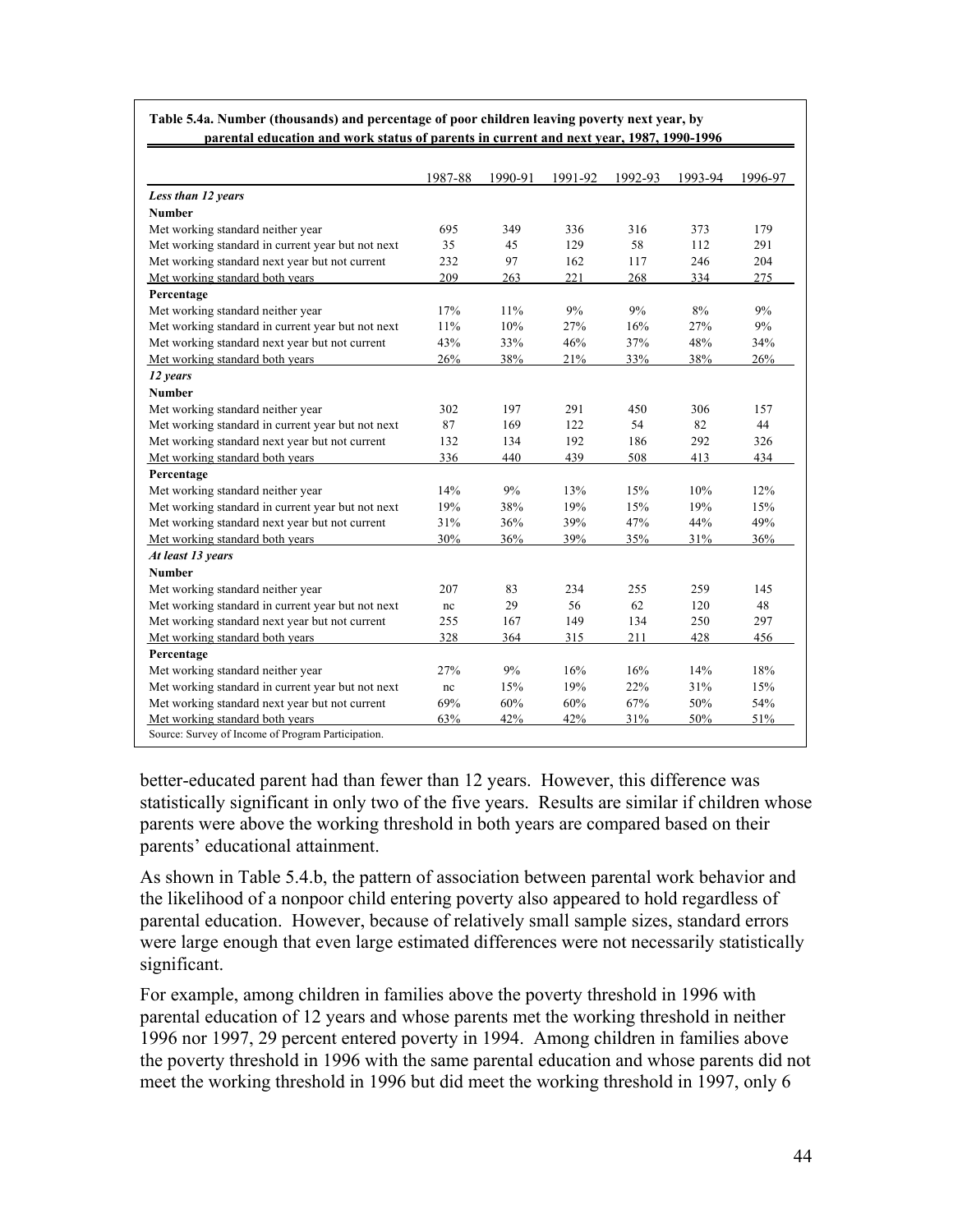|                                                   | 1987-88 | 1990-91 | 1991-92      | 1992-93 | 1993-94 | 1996-97 |
|---------------------------------------------------|---------|---------|--------------|---------|---------|---------|
| Less than 12 years                                |         |         |              |         |         |         |
| <b>Number</b>                                     |         |         |              |         |         |         |
| Met working standard neither year                 | 242     | 215     | 325          | 197     | 142     | 75      |
| Met working standard in current year but not next | 109     | 256     | 180          | 284     | 100     | 155     |
| Met working standard next year but not current    | 7       | 44      | 75           | 27      | 23      | 201     |
| Met working standard both years                   | 194     | 346     | 79           | 146     | 270     | 1,864   |
| Percentage                                        |         |         |              |         |         |         |
| Met working standard neither year                 | 26%     | 22%     | 30%          | 20%     | 16%     | 24%     |
| Met working standard in current year but not next | 14%     | 31%     | 24%          | 24%     | 17%     | 45%     |
| Met working standard next year but not current    | 2%      | 12%     | 14%          | 7%      | 6%      | 19%     |
| Met working standard both years                   | 6%      | 11%     | 3%           | 6%      | 10%     | 13%     |
| 12 years                                          |         |         |              |         |         |         |
| <b>Number</b>                                     |         |         |              |         |         |         |
| Met working standard neither year                 | 226     | 200     | 182          | 246     | 198     | 136     |
| Met working standard in current year but not next | 230     | 343     | 375          | 345     | 374     | 236     |
| Met working standard next year but not current    | 13      | 6       | 15           | 23      | 49      | 26      |
| Met working standard both years                   | 401     | 373     | 514          | 326     | 381     | 440     |
| Percentage                                        |         |         |              |         |         |         |
| Met working standard neither year                 | 17%     | 32%     | 16%          | 17%     | 18%     | 29%     |
| Met working standard in current year but not next | 11%     | 15%     | 18%          | 16%     | 19%     | 24%     |
| Met working standard next year but not current    | 3%      | 2%      | 2%           | 7%      | 10%     | 6%      |
| Met working standard both years                   | 3%      | 3%      | $4\%$        | 3%      | 3%      | 5%      |
| At least 13 years                                 |         |         |              |         |         |         |
| <b>Number</b>                                     |         |         |              |         |         |         |
| Met working standard neither year                 | 208     | 163     | 201          | 228     | 171     | 68      |
| Met working standard in current year but not next | 177     | 358     | 244          | 251     | 426     | 336     |
| Met working standard next year but not current    | 34      | 53      | $\mathbf{0}$ | 9       | 45      | 86      |
| Met working standard both years                   | 226     | 420     | 408          | 254     | 333     | 435     |
| Percentage                                        |         |         |              |         |         |         |
| Met working standard neither year                 | 29%     | 16%     | 20%          | 19%     | 15%     | 13%     |
| Met working standard in current year but not next | nc      | 11%     | 8%           | 8%      | 12%     | 15%     |
| Met working standard next year but not current    | 9%      | 14%     | 0%           | $1\%$   | 6%      | 9%      |
| Met working standard both years                   | $1\%$   | 2%      | $1\%$        | $1\%$   | $1\%$   | 2%      |

**Table 5.4b. Number (thousands) and percentage of nonpoor children entering poverty next year, by parental education and work status of parents in current and next year, 1987, 1990-1996**

percent entered poverty. There are similar differences for the other two parental education categories, but not all are statistically significant.

Nonpoor children whose parents met the working threshold in both years generally had the lowest likelihood of entering poverty for the two higher education categories—2 percent in 1997 if parental education was at least 13 years and 5 percent in 1997 if parental education was 12 years. However, in the lowest education category, the likelihood of poverty was not consistently or significantly lower than for children whose parents moved from below to above the working threshold.

Indeed, there is evidence that parental education is significantly associated with the likelihood of a nonpoor child entering poverty, regardless of the dynamics of parental work behavior. For example, the likelihood of a nonpoor child entering poverty in spite of parental employment above the working threshold is consistently only 1-2 percent if parental education exceeds 13 years. The corresponding percentage for nonpoor children whose parental education is less than 12 years ranges between 3 percent and 13 percent. The difference is statistically significant in all but one year. Results are similar if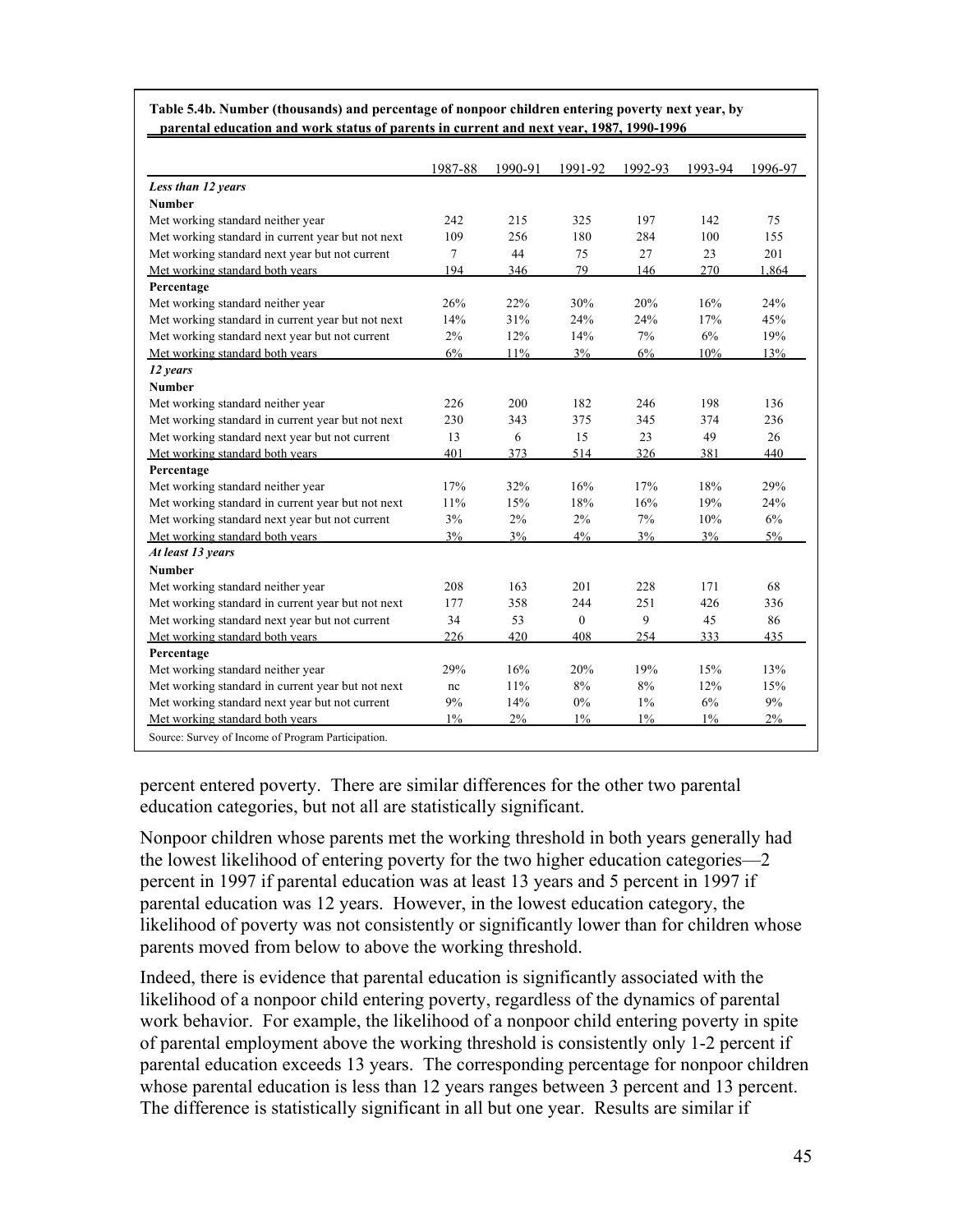children whose better educated parent has 13 or more years of education are compared with children whose better educated parent has 12 years of education. Comparisons of children whose better educated parent has 12 years of education and children whose better educated parent has less than 12 years of education yields somewhat less consistent and significant results, but the direction of the difference is generally in the same direction.

### *Summary*

Over time, there is a rough balance between the number of children entering and leaving poverty each year. However, during the 1990-1991 recession, the number of children entering poverty was significantly higher than the number of children leaving poverty; in contrast, during the 1993-94 and 1996-1997 periods of substantial economic growth, the number of children leaving poverty was significantly higher than the number entering poverty.

Consistently over the entire period, increasing parental work effort to meet or exceed the working standard is more effective for moving children out of poverty than not meeting the working standard in either year. However, in every year tabulated, this was successful at removing the child from poverty only about half the time. For the other half, increasing work effort led the family into the ranks of the working poor.

Conversely, meeting the working standard for two consecutive years is a good strategy for avoiding moving into poverty. For nonpoor children whose parents met the working standard in both 1996 and 1997, the likelihood of moving into poverty was only 3 percent. This is significantly lower than the likelihood for (a) those nonpoor children whose parents met the working standard in the second year only (10 percent), and (b) those nonpoor children whose parents failed to meet the working standard in either year (21 percent).

These two findings generally hold regardless of whether the child is in a married-couple family or a single-mother family. In fact, there was no significant difference by family structure in the likelihood of poor children leaving poverty as a consequence of their parent(s) meeting the working standard in 1997, given that they did not meet the working standard in 1996. Moreover, with only a few exceptions, nonpoor children in singlemother families were not significantly more likely than nonpoor children in marriedcouple families to enter poverty in the following years, regardless of the work behavior of their parent(s).

Similarly, the pattern of association between parental work behavior and the likelihood of a child exiting or entering poverty held regardless of the educational attainment of the better educated parent. However, there were indications that parental education may play a role in the likelihood of a child exiting or entering poverty, after controlling for the dynamics of parental work behavior. Higher levels of education appear to be associated with a better chance of escaping poverty and a better chance of avoiding poverty. However, these relationships were not consistently statistically significant.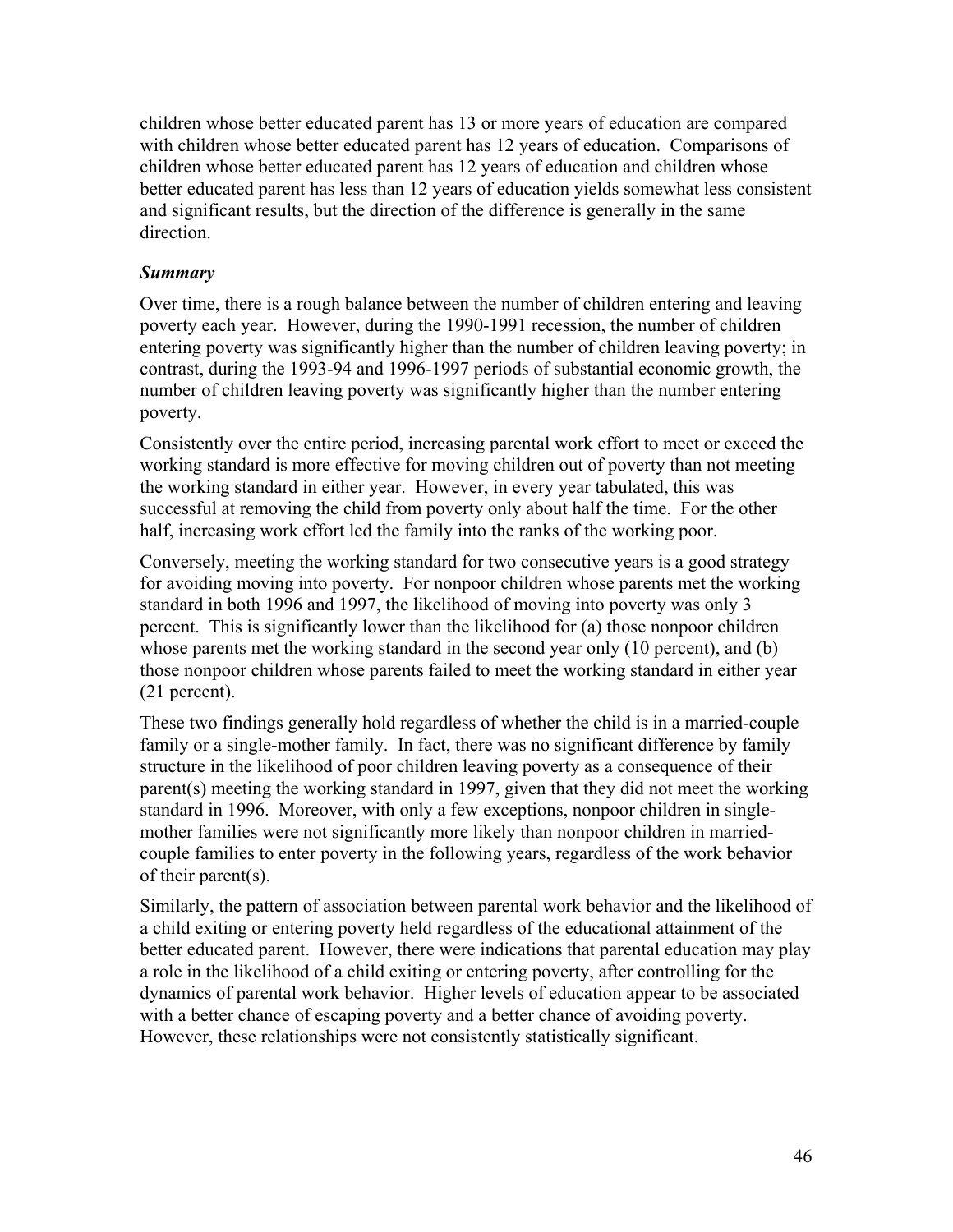## *Changes in work behavior and family resources, 1996-1997*

In Chapter 5, looking at repeated cross-sections of the U.S. population using the Current Population Survey, we found that the number of children in poor families not meeting the work standard fell steadily over the entire period from 9.5 million in 1995 to 6.4 million in 2000. We also observed a decline in poverty over the same period. This pattern presumably reflects the combined effects of a strong economy and federal welfare reform—both of which encouraged and facilitated greater work effort by persons with relatively low earning potential.

In this section we use SIPP to examine the changes in both work behavior and family resources between 1996 and 1997—the first year of transition to a welfare reform environment. To do this, we have focused on five key groups of children:

- 1. Children in families who were receiving TANF in 1996;
- 2. Children in poor families not meeting the work standard in 1996;
- 3. Children in working poor families in 1996;
- 4. Children in working families with incomes between 100 percent and 200 percent of the poverty threshold in 1996; and
- 5. Children in working families with incomes over 200 percent of the poverty threshold in 1996.

Using SIPP's longitudinal capability, we examine how each group of families changed their work behavior between 1996 and 1997 and how their economic resources changed.

Given the emphasis of welfare reform on encouraging increased work and the context of a strengthening economy, we would expect hours worked per week and weeks worked per year to have increased for children in TANF families, children in poor families not meeting the work standard, and possibly children in working poor families as well. The impact on weeks of unemployment is unclear. On the one hand, the incentives to work embedded in the welfare reform law would likely increase the likelihood of an unemployed person accepting a job (assuming a strong economy) and, thus, reducing unemployment. On the other hand, these same incentives would be likely to cause many people who had previously not been seeking employment to do so and, thus, potentially to increase unemployment.

For the last two groups, children in working families with incomes either between 100 percent and 200 percent of the poverty line or above 200 percent of the poverty line, we would expect that the strong economy might also encourage increased work but that the effect of federal welfare reform would be much less for the near poor and non-existent for the more affluent.

Turning to changes in economic resources, the likely impact of welfare reform on family income for our five groups is less clear. On the one hand, welfare reform, by encouraging work, was likely to increase earnings of 1996 welfare recipients, poor families not meeting the work standard, and possibly working poor families. On the other hand, cash transfers from AFDC/TANF were likely to decrease or be eliminated for 1996 welfare recipients and poor families not meeting the work standard. These transfers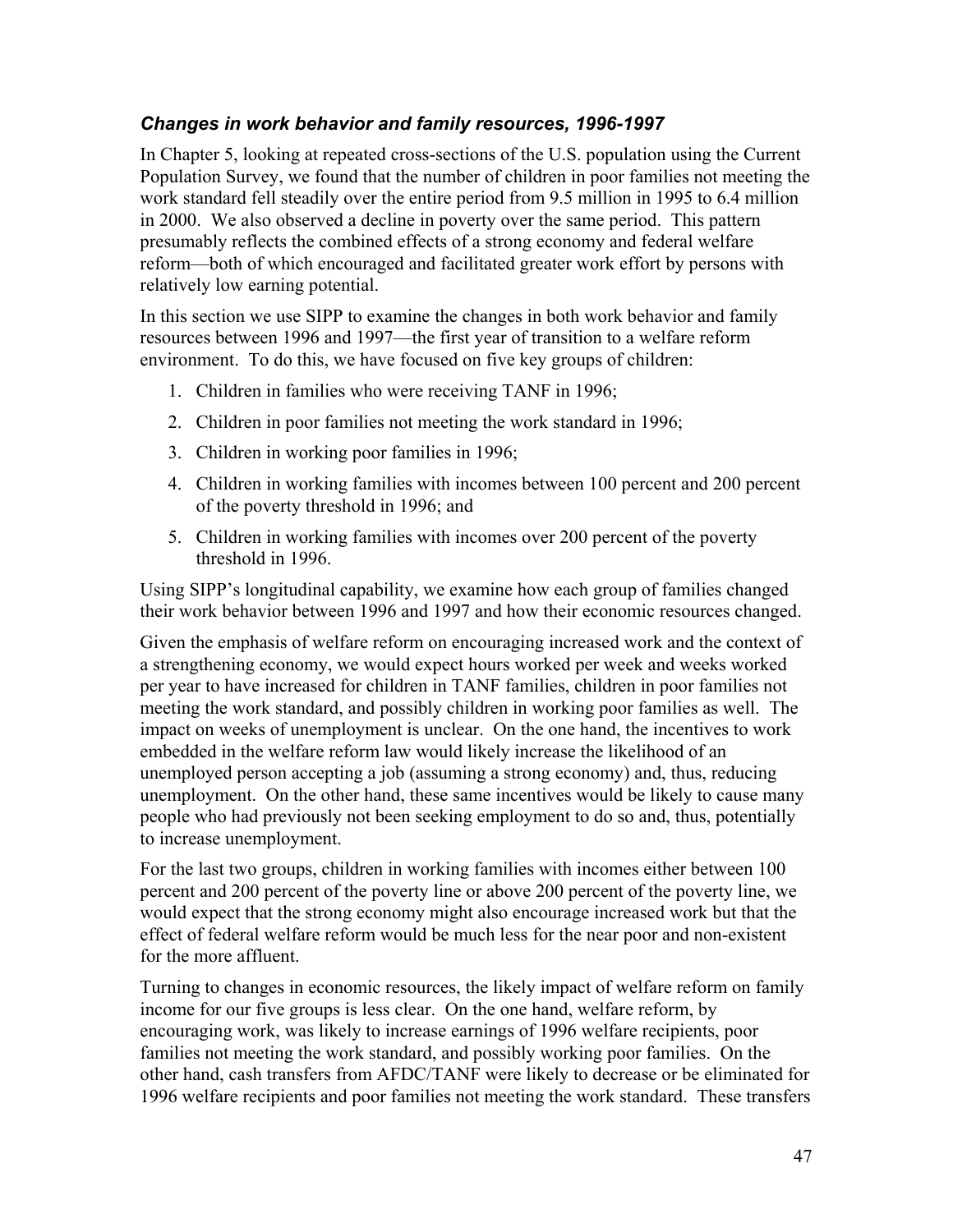would be much less important for the other three groups. We also observed in Chapter 4 a substantial drop in receipt of food stamps, so we might expect the same phenomenon for the first three groups.

### *Changes in work behavior*

1996-1997 changes in work behavior are reported in Table 5.5. The top panel reports on changes for fathers (if present), while the bottom panel reports on changes for mothers (if present). Results are reported separately for two-parent and single-parent families.

**Families receiving AFDC/TANF in 1996.** Single parents who received AFDC/TANF in 1996 worked substantially more in 1997 than in 1996. The percentage of single fathers who usually worked zero hours per week (in other words usually didn't work at all) decreased from 52 percent in 1996 to 23 percent in 1997. Conversely, the percentage who usually worked at least 35 hours per week (full-time) increased from 48 percent to 70 percent. Similarly, the percentage of single mothers who usually didn't work at all decreased from 49 percent to 42 percent, while the percentage who worked full-time increased from 30 percent to 39 percent.

In addition to an increase in hours worked per week, there was also an increase in weeks worked per year. The percentage of single fathers who worked zero weeks per year decreased from 46 percent to 21 percent, while the percentage who worked 50-52 weeks per year (full-year) increased from 39 percent to 51 percent. Similarly, the percentage of single mothers who worked zero weeks per year decreased from 49.5 percent to 42 percent, while the percentage who worked full-year increased from 14 percent to 25 percent.

For mothers in two-parent families receiving AFDC/TANF in 1996, the pattern is the same. The percentage of mothers usually working zero hours per week and/or zero weeks per year decreased significantly, while the percentage of mothers working fulltime and/or full-year increased significantly. For fathers in two-parent families receiving AFDC/TANF in 1996, there was a significant increase in the percentage working fullyear but no significant changes in the percentage not working at all.

In short, for AFDC/TANF recipients, the group of parents most directly affected by federal welfare reform, there was a substantial increase in work effort for single fathers and both single and married mothers with a less apparent increase for married fathers.

The pattern is not clear for weeks of unemployment with, for example, a significant *increase* in the percentage of married mothers unemployed for 14 weeks or more but a *decrease* in the percentage unemployed for 5-13 weeks. This is not unexpected since there is no *a priori* reason for expecting either an increase or decrease in weeks of unemployment as a result of federal welfare reform.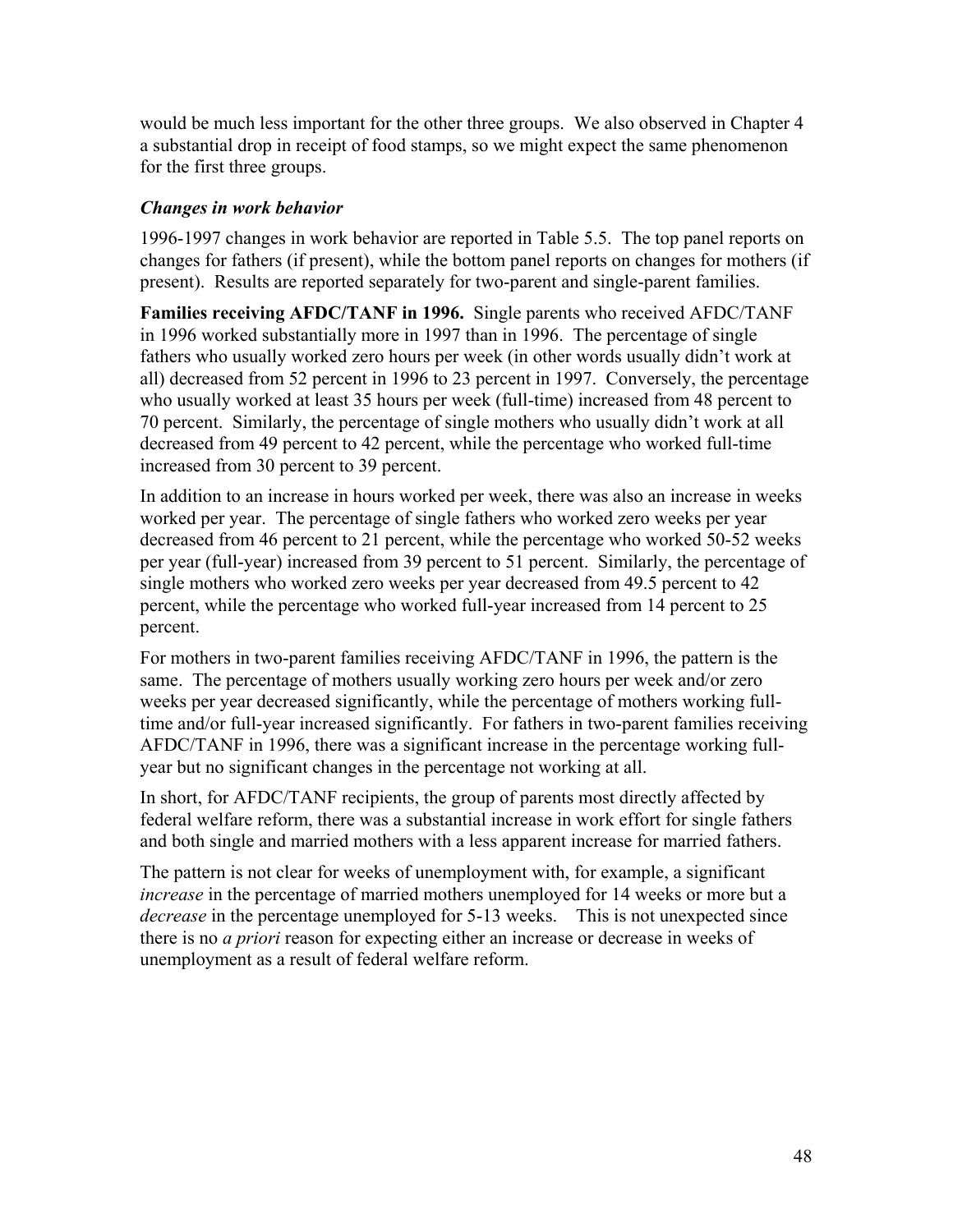|                       |       |            | Families receiving TANF in 1996 |               |            |         | Poor Families Not Meeting the<br>Work Standard in 1996 |               |       |            | Working Poor Families in 1996 |               |       | Working 100-200% of poverty in | 1996    |               |            | Working 200% poverty and above | in 1996     |               |
|-----------------------|-------|------------|---------------------------------|---------------|------------|---------|--------------------------------------------------------|---------------|-------|------------|-------------------------------|---------------|-------|--------------------------------|---------|---------------|------------|--------------------------------|-------------|---------------|
|                       |       | Two-Parent |                                 | Single-Parent | Two-Parent |         |                                                        | Single-Parent |       | Two-Parent |                               | Single-Parent |       | Two-Parent                     |         | Single-Parent | Two-Parent |                                |             | Single-Parent |
|                       | 1996  | 1997       | 1996                            | 1997          | 1996       | 1997    | 1996                                                   | 1997          | 1996  | 1997       | 1996                          | 1997          | 1996  | 1997                           | 1996    | 1997          | 1996       | 1997                           | 1996 1997   |               |
| Fathers               |       |            |                                 |               |            |         |                                                        |               |       |            |                               |               |       |                                |         |               |            |                                |             |               |
| Hours worked per week |       |            |                                 |               |            |         |                                                        |               |       |            |                               |               |       |                                |         |               |            |                                |             |               |
| 0 hours               | 32.4% | 33.5%      | 51.8%                           | 23.0%         | 45.6%      | 45.4%   | 70.9%                                                  | 29.5%         | 18.1% | 18.0%      | 21.1%                         | 13.5%         | 15.1% | 16.5%                          | 11.4%   | 13.2%         | 12.3%      | 13.0%                          | 9.9%        | 9.4%          |
| $1-10$ hours          | 0.5%  | 1.4%       | $0.0\%$                         | $0.0\%$       | 1.0%       | 1.1%    | 0.0%                                                   | 1.3%          | 0.1%  | 1.0%       | $0.0\%$                       | 2.0%          | 0.5%  | 0.2%                           | $0.0\%$ | $0.0\%$       | 0.3%       | 0.3%                           | 0.2%        | $0.0\%$       |
| $11-20$ hours         | 4.1%  | 2.9%       | $0.0\%$                         | 0.9%          | 4.4%       | 3.6%    | 9.5%                                                   | 4.3%          | 1.3%  | 1.6%       | 1.2%                          | 0.9%          | 0.9%  | 1.7%                           | $0.0\%$ | $0.0\%$       | 0.3%       | 0.5%                           | $0.3\%$     | 0.8%          |
| 21-34 hours           | 7.8%  | 4.9%       | $0.0\%$                         | 6.0%          | 15.5%      | 7.7%    | 3.8%                                                   | 14.3%         | 4.2%  | 4.6%       | 2.3%                          | $0.0\%$       | 3.0%  | 2.4%                           | 1.7%    | 4.6%          | 1.4%       | 1.3%                           | 1.0%        | 0.9%          |
| $35+ hours$           | 55.2% | 57.3%      | 48.3%                           | 70.0%         | 33.5%      | 42.3%   | 15.8%                                                  | 50.6%         | 76.3% | 74.7%      | 75.4%                         | 83.6%         | 80.5% | 79.3%                          | 86.8%   | 82.2%         | 85.7%      | 84.9%                          | 88.5% 88.9% |               |
| Weeks worked          |       |            |                                 |               |            |         |                                                        |               |       |            |                               |               |       |                                |         |               |            |                                |             |               |
| 0 weeks               | 26.4% | 26.2%      | 45.6%                           | 21.4%         | 37.1%      | 37.3%   | 67.7%                                                  | 27.0%         | 2.7%  | 3.1%       | $0.0\%$                       | 2.1%          | 2.1%  | 3.4%                           | 0.9%    | 1.6%          | 0.8%       | 1.1%                           | $0.9\%$     | 2.5%          |
| 1-13 weeks            | 5.9%  | 5.0%       | 1.0%                            | 3.8%          | 9.1%       | $6.0\%$ | 8.6%                                                   | 0.0%          | 2.3%  | 2.4%       | 1.3%                          | $0.0\%$       | 1.1%  | 0.7%                           | 0.6%    | 0.7%          | 0.3%       | 0.4%                           | $0.0\%$     | $1.1\%$       |
| 14-26 weeks           | 11.3% | 6.2%       | 1.9%                            | 7.1%          | 12.0%      | 7.8%    | 8.5%                                                   | 4.5%          | 3.1%  | 3.2%       | 4.2%                          | 1.5%          | 2.6%  | 2.1%                           | $0.0\%$ | 3.5%          | 0.6%       | 0.8%                           | $0.0\%$     | 1.4%          |
| 27-39 weeks           | 8.0%  | $9.0\%$    | 2.1%                            | 6.6%          | 14.3%      | 9.8%    | 7.1%                                                   | 12.6%         | 7.2%  | $6.0\%$    | 10.5%                         | 11.0%         | 6.5%  | 6.2%                           | 8.9%    | 4.8%          | 1.9%       | 2.2%                           | $2.0\%$     | 3.1%          |
| 40-49 weeks           | 8.5%  | 7.0%       | 10.3%                           | 10.5%         | 9.5%       | 10.9%   | 2.6%                                                   | 6.0%          | 13.1% | 6.1%       | 20.9%                         | 10.4%         | 7.8%  | 6.2%                           | 10.8%   | 8.1%          | 3.1%       | 3.7%                           | 1.6%        | 4.3%          |
| 50-52 weeks           | 40.0% | 46.7%      | 39.2%                           | 50.7%         | 17.8%      | 28.1%   | 5.6%                                                   | 49.9%         | 71.5% | 79.1%      | 63.1%                         | 75.1%         | 79.9% | 81.4%                          | 78.8%   | 81.5%         | 93.3%      | 91.8%                          |             | 95.5% 87.6%   |
| Weeks unemployed      |       |            |                                 |               |            |         |                                                        |               |       |            |                               |               |       |                                |         |               |            |                                |             |               |
| 0 weeks               | 63.5% | 69.3%      | 69.8%                           | 71.0%         | 53.3%      | 62.0%   | 67.9%                                                  | 83.1%         | 73.0% | 81.3%      | 70.0%                         | 72.0%         | 82.4% | 85.6%                          | 83.1%   | 85.2%         | 93.9%      | 94.7%                          | 95.2%       | 90.7%         |
| 2-4 weeks             | 2.6%  | 2.3%       | 6.9%                            | $0.0\%$       | 3.2%       | 2.4%    | 16.2%                                                  | $0.0\%$       | 1.9%  | 3.3%       | $0.0\%$                       | $0.0\%$       | 2.1%  | 1.7%                           | 2.9%    | 1.0%          | 1.0%       | 0.6%                           | $1.0\%$     | $0.9\%$       |
| 5-13 weeks            | 5.1%  | 4.3%       | 6.7%                            | 6.4%          | 3.9%       | 8.2%    | 2.2%                                                   | 4.0%          | 7.9%  | 3.6%       | 5.4%                          | 13.0%         | 3.5%  | 3.4%                           | 5.5%    | 2.4%          | 1.7%       | 1.2%                           | 2.7%        | 0.9%          |
| $14+$ weeks           | 28.9% | 24.2%      | 16.6%                           | 22.6%         | 39.6%      | 27.4%   | 13.8%                                                  | 12.9%         | 17.1% | 11.8%      | 24.6%                         | 14.9%         | 12.0% | 9.4%                           | 8.5%    | 11.3%         | 3.5%       | 3.5%                           | $1.1\%$     | 7.5%          |
| Mothers               |       |            |                                 |               |            |         |                                                        |               |       |            |                               |               |       |                                |         |               |            |                                |             |               |
| Hours worked per week |       |            |                                 |               |            |         |                                                        |               |       |            |                               |               |       |                                |         |               |            |                                |             |               |
| 0 hours               | 53.6% | 47.4%      | 49.2%                           | 42.0%         | 69.1%      | 61.3%   | 64.4%                                                  | 54.6%         | 45.8% | 44.6%      | 7.1%                          | 8.0%          | 33.8% | 34.6%                          | 4.4%    | 7.1%          | 22.3%      | 23.2%                          | $3.0\%$     | 4.5%          |
| $1-10$ hours          | 3.3%  | 1.4%       | 1.9%                            | 1.4%          | 3.2%       | 0.3%    | 2.8%                                                   | 1.7%          | 6.6%  | 5.5%       | 0.3%                          | $0.0\%$       | 4.0%  | 3.2%                           | 0.2%    | 0.3%          | 3.2%       | 2.9%                           | $0.0\%$     | 0.3%          |
| $11-20$ hours         | 5.6%  | 4.7%       | 6.3%                            | 4.7%          | 8.0%       | 3.9%    | 7.9%                                                   | 5.5%          | 4.5%  | 5.6%       | $0.8\%$                       | 3.1%          | 6.9%  | 6.6%                           | 1.8%    | 1.4%          | 6.9%       | 6.5%                           | 0.5%        | 0.9%          |
| 21-34 hours           | 10.3% | 11.2%      | 12.8%                           | 12.9%         | 9.4%       | 9.6%    | 11.1%                                                  | 13.3%         | 14.0% | 12.1%      | 20.0%                         | 16.0%         | 15.8% | 14.6%                          | 9.1%    | 9.8%          | 13.8%      | 13.3%                          | 7.5% 7.4%   |               |
| $35+ hours$           | 27.2% | 35.4%      | 29.8%                           | 39.1%         | 10.2%      | 25.0%   | 13.9%                                                  | 25.0%         | 29.1% | 32.1%      | 71.8%                         | 73.0%         | 39.6% | 41.0%                          | 84.5%   | 81.5%         | 53.8%      | 54.1%                          | 89.0% 87.0% |               |
| Weeks worked          |       |            |                                 |               |            |         |                                                        |               |       |            |                               |               |       |                                |         |               |            |                                |             |               |
| 0 weeks               | 49.0% | 43.4%      | 49.5%                           | 42.0%         | 68.3%      | 60.9%   | 65.8%                                                  | 53.9%         | 42.6% | 42.6%      | 5.6%                          | 8.2%          | 28.0% | 30.1%                          | 2.3%    | 4.9%          | 15.6%      | 16.6%                          | 1.0%        | 2.1%          |
| $1-13$ weeks          | 10.3% | 10.1%      | 10.3%                           | 8.7%          | 12.1%      | 12.8%   | 14.5%                                                  | 11.8%         | 10.8% | 8.2%       | 1.2%                          | 2.9%          | 6.8%  | 5.1%                           | 0.7%    | 2.0%          | $3.0\%$    | 3.0%                           | $0.4\%$     | 0.7%          |
| $14-26$ weeks         | 10.2% | $9.0\%$    | 9.3%                            | 9.2%          | 4.9%       | 6.5%    | 10.2%                                                  | 9.1%          | 11.5% | 8.1%       | 3.4%                          | 7.6%          | 8.1%  | 5.9%                           | 2.8%    | 4.0%          | 3.9%       | 3.4%                           | 0.5%        | 2.4%          |
| 27-39 weeks           | 7.0%  | 7.8%       | 10.4%                           | 7.9%          | 7.3%       | 5.4%    | 5.5%                                                   | 7.3%          | 5.4%  | 8.6%       | 19.0%                         | 9.2%          | 7.9%  | 6.3%                           | 6.8%    | 5.5%          | 5.2%       | 4.6%                           | 4.5%        | 3.6%          |
| 40-49 weeks           | 4.0%  | 6.3%       | 6.9%                            | 7.2%          | 1.2%       | 3.4%    | 1.7%                                                   | 5.6%          | 7.5%  | 6.0%       | 18.0%                         | 11.2%         | 8.3%  | 7.0%                           | 12.2%   | 6.0%          | 4.4%       | 4.8%                           | 4.7%        | $5.0\%$       |
| 50-52 weeks           | 19.6% | 23.4%      | 13.6%                           | 25.1%         | 6.2%       | 11.0%   | 2.3%                                                   | 12.4%         | 22.3% | 26.5%      | 52.9%                         | 60.9%         | 40.8% | 45.7%                          | 75.2%   | 77.7%         | 67.9%      | 67.6%                          | 89.0% 86.3% |               |
| Weeks unemployed      |       |            |                                 |               |            |         |                                                        |               |       |            |                               |               |       |                                |         |               |            |                                |             |               |
| 0 weeks               | 69.6% | 67.1%      | 58.9%                           | 62.6%         | 71.2%      | 77.3%   | 57.3%                                                  | 58.9%         | 76.5% | 75.9%      | 64.3%                         | 70.7%         | 81.1% | 84.4%                          | 81.9%   | 84.5%         | 90.1%      | 91.5%                          | 91.7%       | 91.5%         |
| 2-4 weeks             | 3.4%  | 5.1%       | 6.5%                            | 5.2%          | 3.8%       | 3.7%    | 6.2%                                                   | 5.5%          | 3.3%  | 3.8%       | $6.0\%$                       | 3.8%          | 3.6%  | 2.9%                           | 3.7%    | 1.9%          | 2.1%       | 1.6%                           | 2.0%        | $1.0\%$       |
| 5-13 weeks            | 10.4% | 6.6%       | 9.4%                            | 9.8%          | 10.4%      | 4.5%    | 9.6%                                                   | 9.1%          | 6.4%  | 7.1%       | 7.2%                          | 9.8%          | 5.5%  | 4.1%                           | 4.3%    | 5.6%          | 2.7%       | 2.6%                           | 2.8%        | 2.0%          |
| $14+$ weeks           | 16.6% | 21.3%      | 25.2%                           | 22.4%         | 14.6%      | 14.6%   | 27.0%                                                  | 26.5%         | 13.8% | 13.2%      | 22.5%                         | 15.7%         | 9.8%  | 8.7%                           | 10.1%   | 8.0%          | 5.2%       | 4.3%                           | 3.5%        | $5.4\%$       |

**Table 5.5. Percentage of children in families by 1996 TANF receipt, work and poverty status, by parents' weekly work hours, weeks worked, and weeks unemployed, 1996 and 1997**

Source: 1996 Survey of Income and Program Participation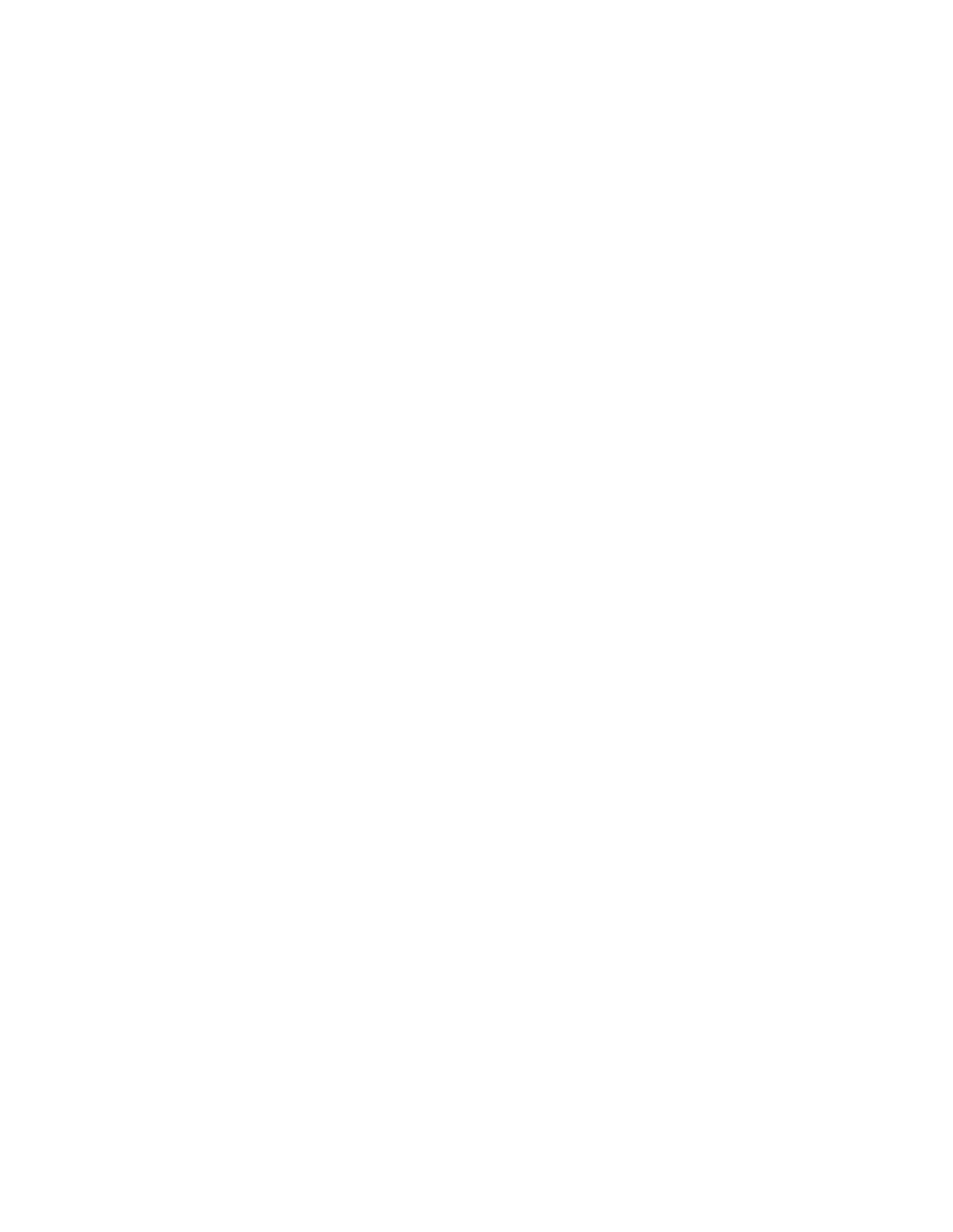**Families not meeting the work standard and poor in 1996.** For parents of children in poor families not meeting the work standard in 1996, a group which overlaps extensively but not exactly with families receiving AFDC/TANF in 1996,<sup>17</sup> the results are similar to those for families receiving AFDC/TANF. The percentage of single fathers who report working zero hours per week dropped from 71 percent in 1996 to 29 percent in 1997. Conversely, the percentage who usually worked full-time increased from 16 percent to 51 percent. Similarly, the percentage of single mothers who usually didn't work at all decreased from 64 percent to 55 percent, while the percentage who worked full-time increased from 14 percent to 25 percent.

In addition to an increase in hours worked per week, there was also an increase in weeks worked per year. The percentage of single fathers who worked zero weeks per year decreased from 68 percent to 27 percent, while the percentage who worked 50-52 weeks per year (full-year) increased from 6 percent to 50 percent. Similarly, the percentage of single mothers who worked zero weeks per year decreased from 66 percent to 54 percent, while the percentage who worked full-year increased from 2 percent to 12 percent.

For mothers in two-parent poor families not meeting the work standard in 1996, the pattern is the same. The percentage of mothers usually working zero hours per week and/or zero weeks per year decreased significantly, while the percentage of mothers working full-time and/or full-year increased significantly. For fathers in two-parent families not meeting the work standard in 1996, there was a significant increase in the percentage working full-time and full-year but no significant changes in the percentage not working at all.

Unlike families receiving AFDC/TANF, there is a clear pattern to the changes in weeks unemployed for poor two-parent families not meeting the work standard. For fathers in two-parent families, there was a significant increase in the percentage that had zero weeks of unemployment (from 53 percent to 62 percent) and a significant decrease in the percentage that had at least 14 weeks of unemployment (from 40 percent to 27 percent). Similarly, for mothers in two-parent families, there was an increase in the percentage that had zero weeks of unemployment (from 71 percent to 77 percent) and a decrease in the percentage that had 5-13 weeks of unemployment.

On the other hand for poor single-parent families not meeting the work standard, there were virtually no significant changes in weeks of unemployment.

**Families meeting the work standard but poor in 1996.** Parents who were in working poor families in 1996 are much less likely to have received AFDC/TANF in 1996 than parents in poor families not meeting the work standard.<sup>18</sup> Consequently, they were less likely to be directly affected by federal welfare reform. Nonetheless, the few significant changes apparent in the work behavior of working poor parents are in the positive direction. For example, the percentage of married fathers who report usually working 50-

 $\overline{a}$ 

 $17$  In 1996, 64 percent of children in poor single-mother families not meeting the work standard received AFDC benefits, and 34 percent of children in poor, married-couple families did so.

<sup>&</sup>lt;sup>18</sup> In 1996, 25 percent of children in single-mother, working poor families and 7 percent of children in married-couple, working poor families received AFDC.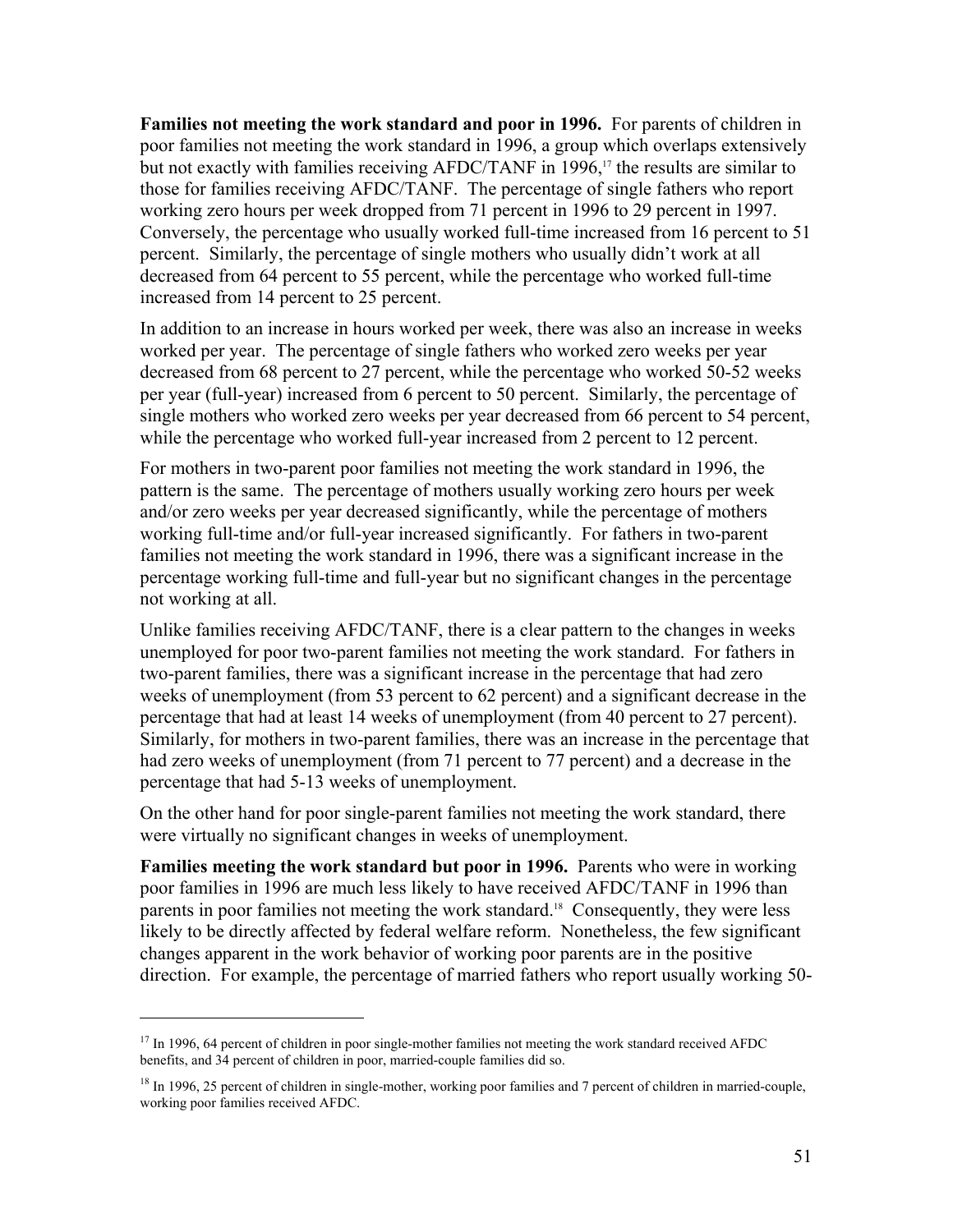52 weeks per year increased from 71 percent to 79 percent, and the percentage of single mothers who report working full-time increased from 53 percent to 61 percent. Changes in weeks of unemployment were not significant.

**Working families with incomes between 100 percent and 200 percent of the poverty threshold in 1996.** For parents in working families with incomes between 100 percent and 200 percent of the poverty threshold, there is little change in work behavior that would be consistent with a response to federal welfare reform. There is a significant increase in the percentage of married mothers working full-year from 41 percent to 46 percent, but most changes in work behavior are statistically insignificant. There was also a decrease in weeks unemployed for married fathers.

The fact that the parents in these families show little or no change in work behavior while the parents in families receiving AFDC/TANF and the parents in poor families not meeting the work standard (and, to a lesser extent, parents in working poor families) do show significant increases may be consistent with the increases being due to welfare reform rather than to the strong economy. However, an alternative hypothesis is that the strong economy was disproportionately benefiting disadvantaged workers.

**Working families with incomes above 200 percent of the poverty threshold in 1996.** Significant changes in work behavior for parents in working families with incomes above 200 percent of the poverty threshold are limited to fathers, and the direction of change is generally negative, although the changes are small. For example, the percentage of both married and single fathers working full-year decreased somewhat. This divergence in behavior between more affluent parents and the less advantaged parents in TANF families and families not meeting the work standard again may be consistent with the latter groups of parents reacting to welfare reform (and possibly also the strong economy) by working more.

### *Changes in family resources*

1996-1997 changes in family resources are reported in Table 5.6.

**Families receiving AFDC/TANF in 1996.** For children in families receiving TANF in 1996, mean family income rose from \$17,289 in 1996 to \$19,072 in 1997. This is consistent with our findings above that parents increased their work effort and also, possibly, with increased wage rates as well. As a consequence the percentage of children in these families that were living in extreme poverty (less than 50 percent of the poverty threshold) decreased from 29 percent to 26 percent, and the percentage living between 50 percent and 100 percent of the poverty threshold decreased from 39 percent to 27 percent. These improvements took place in spite of a decrease in receipt of AFDC/TANF (which counts as income since it's cash) from 100 percent to 73 percent.

However, somewhat offsetting these positive changes, the percentage of children in these families who had health insurance coverage dropped from 96 percent to 89 percent, and the percentage receiving food stamps (which doesn't count as income since it's not cash) dropped from 93 percent to 80 percent.

**Families not meeting the work standard and poor in 1996.** For the overlapping group of children living in poor families not meeting the work standard in 1996, mean income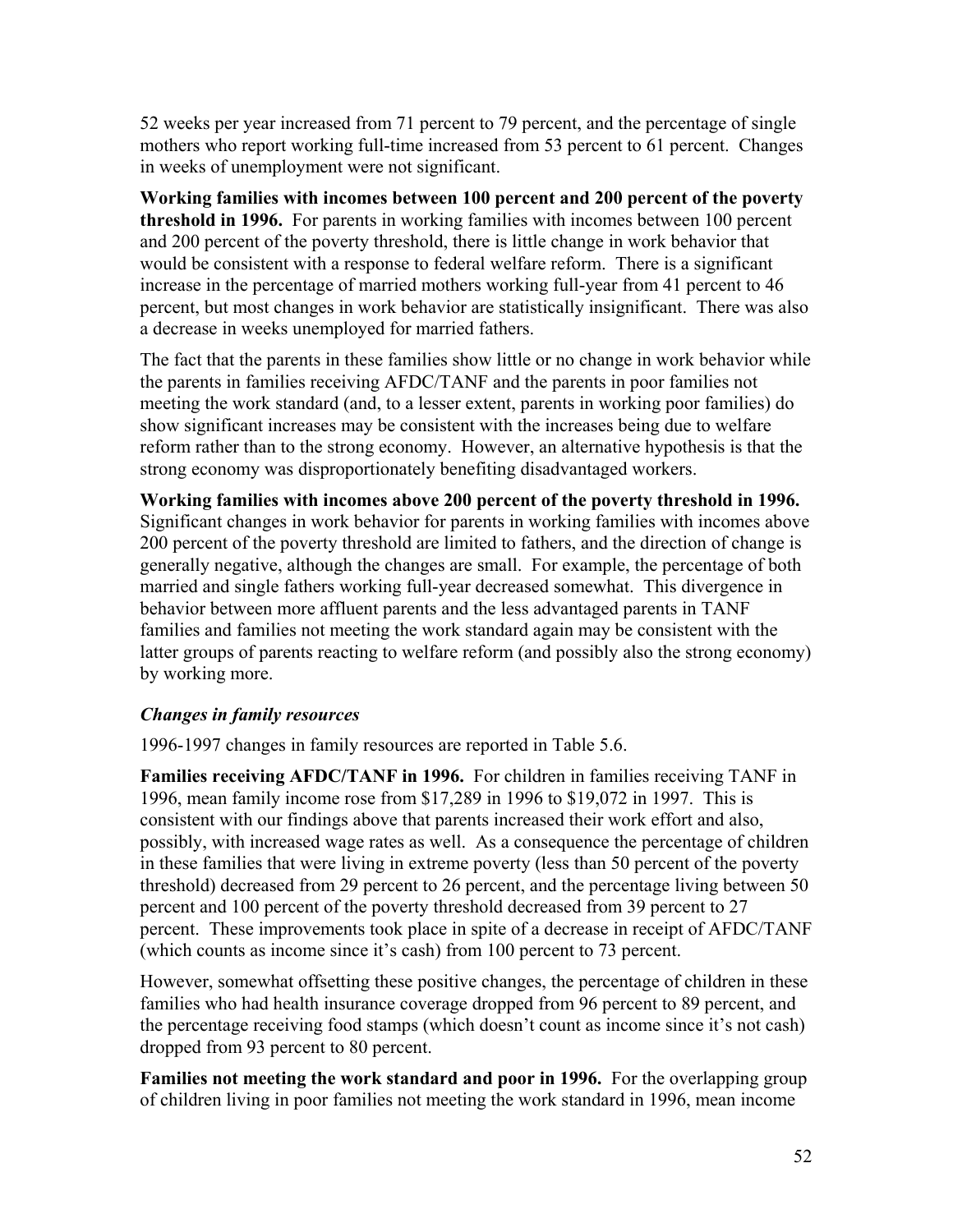rose from \$9,234 in 1996 to \$12,783—against consistent with the increase in work effort reported earlier and possibly increased wage rates. Consistent with this increase in income, the percentage in extreme poverty dropped from 46 percent in 1996 to 38 percent in 1997, while the percentage living between 50 percent and 100 percent of the poverty threshold decreased from 54 percent to 41 percent. These improvements took place in spite of a decrease in AFDC/TANF receipt from 68 percent to 60 percent.

The increase in mean income for this group seems at first glance to be implausibly large. However, the group whose income is being tracked includes a substantial number of families whose income increased enough to push them above the poverty line. However, by definition, it does *not* include any families for whom a drop in income pulled them below the poverty line. These are included in the groups that were *not poor* in 1996. We have seen earlier in this chapter that there are substantial year-to-year movements both into and out of poverty, but for this group, we are measuring income change only for those who stayed in poverty and those who moved out.

Both health insurance coverage and food stamp coverage dropped for this group—from 88 percent to 82 percent for health insurance coverage and from 79 percent to 58 percent for food stamp coverage.

**Families meeting the work standard but poor in 1996.** For children in families whose parents already met the work standard in 1996, family income rose from \$12,794 to \$17,479.<sup>19</sup> The percentage in extreme poverty did not significantly change (between 15 percent and 16 percent), but the percentage in families with incomes between 50 percent and 100 percent of the poverty threshold decreased from 84 percent to 50 percent. This improvement occurred in the face of a decrease in TANF receipt from 26 percent to 16 percent.

The percentage of these families with health insurance decreased between 1996 and 1997 from 70 percent to 66 percent, while the percentage receiving food stamps fell from 58 percent to 45 percent.

**Working families with incomes between 100 percent and 200 percent of the poverty threshold in 1996.** Family income also increased (from \$26,631 to \$30,120) for children in families who met the work standard and whose income was between 100 percent and 200 percent of the poverty threshold in 1996. Since we didn't observe substantial increases in hours or weeks worked for parents in this category, it seems most likely that the increase is due to increased wage rates. TANF receipt fell slightly from 9 percent to 7 percent.

 $\overline{a}$ 

<sup>&</sup>lt;sup>19</sup> The reasoning for why this increase is not implausibly large is the same as for the poor families not meeting the work standard.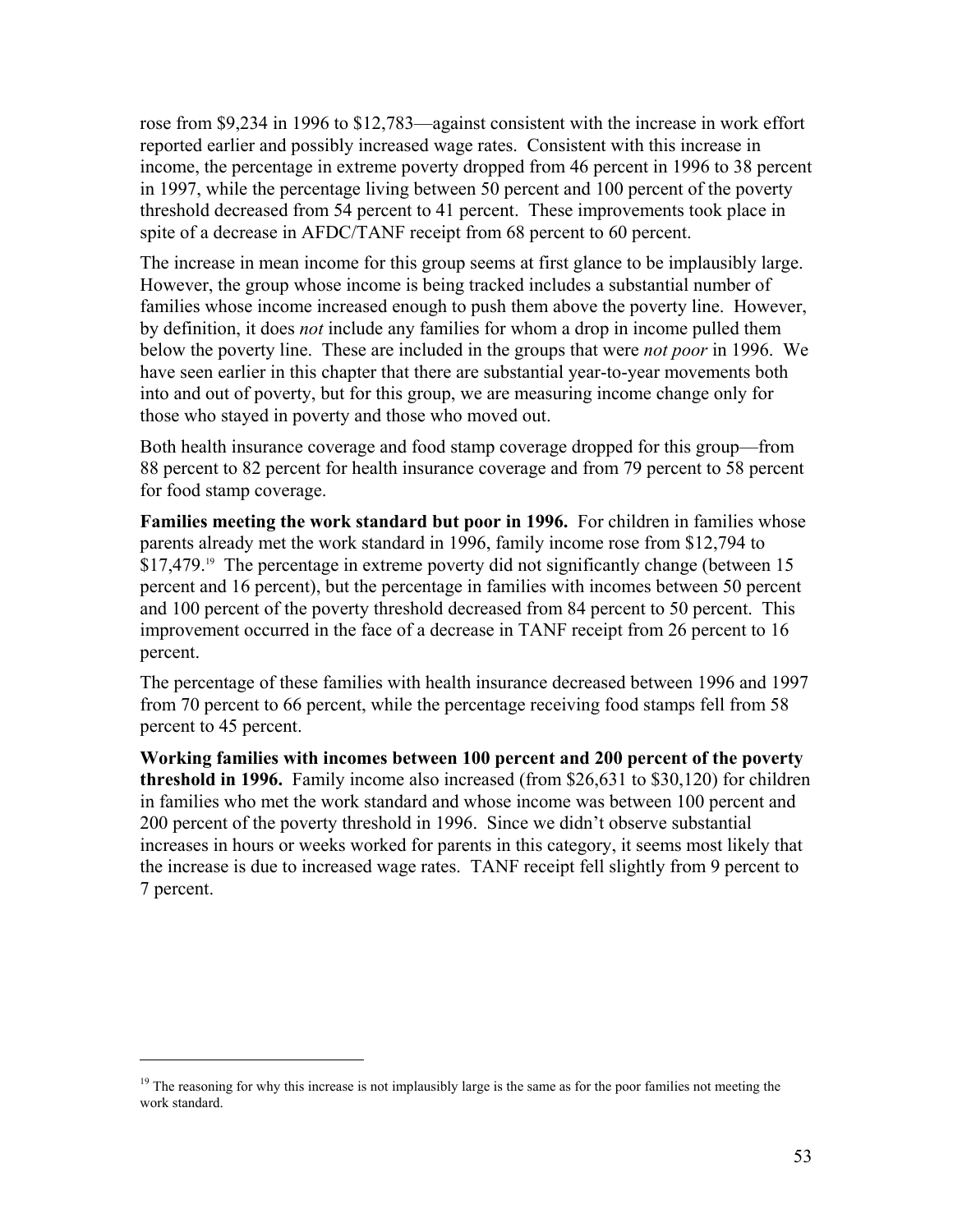|                           | <b>Families Receiving</b><br><b>TANF</b> |          |         | Poor Families Not<br>Meeting the Work<br>Standard |         | <b>Working Poor</b><br>Families |         | Working 100-<br>200% of Poverty | Working 200%<br>of Poverty and<br>Above |         |
|---------------------------|------------------------------------------|----------|---------|---------------------------------------------------|---------|---------------------------------|---------|---------------------------------|-----------------------------------------|---------|
|                           | 1996                                     | 1997     | 1996    | 1997                                              | 1996    | 1997                            | 1996    | 1997                            | 1996                                    | 1997    |
| Mean Family Income        | \$17,289                                 | \$19,072 | \$9,234 | \$12,783                                          |         | \$12,794 \$17,479 \$26,631      |         | \$30,120                        | \$69,135 \$70,023                       |         |
| <b>Poverty Status</b>     |                                          |          |         |                                                   |         |                                 |         |                                 |                                         |         |
| <b>Extreme Poverty</b>    | 29.3%                                    | 26.3%    | 45.8%   | 38.4%                                             | 15.9%   | 15.2%                           | $0.0\%$ | 2.3%                            | $0.0\%$                                 | $0.4\%$ |
| Poor                      | 39.0%                                    | 26.8%    | 54.2%   | 41.1%                                             | 84.1%   | 50.4%                           | $0.0\%$ | 11.4%                           | $0.0\%$                                 | 0.8%    |
| 100-199%                  | 23.7%                                    | 27.0%    | $0.0\%$ | 17.7%                                             | $0.0\%$ | 30.0%                           | 100.0%  | 62.8%                           | $0.0\%$                                 | 8.9%    |
| 200% plus poverty         | $8.1\%$                                  | $9.9\%$  | $0.0\%$ | 2.9%                                              | $0.0\%$ | 4.3%                            | $0.0\%$ | 23.6%                           | 100.0% 89.9%                            |         |
| Health Insurance coverage | 96.4%                                    | 89.0%    | 87.9%   | 82.3%                                             | 69.8%   | 65.7%                           | 83.6%   | 80.7%                           | 97.0%                                   | 96.2%   |
| Food stamp receipt        | 92.8%                                    | 80.4%    | 84.9%   | 78.7%                                             | 57.7%   | 44.9%                           | 21.7%   | 16.0%                           | $3.2\%$                                 | 2.5%    |
| AFDC/TANF receipt         | 100.0%                                   | 72.7%    | 68.4%   | 60.3%                                             | 26.1%   | 16.2%                           | 8.7%    | 6.5%                            | 1.5%                                    | 1.2%    |

**Table 5.6. Percentage of children in families by 1996 TANF receipt, work status, and poverty status, by mean family income, parental education, family poverty status, health insurance coverage, and** 

Health insurance coverage did not change significantly for these families, but, as with the preceding group, food stamp coverage decreased from 22 percent to 16 percent.

**Working families with incomes above 200 percent of the poverty threshold in 1996.** Unlike the other groups, mean family income did not increase significantly between 1996 and 1997 for children in working families with incomes above 200 percent of the poverty

threshold in 1996. This may be consistent with the strengthening economy primarily benefiting the earnings of more disadvantaged workers.

Health insurance coverage was nearly universal for this group and did not change significantly. Conversely, almost none of these families reported receiving AFDC/TANF or food stamps in either year.

## *Summary*

For families that received AFDC/TANF in 1996 and the overlapping group of poor families not meeting the work standard, parents generally increased their work effort between 1996 and 1997—typically both hours worked per week and weeks worked per year. To a somewhat lesser extent, this was also true of parents in working poor families. There was little substantial change in work for working families above the poverty line.

Family income rose significantly for children in families receiving TANF in 1996, families that were poor and did not meet the work standard in 1996, families that were poor and did meet the work standard in 1996, and working families with incomes between 100 percent and 200 percent of the poverty threshold in 1996. They did not change significantly for more affluent working families.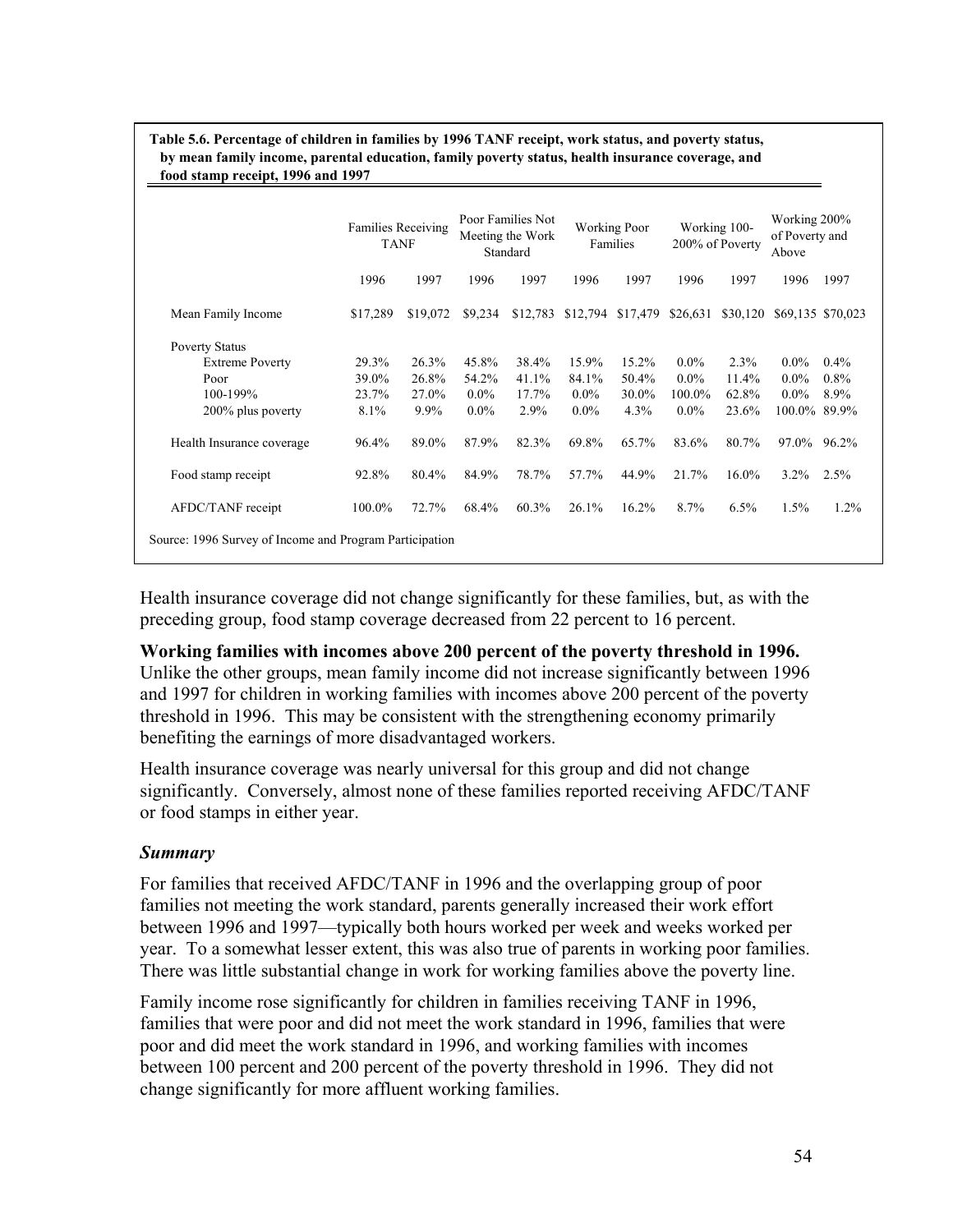Food Stamp receipt and health insurance coverage fell between 1996 and 1997 for families that received AFDC/TANF in 1996 and also both categories of families that were poor in 1996. Food stamp but not health insurance coverage fell for working families with incomes between 100 percent and 200 percent of the poverty threshold. Health insurance coverage for the more affluent working families was nearly universal and did not change year-to-year, while Food Stamp receipt was virtually non-existent among these families in both years.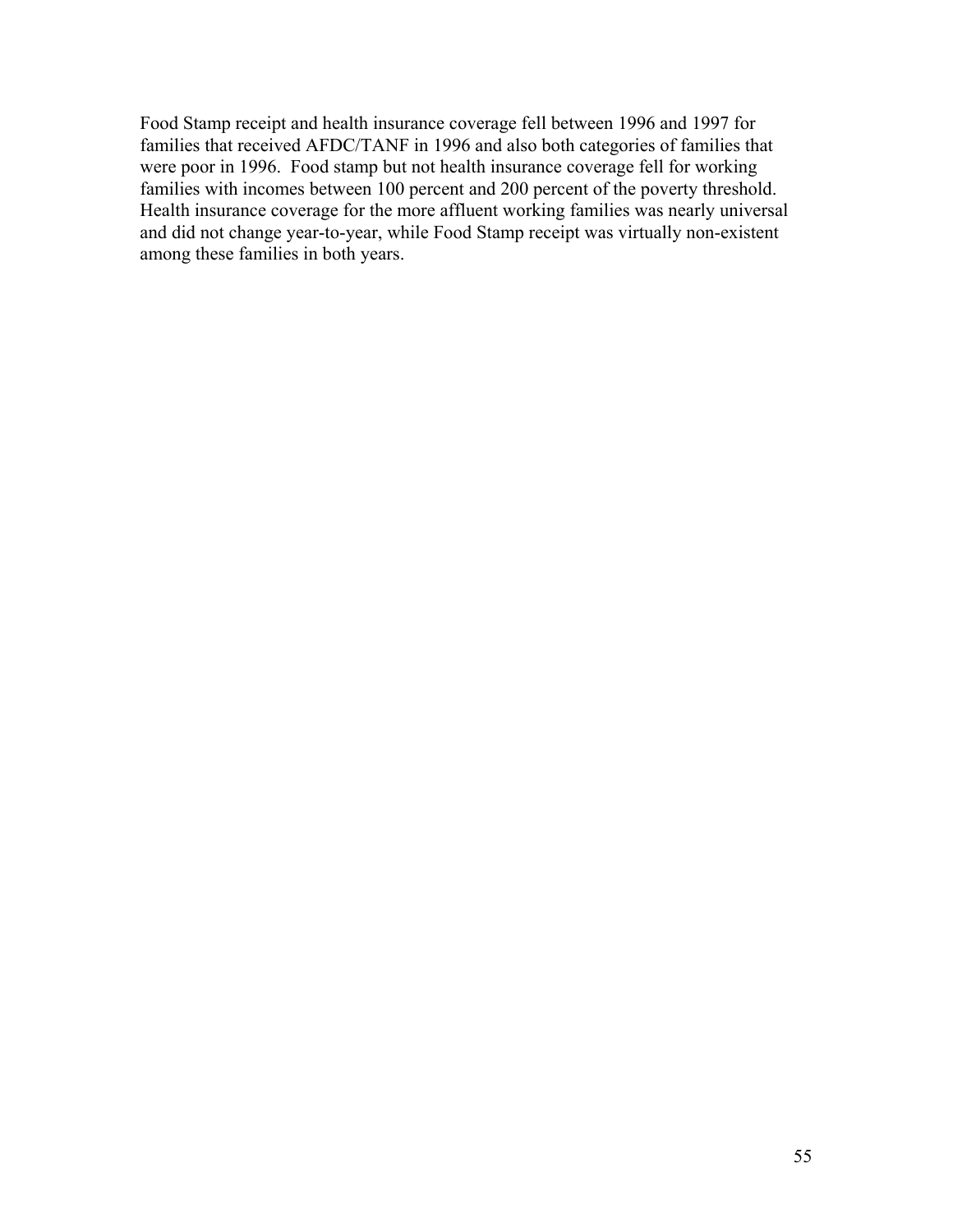# **Chapter 6. Analysis of the sensitivity of results to the definition of poverty**

The results presented in Chapter 4 used the official definition of poverty. This definition counts as economic resources only pre-tax money income. Thus, it does not include inkind transfers including Food Stamps, housing assistance, energy assistance, etc. It does not subtract income or payroll taxes, even though these taxes may reduce or increase (via the Earned Income Tax Credit) the amount of money that families have to purchase goods and services. The official poverty definition also fails to take into account workrelated expenses such as paid child-care expenses and commuting expenses.

Addressing all or most of the problems of the official poverty definition, as was attempted by the National Research Council (National Research Council, 1995), was beyond the scope of this project. Instead, we focused on making several key adjustments that would have the effect of measuring the economic wellbeing of children in working families and children in families not meeting the work standard on a more equal footing.

## *The alternative poverty definition*

 $\overline{a}$ 

Our alternative poverty definition is different in two key respects from the official definition:

- 1. We add the dollar value of the Earned Income Tax Credit (EITC), food stamps, energy assistance, housing assistance, and school lunch program to each family's income to obtain a more comprehensive measure of *gross economic resources*.
- 2. We subtract from gross economic resources three key work-related expenses including the family's federal income and payroll tax liability and the family's estimated child-care expenses to obtain a measure of the family's *net economic resources*. For married-couple families, child care expenses are considered deductible only up to the value of the earnings of the lesser earning spouse.

Under this alternative definition, we define a family as poor if its *net economic resources* are less than the official poverty threshold.

As should be clear from the preceding paragraphs, this definition does not take into account all of the issues raised by critics of the official poverty definition. However, it addresses some of the major shortcomings of the official measure, and, for purposes of a study of children in working poor families, it puts children in working families and children in families not meeting the work standard on a more equal footing. 20

As shown in Chapter 4, working families are less likely than families not meeting the work standard to receive Food Stamps. Moreover, working families are more likely than families not meeting the work standard to pay a substantial amount of federal payroll taxes and child-care expenses. On the other hand, working families are more likely to be

<sup>&</sup>lt;sup>20</sup> Other problems with the official poverty definition have also been identified (National Research Council, 1996). These include the lack of adjustments for geographic differences in housing costs and the rental value of owneroccupied housing, the absence of a connection between the poverty threshold and the overall standard of living,, and its failure to take into account publicly provided health insurance (especially Medicare and Medicaid).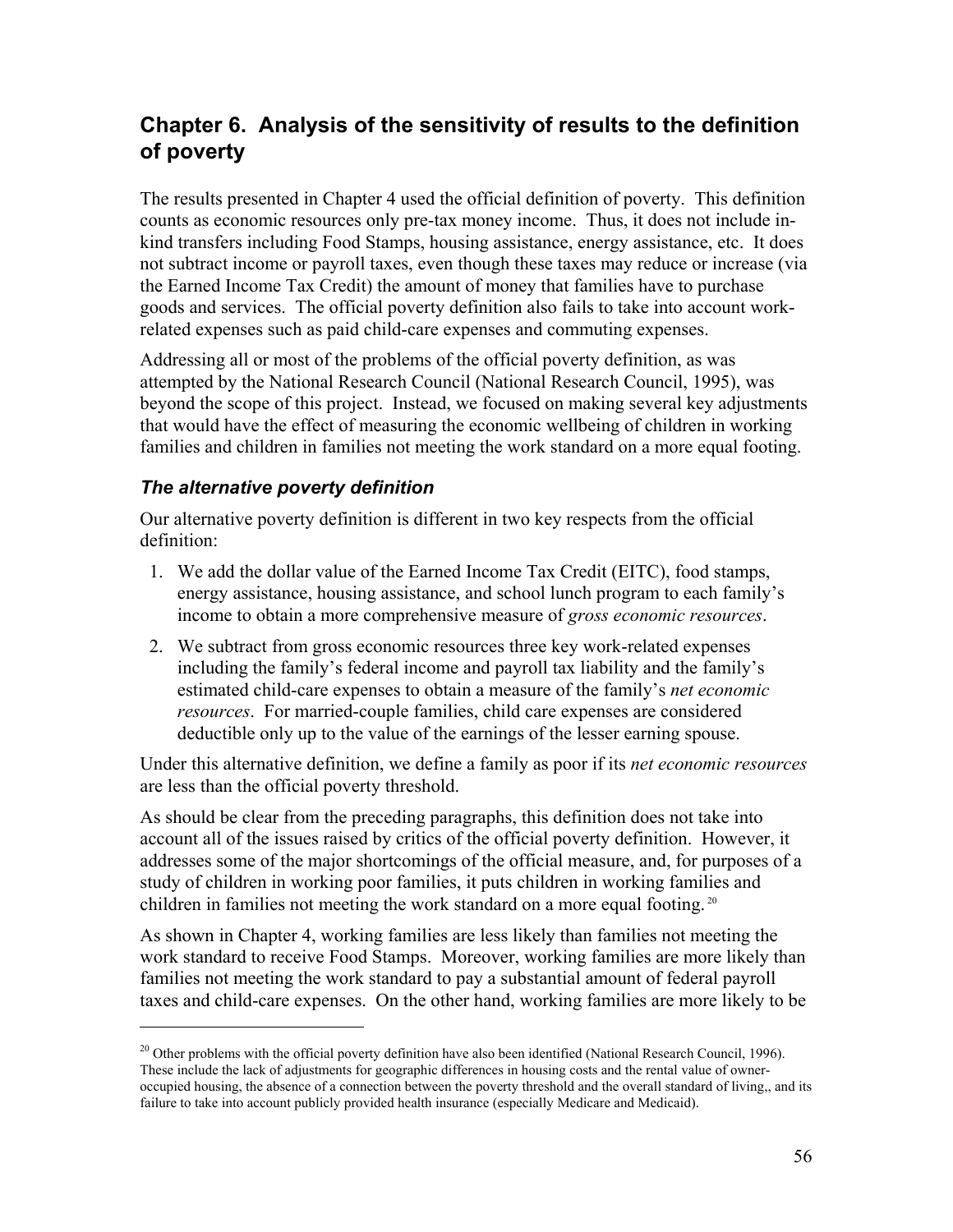eligible for substantial refundable tax credits under the Earned Income Tax Credit.<sup>21</sup> Thus, taking into account just Food Stamps, federal payroll taxes and child care expenses, working families are likely to have *lower* net economic resources with the alternative poverty definition than under the official definition. However, when the effect of the Earned Income Tax credit is taken into account as well, net economic resources might be either higher or lower than under the official definition of poverty.

Families not meeting the work standard are likely to have *higher* net economic resources under the alternative poverty definition. This is because their Food Stamp allotment will be counted as part of net economic resources, their earnings (if any) are likely to generate an earned income tax credit, which will further increase their net economic resources, and they are less likely to have substantial child care expenses.

If a family's ability to pay for goods and services for their children is an appropriate yardstick to measure child economic wellbeing, then the alternative poverty definition puts working families and families not meeting the work standard on a more equal footing than does the official poverty definition. This is because it is based on a family's income *after federal payroll and income taxes and after child-care expenses*. Thus, when the impact of welfare reform on children's economic wellbeing is assessed, the alternative poverty definition does a better job than the official poverty definition of measuring whether children are economically better off when their parents increase their work effort in response to the work requirements of TANF.

## *Imputing child care expenses*

Unfortunately, as noted earlier, the Current Population Survey (CPS) does not collect information on child care expenses. However, the 1996 Survey of Income and Program Participation (SIPP) does—along with many variables which it has in common with the CPS. Thus, in order to be able to take child care expenses into account when calculating a family's net economic resources, we imputed child care expenses onto each family's record using statistical relationships estimated using SIPP. The model is based on a specification developed by the U.S. Census Bureau (Short et al., 1999).

## *Results*

1

In this section, we focus on results using our alternative poverty definition for 1995 and 2000—the same period analyzed for the official poverty definition. As shown in Figure 6.1 (and Figure 4.1), employing the alternative poverty definition instead of the official poverty definition decreases the percentage of children in poverty from 15 percent to 14

<sup>&</sup>lt;sup>21</sup>The generosity of the Earned Income Tax Credit has increased dramatically between 1987 and 2002. In 1987, the maximum earned income tax credit was \$851, which was paid to families whose earnings were between \$6,080 and \$6,920. The credit was phased out gradually as earnings increased beyond \$6,920 and fell to zero when earnings reached \$15,432.

By 2001, the maximum earned income tax credit was \$2,428 for a family with one child and \$4,008 for a family with more than one child. The maximum credit was paid within the income range of \$7,100 and \$13,000 for a family with one child and within the income range of \$10,000 and \$13,000 for a family with more than one child. The phase-out points for earnings were \$28,250 for a family with one child and \$32,100 for a family with more than one child.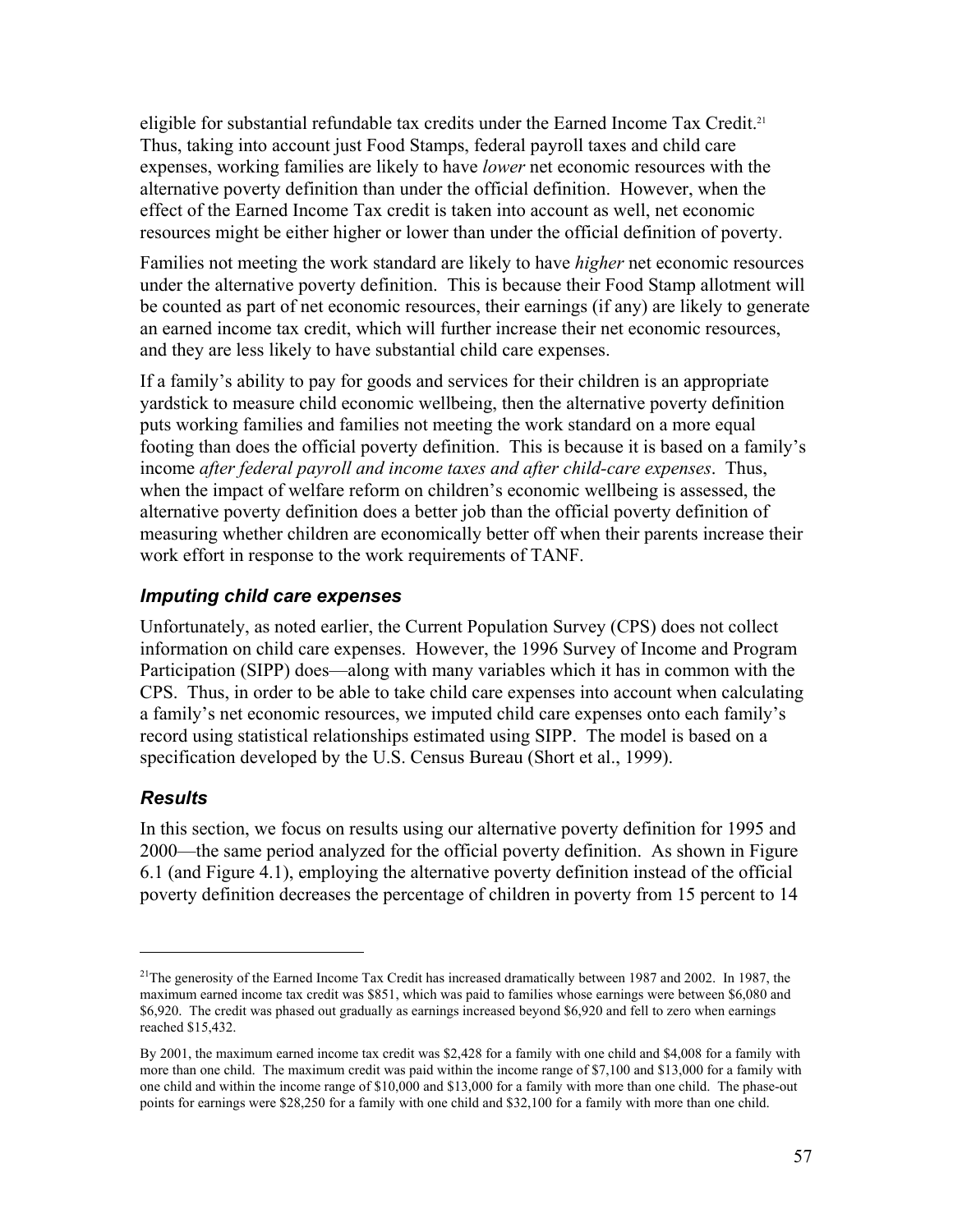

percent in 2000 and from 20 percent to 18 percent in 1995. These differences are both statistically significant.

Similarly, among families not meeting the work standard, the percentage of children who were living in poor families is significantly lower (48 percent versus 54 percent in 2000 and 56 percent versus 62 percent in 1995) using the alternative poverty definition. For working families, there was a small but statistically significant difference in the percentage of children who were poor. Family resources for children in working families were probably less affected by the change in definition because their families are less likely to receive Food Stamps and other noncash benefits. Also, for working families near the poverty line, the Earned Income Tax Credit would tend to reduce the likelihood of poverty, while the deduction for child care expenses would increase it.22

When children in *married-couple families* are considered separately, the differences in the 2000 and 1995 poverty rates are not significantly different from the rates using the official poverty definition. However, the differences in both 2000 (36 percent poor versus 31 percent poor) and 1995 (46 percent versus 40 percent) for children in *singlemother families are* statistically significant. Moreover, there are also statistically significant differences in the percentage that are poor in single-mother families for

1

 $22$  About 80 percent of children living in married-couple, poor families not meeting the work standard receive Food Stamps, compared with about 50 percent of children in married-couple families who meet the work standard (see Table 6.7). For children in single-parent families, the corresponding statistics are 94 percent and 81 percent.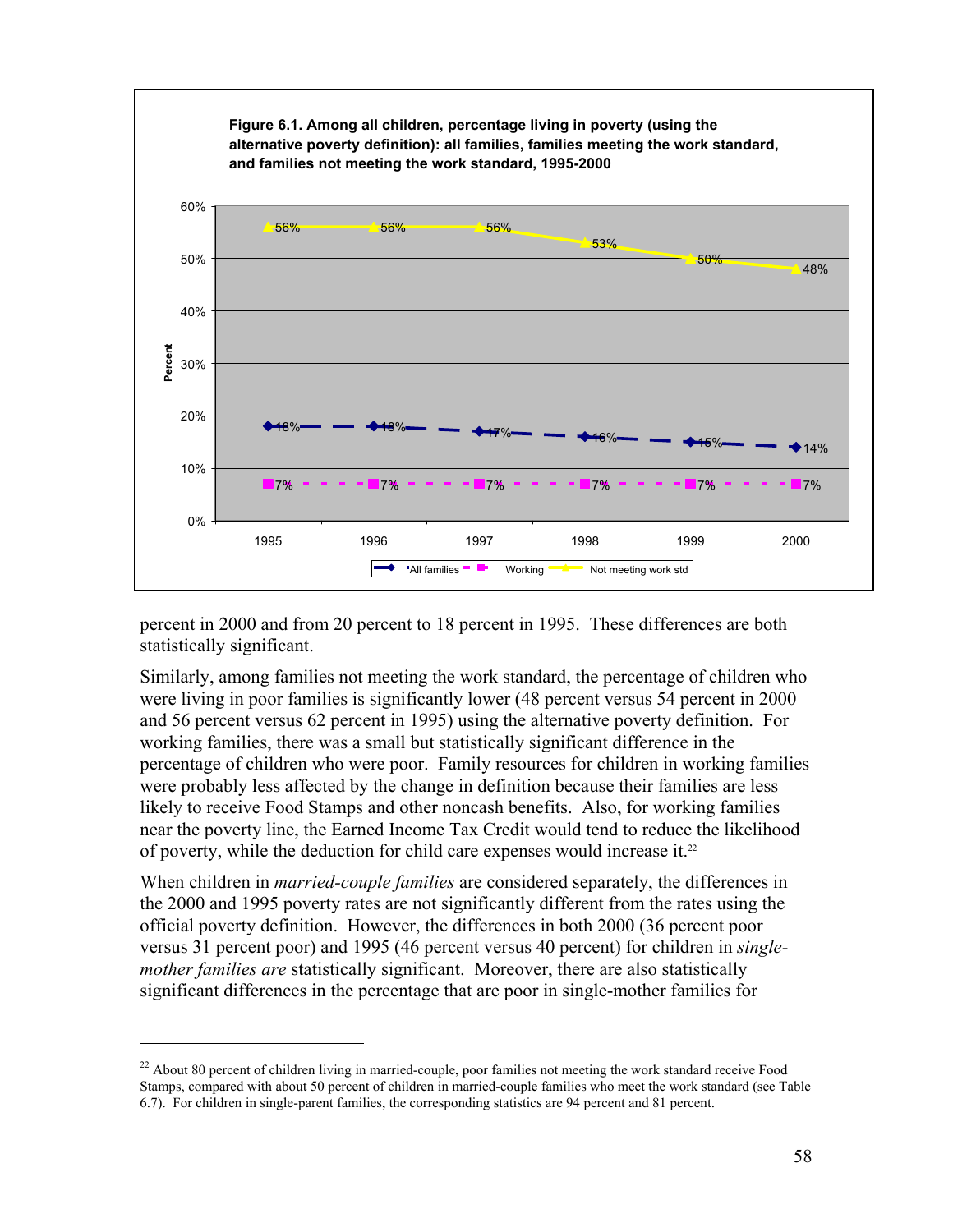| whether hours worked by parents met the work standard, 1995-2000 |        |        |        |        |        |       |  |
|------------------------------------------------------------------|--------|--------|--------|--------|--------|-------|--|
|                                                                  |        |        |        |        |        |       |  |
|                                                                  | 1995   | 1996   | 1997   | 1998   | 1999   | 2000  |  |
| All families                                                     | 12,590 | 12,350 | 12,320 | 11,370 | 10,540 | 9,971 |  |
| Working                                                          | 3,917  | 3,899  | 4,163  | 4,142  | 4,158  | 4,214 |  |
| Not meeting work std                                             | 8,670  | 8,452  | 8,156  | 7,232  | 6,382  | 5,757 |  |
| Married-couple families                                          | 4,197  | 3,974  | 4,074  | 3,719  | 3,718  | 3,504 |  |
| Working                                                          | 2,307  | 2,262  | 2,458  | 2,363  | 2,334  | 2,297 |  |
| Not meeting work std                                             | 1,890  | 1,712  | 1,615  | 1,357  | 1,384  | 1,207 |  |
| Single-mother families                                           | 6,725  | 6,529  | 6,461  | 6,110  | 5,249  | 4,806 |  |
| Working                                                          | 1,375  | 1,363  | 1,426  | 1,597  | 1,660  | 1,696 |  |
| Not meeting work std                                             | 5,350  | 5,167  | 5,035  | 4,513  | 3,588  | 3,111 |  |
|                                                                  | 1995   | 1996   | 1997   | 1998   | 1999   | 2000  |  |
| All families                                                     | 18%    | 18%    | 17%    | 16%    | 15%    | 14%   |  |
| Working                                                          | 7%     | 7%     | 7%     | 7%     | 7%     | 7%    |  |
| Not meeting work std                                             | 56%    | 56%    | 56%    | 53%    | 50%    | 48%   |  |
| Married-couple families                                          | 9%     | 8%     | 8%     | 8%     | 8%     | 7%    |  |
| Working                                                          | 5%     | 5%     | 6%     | $5\%$  | 5%     | $5\%$ |  |
| Not meeting work std                                             | 46%    | 43%    | 46%    | 41%    | 44%    | 44%   |  |
| Single-mother families                                           | 40%    | 39%    | 39%    | 36%    | 33%    | 31%   |  |

children in both working the anternative powerly demnition, the namely of emilie children in families and living in poor families and as a percentage of all children by family structure and<br>ruledly have musical by nameta wet the weak standard, 1995-2000. **Table 6.1. Using the alternative poverty definition, the number of children (thousands)** 

Table 6.3. Using the alternative poverty definition, the percentage of children  $N_{\rm tot} \sim 10^{-10}$  meeting work states for  $\sim 10^{-10}$  meeting work states for  $\sim 10^{-10}$ living in poor families, by whether the hours worked by parent(s) met the work **standard, family structure, and the educational attainment of better educated parent, 1995-2000**

|                           | 1995  | 1996   | 1997  | 1998  | 1999  | 2000 |
|---------------------------|-------|--------|-------|-------|-------|------|
| Working                   |       |        |       |       |       |      |
| Married-couple            |       |        |       |       |       |      |
| Less than 12 years        | 24%   | 26%    | 23%   | 20%   | 23%   | 23%  |
| 12 years                  | $7\%$ | 6%     | 8%    | $8\%$ | $8\%$ | 7%   |
| $13-15$ years             | 4%    | $4\%$  | $4\%$ | 4%    | 3%    | 3%   |
| At least 16 years         | $1\%$ | $2\%$  | $2\%$ | 2%    | $1\%$ | 2%   |
| Single-mother             |       |        |       |       |       |      |
| Less than 12 years        | 30%   | 27%    | 32%   | 34%   | 36%   | 35%  |
| 12 years                  | 17%   | 18%    | 20%   | 19%   | 16%   | 20%  |
| $13-15$ years             | 11%   | $11\%$ | 9%    | 10%   | 12%   | 9%   |
| At least 16 years         | $5\%$ | 3%     | 3%    | 2%    | 3%    | 2%   |
| Not meeting work standard |       |        |       |       |       |      |
| Married-couple            |       |        |       |       |       |      |
| Less than 12 years        | 61%   | 57%    | 62%   | 55%   | 54%   | 62%  |
| 12 years                  | 46%   | 44%    | 45%   | 42%   | 52%   | 47%  |
| $13-15$ years             | 37%   | 34%    | 38%   | 38%   | 38%   | 38%  |
| At least 16 years         | 30%   | 30%    | 31%   | 19%   | 25%   | 26%  |
| Single-mother             |       |        |       |       |       |      |
| Less than 12 years        | 75%   | 78%    | 79%   | 78%   | 70%   | 64%  |
| 12 years                  | 70%   | 68%    | 69%   | 68%   | 63%   | 62%  |
| $13-15$ years             | 56%   | 58%    | 57%   | 53%   | 56%   | 55%  |
| At least 16 years         | 45%   | 38%    | 31%   | 45%   | 29%   | 39%  |

Source: March Current Population Survey, 1996-2001.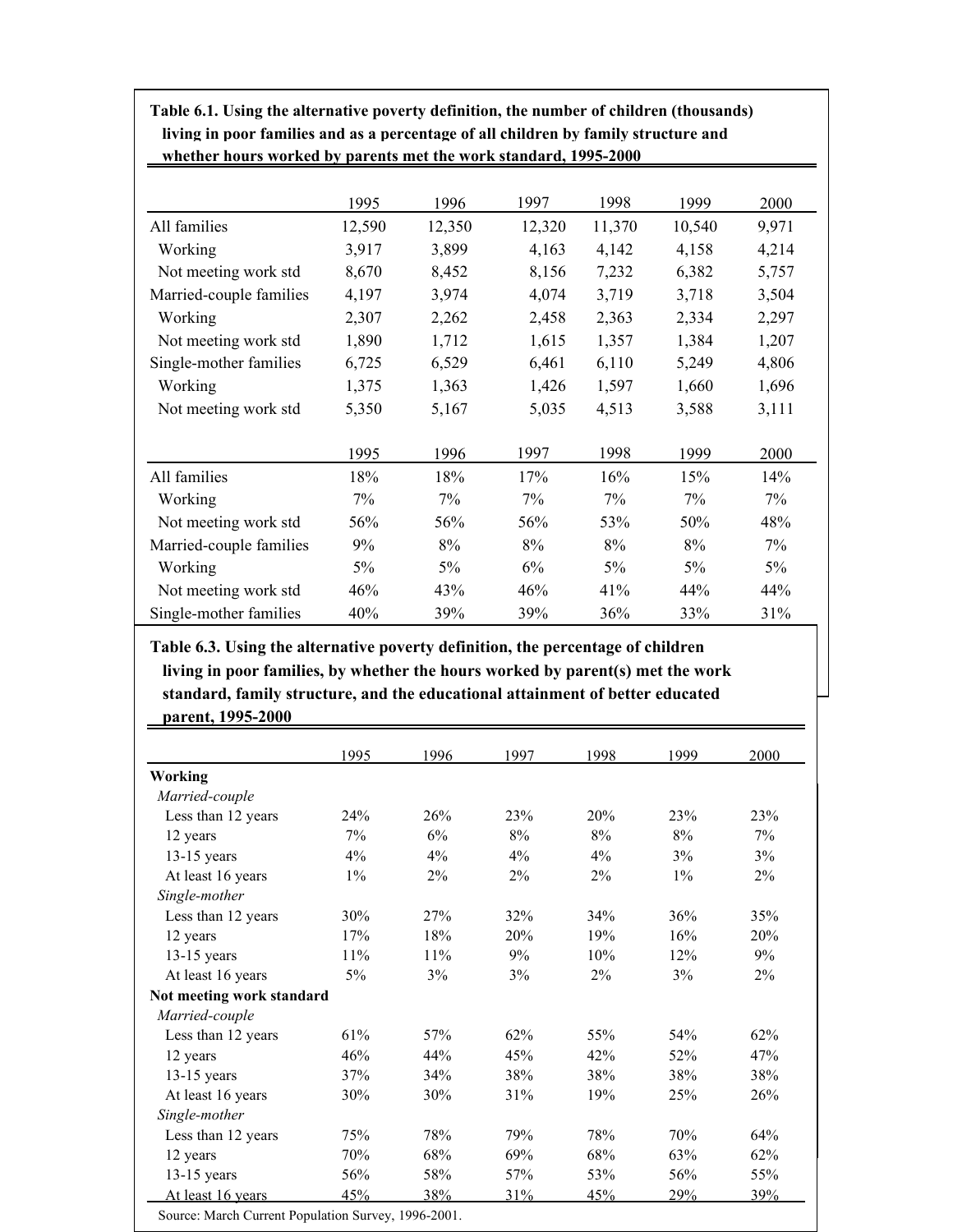| All races/ethnicities   | 1995            | 1996 | 1997 | 1998 | 1999 | 2000 |
|-------------------------|-----------------|------|------|------|------|------|
| All types of families   | 31%             | 32%  | 34%  | 36%  | 39%  | 42%  |
| Married couple families | 55%             | 57%  | 60%  | 64%  | 63%  | 66%  |
| Single mother families  | <b>20%</b>      | 21%  | 22%  | 26%  | 32%  | 35%  |
| White non-Hispanic      |                 |      |      |      |      |      |
| All types of families   | 37%             | 36%  | 38%  | 40%  | 42%  | 46%  |
| Married couple families | 57%             | 58%  | 63%  | 62%  | 63%  | 68%  |
| Single mother families  | 24 <sup>%</sup> | 26%  | 24%  | 29%  | 34%  | 36%  |
| Black non-Hispanic      |                 |      |      |      |      |      |
| All types of families   | 20%             | 22%  | 23%  | 27%  | 30%  | 34%  |
| Married couple families | 37%             | 52%  | 50%  | 69%  | 54%  | 52%  |
| Single mother families  | 20%             | 19%  | 22%  | 24%  | 32%  | 38%  |
| Asian non-Hispanic      |                 |      |      |      |      |      |
| All types of families   | $30\%$          | 21%  | 41%  | 34%  | 54%  | 46%  |
| Hispanic                |                 |      |      |      |      |      |
| All types of families   | 36%             | 38%  | 39%  | 42%  | 44%  | 46%  |
| Married couple families | 61%             | 63%  | 63%  | 68%  | 66%  | 70%  |
| Single mother families  | 16%             | 17%  | 20%  | 25%  | 27%  | 28%  |

**Table 6.4. Using the adjusted poverty measure, among children living in poor families, the percentage whose parent(s) met the work standard, by race/ethnicity and family structure, 1995-2000**

As shown in Tables 4.4 and 6.4, use of the alternative poverty definition also has little effect on the share of children living in poor families accounted for by working families. Looking at poor children as a whole, there is no statistically significant difference between the standard and the alternative definitions. In 2000, 42-43 percent of poor

**Table 6.5. Using the alternative poverty measure, among children living in poor families, the percentage whose parent(s) met the work standard, by family structure and parental education, 1995-2000**

|                                                     | 1995 | 1996            | 1997 | 1998 | 1999 | 2000       |
|-----------------------------------------------------|------|-----------------|------|------|------|------------|
| Married-couple                                      |      |                 |      |      |      |            |
| Less than 12 years                                  | 50%  | 57 <sub>%</sub> | 53%  | 58%  | 64%  | 68%        |
| 12 years                                            | 56%  | 53%             | 63%  | 65%  | 64%  | 65%        |
| $13-15$ years                                       | 61%  | 59%             | 65%  | 64%  | 58%  | 59%        |
| At least 16 years                                   | 58%  | 60%             | 63%  | 76%  | 64%  | 71%        |
| Single-mother                                       |      |                 |      |      |      |            |
| Less than 12 years                                  | 14%  | 11%             | 15%  | 20%  | 27%  | 32%        |
| 12 years                                            | 23%  | 26%             | 29%  | 30%  | 33%  | 40%        |
| $13-15$ years                                       | 27%  | 30%             | 23%  | 33%  | 38%  | 33%        |
| At least 16 years                                   | 27%  | 26%             | 35%  | 19%  | 31%  | <b>22%</b> |
| Source: March Current Population Survey, 1996-2001. |      |                 |      |      |      |            |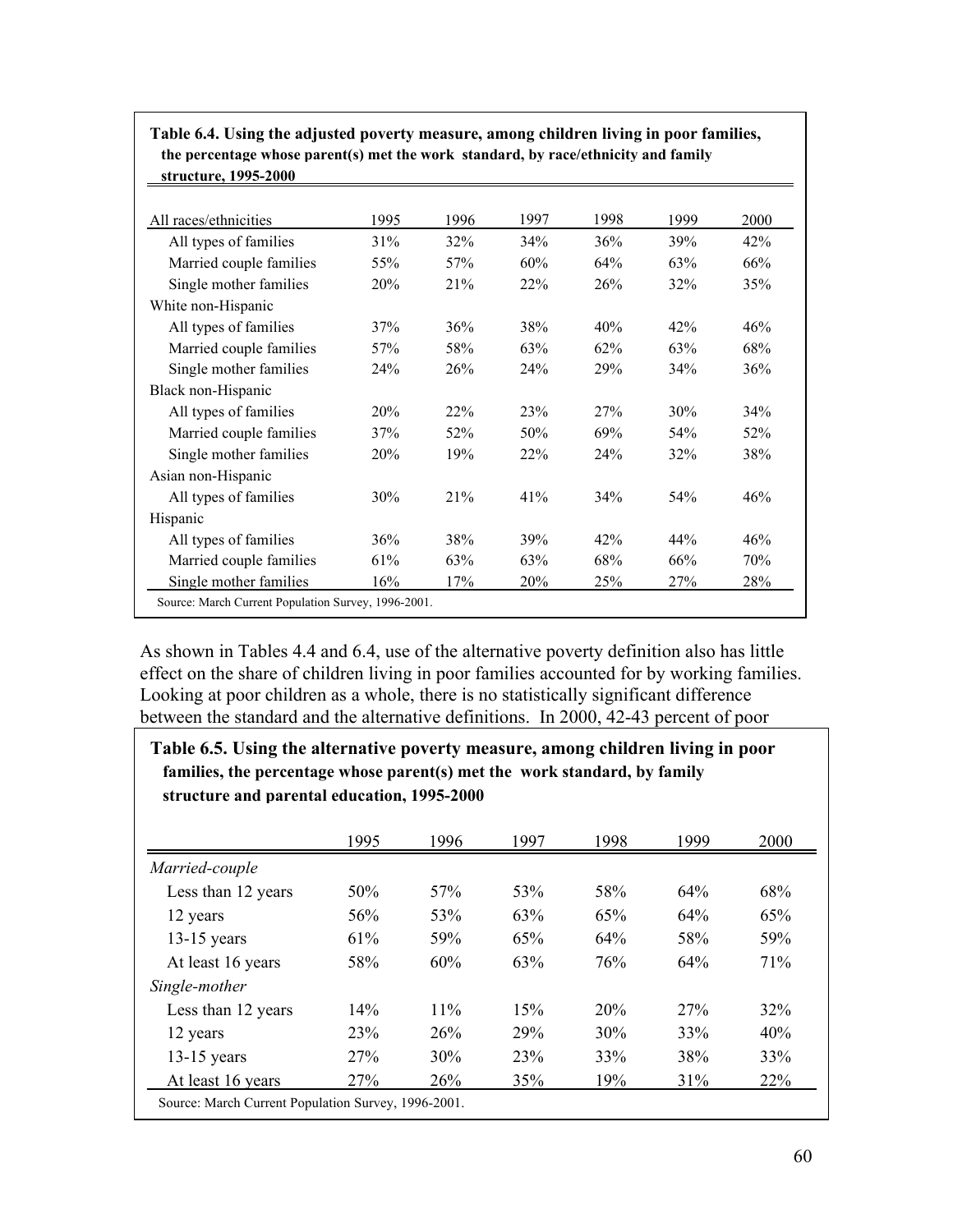|                                                | Poor Families Not<br>Meeting the | <b>Working Poor</b> | 100-200% | 200% and |
|------------------------------------------------|----------------------------------|---------------------|----------|----------|
|                                                | <b>Work Standard</b>             | Families            | poverty  | above    |
| Family structure                               |                                  |                     |          |          |
| Married-couple                                 | 21%                              | 55%                 | 69%      | 85%      |
| Single-mother                                  | 55%                              | 40%                 | 26%      | 11%      |
| Single-father                                  | 6%                               | 5%                  | $5\%$    | $4\%$    |
| Other                                          | 17%                              | $0\%$               | $0\%$    | $0\%$    |
| Race/ethnicity                                 |                                  |                     |          |          |
| White non-Hispanic                             | 36%                              | 42%                 | 53%      | 76%      |
| Black non-Hispanic                             | 32%                              | 22%                 | 18%      | 10%      |
| Asian non-Hispanic                             | 3%                               | $4\%$               | $4\%$    | $5\%$    |
| Hispanic                                       | 26%                              | 30%                 | 23%      | 9%       |
| Family structure and parental education        |                                  |                     |          |          |
| Married and education less than 12 years       | 31%                              | 34%                 | 15%      | $2\%$    |
| Single mother and education less than 12 years | 37%                              | 32%                 | 15%      | 7%       |
| Family structure and average hourly wage rate  |                                  |                     |          |          |
| Married                                        |                                  |                     |          |          |
| Less than \$5 per hour                         | 17%                              | 41%                 | 9%       | $2\%$    |
| \$5 - \$6.99 per hour                          | 23%                              | 22%                 | 13%      | 3%       |
| \$7 - \$9.99 per hour                          | 29%                              | 27%                 | 24%      | 6%       |
| At least \$10 per hour                         | 31%                              | 10%                 | 54%      | 89%      |
| Single mother                                  |                                  |                     |          |          |
| Less than \$5 per hour                         | 30%                              | 45%                 | 7%       | 3%       |
| \$5 - \$6.99 per hour                          | 28%                              | 24%                 | 17%      | 6%       |
| \$7 - \$9.99 per hour                          | 20%                              | 24%                 | 37%      | 12%      |
| At least \$10 per hour                         | 21%                              | 8%                  | 39%      | 78%      |

**Table 6.6. Using the alternative poverty definition, children in poor families not meeting the work standard, working poor families, and other working families, by family structure, by race/ethnicity, parental education, and average hourly wage rate, 2000**

Source: March 2001 Current Population Survey.

children live in families meeting the work standard. Similarly, there is no significant difference using the two different definitions in 1995. Children in working families account for just over 30 percent of poor families in 1995. The apparent difference in the percentage of children in single-mother families meeting the work standard under the alternative definitions is not statistically significant.

Just as in our previous analysis, children in poor, married-couple families are significantly more likely than children in poor, single-parent families to have a parent(s) meeting the work standard, as shown in Table 6.4. This finding holds across all four racial/ethnic groups. In fact, over two-thirds of white non-Hispanic and Hispanic children living in poor married-couple families have parents that meet the work standard.

Other findings reported earlier (*e.g,* educational differences, differences in health insurance coverage, receipt of public assistance, home ownership, auto ownership, etc., between children in working poor families and children in families not meeting the work standard) are essentially unchanged as a result of using the alternative poverty definition. Consequently, they are not reported in detail here. However, the results are presented in Tables 6.6 and 6.7 for completeness.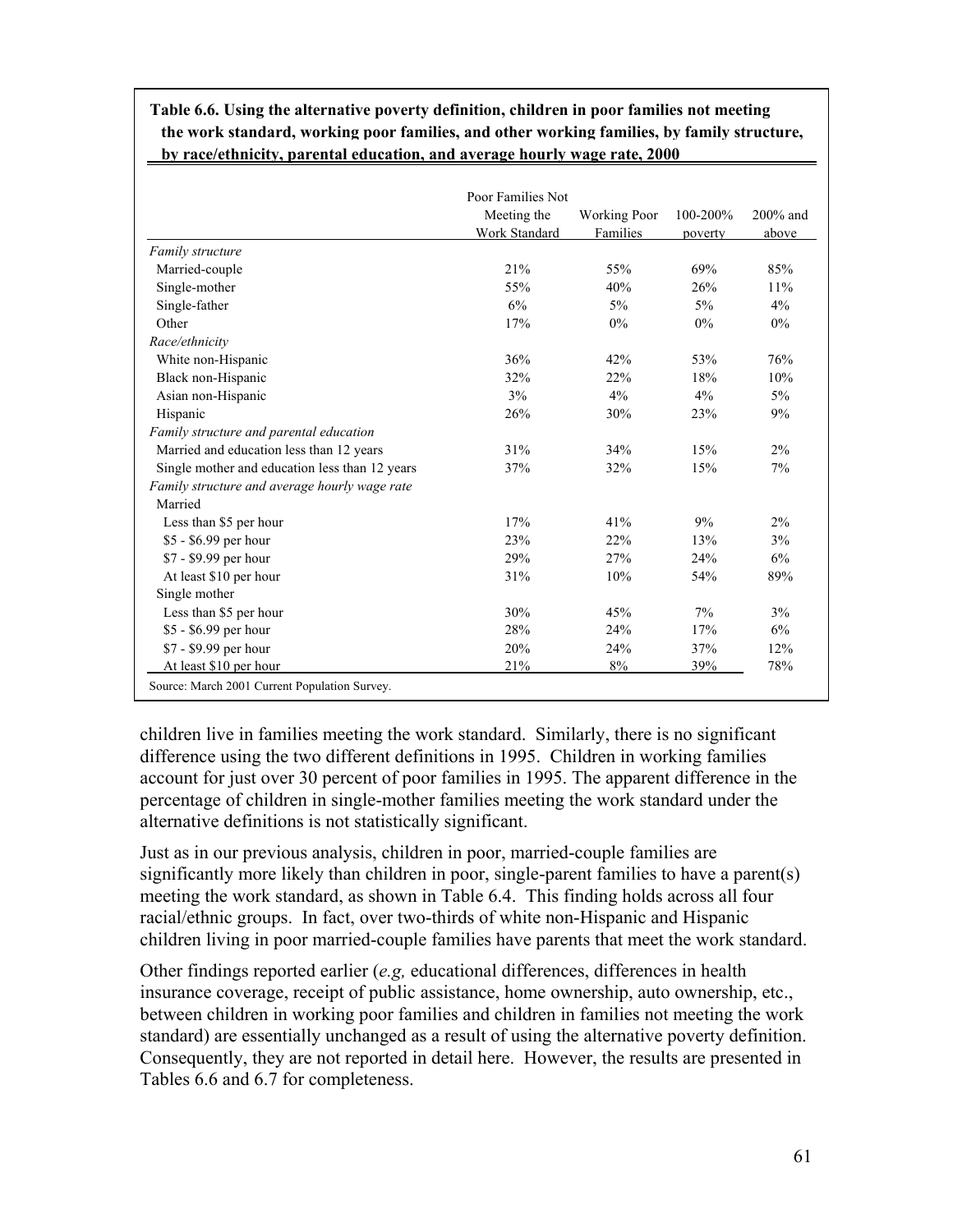**Table 6.7. Children in poor families not meeting the work standard, working poor families, and other working families, by family structure, by receipt of AFDC and Food Stamps, health insurance coverage, home ownership, 2000**

|                             | Poor Families Not<br>Meeting the<br>Work Standard | <b>Working Poor</b><br>Families | $100 - 200\%$<br>poverty | $200\%$ and<br>above |
|-----------------------------|---------------------------------------------------|---------------------------------|--------------------------|----------------------|
| Married-couple families     |                                                   |                                 |                          |                      |
| Received AFDC               | 22%                                               | 6%                              | $2\%$                    | $0\%$                |
| Received Food Stamps        | 45%                                               | 18%                             | $7\%$                    | $0\%$                |
| Health insurance coverage   | 71%                                               | 69%                             | 86%                      | 96%                  |
| Home ownership <sup>a</sup> | <b>27%</b>                                        | 54%                             | 64%                      | 88%                  |
| Single-mother families      |                                                   |                                 |                          |                      |
| Received AFDC               | 40%                                               | 12%                             | 6%                       | $2\%$                |
| Received Food Stamps        | 60%                                               | 39%                             | 18%                      | $4\%$                |
| Health insurance coverage   | 84%                                               | 86%                             | 85%                      | 88%                  |
| Home ownership <sup>a</sup> | 21%                                               | 23 <sup>%</sup>                 | 34%                      | 63%                  |

Thus, although use of the alternative poverty definition changes the percentage of children in poverty—in some cases significantly—the patterns described in earlier chapters remain intact.

## *Summary*

I

In this chapter, we have defined poverty differently and tested the sensitivity of our analysis of children in working poor families to using this alternative definition instead of the official poverty definition. More specifically, we have defined economic resources to include not just pre-tax money income but also the value of Food Stamps and other noncash benefits and any refundable earned income tax credit received by the family. We have also excluded from economic resources any positive federal payroll or income tax liability and child care expenses. However, we have continued to use the poverty thresholds of the official poverty definition.

Using this definition results in 18 percent of children being classified as poor in 1996 and 14 percent in 2000. These percentages are slightly lower than the percentage classified as poor using the official definition (20 percent in 1995 and 15 percent in 2000). Moreover, the 1993-1994 decline in the alternative poverty rate is statistically significant.

However, use of the alternative poverty definition has little effect on the share of poor children living in working families. Moreover, findings reported in earlier chapters comparing working poor families with other poor families and other working families (*e.g.,* differences in parental education, receipt of public assistance, health insurance coverage, etc.) are essentially unchanged.

In other words, use of the alternative poverty definition has noticeable effects on the *level* of poverty but not on the *patterns* of poverty.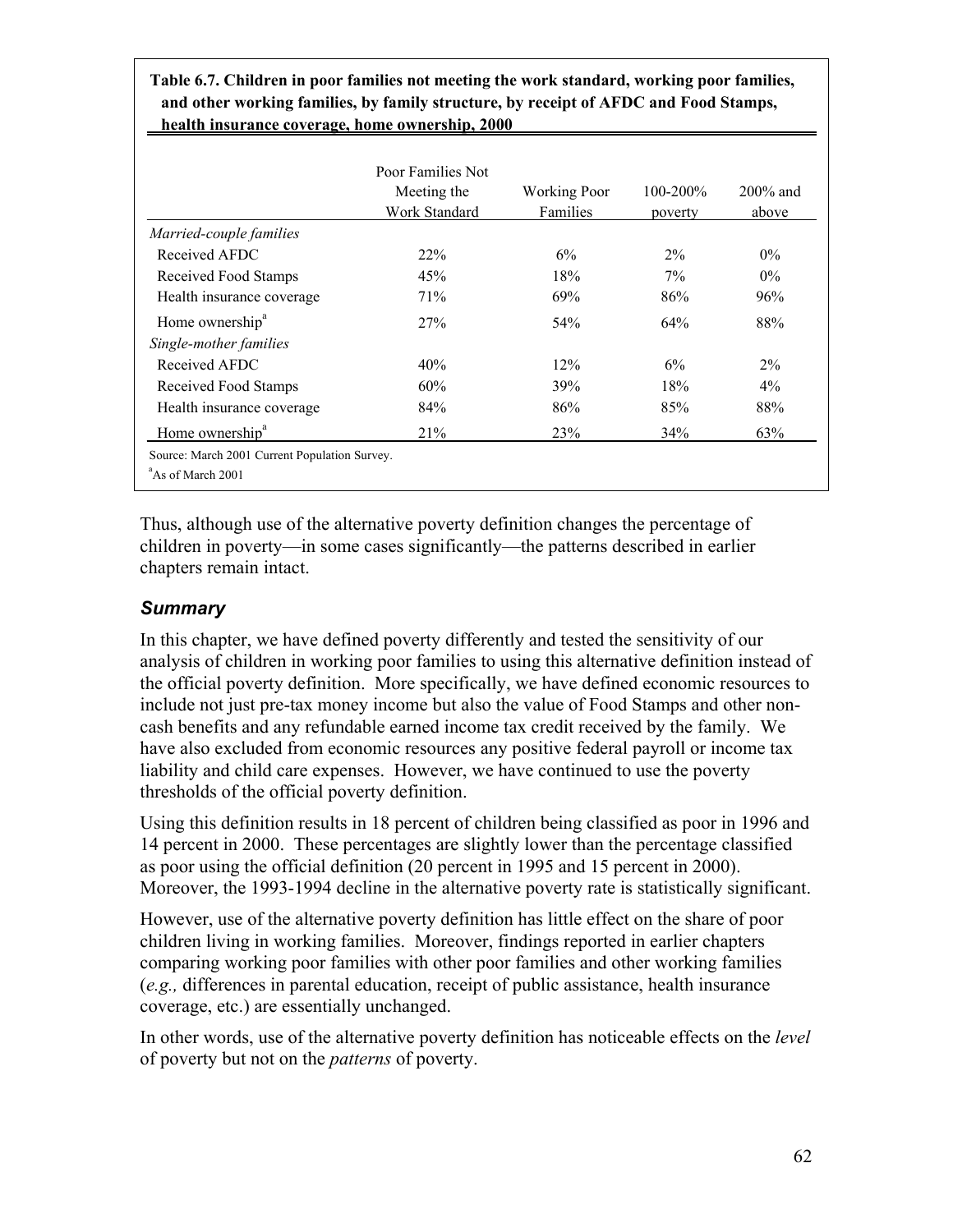# **Chapter 7. The well being of children in working poor families and other families**

In addition to measuring income and poverty status, the 1996 Survey of Income and Program Participation (SIPP) contains (1) variables that measure how well a child is developing and (2) variables that have been shown to be associated with how well a child is likely to develop. These variables are some of those developed by Child Trends for SIPP and the Survey of Program Dynamics to study the implications of welfare reform for children.

The first section of this chapter uses these measures to contrast how well children in working poor families are developing compared with (1) children in poor families not meeting the work standard, (2) children in working families with incomes between 100 percent and 200 percent of the poverty line, and (3) children in more affluent working families (over 200 percent of the poverty line). This analysis permits us to assess whether children in working poor families are likely to develop differently from other children.

The second section of the chapter uses these same measures to contrast how well children are developing in two key groups—those whose families received AFDC in 1996 but did not receive TANF in1997 (termed "leavers") and those who received AFDC/TANF in both years (termed "stayers"). This period encompasses 1996, the year prior to federal welfare reform, and 1997, the year in which. federal welfare reform was implemented.<sup>24</sup> If we assume that families that succeed in leaving welfare are less likely than families staying on welfare for both years to have substantial pre-existing problems that could slow down child development, then we would expect to see more favorable childwellbeing results for the children in leaver families than for children in stayer families. If, in fact, we observe that children in leaver families have *less* favorable results than children in stayer families, it is *possible* that the transition off of welfare may be having adverse effects on the children in leaver families. However, since the two groups are self-selected, this analysis can't establish any causal relationship between leaving welfare and child wellbeing.

SIPP variables that measure how well a child is developing include a health measure, two cognitive measures, and a behavior measure:

• Overweight status of the child;

 $\overline{a}$ 

- Whether the child has been identified as a gifted student;
- Whether child has ever repeated a grade; and
- Whether child has ever been suspended or expelled from school.

 $^{24}$  More precisely, the periods we are contrasting are the first 12 months of observations for each of the four SIPP rotation groups in 1996 with the corresponding period one year later. For three of the rotation groups, the last 1-3 months of the first year's data extend into the early part of 1997. Unfortunately, the scheduling of the 1996 SIPP (unlike the 1993 SIPP) precluding obtaining data for all 12 months of 1996 for all four rotation groups.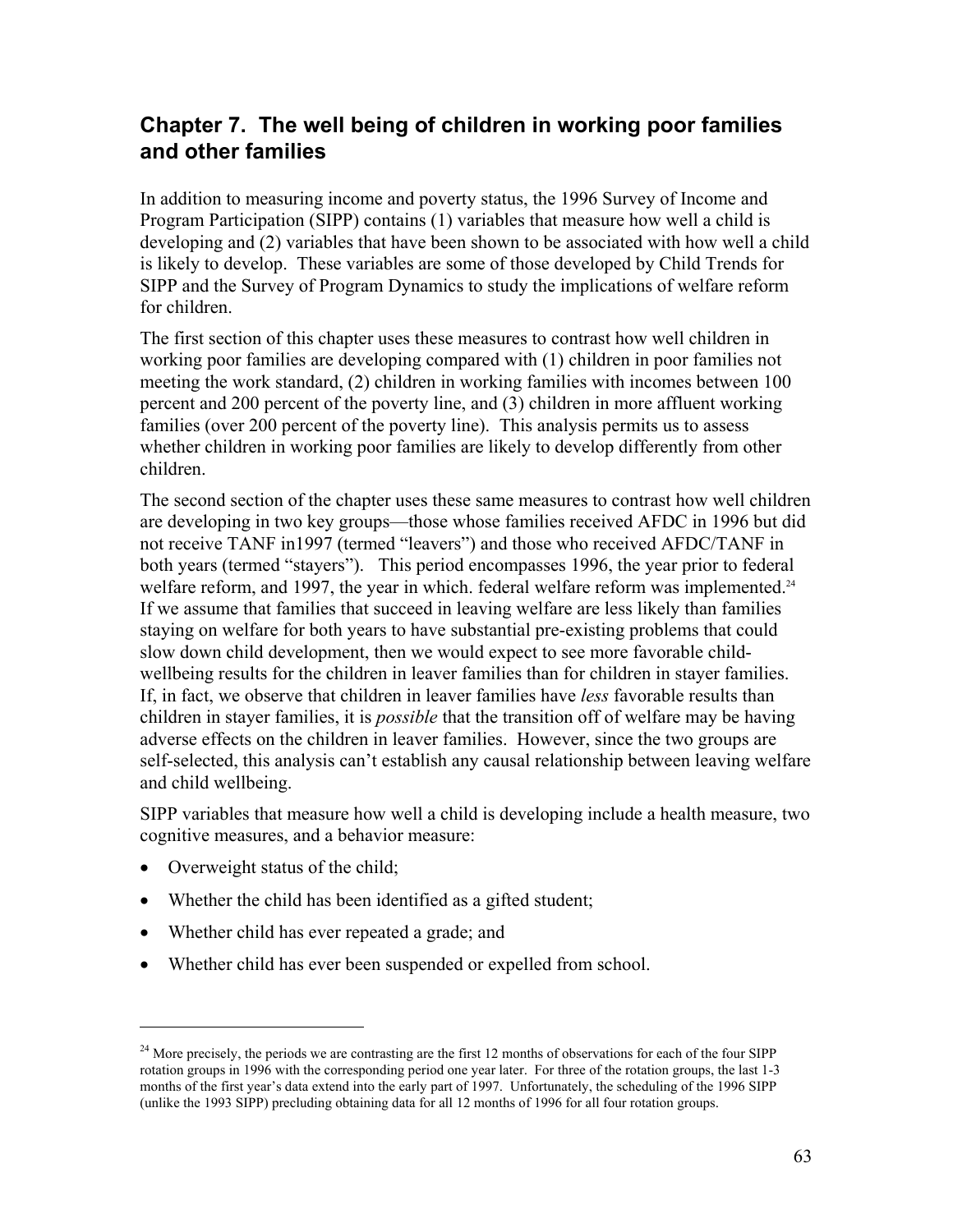SIPP variables that have been shown to be associated with how well a child is likely to develop include both family-level variables and variables reflecting the child's interaction with the broader community. Family variables include:

- Rules on watching television;
- Whether child eats meals together with mother and father;
- Parental aggravation (*e.g.,* feeling angry, child is hard to care fore, etc.);
- Father's involvement with child:
- Whether child has ever lived apart from parents; and
- Parents' expectations for the child's education.

Variables indicating involvement in non-family activities include:

- Child's participation in extra-curricular activities;
- Child's engagement in school;
- Child's receipt of child care services;
- Child's enrollment in private school;
- Child's enrollment in in religious school; and
- Parents' attitude towards their community.

Each of these groups of measures will be discussed in turn along with results.

## *Variables measuring how well the child is developing*

*Overweight status.* Overweight children are more likely than other children to develop type 2 diabetes, cardiovascular problems, orthopedic abnormalities, gout, arthritis, and skin problems (Gidding et al., 1996). Moreover, overweight children are more likely than other children to become overweight adults, who face such problems as reduced productivity, social stigmatization, high costs for health care, and early death (U.S. Department of Health and Human Services, 2001b).

Children are considered to be overweight if their body-mass index is at the  $95<sup>th</sup>$  percentile or greater.

*Gifted status.* Analysis of white, black, and Hispanic, elementary school students found that minority students in gifted programs scored significantly higher on achievement measures than minority students in regular classrooms (Cornell, 1995). Our measure the percentage of children participating in educational programs for gifted and talented students.

*Repeated a grade.* Children who have repeated kindergarten or a primary grade fall behind both academically and socially compared with students who have been promoted. Children who have repeated a grade in secondary school have lower cognitive achievement and much higher rates of school dropout (Heubert & Hauser, 1999).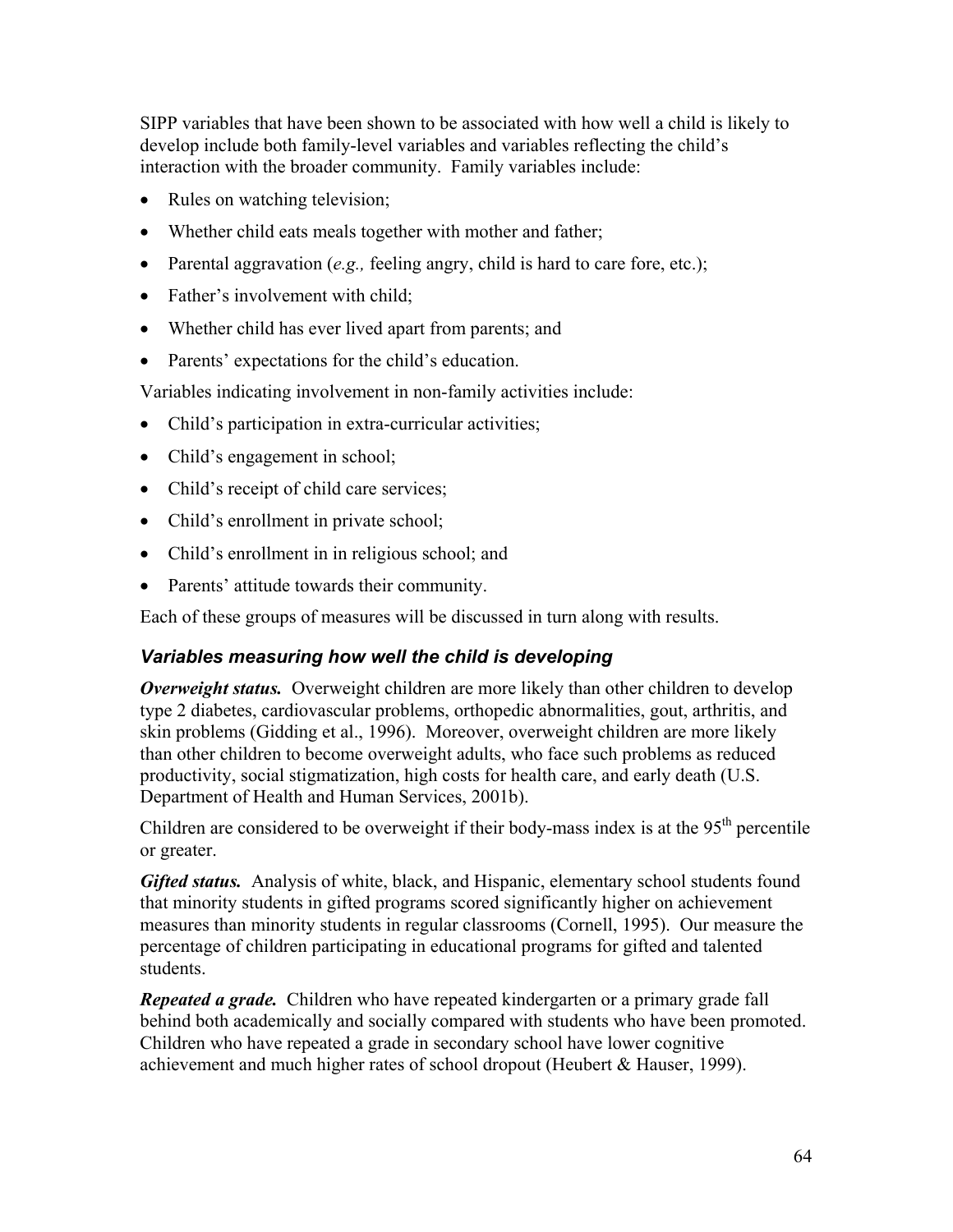*School suspension or expulsion.* Students who feel "cared for by people at their school and feel like part of a school" are less likely than other students to use illegal drugs, engage in violent activities, or become sexually active at an early age. Such "school connectedness" is lower in schools that suspend students for infractions such as alcohol possession and lower still in schools that expel students permanently for the first infraction (McNeely, Nonnemaker, & Blum, 2002).

## *Variables associated with how well a child will develop*

In this section, we focus on variables associated with how well a child will develop. They are divided into two major categories—those measuring the home environment and those measuring how the child and the child's family are interacting with the broader community.

### *Variables measuring the home environment*

*Television rules.* Excessive television viewing has been associated with lower scores on reading tests, reduced readiness for school, and a higher incidence of aggressive acts (Zaslow, Halle, Zaff, Calkins, & Margie, 2000). We have measured the degree to which television viewing is under parental control through the use of a scale that measures the number of rules which parents employ. The scale varies from zero (no rules at all) to three (three different types of rules).

*Meals with parents*. The amount of time a child spends with their parents is important. For example, time spent together by parents and their children is positively associated with the amount of education a child receives later in life (Haveman & Wolfe, 1994). Moreover, frequent father-child interactions have been associated with the child experiencing a greater sense of self-control, social competence, and ability to empathize (Hofferth, Pleck, Stueve, Bianchi, & Sayer, 2001; Lamb, 1997). We have constructed two scales varying from 0-14, which measure the total number of breakfasts and dinners a child eats with each of the child's parents.

*Parental aggravation.* Child Trends has constructed an index varying from 0-12 based on responses to four questions about whether the child is perceived by the parents as "harder to care for than other children," doing "things that really bother me," requiring the parent to "giv[e] up more of my life to meet my child's needs than I ever expected," and making them feel angry with the child. Children whose parents are highly aggravated are more likely than other children to have both cognitive and socioemotional problems (McGroder, 2000). Higher values for the index indicate *lower* levels of aggravation.

*Father involvement*. As stated earlier, frequent father-child interactions have been associated with the child experiencing a greater sense of self-control, social competence, and ability to empathize. We have constructed an index of father involvement which varies from 0-12 based on responses to three questions concerning the degree to which the father interacts with, has expectations for, and praises his child. Higher index values indicate a higher level of involvement.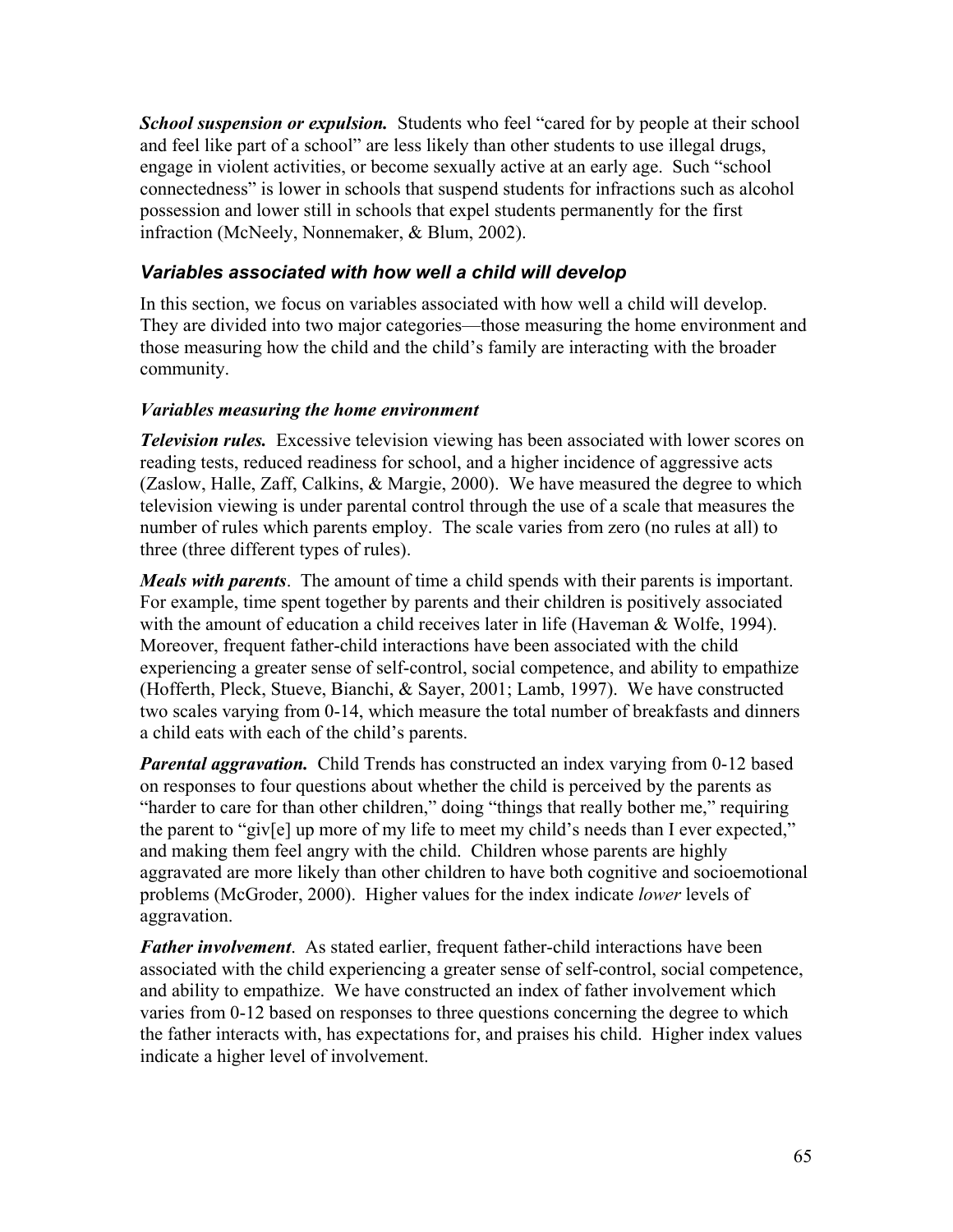*Living apart from parents.* Any separation of a child from his or her primary caregiver can traumatize a child and has been linked with poor academic performance and teenage pregnancy (Aquilino, 1996; Bowlby, 1973; Wu, 1996).

### *Variables measuring interaction with the community*

*Participation in extracurricular activities.* Involvement in activities outside of school has been associated with a reduced risk of children being involved in delinquent activities, as well as greater academic success, higher self-esteem, and greater community involvement as adults (Eccles & Barber, 1999; Mahoney, 1997). We have constructed an index of extracurricular involvement based on responses to questions about participation in sports teams, music, dance, language, computers or religion, and clubs or other organizations. The index ranges from 0-3 with a higher value indicated greater involvement.

*School engagement.* Children and youth with high levels of school engagement score higher on tests, have better attendance records, and more likely to advance from one grade to the next (Ehrle, Moore, & Brown, 1999). Moreover, teenagers with a high level of school engagement are less likely to get pregnant (Manlove, 1998).

We have constructed an index of the child's engagement in school based on the parent's view of whether the child likes to go to school, is interested in school work, and works hard in school. The index ranges from 0-6 with higher values indicated higher levels of involvement.

*Parental attitudes towards the community.* Parents were asked questions in two categories—one category reflecting positive views and one category reflecting negative views. We have constructed an index of positive views towards ones community based on responses to questions concerned with whether people in the neighborhood "help each other out," whether they "watch out for each other's children," whether there are "people I can count on," whether there are adults a parent could count on to "help my child," and whether there are "safe places in this neighborhood for children to play outside." The 1997 index can range from 0 to 20 with higher scores indicating a more positive attitude. The 1994 index is not comparable to the 1997 index even though it is based on the same set of questions<sup>25</sup> and varies between 0 and 10.

We have constructed an index of negative view towards one's community based on responses to questions concerned with whether the parent "keep[s] my child inside as much as possible because of the dangers in the neighborhood," and whether "there are people in the neighborhood who might be a bad influence on my child." The 1997 index can range from 0 to 8 with higher scores indicating a more positive view of the neighborhood. Like the positive index, the negative attitude index for 1994 is not comparable to the 1997 index and varies between 0 and 10.

*Use of child care services.* The associations between use of child care services and child development are complex. There is evidence that participation in quality preschool

1

<sup>&</sup>lt;sup>25</sup> The reason for the noncomparability is that the 1994 index is based on questions to which the possible responses ranged from zero to 10, while the 1997 is based on responses that ranged from zero to 4.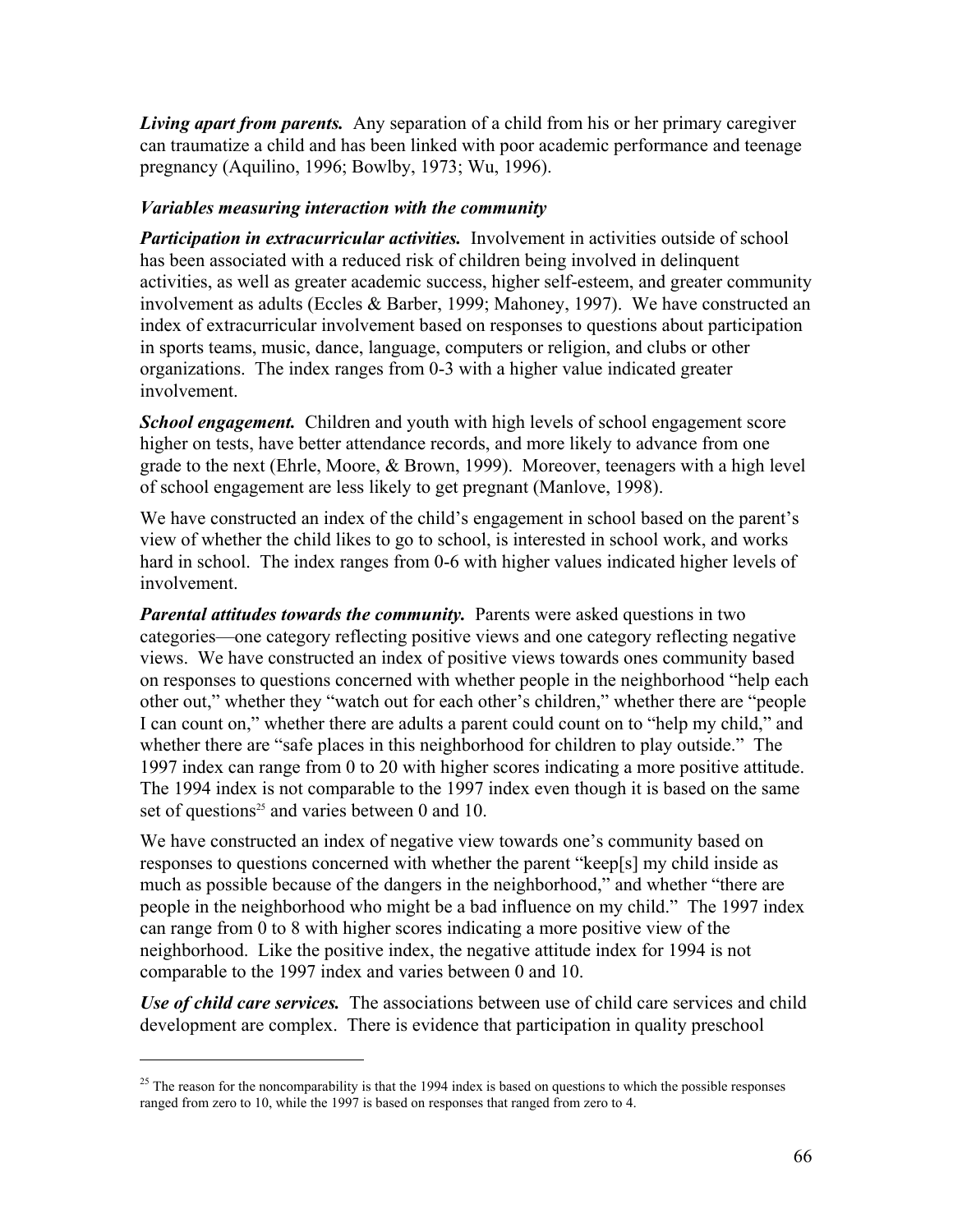programs at ages 3 and 4 promotes cognitive development and gets children off to a good start in school (National Institute of Child Health and Human Development, 2002). However, there is also evidence that spending substantial amounts of time away from parents during infancy may be associated with behavior problems at age 2 (although these problems disappeared by age 3) (National Institute of Child Health and Human Development, 2002).

*Attendance at kindergarten and private and religious schools.* In a study of students in the Philadelphia public schools, research found that students who attended full-day kindergarten were 2.2 times as likely to be on grade level by third grade as students who did not attend kindergarten, after controlling for age, sex, and neighborhood poverty. Similarly, students who attended half-day kindergarten were 70 percent more likely to on grade level (Del Gaudio Weiss & Offenberg, 2001). Full-day kindergarten was also associated with higher achievement in reading, mathematics, and science, as well as grade point average and attendance.

## *Results*

We present our results first by work and poverty status and then by whether the family remained on TANF or left.

## *Results by work and poverty status*

The analysis for 1997 presented here permits us to assess whether children in working poor families are likely to develop differently from other children. Where available, we also provide the same or similar measures for 1994.

| Table 7.1. Percentage of children by overweight status, gifted student status, grade<br>repetition status, and school suspension/expulsion status of children by family work<br>and poverty status, 1997 |                                               |                          |                                          |                                    |  |  |  |
|----------------------------------------------------------------------------------------------------------------------------------------------------------------------------------------------------------|-----------------------------------------------|--------------------------|------------------------------------------|------------------------------------|--|--|--|
|                                                                                                                                                                                                          | Poor families<br>not meeting<br>work standard | Working poor<br>families | Working families.<br>$100-199\%$ poverty | Working familic<br>$>200\%$ povert |  |  |  |
| Overweight                                                                                                                                                                                               | 6%                                            | 8%                       | 6%                                       | $5\%$                              |  |  |  |
| Gifted student                                                                                                                                                                                           | 12%                                           | 9%                       | 13%                                      | 20%                                |  |  |  |
| Repeated a grade                                                                                                                                                                                         | 13%                                           | 11%                      | 10%                                      | 6%                                 |  |  |  |
| Suspended/expelled from school                                                                                                                                                                           | 19%                                           | 16%                      | $12\%$                                   | $9\%$                              |  |  |  |

6 Survey of Income and Program Participation

*Overweight status.* As shown in Table 7.1, children in working poor families were significantly more likely than other children to be overweight. In 1997 8 percent of children in working poor families were overweight. This is higher than the corresponding percentages for children in poor families not meeting the work standard (6 percent), working families with incomes between 100 percent and 200 percent of the poverty threshold (6 percent), and more affluent working families (5 percent).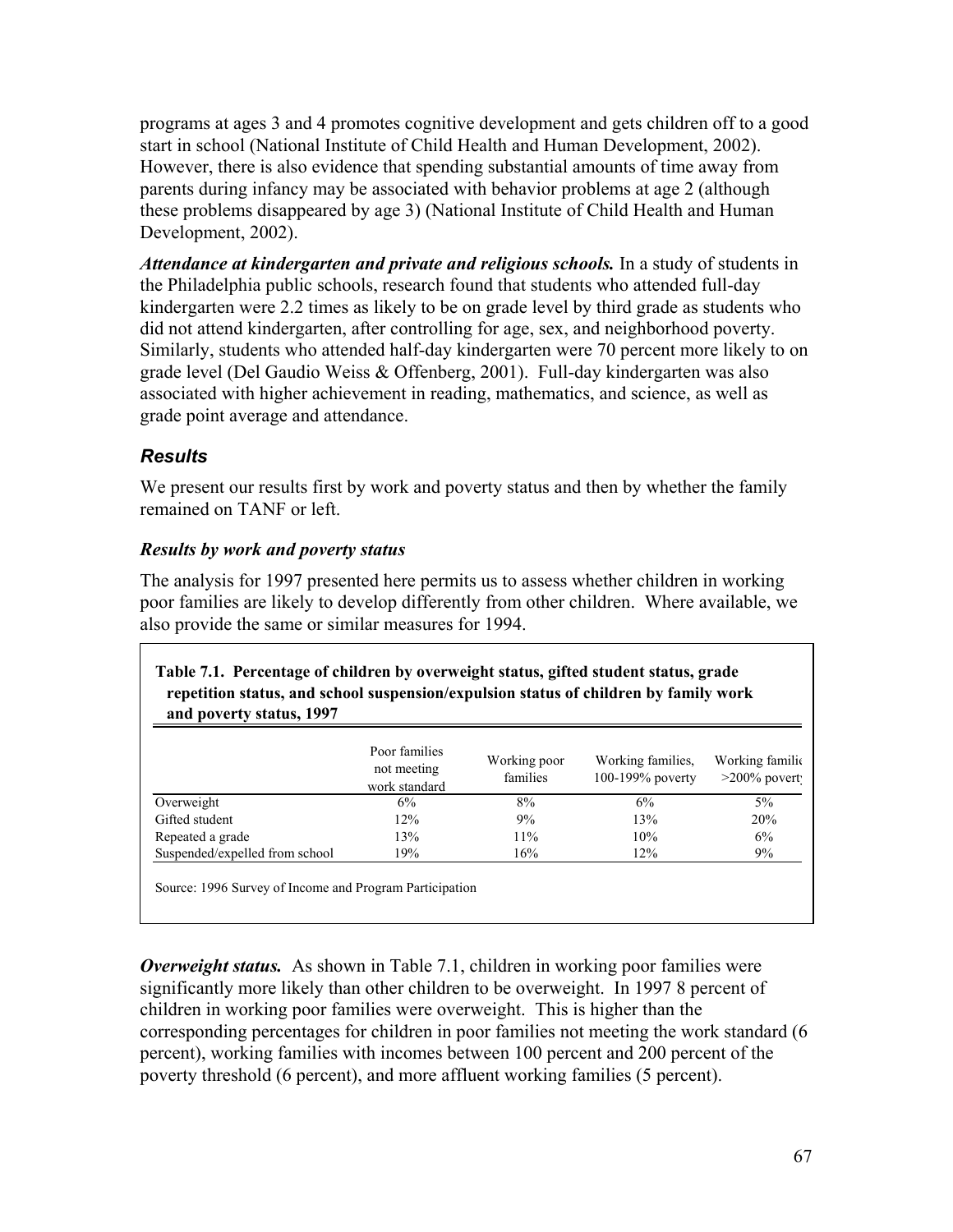*Gifted status.* As shown in Table 7.1, in 1997 children in working poor families have a significantly lower likelihood of being identified as gifted than either children in poor families not meeting the work standard or children in working families with incomes above the poverty threshold. Only 9 percent of children in working poor families have been identified as gifted. In contrast, 12 percent of children in poor families not meeting the work standard, 13 percent of children in working families with incomes between 100 percent and 200 percent of the poverty threshold and 20 percent of children in more affluent working families have been identified as gifted.

*Repeated a grade.* As shown in Table 7.1, in 1997 the percentage of children who have repeated a grade is similar (10-13 percent) for children in working poor families, children in poor families not meeting the work standard, and children in working families. However, only 6 percent of children in more affluent working families have repeated a grade.

*School suspension or expulsion.* As shown in Table 7.1, in 1997 the likelihood of a school suspension or expulsion decreases as income increases. Sixteen percent of children in working poor families have either been suspended or expelled from school. This percentage is not significantly different than for children in poor families not meeting the work standard (19 percent), but significantly higher than for children in working families with incomes between 100 percent and 200 percent of the poverty line (12 percent), and children in more affluent working families (9 percent).

**Summary for variables measuring how well the child is developing.** According to the limited number of indicators measuring how well a child is developing, children in working poor families generally appear to fare worse than children in more affluent working families in all three domains—health, cognitive development, and behavior. Moreover, children in working poor families are less likely than children in poor families not meeting the work standard to be identified as gifted and more likely to be overweight.

*Television rules.* As shown in Table 7.2, in 1997 the mean value of the television rules scale was in the range of 2.14 to 2.20 for all four groups of children. The slight difference in the score for children in working poor families and the scores for the other three groups is not statistically significant. In 1994 the range of variation was similarly small and not significantly different from 1997.

*Meals with parents*. As shown in Table 7.2, in 1997, the weekly number of meals with mother was lowest (9.61) for children in working poor families. This value is significantly lower than the corresponding values for children in poor families not meeting the work standard (10.04) and children in working families with incomes above twice the poverty threshold (9.83).

However, the pattern is somewhat different for meals with father. Similar to results for eating with mother, children in working poor families eat fewer meals per week with father (8.42) than children in poor families not meeting the work standard (8.97). However, children in working poor families eat significantly more meals with father than children in working families with incomes at least twice the poverty threshold (7.97). This suggests a tradeoff between fathers' eating meals with their children and success in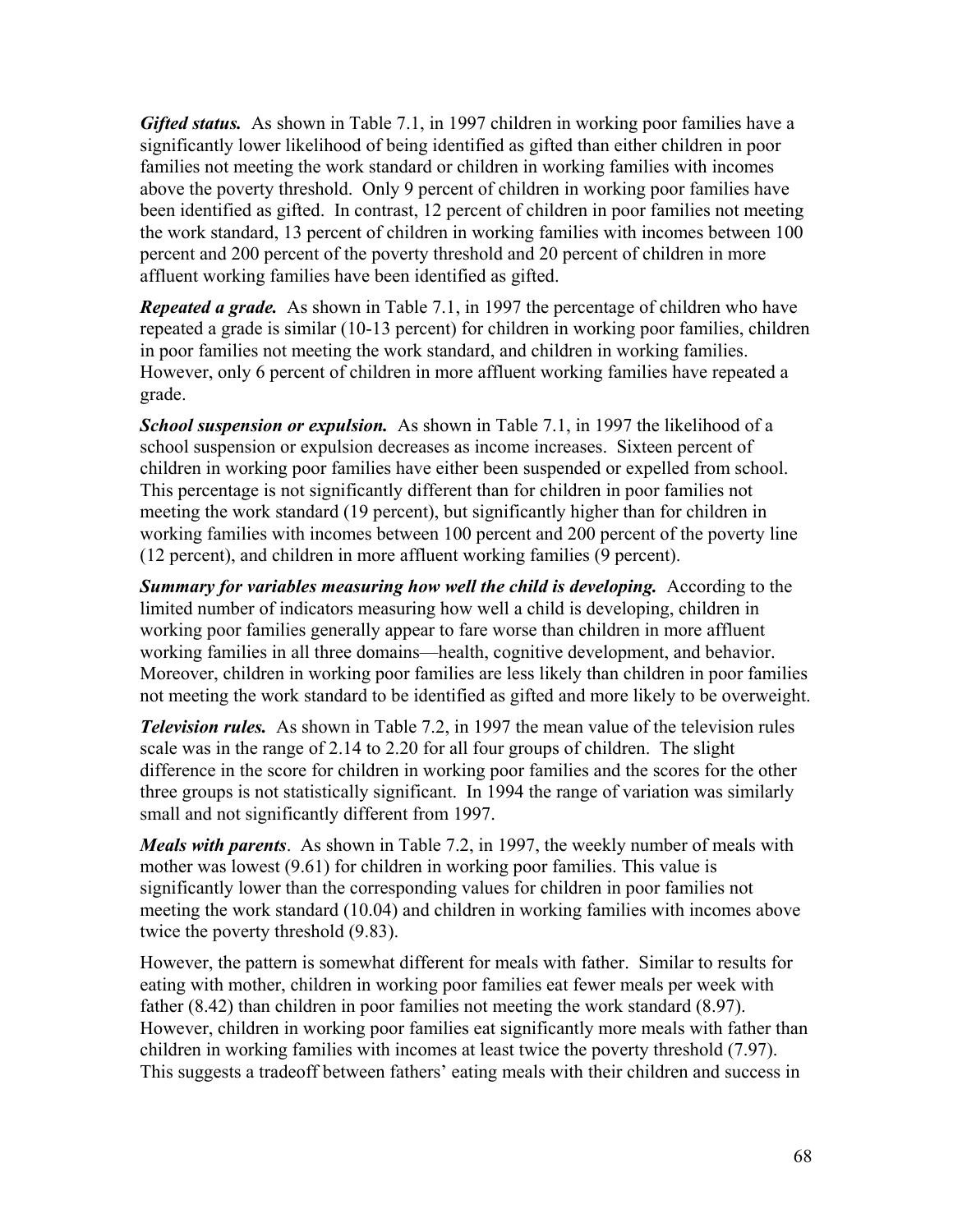income-earning activities—although the difference in meals eaten together is relatively small.

*Parental aggravation.* As shown in Table 7.2, the mean value of the parental aggravation index for parents of children in working poor families is 9.32, which is slightly but significantly lower than for working families with incomes between 100 percent and 200 percent of the poverty threshold (9.49) and more affluent working

| 1997                           |                                               |                          |                                                      |                 |
|--------------------------------|-----------------------------------------------|--------------------------|------------------------------------------------------|-----------------|
| <b>Index</b><br>(range)        | Poor families<br>not meeting<br>work standard | Working poor<br>families | Working families, Working famili<br>100-199% poverty | $>200\%$ povert |
| Television rules (0-3)         | 2.16                                          | 2.14                     | 2.20                                                 | 2.16            |
| Meals with mother $(0-14)$     | 10.04                                         | 9.61                     | 9.79                                                 | 9.83            |
| Meals with father $(0-14)$     | 8.97                                          | 8.42                     | 8.30                                                 | 7.97            |
| Parental aggravation (0-12)    | 9.19                                          | 9.32                     | 9.49                                                 | 9.48            |
| Father involvement (0-12)      | 7.85                                          | 7.61                     | 7.85                                                 | 8.15            |
| Maternal involvement (0-12)    | 8.56                                          | 8.61                     | 8.79                                                 | 9.03            |
| Living apart from parents      |                                               |                          |                                                      |                 |
| Has lived apart from parents   | $5\%$                                         | 6%                       | 6%                                                   | $5\%$           |
| <b>Father's educational</b>    |                                               |                          |                                                      |                 |
| expectations for child         |                                               |                          |                                                      |                 |
| Leave School Before Graduation | 18%                                           | 13%                      | 7%                                                   | 3%              |
| Graduate from high school      | 13%                                           | 13%                      | 10%                                                  | $5\%$           |
| Get some college experience    | 52%                                           | 57%                      | 62%                                                  | 61%             |
| Graduate from College          | 18%                                           | 18%                      | 21%                                                  | 31%             |
| 1994                           |                                               |                          |                                                      |                 |
| <b>Index</b><br>(range)        | Poor families<br>not meeting<br>work standard | Working poor<br>families | Working families, Working famili<br>100-199% poverty | $>200\%$ povert |
| Television rules               |                                               |                          |                                                      |                 |
| $(0-3)$                        | 2.13                                          | 2.12                     | 2.15                                                 | 2.18            |
| Living apart from parents      |                                               |                          |                                                      |                 |
| Has lived apart from parents   | 3%                                            | 2%                       | 2%                                                   | 2%              |

**Table 7.2. Selected family measures related to how well a child is likely to develop, 1997 and 1994**

Sources: 1996 and 1993 Surveys of Income and Program Participation

families (9.48). This means a *higher* level of parental aggravation for working poor parents.

The small difference between parents of children in working poor families and parent of children in poor families not meeting the work standard is not statistically significant. Thus, parental aggravation seems to be somewhat more pronounced among poor families than among non-poor families.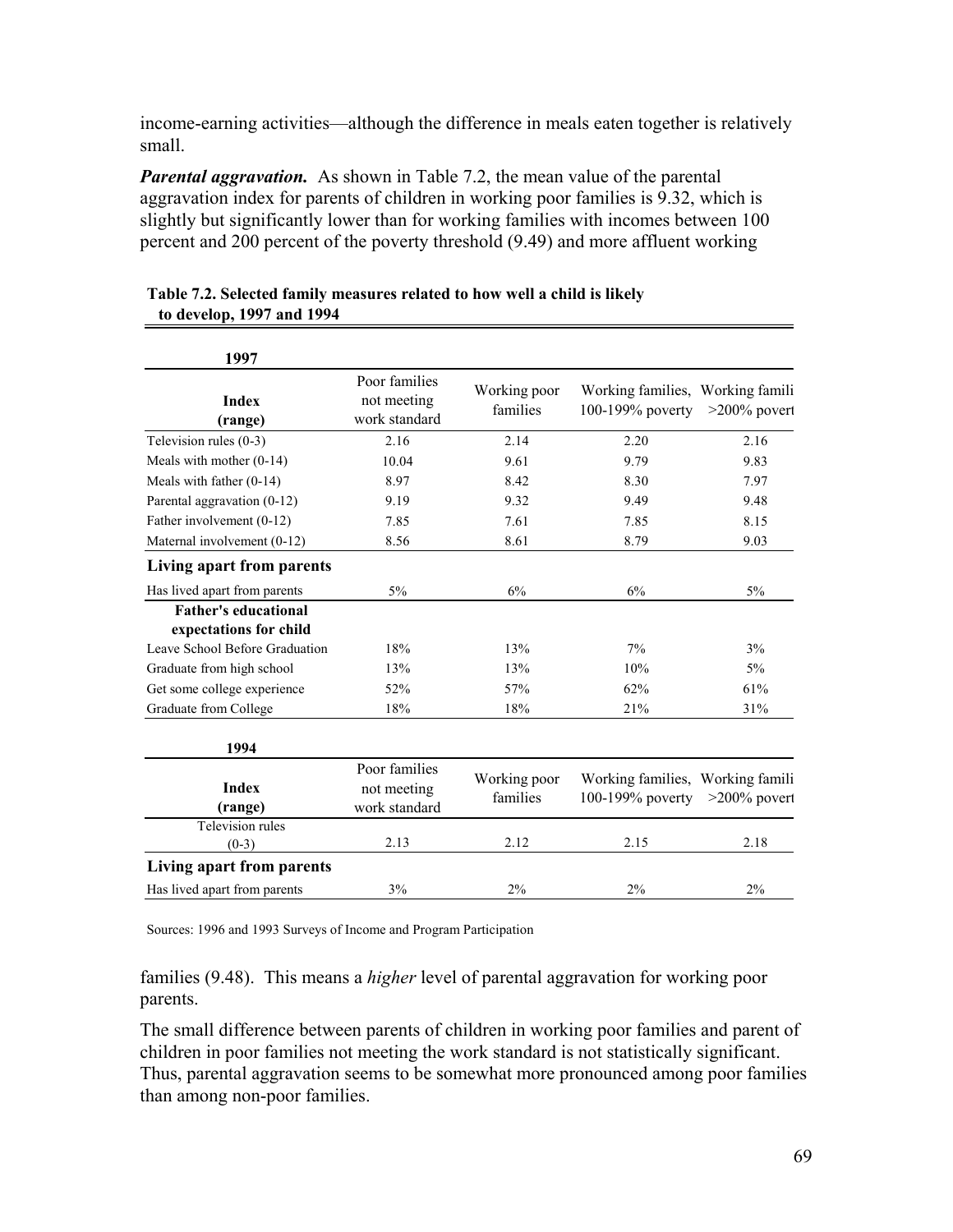*Parental involvement*. As shown in Table 7.2, the father involvement score for children in working poor families (7.61) was lower than each of the other three groups—showing children in working poor families at a distinct disadvantage for this measure. The mother involvement score for children in working poor families (8.61) was lower than for children in working families with incomes between 100 percent and 200 percent of the poverty threshold (8.79) and children in more affluent working families (9.03).

*Living apart from parents.* As shown in Table 7.2, the percentage of children who have lived apart from their parents ranges between 5 percent and 6 percent with no significant differences across the four groups.

*Father's educational expectations for child.* As shown in Table 7.2, fathers of children in poor families (both working and not meeting the work standard) had substantially lower expectations for their children's education. Nearly one in five fathers of children in poor families not meeting the work standard expected their child to drop out before graduating from high school. For fathers of children in working poor families, the percentage was somewhat lower—13 percent. However, only 7 percent of fathers of children in working families with incomes between 100 percent and 200 percent of the poverty threshold and 3 percent of fathers in more affluent working families held these expectations. Conversely, fathers in more affluent families were much more likely than their counterparts in poor families to expect their children to graduate from college.

*Summary for variables measuring the home environment.* For meals with father, parental involvement, parental aggravation, and father's educational expectations for his child, children in working poor families appear to be at a disadvantage compared with at least one other group. On other measures of the home environment, we have observed little difference between children in working poor families and other children.

*Participation in extracurricular activities.* Children in poor families are less likely than families with higher incomes to participate in extracurricular activities. As shown in Table 7.3, the mean values of the index are 0.57 and 0.58 for children in poor families not meeting the work standard and children in working poor families, respectively. However, the value of the index is substantially higher for children in working families with incomes between 100 percent and 200 percent of the poverty threshold (.77) and higher still (1.18) for children in working families with incomes above 200 percent of the poverty threshold. These differences are statistically significant.

Results for 1994 follow the same pattern across the different types of families. However, the level of participation for children in working families with incomes at least twice the poverty line was higher in 1994 than in 1997. Participation did not change significantly for the other three groups.

**School engagement.** As shown in Table 7.3, the mean value for the school engagement index varies insignificantly between 4.70 and 4.79 across the poor and near-poor groups. However, children in working families with incomes above twice the poverty line have significantly higher school engagement (4.96).

*Parental attitudes towards the community.* As shown in Table 7.3, the parents of children in working poor families scored significantly higher on the positive index of attitudes towards the community (13.44) than poor families not meeting the work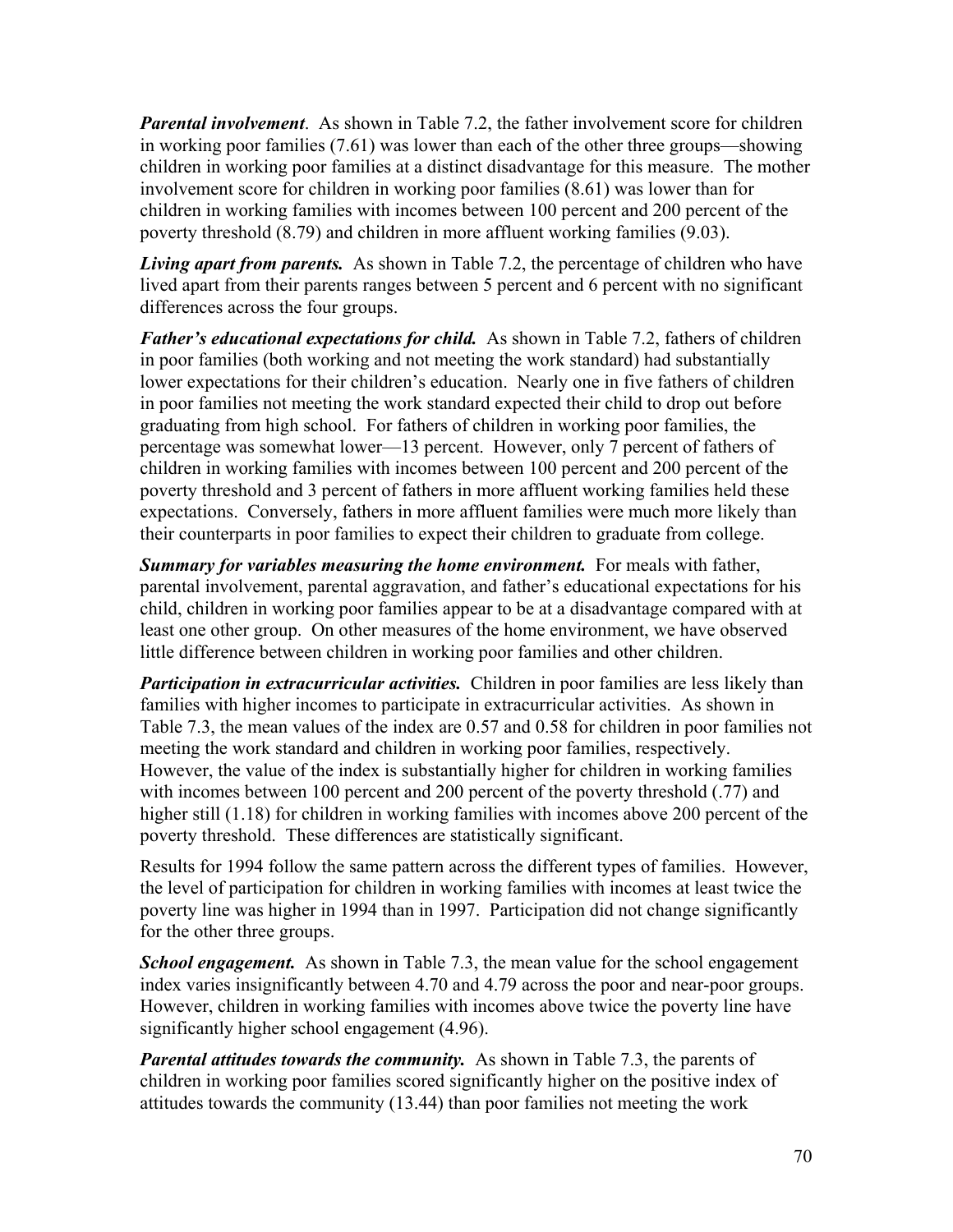standard (12.55). However, they scored significantly lower than children in working families with incomes higher than 200 percent of the poverty threshold (14.73). The difference between children in working poor and working near-poor families was marginally significant.<sup>26</sup>

The non-comparable 1994 version of this index follows the same pattern across the four groups.

As shown in Table 7.3, a similar pattern emerged for the negative index of attitudes towards the community. The mean value was 3.79 for children in poor families not

| 1997                                                  |                                               |                          |                                                      |                 |
|-------------------------------------------------------|-----------------------------------------------|--------------------------|------------------------------------------------------|-----------------|
| <b>Index</b><br>(range)                               | Poor families<br>not meeting<br>work standard | Working poor<br>families | Working families, Working famili<br>100-199% poverty | $>200\%$ povert |
| Extracurricular activities (0-3)                      | 0.57                                          | 0.58                     | 0.77                                                 | 1.18            |
| School engagement (0-6)                               | 4.70                                          | 4.75                     | 4.79                                                 | 4.96            |
| Parent's positive attitude toward<br>community (0-20) | 12.55                                         | 13.44                    | 13.66                                                | 14.73           |
| Parent's negative attitude toward                     | 3.79                                          |                          | 4.30                                                 | 4.96            |
| community (0-8)<br><b>Child care services</b>         |                                               | 4.18                     |                                                      |                 |
| Ever received services                                | 29%                                           | 31%                      | 35%                                                  | 47%             |
| Age child care first provided                         |                                               |                          |                                                      |                 |
| 0-3 months                                            | 14%                                           | 11%                      | 18%                                                  | 27%             |
| 4-6 months                                            | 9%                                            | 11%                      | 10%                                                  | 15%             |
| 7-11 months                                           | $4\%$                                         | 3%                       | 5%                                                   | 6%              |
| $12-17$ months                                        | $8\%$                                         | 6%                       | $8\%$                                                | 7%              |
| 18-23 months                                          | 4%                                            | 4%                       | 5%                                                   | 5%              |
| 24 or more months                                     | 61%                                           | 65%                      | 54%                                                  | 41%             |
| <b>School attendance</b>                              |                                               |                          |                                                      |                 |
| Ever attended kindergarten                            | 83%                                           | 83%                      | 85%                                                  | 89%             |
| Enrolled in private school                            | 4%                                            | 4%                       | $7\%$                                                | 13%             |
| Religious affiliation                                 | 2%                                            | 3%                       | 5%                                                   | 10%             |
|                                                       |                                               |                          |                                                      |                 |
| 1994                                                  |                                               |                          |                                                      |                 |
| <b>Index</b>                                          |                                               |                          |                                                      |                 |
| (range)                                               |                                               |                          |                                                      |                 |
| Extracurricular activities (0-3)                      | 0.54                                          | 0.58                     | 0.81                                                 | 1.28            |
| Parent's positive attitude toward                     |                                               |                          |                                                      |                 |
| community (0-10)                                      | 5.38                                          | 6.10                     | 6.53                                                 | 7.19            |
| Parent's negative attitude toward<br>community (0-10) | 4.72                                          | 5.64                     | 6.52                                                 | 7.52            |

# **Table 7.3. Selected community measures related to how well a child is likely**

<sup>26</sup> By marginally significant, we mean the difference was significant at the .10 level but not at the .05 level.

<u>.</u>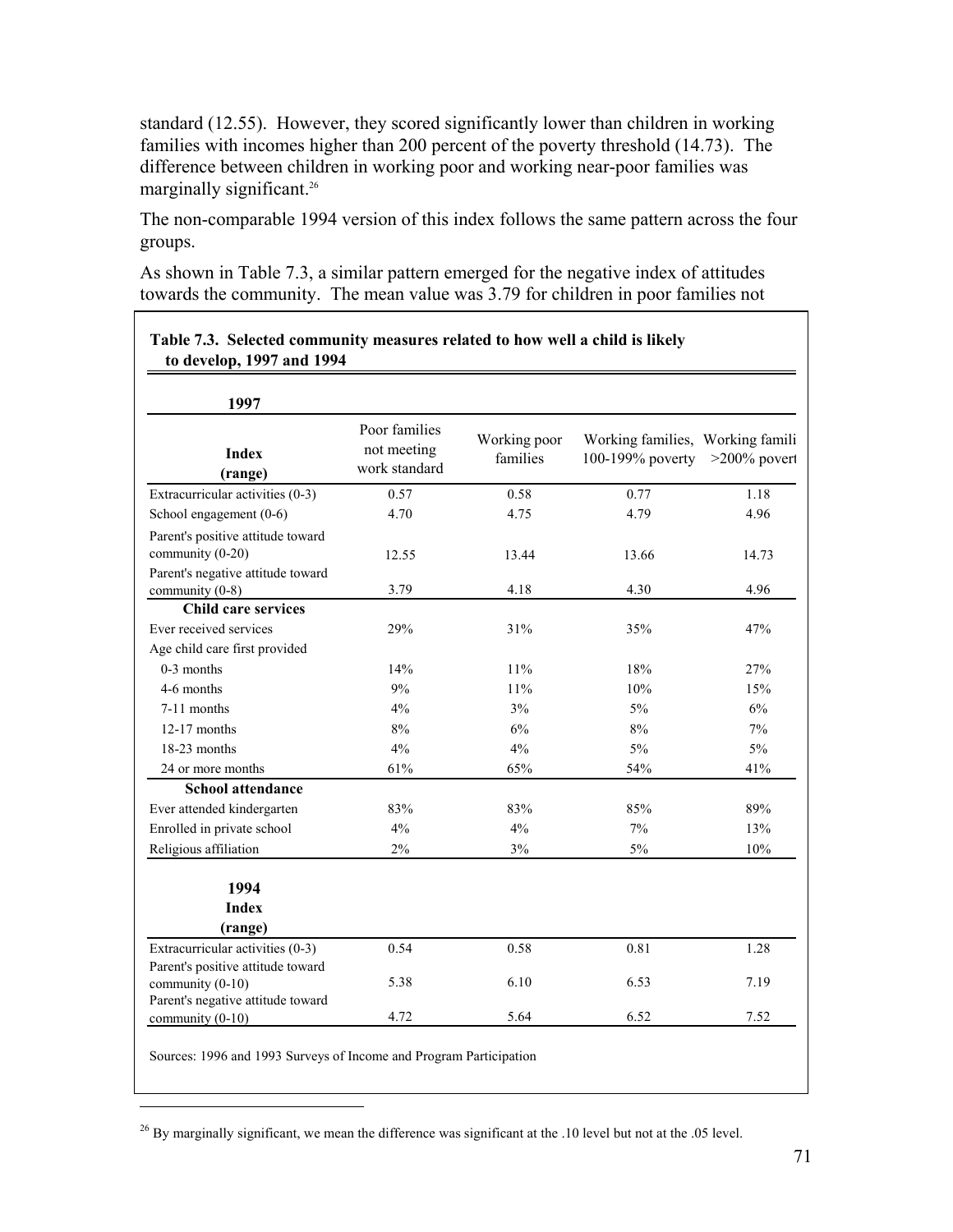meeting the work standard, 4.18 for children in working poor families, 4.30 for children in near-poor working families, and 4.96 for children in more affluent working families. The value of the index for working poor families is significantly higher than for poor families not meeting the work standard and significantly lower than for both groups of more affluent working families.

The non-comparable 1994 version of this index follows the same pattern across the four groups.

*Use of child care services.* When compared with more affluent working families, children in working poor families and poor families not meeting the work standard are less likely to ever receive child care services, and, among those that do, likely to receive it at a later age. As shown in Table 7.3, children in poor families—both those in working families and those in families not meeting the work standard—are much less likely (29- 31 percent) than children in working families with incomes above twice the poverty threshold (47 percent) to ever receive child care services. Among children in working poor families who do receive child care, the percentage who first receive child care services during the first and second three months of life (when receipt of child care may be problematic) is substantially lower than for children in working families with incomes above two times the poverty threshold. Only 11 percent of such children in working poor families first received child care during the first three months, compared with 27 percent of children in working families with incomes above twice the poverty line. During the next three months 11 percent of children ever receiving care and in working poor families first received child care, compared with 15 percent of children ever receiving care and in working families with incomes above twice the poverty line. By age 9 months, only onequarter of such children in working poor families had received child care expenses, but nearly one-half of such children in more affluent families had done so.

Conversely, 65 percent of working poor children ever receiving care first received child care at ages 24 months or older, compared with 41 percent of children in families with income at least twice the poverty line.

Although there are some noticeable differences in the precise times at which children first received child care in 1994, the pattern is the same. Children in poor families begin to receive child care services significantly later than children in families with incomes at least twice the poverty line.

*Attendance at kindergarten and private and religious schools.* Children in working families with incomes above the poverty threshold are more likely than children in working poor families or children in poor families not meeting the work standard to have attended kindergarten, private school, or a school with a religious affiliation. As shown in Table 7.3, 83 percent of children in working poor families and poor families not meeting the work standard ever attended kindergarten. In contrast, 85 percent of children in near-poor families and 89 percent of children in working families with incomes over twice the poverty threshold have done so. The corresponding statistics for enrollment in private school are 4 percent, 7 percent, and 13 percent, respectively. Only 2 percent of children in poor families not meeting the work standard and 3 percent of children in working poor families are enrolled in schools with a religious affiliation. In contrast, 5 percent of children in near-poor working families, and 10 percent of children in working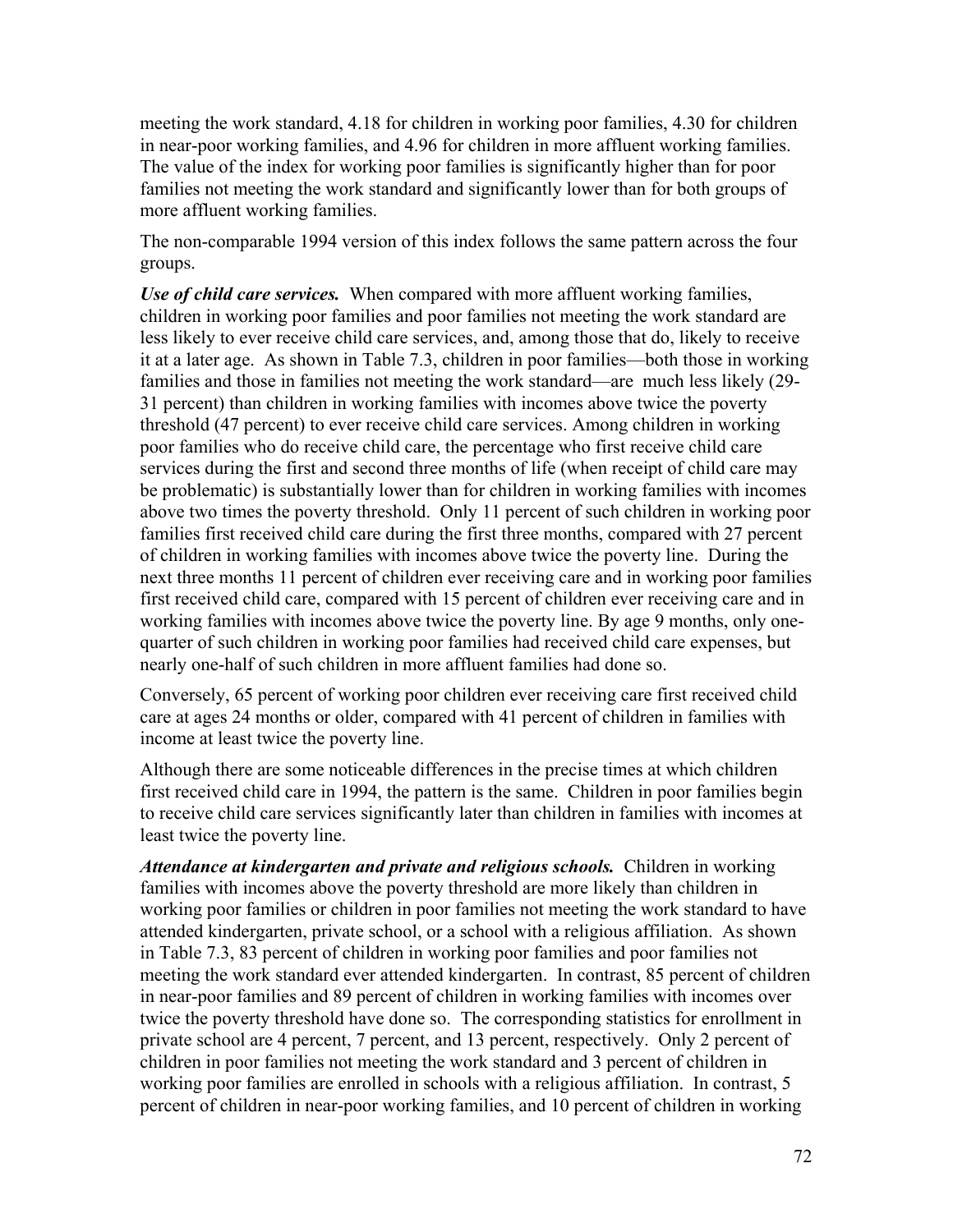families with incomes over twice the poverty line are enrolled in schools with a religious affiliation.

*Summary for variables measuring interaction with the community.* **We have observed** several differences in the degree of interaction with their community among children in working poor families versus other children. Children in working poor families were less likely than more affluent working families to participate in extracurricular activities. However, differences in school engagement were not statistically significant. Parents in working poor families were less likely than parents in more affluent working families to hold positive attitudes towards their community and more likely to hold negative views. Finally, children in working poor families were less likely than children in more affluent working families to receive child care services at an early age, to attend kindergarten, private school, and religious school. Thus, with the exception of school engagement, the degree of interaction of working poor families (and other poor families) was less than for working families with incomes at twice the poverty threshold.

## *Results by TANF leaver/stayer status*

*Overweight status.* As shown in Table 7.4, in 1997 among children whose families left welfare 7 percent were overweight. This is not significantly different from the corresponding percentage for children whose families stayed on welfare (5 percent).

*Gifted status.* As shown in Table 7.4, in 1997 10 percent of children whose families left welfare and 10 percent of children whose families stayed on welfare were identified as gifted. Thus, there is no difference for this measure.

| Table 7.4. Percentage of children by overweight status, gifted student status, grade<br>repetition status, and school suspension/expulsion status of children by whether family<br>has left welfare or stayed on welfare, 1997 |                                                      |                                                 |  |
|--------------------------------------------------------------------------------------------------------------------------------------------------------------------------------------------------------------------------------|------------------------------------------------------|-------------------------------------------------|--|
|                                                                                                                                                                                                                                | Families leaving<br>welfare between<br>1996 and 1997 | Families on welfare<br>in both 1996 and<br>1997 |  |
| Overweight                                                                                                                                                                                                                     | $7\%$                                                | 5%                                              |  |
| Gifted student                                                                                                                                                                                                                 | 10%                                                  | 10%                                             |  |
| Repeated a grade                                                                                                                                                                                                               | 13%                                                  | 12%                                             |  |
| Suspended/expelled from school                                                                                                                                                                                                 | 21%                                                  | 23%                                             |  |

*Repeated a grade.* As shown in Table 7.4, in 1997 13 percent of children whose families left welfare had repeated a grade. This is not significantly different from the 12 percent who repeated a grade from among children in families who stayed on welfare.

*School suspension or expulsion.* As shown in Table 7.4, in 1997 21 percent of children in families leaving welfare had been suspended or expelled from school. This is not significantly different from the 23 percent for children from families who stated on welfare.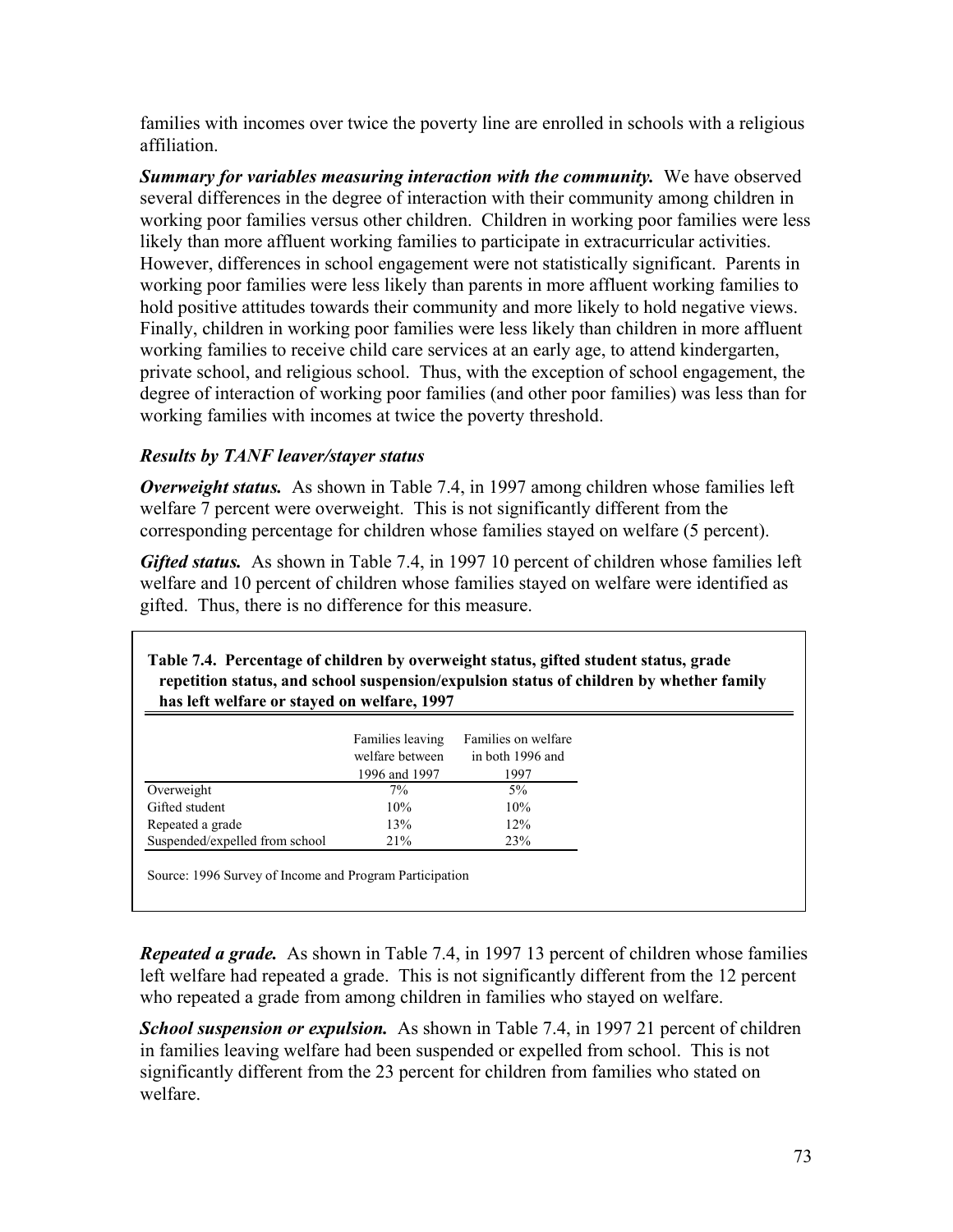*Summary for variables measuring how well the child is developing.* According to the limited number of indicators measuring how well a child is developing, we found no statistically significant difference between welfare leavers and welfare stayers.

*Television rules.* As shown in Table 7.5, in 1997 the mean value of the television rules index was in the range of 2.04 to 2.11 for both groups of children. The slight difference in scores for children in stayer and leaver families is not statistically significant.

*Meals with parents*. As shown in Table 7.5, in 1997, the weekly number of meals with mother was significantly lower (9.10) for children in welfare leaver families than for children in welfare stayer families (10.11)—not surprising in view of the additional work responsibilities of those leaving welfare.

The difference in the number of weekly meals with father was not statistically significant—in the range of 8.68-9.03.

*Parental aggravation.* As shown in Table 7.5, the mean value of the parental aggravation index for parents of children in welfare leaver families is 8.84, which is slightly but significantly lower than for welfare stayer families (9.15). Thus, parental aggravation seems to be somewhat more pronounced among leaver families than among stayer families.

| <b>Index</b><br>(range)                               | Families leaving<br>welfare between<br>1996 and 1997 | Families on welfare<br>in both 1996 and<br>1997 |
|-------------------------------------------------------|------------------------------------------------------|-------------------------------------------------|
| Television rules (0-3)                                | 2.04                                                 | 2.11                                            |
| Meals with mother $(0-14)$                            | 9.10                                                 | 10.11                                           |
| Meals with father $(0-14)$                            | 8.68                                                 | 9.03                                            |
| Parental aggravation (0-12)                           | 8.84                                                 | 9.15                                            |
| Father involvement (0-12)                             | 7.97                                                 | 7.24                                            |
| Maternal involvement (0-12)                           | 8.58                                                 | 8.33                                            |
| Living apart from parents                             |                                                      |                                                 |
| Has lived apart from parents                          | 5%                                                   | $4\%$                                           |
| <b>Father's educational</b><br>expectations for child |                                                      |                                                 |
| Leave School Before Graduation                        | 10%                                                  | 21%                                             |
| Graduate from high school                             | 13%                                                  | 12%                                             |
| Get some college experience                           | 54%                                                  | 50%                                             |
| Graduate from College                                 | 23%                                                  | 17%                                             |

Sources: 1996 Survey of Income and Program Participation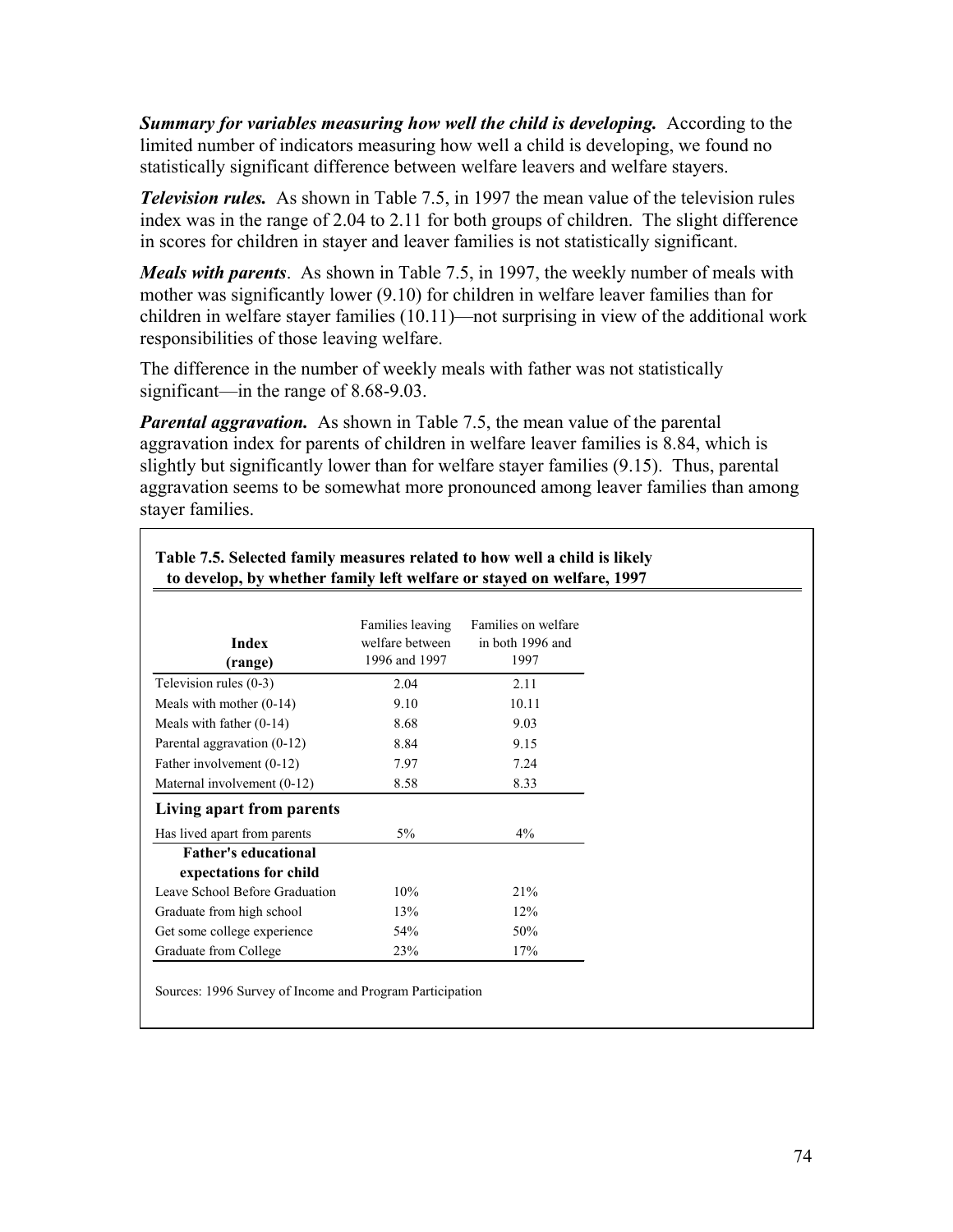*Father involvement*. As shown in Table 7.5, the father involvement score for children in welfare leaver families (7.97) was higher than for welfare stayer families (7.24) showing children in leaver families at an advantage for this measure.

*Living apart from parents.* As shown in Table 7.5, the percentage of children who have lived apart from their parents ranges between 4 percent and 5 percent with no significant differences between the leaver and stayer groups.

*Father's educational expectations for child.* Fathers in families leaving welfare are only half as likely (10 percent) as fathers in families staying on welfare (21 percent) to expect that their child will leave school before graduation. The apparently substantial difference between fathers in leaver and stayer families who expect that their child will graduate from college is not statistically significant.

*Summary for variables measuring the home environment.* For meals with mother, father involvement, and father's educational expectations for his child, children in welfare leaver families appear to be at an advantage compared with children in stayer

| <b>Index</b><br>(range)                               | Families leaving<br>welfare between<br>1996 and 1997 | Families on welfare<br>in both 1996 and<br>1997 |
|-------------------------------------------------------|------------------------------------------------------|-------------------------------------------------|
| Extracurricular activities (0-3)                      | 0.57                                                 | 0.54                                            |
| School engagement (0-6)                               | 4.59                                                 | 4.57                                            |
| Parent's positive attitude toward<br>community (0-20) | 12.59                                                | 12.77                                           |
| Parent's negative attitude toward<br>community (0-8)  | 3.87                                                 | 3.48                                            |
| <b>Child care services</b>                            |                                                      |                                                 |
| Ever received services                                | 39%                                                  | 35%                                             |
| Age child care first provided                         |                                                      |                                                 |
| $0-3$ months                                          | 13%                                                  | 7%                                              |
| 4-6 months                                            | 11%                                                  | 12%                                             |
| 7-11 months                                           | 4%                                                   | 3%                                              |
| $12-17$ months                                        | 8%                                                   | 8%                                              |
| 18-23 months                                          | 4%                                                   | 4%                                              |
| 24 or more months                                     | 60%                                                  | 67%                                             |
| <b>School attendance</b>                              |                                                      |                                                 |
| Ever attended kindergarten                            | 85%                                                  | 82%                                             |
| Enrolled in private school                            | $5\%$                                                | 6%                                              |
| Religious affiliation                                 | $2\%$                                                | 6%                                              |

**Table 7.6. Selected community measures related to how well a child is likely**

Source: 1996 Survey of Income and Program Participation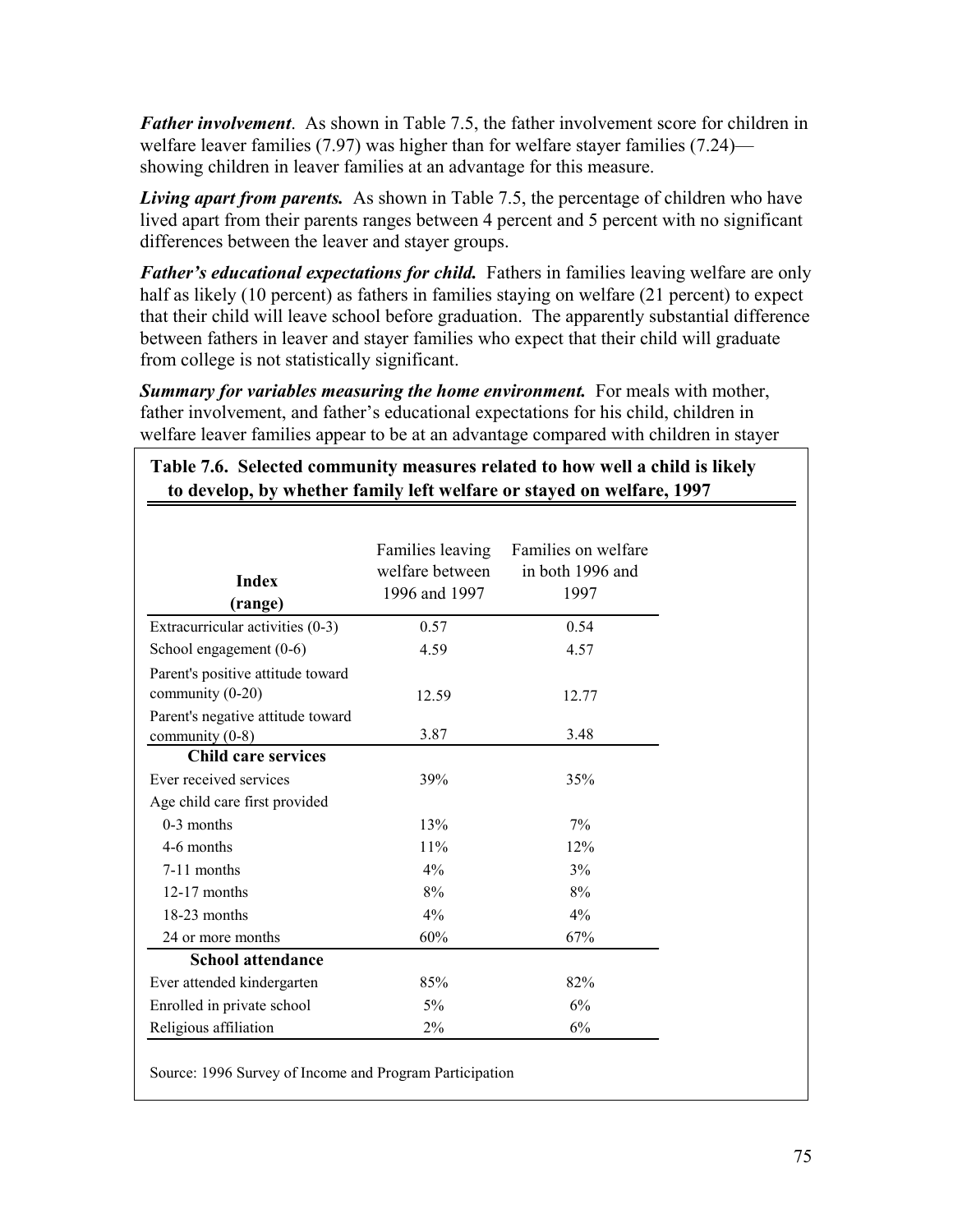families. In contrast, they appear to be at a slight disadvantage relative to stayer families according to the parental aggravation index. On other measures of the home environment, we observed little difference between children in leaver and stayer families.

*Participation in extracurricular activities.* Children in welfare leaver and welfare stayer families are about equally likely to participate in extracurricular activities. As shown in Table 7.6, the mean values of the index are 0.54 and 0.57, respectively, which is not a significant difference.

**School engagement.** As shown in Table 7.6, the mean value for the school engagement index varies insignificantly between 4.57 and 4.59 across the leaver and stayer groups.

*Parental attitudes towards the community.* As shown in Table 7.6, the parents of children in leaver and stayer families scored in the range of 12.59-12.77 on the positive index of attitudes towards the community. The difference is not statistically significant. However, parents of children in leaver families scored significantly higher (3.87) than parents of children in stayer families (3.48) on the negative index of attitudes towards the community. This indicates that the parents in the leaver families feel significantly *less* negative towards their community than parents in the stayer families.

*Use of child care services.* As shown in Table 7.6, the percentage of children in leaver and stayer families that ever received child care services is in the range of 35-39 percent.27 Not surprisingly, children in families leaving welfare were significantly more likely (13 percent) to use child care services during the first three months of life than children in families staying of welfare (7 percent). Among those that ever received child care, between 60 percent and 67 percent of children in leaver and stayer families receive it at 24 months of age or greater. The apparent difference in this statistic between the leaver and stayer families is not statistically significant.

*Attendance at kindergarten and private and religious schools.* As shown in Table 7.6, in 1997, over 80 percent of both children in families leaving welfare and children in families staying on welfare had ever attended kindergarten. The apparent difference between the percentages attending in the two groups is not statistically significant.

Only 5-6 percent of both children in families leaving welfare and children in families staying on welfare attended private school in 1997. Again the difference between the two groups is not statistically significant.

However, children in leaver families were significantly less likely (2 percent) than children in stayer families (6 percent) to have attended religious school.

**Summary for variables measuring interaction with the community.** We have observed only a few differences in the degree of interaction with their community among children in leaver families versus children in stayer families. Children in leaver families were less likely than children in stayer families to have parents with negative attitudes towards the community and less likely to attend religious schools. They were more likely than children in stayer families to receive child care services in the first three months of life.

1

 $27$  The difference between the percentages for stayer and leaver families is not statistically significant.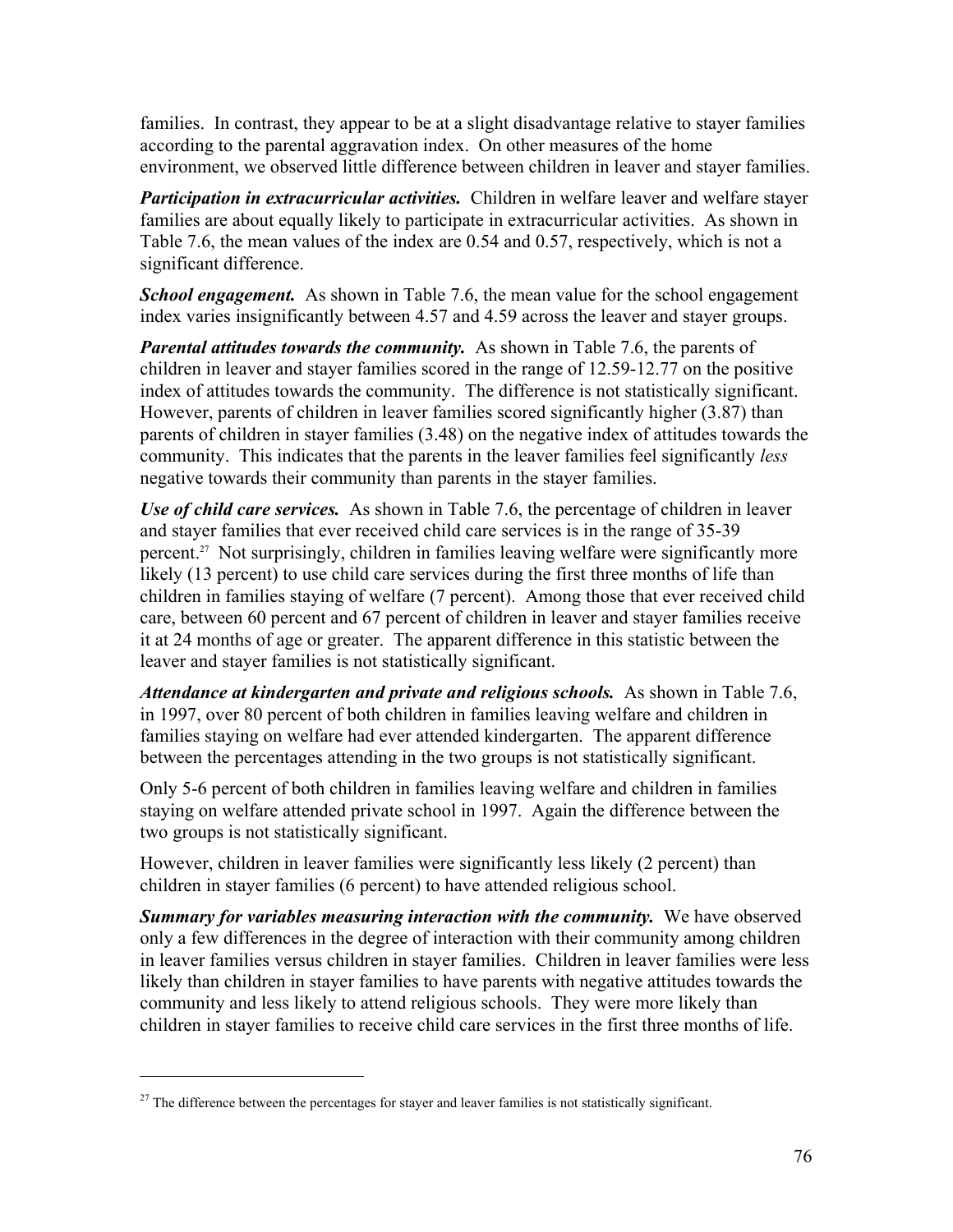## *Summary*

Our results for indicators measuring child wellbeing or factors related to child wellbeing are summarized in Table 7.7 and described below.

#### *Children in working poor families versus other children*

According to the limited number of variables directly measuring how well a child is developing, children in working poor families appear to fare worse than children in more affluent working families across all three domains—health, cognitive development, and behavior. They also are less likely than children in poor families to be identified as gifted and are more likely to be overweight.

In the area of home environment, children in working poor families also seem to be at a disadvantage compared to at least one other group on the following measures: meals with father, parental involvement, parental aggravation, and father's educational expectations for his child.

Finally, in the area of interaction with the community, children in working poor families were less active in extracurricular activities than more affluent children and less likely to attend kindergarten, private school, or religious school, while their parents were less likely to hold positive views of their community and more likely to hold negative views.

#### *Children in TANF leaver families versus children in stayer families*

We found no difference between TANF leaver and stayer families in variables measuring how well a child is developing.

However, there is a mixed picture in the area of home environment. For meals with mother, father involvement, and father's educational expectations for his child, children in leaver families appear to be at an advantage compared with children in stayer families. On the other hand, appear to be at a slight disadvantage according to the parental aggravation index.

Finally, there are only a few differences between TANF leaver and stayer families for variable measuring interaction with the community. Parents in leaver families were less likely than parents in stayer families to hold negative attitudes towards the community and were less likely to attend religious schools. They were also more likely to receive child care services during the first three months of life.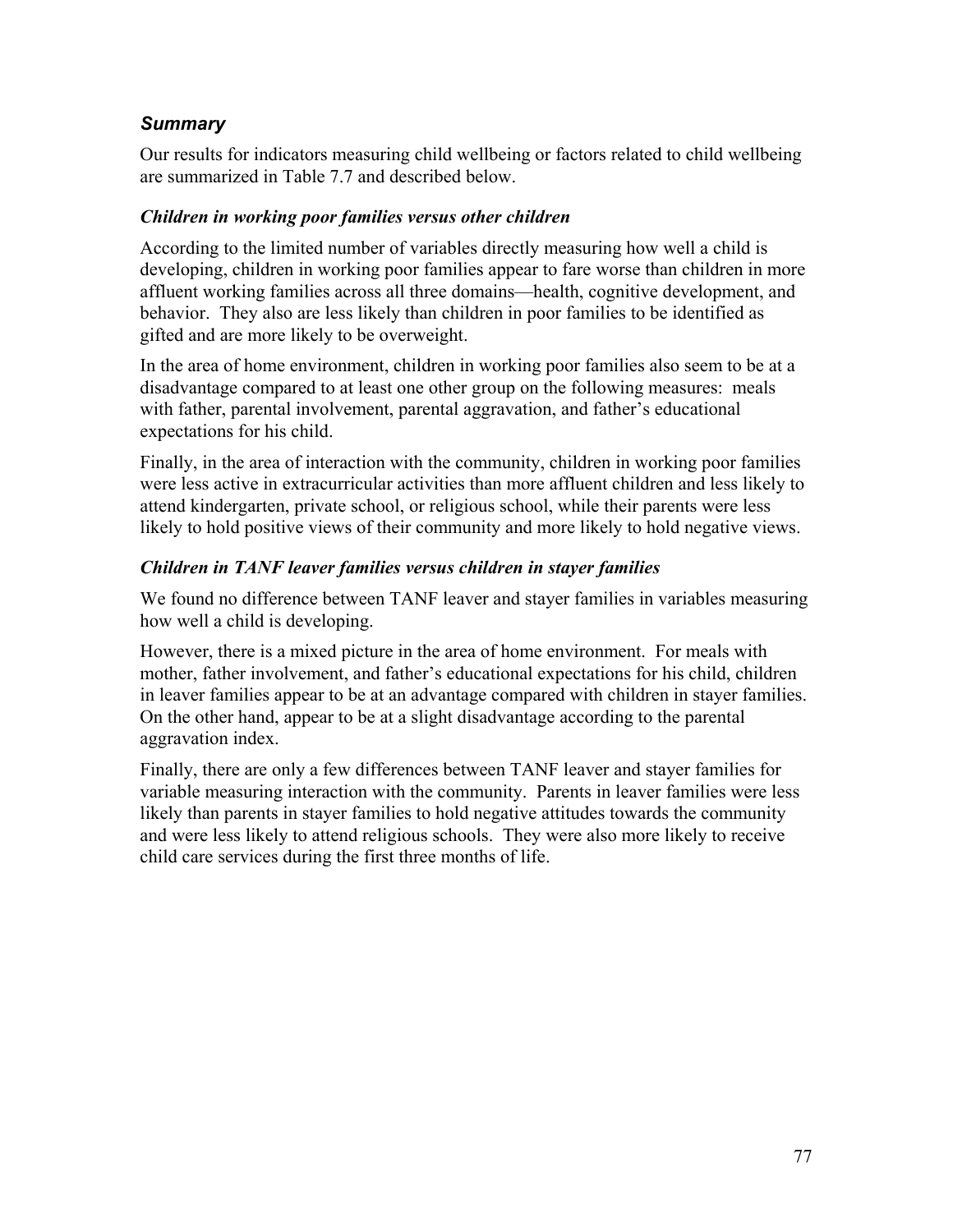#### **Table 7.7. Significant differences in selected measures between children in working poor families versus children in three other family types; and between children in families leaving welfare versus families staying on welfare, 1997**

|                                   |                           | Working poor families versus |                     | Welfare leavers versus |
|-----------------------------------|---------------------------|------------------------------|---------------------|------------------------|
|                                   |                           | Working families:            | Working families:   |                        |
|                                   | Poor families not meeting | Income 100%-200% of          | Income over 200% of | Families staying       |
|                                   | work standard             | poverty threshold            | poverty threshold   | on welfare             |
| How well is child developing?     |                           |                              |                     |                        |
| Overweight status                 |                           |                              |                     |                        |
| Gifted status                     |                           |                              |                     |                        |
| Repeated a grade                  |                           |                              |                     |                        |
| School suspension/expulsion       |                           |                              |                     |                        |
| Home environment                  |                           |                              |                     |                        |
| Meals with mother                 |                           |                              |                     |                        |
| Meals with father                 |                           |                              |                     |                        |
| Parental aggravation              |                           |                              |                     |                        |
| Father involvement                |                           |                              |                     | $^+$                   |
| Mother involvement                |                           |                              |                     |                        |
| Living apart from parents         |                           |                              |                     |                        |
| Father expects child to leave     |                           |                              |                     |                        |
| school before graduation          | $\mathrm{+}$              |                              |                     | $\overline{+}$         |
| Interaction with community        |                           |                              |                     |                        |
| <b>Extracurricular activities</b> |                           |                              |                     |                        |
| School engagement                 |                           |                              |                     |                        |
| Parental attitudes (positive)     |                           |                              |                     |                        |
| Parental attitudes (negative)     | $\mathrm{+}$              |                              |                     | $^+$                   |
| Ever use child care services      |                           |                              |                     |                        |
| Kindergarten attendance           |                           |                              |                     |                        |
| Private school attendance         |                           |                              |                     |                        |
| Religious school attendance       |                           |                              |                     |                        |

Source: Tables 7.1 - 7.6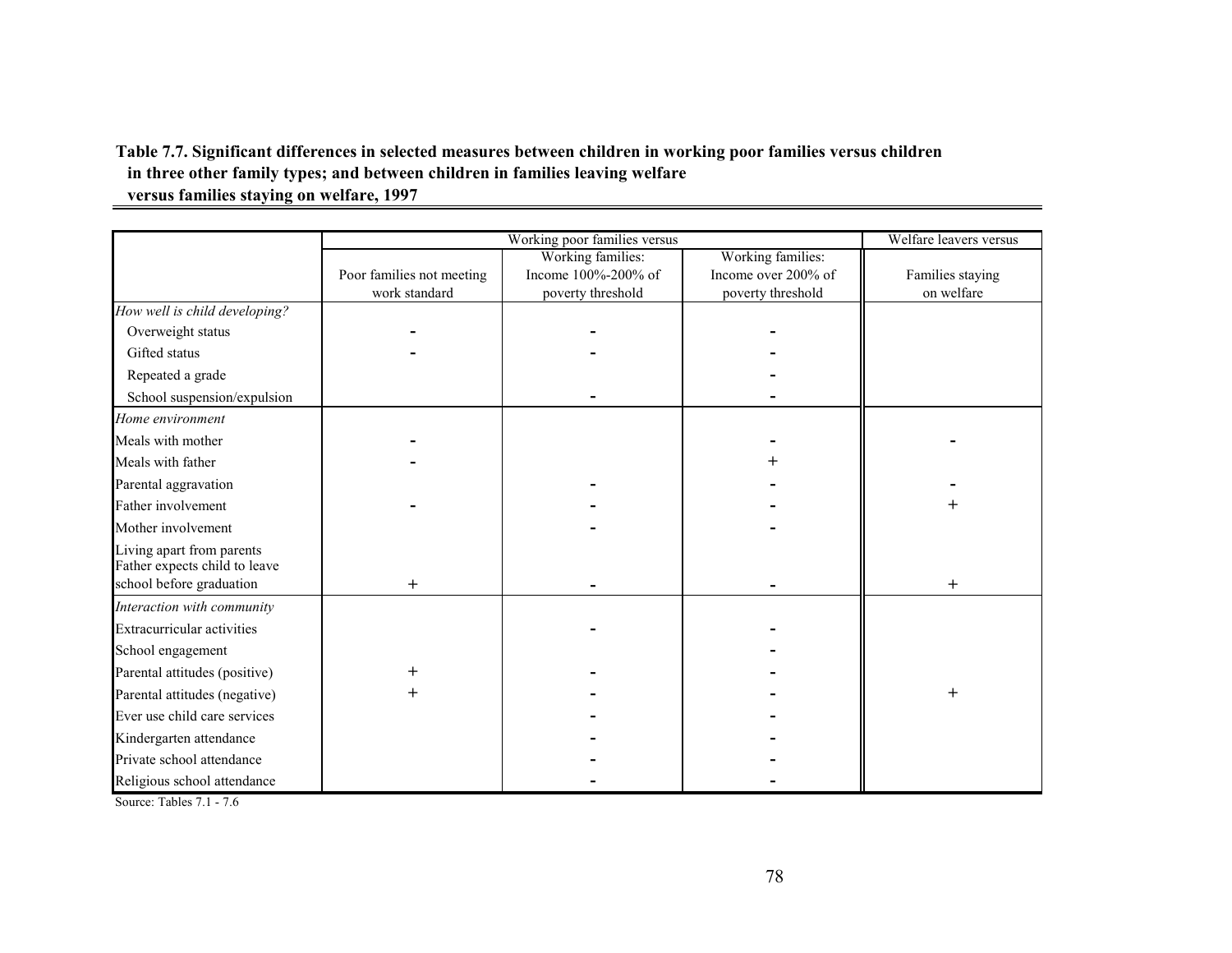# **Chapter 8. Discussion**

#### *Summary*

#### *Discussion*

In Chapter 1, we noted that welfare reform explicitly includes two major purposes. The first is to increase the amount of work performed by adults currently on welfare. The second is to decrease child poverty. In our discussion of the findings of this report, we focus on these two purposes in turn.

#### *Negotiating the transition from welfare to work*

In recent years, welfare caseloads have plummeted. In 1996, the monthly average AFDC caseload was 12.6 million recipients in 4.6 million families (U.S. Department of Health and Human Services, 1998). In fiscal year 2001, there were only 5.5 million recipients in 2.1 million families (U.S. Department of Health and Human Services, 2002c). It is especially striking to note that nationwide the welfare caseload decline has continued even as the economy has weakened.

Our SIPP analysis shows that, even during 1997, the first year of federal welfare reform, work activity of parents that were TANF recipients in 1996 increased substantially—both in terms of hours worked per week and weeks worked per year. Moreover, adult TANF recipients were substantially more likely to be employed in 2000 than in 1996. In 1996 only 11 percent of recipients were employed; by 2000, 26 percent were employed (U.S. Department of Health and Human Services, 2002a). This provides evidence that welfare reform is promoting increased work activity on the part of welfare recipients, in spite of their disadvantages in competing in the labor market.

It should be noted, however, that the 1996-2000 increase in work occurred in the context of an unusually robust economy with unemployment rates lower than they have been since 1969 (during the Vietnam War). The average monthly unemployment rate in 1996 was 5.4 percent, while by 2000 the rate dropped to 4.0 percent. However, since 2000, the unemployment rate has risen to as high as 6.0 percent in April 2002 (U.S. Department of Labor, 2002). Thus, it isn't clear if the increase in employment by welfare recipients continued past 2000.

From an economic standpoint, the increase in work activity is good news since, as we have seen, regardless of family structure, race/ethnicity, and parental education, living in a working family dramatically reduces the likelihood of a child being in poverty. Moreover, we also observed that families receiving TANF in 1996 not only increased their work activity but their incomes as well.

However, maternal employment does not necessarily have a benign impact on at least some groups of children. According to the only experimental studies which have been performed to date (and prior to federal welfare reform, many adolescent children were negatively affected by welfare-to-work programs (Brooks, Hair, & Zaslow, 2001). Negative impacts included increased consumption of alcohol and cigarettes and decreased academic performance (Duncan & Chase-Lansdale, 2000). However,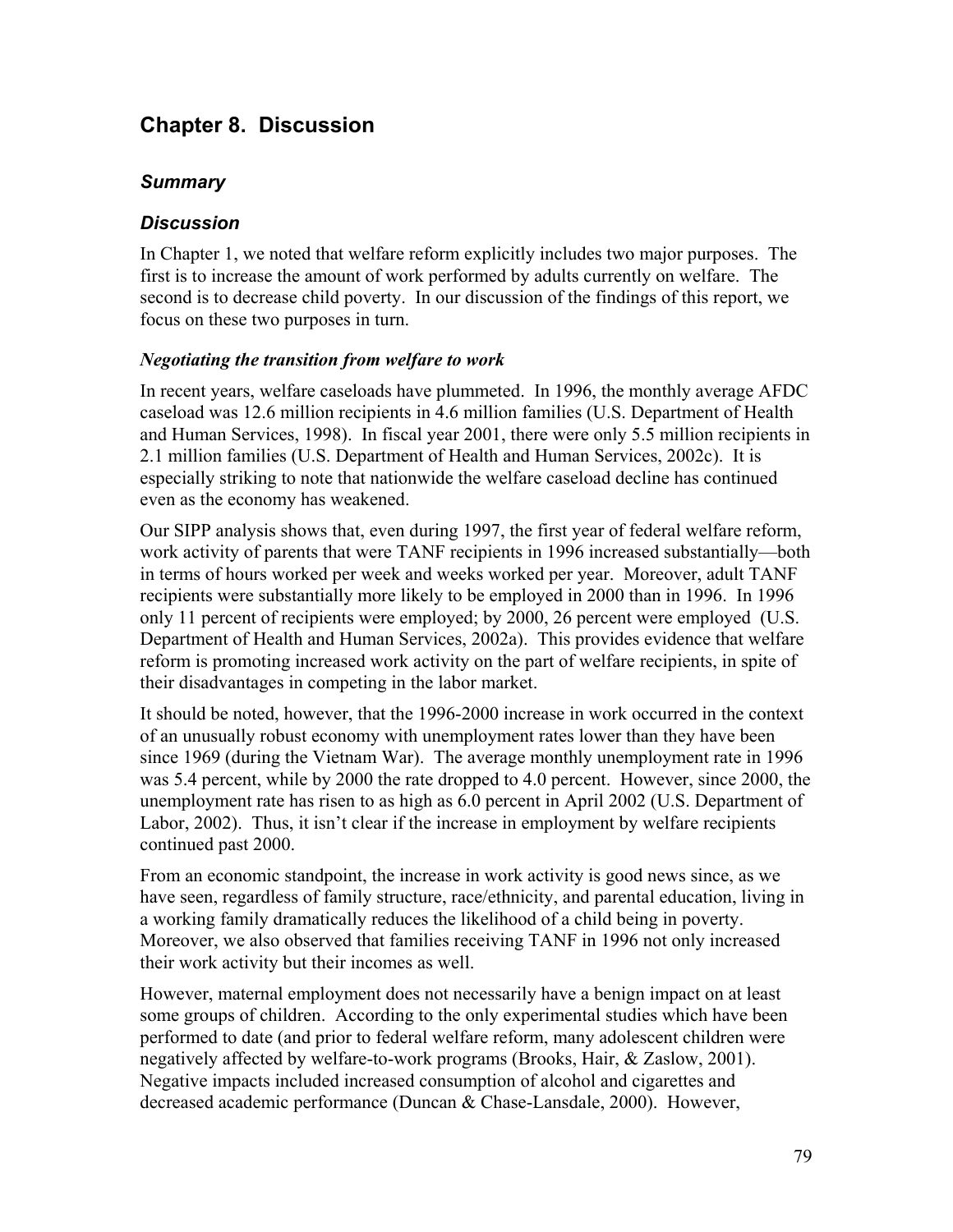excluding adolescents, other studies have found neutral or positive effects on children in families receiving welfare, unless a family's economic situation deteriorated. For example, The academic performance, health, and behavior of children whose parent participated in welfare-to-work programs changed little (Haskins, Sawhill, & Weaver, 2001; Zaslow, Moore, Brooks et al., 2002). Researchers found some positive impacts for programs that either increased the mother's education or the family's income (Zaslow, Moore, Brooks et al., 2002).

Non-experimental studies focused on federal welfare reform also paint a mixed picture. In Chapter 7, we found that children whose families left welfare between 1996 and 1997 fared somewhat worse on parental aggravation than children whose families stayed on welfare both years. On the other hand, children in welfare leaver families ate meals with their mother more frequently, and father involvement was higher. These differences, however, may be due to selection rather than an effect of leaving welfare. Moreover, there were no significant differences for several other measures.

A similar study using the National Survey of American Families (NSAF) found that, with two exceptions, there was no significant difference between children in welfare leaver and welfare stayer families in social behavior, engagement in school activities and health. The two exceptions were adolescents likelihood of suspension or expulsion from school (leavers more likely) and the presence of a health condition that limits activity (stayers more likely) (Zaslow, Moore, Tout, Scarpa, & Vandivere, 2002).

The mixed findings regarding maternal employment patterns and child wellbeing suggest that additional research is urgently needed to better understand when employment is associated with negative outcomes for children in some circumstances. It also suggests that continuing collections of data on child well-being in national surveys and also at the state level could be extremely useful in monitoring the continuing progress of welfare reform.

Although meeting the work standard is strongly associated with a decreased risk of poverty for children, we found that, among poor children, 64 percent of children in married-couple families had parents who met the work standard (the equivalent of one full-time worker) in 2000, while 38 percent of children in single-mother, families had a parent who met the work standard (the equivalent of half-time work). Thus, meeting the work standard provides no guarantee of a child's escaping poverty.

Assuming that jobs were available, virtually all of the children in the married-couple, poor families could have moved above the poverty line if the parents had worked more hours. An obvious question is why the wives in these married couples did not increase their hours worked. Our analysis provides a partial answer to this question—they did, but perhaps not enough for the family to escape poverty.

Among poor married-couple families not meeting the work standard in 1996, there were substantial 1996-1997 decreases in the percentage of mothers who did not work at all and increases in the percentage of mothers who worked full-time and full-year. Nonetheless, among these families, over half of these mothers did not work at all in 1997, only onequarter worked full-time, and only 11 percent worked all year.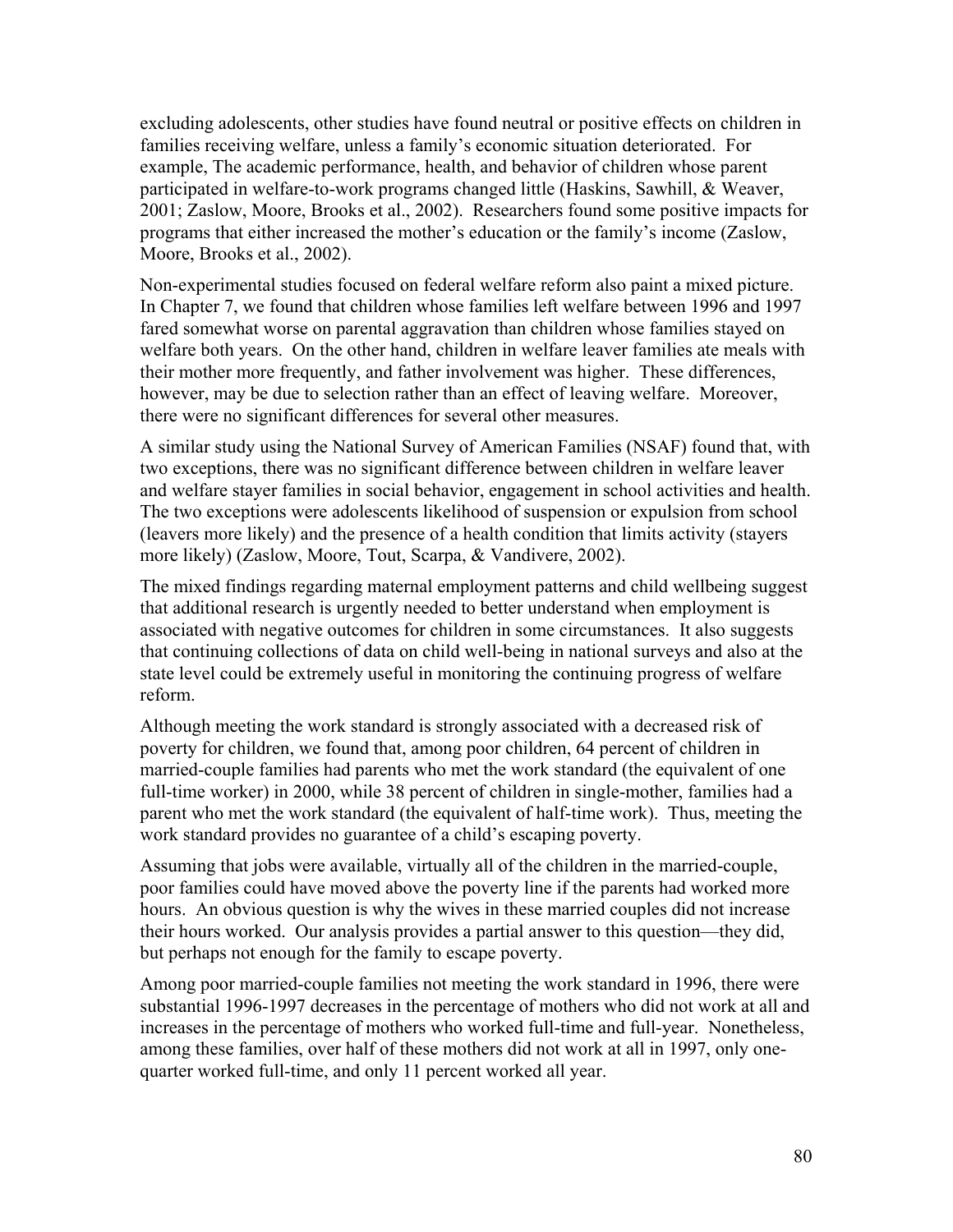The low hourly wage rates earned by a large percentage of the *better paid* of these parents may explain why they didn't work more. One of the parents may feel that the value of their uncompensated time at home exceeds the value of the extra income they would earn if they worked for pay--especially if that work requires expenditures on child care. We noted in Chapter 4 that, for children in married-couple, working poor families whose parents paid for child care, around two-thirds paid 30 percent or more of their family income for care. Another possibility is that some of these married parents might be working "off the books," an apparently common practice among poor *single* mothers (Edin & Lein, 1997).

This same tradeoff applies to single parents. However, with one earner and relatively low wage rates, it is much more difficult for a single parent family to rise above the poverty threshold than it is for a married-couple family.

The problem of low wage rates deterring people from working enough to rise out of poverty is likely to apply even more strongly to welfare recipients who go to work. A summary of studies of welfare recipients who found jobs in twelve states<sup>28</sup> found that "employed former recipients and recipients combining work and welfare typically are paid less than \$8 per hour and a substantial portion earn less than \$6 per hour" (Parrot, 1998). Although they tend to work more than 30 hours per week, recipients who find jobs typically earn between \$8,000 and \$10,800 annually, due, presumably, to periods of joblessness. Similar findings are reported for a group of employed welfare recipients in Boston, Chicago, and San Antonio (Moffitt & Cherlin, 2000).

We found no consistent pattern that educational attainment played a significant role in determining whether poor, single-mother or married-couple families worked enough to meet the work standard. However, a recent analysis of experimental programs offered to welfare recipients prior to federal welfare reform suggests that human capital development programs can increase the educational attainment of welfare recipients, which, in turn, increases the cognitive achievement of their children (Zaslow et al., 2001). This suggests that policy makers should continue to explore the payoff from adult education.<sup>29</sup>

Current welfare policy strongly favors moving welfare recipients into work-related activities ("Work First") rather than remedial education. The Administration's current welfare reauthorization proposal would strengthen the focus on work by increasing the number of hours per week that welfare recipients are expected to work. Given the already heavy demands on the time of working single mothers, it would seem unlikely that many of them would be able to devote time to obtaining a high school diploma or a post-secondary education. Thus, changing the economic incentives to work (such as providing more subsidized day care or providing an even more generous EITC) represent additional potential strategies to move couples to become economically independent. Work requirements might also be made to vary by age, given the greateer costs for chld care for young children and young children's greater need for parental time.

 $\overline{a}$ 

<sup>&</sup>lt;sup>28</sup> California, Delaware, Florida, Georgia, Indiana, Maryland, Minnesota, Michigan Ohio, Oregon, South Carolina, and Wisconsin.

 $^{29}$  Research, mainly done for men, suggests that the payoff for GEDs is low (Murnane, 1995).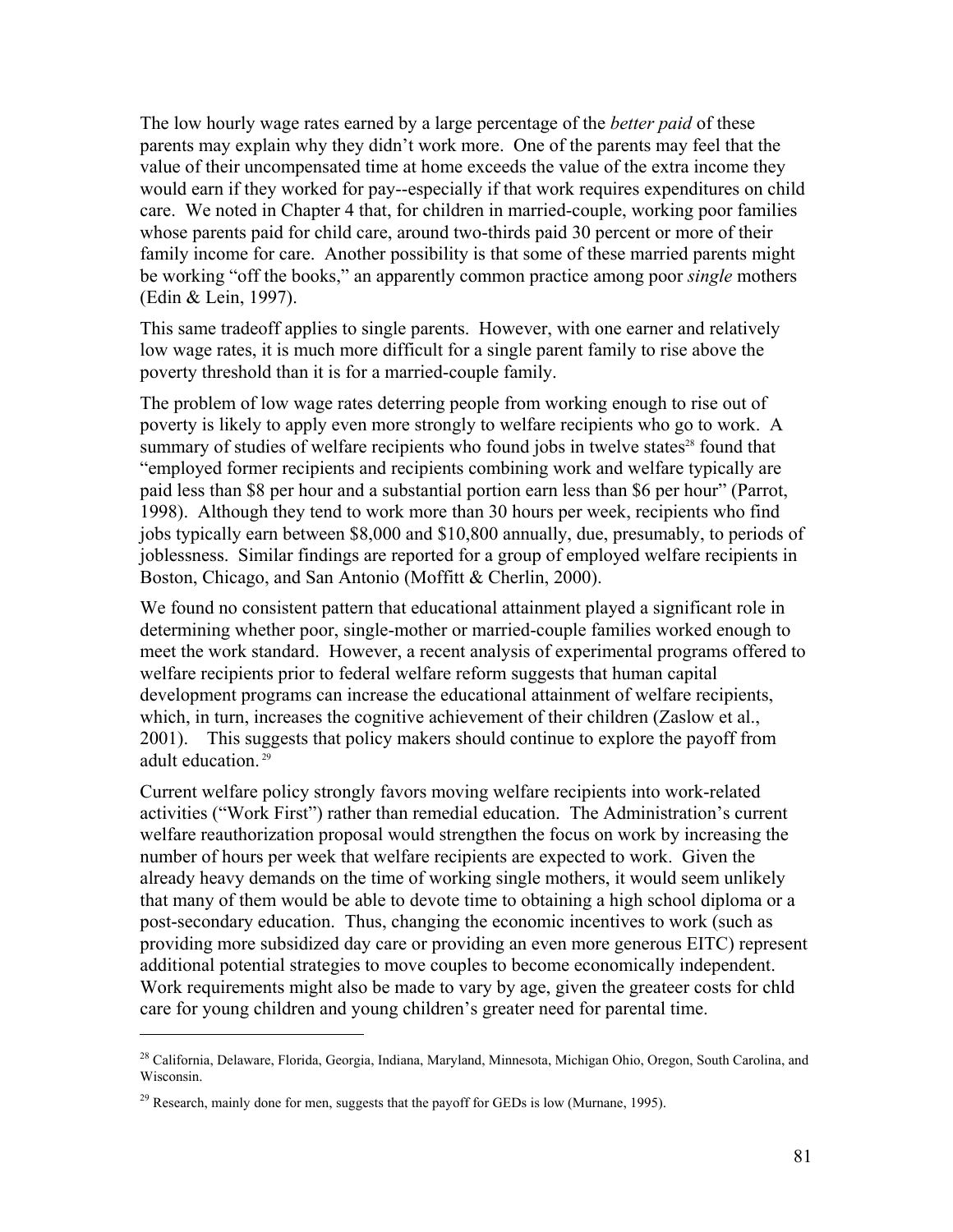Child care subsidies can also encourage families with low incomes to increase their work effort. The welfare reform legislation increased federal spending on child care assistance in 1997 by an estimated 27 percent over prior law (Long & Clark, 1997). However, it did so by consolidating several key federal child care assistance programs for low income families into a single block grant entitled the Child Care and Development Fund (CCDF). CCDF gives states much more autonomy in both setting total child care spending and in how both the federal and state money is spent. Since federal welfare reform was enacted, combined state and federal spending on CCDF expanded substantially from \$5.3 billion in fiscal year (FY) 1998 to \$9.7 billion in FY 2001 (U.S. Department of Health and Human Services, 2001a, 2002b). However, the emergence of budget deficits at both the federal and state levels may force freezes or cuts in the future.

The Earned Income Tax Credit (EITC) also encourages increased work effort for parents that with low family income. For families with one child and incomes below \$7,100 or families with two or more children and incomes below \$10,000, the EITC acts as a wage rate subsidy, with the federal government paying a percentage refund for each additional dollar of earnings. However, for one-child families with incomes in the range of \$13,000 to \$28,250 or two-or-more-children families with incomes in the range of \$13,000 to \$32,000, the benefit is phased out. Thus, the EITC discourages additional work effort by, in effect, imposing a tax surcharge on earnings. Although this phase-out problem is probably inevitable, the point at which the EITC begins to act as a disincentive to work could be raised to a higher level of income (thus, reducing the effective rate of taxation on the earnings of parents with very low earnings). However, this would increase the cost of the program.

Until recently, increasing parental work effort and leaving welfare could lead to loss of health insurance eligibility. We have seen in Chapters 4 and 5 that, as recently as 1996, children in working poor families were less likely to have health insurance coverage than either children in poor families not meeting the work standard or children in other working families. However, federal and state policies on health insurance have been rapidly changing over the past few years, and there is now a complex patchwork of eligibility criteria for publicly subsidized insurance for children in working poor families. Under present law, low-income children qualify for Medicaid coverage in *all* states if: (1) they are children less than age 6 with family incomes below 133 percent of the official poverty line, (2) they are children ages 6 to 18 with income below the official poverty line, or (3) they are Title IV-E foster care children or adoption assistance children (U.S. House of Representatives Committee on Ways and Means, 2000). States can also provide (but are not required to provide) Medicaid coverage for children whose families meet more generous income cutoffs.

The State Child Health Insurance Program (SCHIP) provides another way for states to obtain a federal subsidy to provide health insurance coverage for children. As of January 1, 2000, the Department of Health and Human Services had approved SCHIP programs for all 50 states and the District of Columbia (U.S. House of Representatives Committee on Ways and Means, 2000). In 24 of these states, federal SCHIP funds are being used to finance eligibility expansions for Medicaid; 15 run their own programs; and 17 have combined a Medicaid expansion and a separate state program. SCHIP allows states to cover children in families not eligible for either Medicaid or a group health plan provided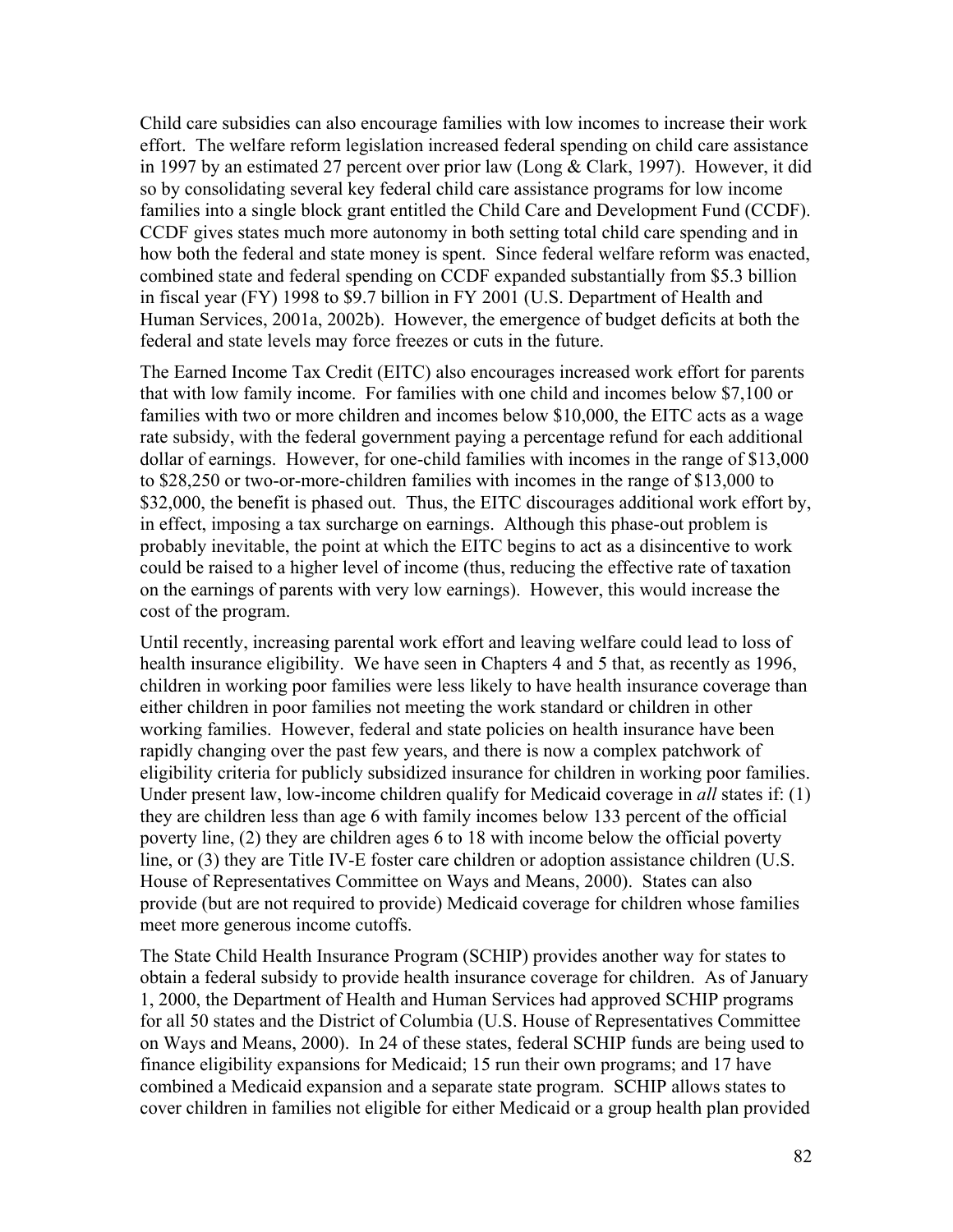their incomes are either (1) above the state's 1997 Medicaid eligibility standard as of March 1997 but under 200 percent of the poverty threshold or (2) within 50 percentage points of the 1997 Medicaid standard if the Medicaid standard is already at or above 200 percent of the poverty threshold (U.S. House of Representatives Committee on Ways and Means, 2000). Within this framework states can set their own rules.

With this patchwork of coverage, as we saw, in 2000, health insurance coverage rates were comparable for working poor families and poor families not meeting the work standard—although still substantially lower than for more affluent working families.

## *Negotiating the transition out of poverty*

Federal and state welfare reform legislation seems to be meeting with success in moving welfare recipients into work activities in spite of their competitive disadvantage in the labor market. However, the next step of moving working poor families out of poverty seems to be much more difficult. There is a vast gulf between poor families (both working and not meeting the work standard) and working nonpoor families in both educational attainment and hourly wage rates.

A high school diploma is much more common for at least one parent in working families with incomes between 100 percent and 200 percent of the poverty threshold and nearly universal for at least one parent in working families with incomes above 200 percent of the poverty line. Indeed a majority of the latter group of parents have at least some college. Similarly 87 percent of the better paid parents in married-couple families and 81 percent of the mothers in single-mother families with incomes at least twice the poverty line are earning more than \$10.00 per hour.

This suggests that moving children from the ranks of both working poor families and poor families not meeting the work standard (especially single-parent families) above the poverty line and higher may require a substantial investment in the human capital of their parents. This investment may be very difficult to undertake if we are expecting these parents to be making a very substantial work effort at the same time (which is the case under the "Work First" philosophy of the welfare reform legislation). Moreover, as noted earlier in this chapter, policy-makers should note the results of the JOBS experiment focused on remedial adult education which suggests that a public investment in the education of parents in poor families may be worth considering.

Children in working poor families are at a substantial disadvantage compared with children in non-poor working families, and this disadvantage is not just economic. Their parents are substantially less educated; they are less likely to be covered by health insurance; and they are less likely to live in owner-occupied housing. With respect to health insurance, as of 2000, they were less likely than children in more affluent families to be covered than children in poor families not meeting the working standard. When children in working poor families are enrolled in paid child care, the cost of this child care often consumes a substantial percentage of family income. Finally, we found that children in working poor families tended to be worse off in all three domains examined health, cognitive development, and behavior—when compared with families with higher incomes.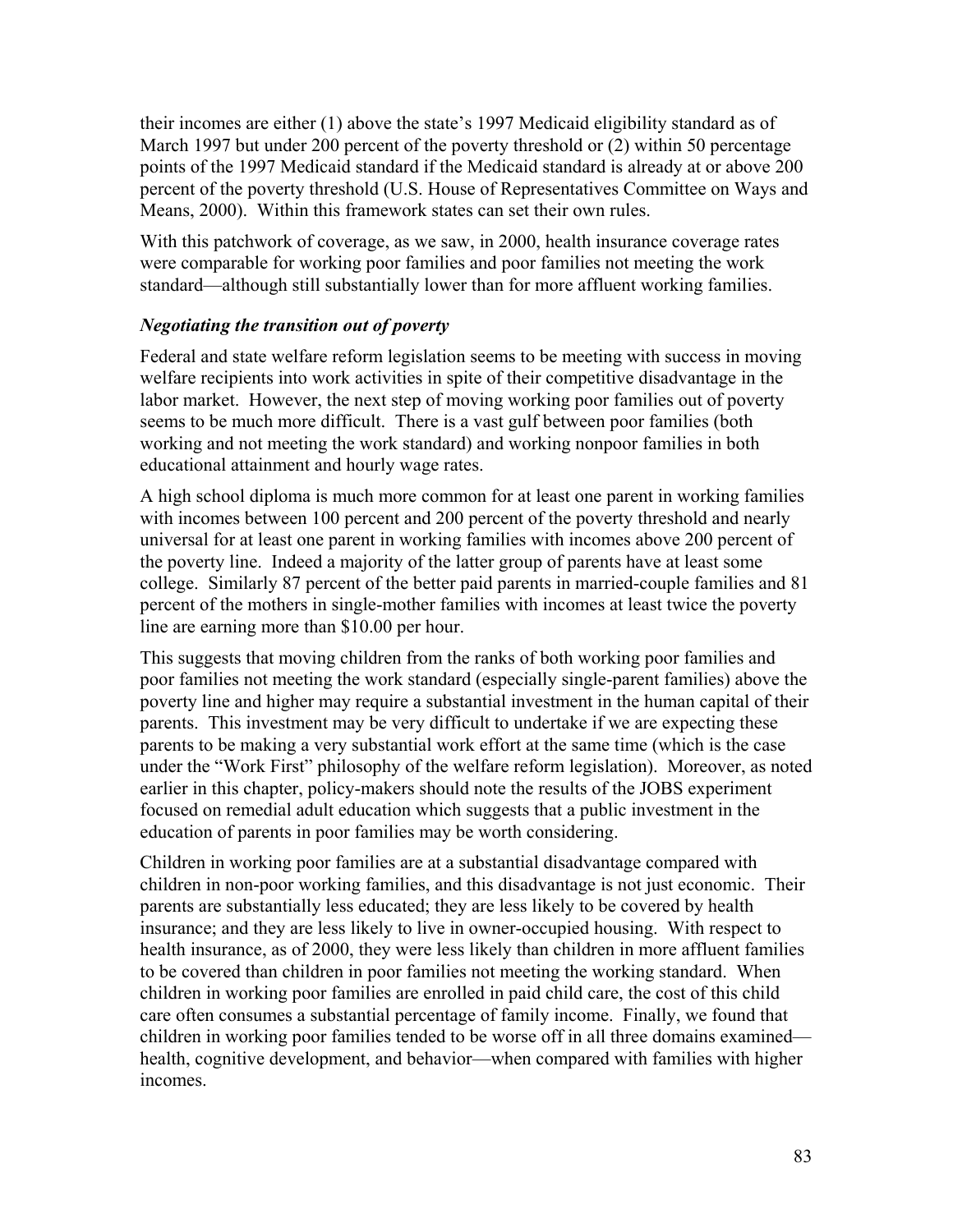There are several ways in which adults in working poor families with children could increase their income to the point that they escape poverty. One way is to work more hours. However, even assuming that jobs are available, families are likely to face increased child care expenses, which may largely offset the extra income—especially if the extra hours earn low wages. In addition, as explained below, these extra wages will be taxed at a high marginal rate if income is in the "phase-out" interval of the earned income tax credit.

A second way is to obtain jobs paying a higher wage rate. Sometimes, obtaining and holding on to a job may generate a higher wage rate over the long run. This is especially likely to be true if the employee receives on-the-job training, which increases work productivity and may possibly lead to promotions, and we found that the parents of children in working poor families did substantially increase their incomes between 1996 and 1997. However, low-wage jobs do not necessarily lead to an upward career path. Often additional formal education is required. However, as noted earlier, it may be difficult for persons already making a substantial work commitment to find the time to become better educated.

A third plausible way to help the children in these families escape poverty is to encourage marriage for single parents. Marriage provides a family with at least the potential for two earners, and two parents working full-time can generally escape poverty as measured by the official standard. As we have seen, however, there are many marriedcouple families meeting the work standard that are nonetheless in poverty. Moreover, there is general agreement across the political spectrum that a healthy marriage requires more than an ample family income.

However, it is worth noting that many of the programs that have been set up to provide assistance to low-income families with children weaken the economic incentive for a single parent to get married. One of the most important programs causing incentive problems is the earned income tax credit (EITC), but the phase-out of Food Stamps and Medicaid cause similar problems. For example, a single mother earning the maximum EITC is likely to lose much or even all of the family's EITC if she marries a working husband and continues to work herself. This same feature of the EITC also reduces the incentive for parents in the "phase-out" interval to either increase their hours worked or invest in education or training to increase their wage rates. Consider a single parent considering whether to increase her earnings by increasing her hours worked.

The EITC phaseout "tax" is imposed on top of a federal payroll tax, a federal income tax, and (in most states) a state income tax. All told she is likely to keep only about half of every additional dollar she earns. Out of those extra net earnings, she may also have to pay for extra hours of child care services.

The discussion above only addresses the effects of the tax system. The needs-tested transfer system, including TANF, Food Stamps, and Medicaid, have similar phase-out problems. As income increases, benefits either gradually or abruptly are terminated. Thus, in certain circumstances, families may actually be made worse off by earning more

Although it is impossible to eliminate altogether the "phase-out" problems discussed above, it is possible (at a cost to the federal treasury) to adjust the ranges over which they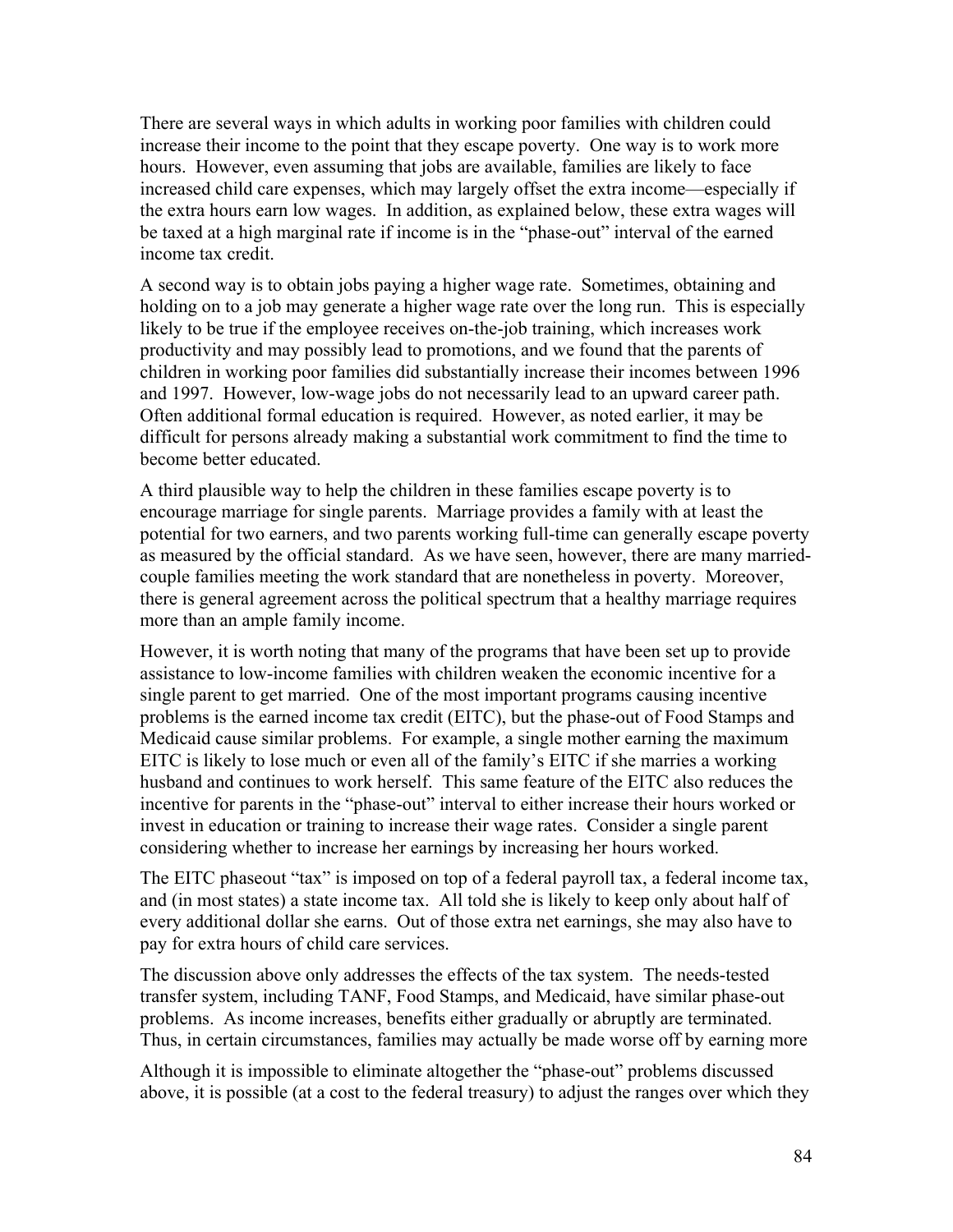take place and/or reduce the "tax rates" that they implicitly impose. For example, providing two-earner couples with a \$5,000 increase in their federal income tax standard deduction (Wheaton, 1998) would move the phase-out range for the EITC up the income scale by \$5,000. Thus, its disincentive effects wouldn't apply to families still at or just above the poverty threshold. Raising the threshold for a child's eligibility for Medicaid (which has already been done, although not uniformly across the states or across children's ages) is another way of avoiding imposing penalties on low-income families for increasing their work effort and/or wages.

In short, while policy-makers' attention has been focused on getting parents in welfare families to increase their work effort, they must also focus their attention on how to help both welfare families and working poor families out of poverty.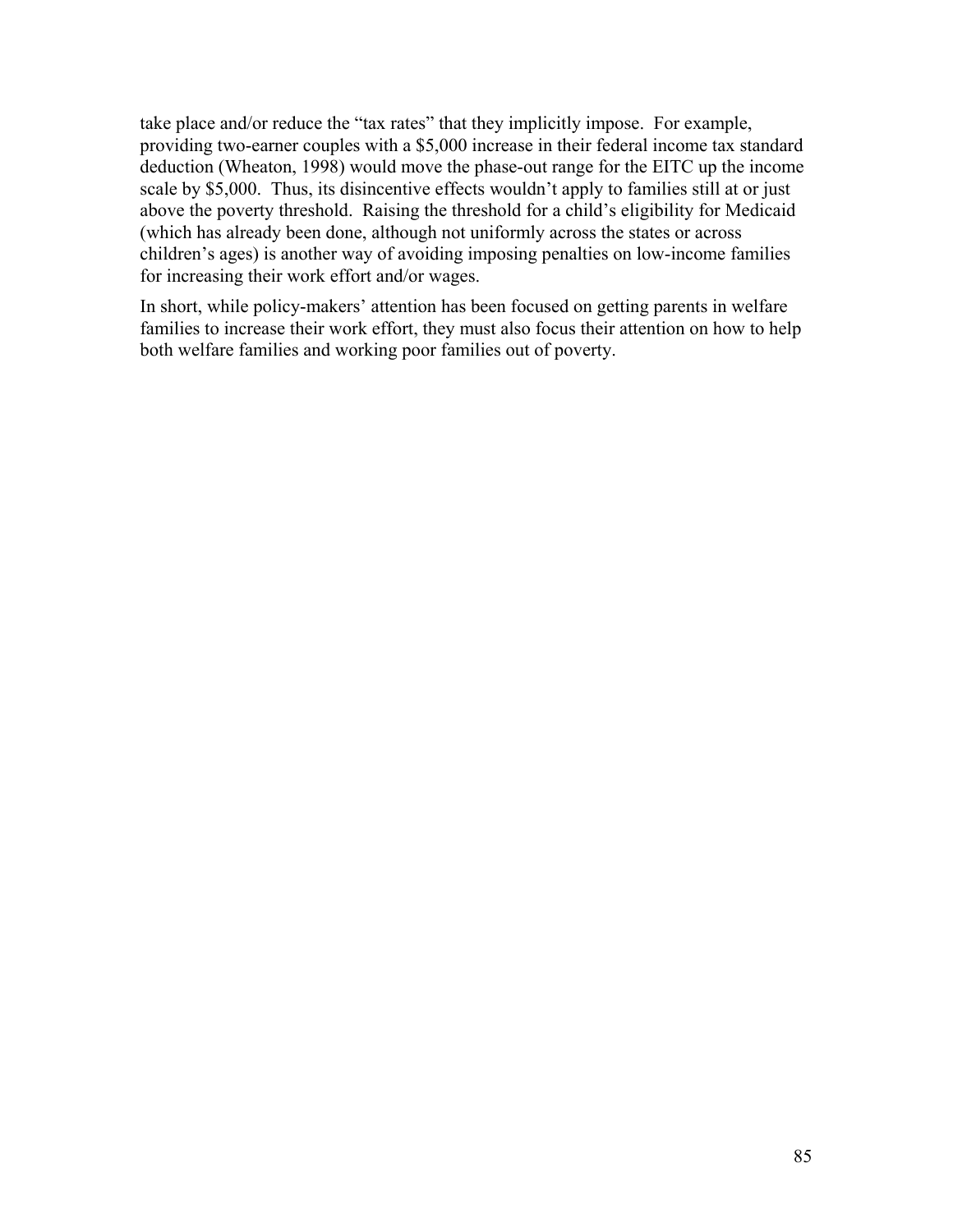# **Appendix A. Imputing child care costs**

Our goal is to impute annual child care expenses onto the Current Population Survey (CPS) using a four-equation model estimated using the 1996 panel of the Survey of Income and Program Participation (SIPP). As explanatory variables, the model uses variables that are common to both SIPP and the CPS. The model is based on a specification developed by the U.S. Census Bureau (Short et al., 1999).

The first two models (see Table 1) predict whether a family incurred child care expenses separately for single-parent families and married-couple families. The second two models (see Table 2) predict child care expenses for those families that incurred child care expenses—again, separately for single-parent and married-couple families.

Imputation takes place in two steps. Using the corresponding explanatory variables on the1995-2000 CPS files and using the models displayed in Table 1, we first predict the probability  $p_i$  that family *i* incurs child care expenses for each CPS family with children. Then we draw a random number  $r_i$  from a uniform distribution ranging between 0.0 and 1.0. If  $r_i$  is less than or equal to  $p_i$ , then the family is imputed to have child care expenditures. Otherwise, the family is imputed not to have child care expenditures.

For those families that are imputed to have child care expenditures, using the models displayed in Table 2, we next predict the amount of child care expenditures by calculating the predicted value of child care expenditures.

More formally:

Let  $y_i$  = predicted value of SIPP logit child care equation for *ith* family on CPS file Let  $p_i$  = probability of having child care associated with  $y_i$ 

$$
p_i = \frac{e^{y_i}}{1 + e^{y_i}}
$$

 $r_i$  = a random number drawn from a uniform distribution with range  $\{0,1\}$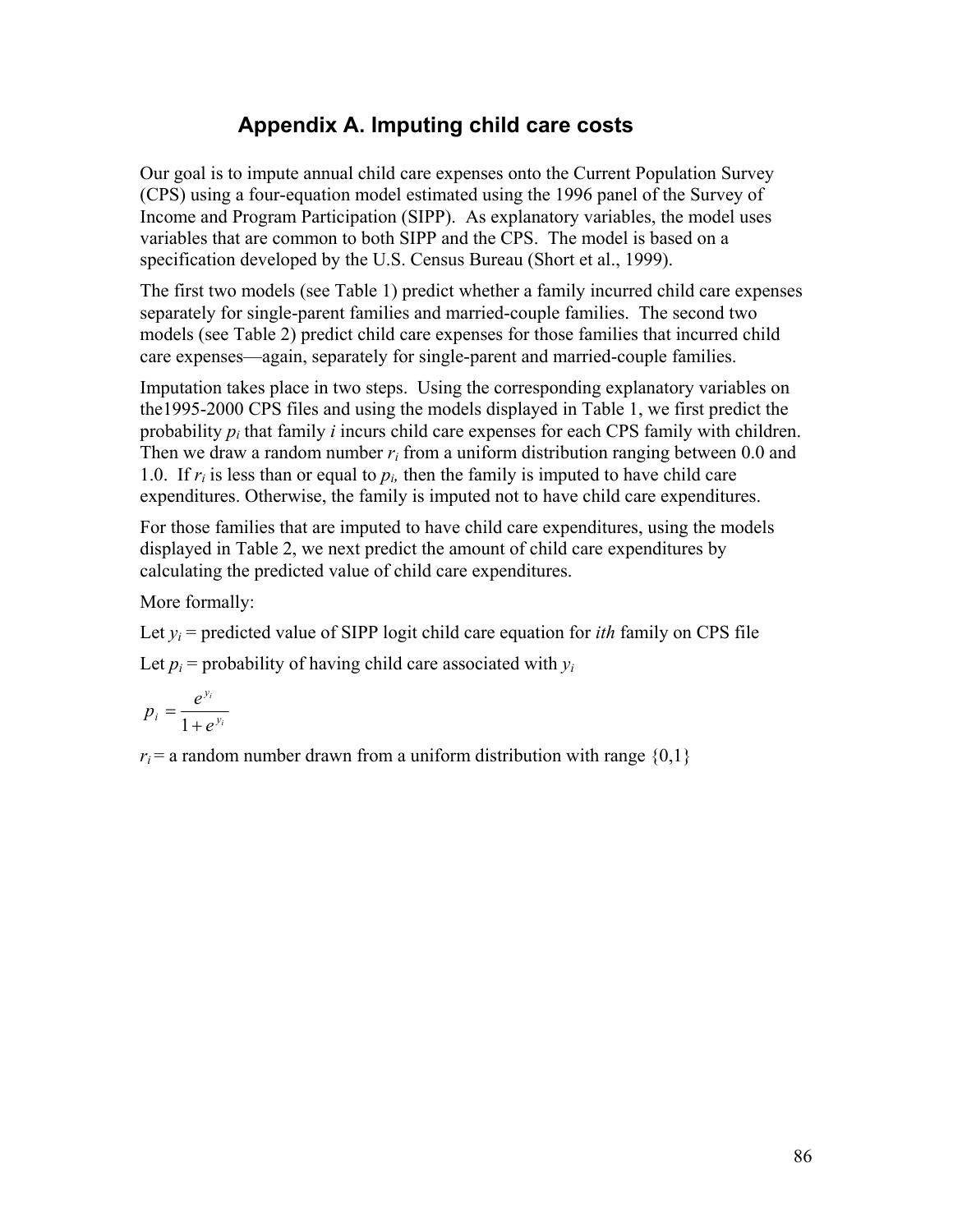| Explanatory variable                        | Single-parent family | Married-couple family |
|---------------------------------------------|----------------------|-----------------------|
| Intercept                                   | $-1.8745$            | $-7.0582$             |
| Black family head                           | $-0.3360$            | $-0.3034$             |
| Hispanic family head                        | $-0.6423$            | 0.0935                |
| Number of children                          |                      |                       |
| 0-5 years old                               | 0.2300               | 0.4727                |
| 6-11 years old                              | 0.0370               | $-0.0612$             |
| 12-15 years old                             | $-0.6067$            | $-0.5881$             |
| 16-18 years old                             | $-1.0659$            | $-0.6477$             |
| Census region                               |                      |                       |
| Midwest                                     | 0.3450               | 0.1603                |
| South                                       | 0.1032               | 0.2770                |
| West                                        | 0.4261               | 0.00661               |
| Log of family income                        | 0.1316               | 0.5760                |
| Percent of family's income earned by mother |                      |                       |
|                                             |                      | 2.3844                |
| Likelihood ratio Chi square                 | 149.9086             | 919.4380              |
| Number of observations                      | 2301                 | 5,156                 |

**TABLE 1. LOGIT COEFFICIENTS PREDICTING WHETHER A FAMILY INCURRED CHILD CARE EXPENSES**

Source for weighted regression: 1996 SIPP: SAS run entitled "Weekly child care expenses for 1-parent family," and "Weekly child care expenses for 2-parent family," by Melissa Long, 11:17, December 14, 2001, pp. 7-8.

| Explanatory variable          | Single-parent family | Married-couple family |
|-------------------------------|----------------------|-----------------------|
| Intercept                     | $-68.82054$          | -246.88382            |
| Black family head             | $-4.35448$           | $-6.47595$            |
| Hispanic family head          | $-2.70484$           | $-4.02282$            |
| Number of children            |                      |                       |
| 0-5 years old                 | 20.57217             | 34.02771              |
| 6-11 years old                | 9.90966              | 4.51251               |
| 12-15 years old               | $-11.04150$          | $-6.57538$            |
| 16-18 years old               | $-19.75778$          | $-9.86443$            |
| Census region                 |                      |                       |
| Midwest                       | $-7.60990$           | $-14.35430$           |
| South                         | $-6.72456$           | $-10.17148$           |
| West                          | 11.11121             | $-10.53331$           |
| Log of family income          | 13.33587             | 28.70627              |
| Percent of family's income    |                      |                       |
| earned by mother              |                      | 52.33844              |
| Adjusted $R^2$                | .0870                | .2128                 |
| <b>Number of observations</b> | 757                  | 1,854                 |

**TABLE 2. ORDINARY LEAST SQUARES REGRESSION COEFFICIENTS FOR CHILD CAR E EXPENDITURES**

Source for weighted regression: 1996 SIPP: SAS run entitled "Weekly child care expenses for 1-parent family," and "Weekly child care expenses for 2-parent family," by Melissa Long, 11:17, December 14, 2001, pp. 7-8.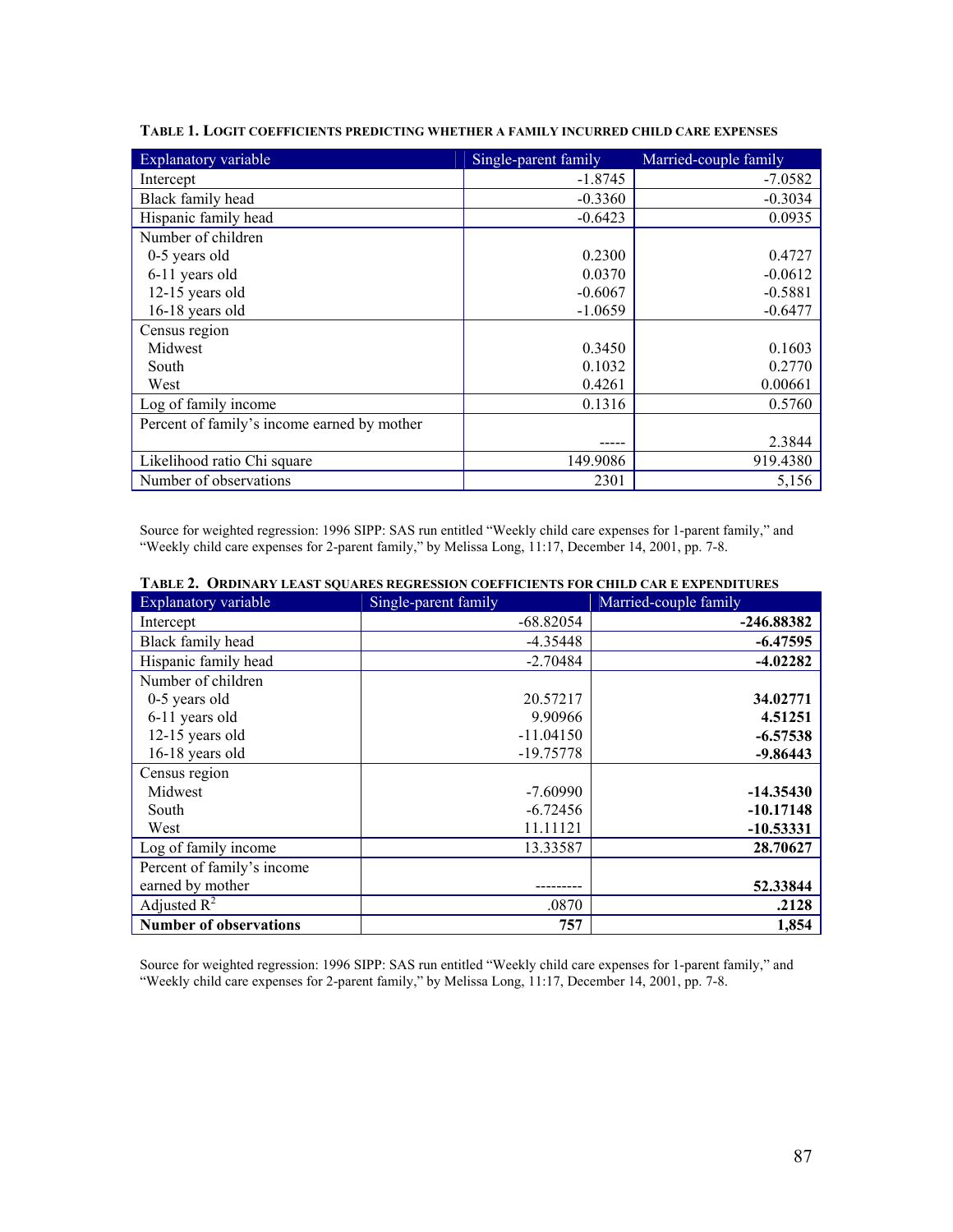Let  $C_i = 1$  if family is imputed to have child care expenditures and  $C_i = 0$  if family is imputed not to have child care expenditures. Then

 $C_i = 1$  if  $r_i \leq p_i$  and  $C_i = 0$  if  $r_i \succ p_i$ 

If  $C_i = 1$ , let  $z_i$  = predicted value of SIPP OLS child care expenditure regression for *ith* family on CPS file.

Let  $X_i$  = imputed child care expenditures of the *ith* family.

 $X_i = z_i$ 

#### *Adjustment of imputation equations to replicate SIPP findings*

When the equations described above were used to impute child care expenses onto the CPS, neither the percentage of working families with child care expenses nor mean expenditures for the working families exactly agreed with the original findings from SIPP (see attached spreadsheet for summary). The CPS percentage of working families with child care expenses was about 1.7% lower than the corresponding percentage on SIPP; and the mean CPS expenditures for those families with expenditures was about 20 percent lower than on the SIPP.

To fix this problem we use the following adjustment process based on the initial findings.

Let  $p^*$  = the adjusted probability of a family having child care expenses, and

 $X_i^*$  = adjusted child care expenditures.

 $p^*$ <sub>*i*</sub> =  $p_i$  ⋅1.017

 $X^*$ <sub>*i*</sub> =  $X$ <sub>*i*</sub> ⋅1.218

#### *Imputations in years other than 1997*

We want our equation to work in constant dollars and have adjustments for changes in the cost of living to be taken care of outside the equations. We accomplish this as follows:

Let  $cpi_t$  be the value of the consumer price index-urban (CPI-U) in year t.

Let  $y_{it}$  be the value of personal income for the *ith* family in year t in current dollars.

Instead of using  $y_{it}$  in the two equations, use  $\hat{y}_{it}$  (personal income in 1997 dollars), where

$$
\hat{y}_{it} = y_{it} \cdot \frac{c p i_{1997}}{c p i_t}
$$

Then, in the second equation, after imputing child care expenditures in 1997 dollars  $(\hat{C}_{it})$ , convert child care expenditures to current dollars as follows:

$$
C_{it} = \hat{C}_{it} \cdot \frac{c p i_t}{c p i_{1997}}
$$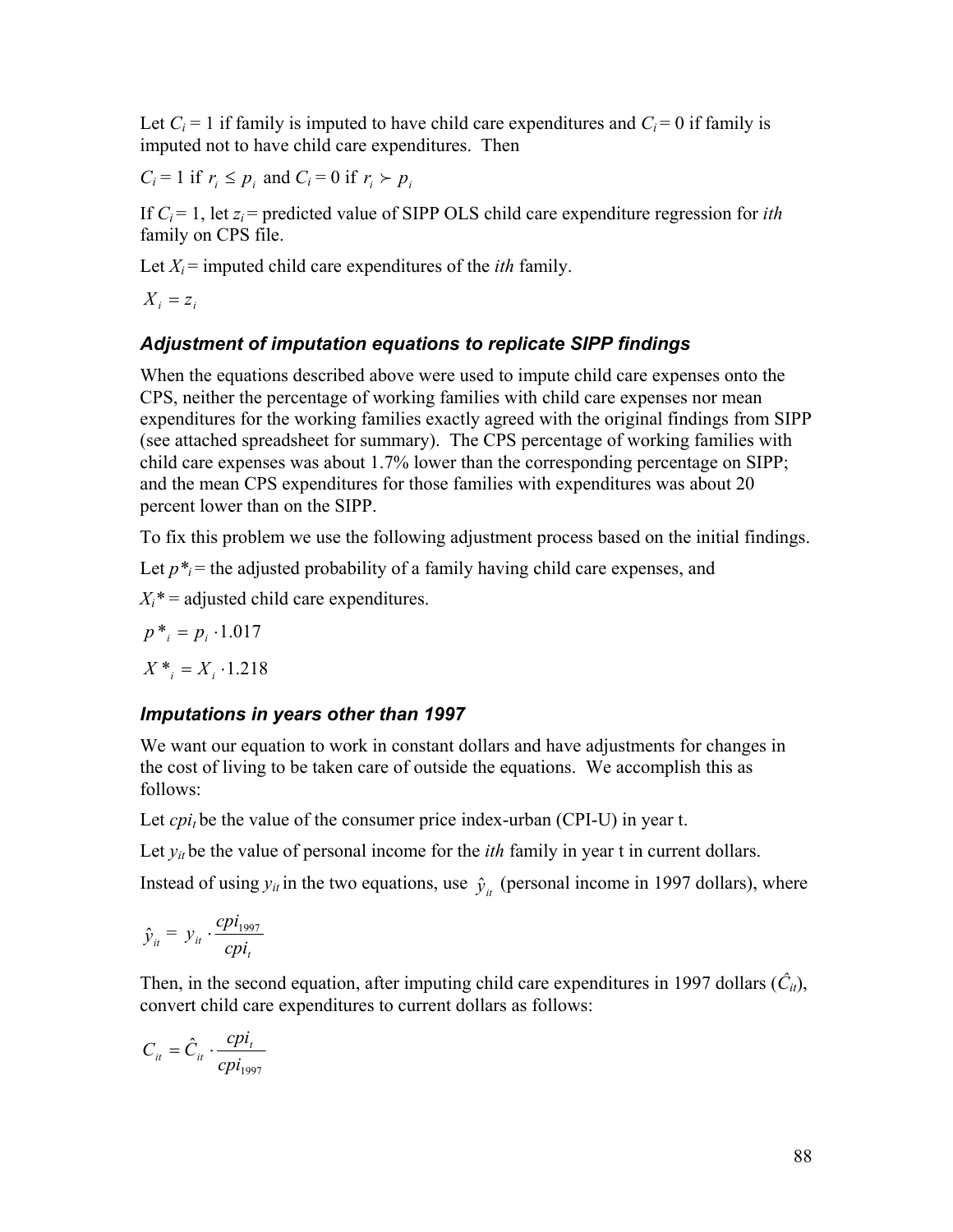#### **REFERENCES**

- Aquilino, W. S. (1996). The life course of children born to unmarried mothers: Childhood living arrangements and young adult outcomes. *Journal of Marriage and the Family, 58*, 293-310.
- Bowlby, J. (1973). *Separation*. London: Hogarth Press and the Institute of Psychoanalysis.
- Brooks, J. L., Hair, E. C., & Zaslow, M. J. (2001). *Welfare reform's impact on adolescents: Early warning signs* (Research Brief). Washington, DC: Child Trends.
- Citro, C. F., & Michael, R. T. (Eds.). (1995). *Measuring poverty: A new approach*. Washington, DC: National Academy Press.
- Cornell, D. G. (1995). Achievement and self-concept of minority students in elementary school gifted programs. *Journal for the education of the gifted, 18*(2), 189-209.
- Croan, T., Hatcher, J., Long, M., & Wertheimer, R. F. (2002). *Children in working poor families: a review of the literature*. Washington, DC: Child Trends.
- Dalaker, J. (2001). *Poverty in the United States: 2000, Current Population Reports, Series P60-214*. Washington, DC: U.S. Government Printing Office.
- Del Gaudio Weiss, A. M., & Offenberg, R. m. (2001). *Enhancing urban children's early success in school: the power of full-day kindergarten*. Philadelphia: School District of Philadelphia.
- Duncan, G., & Brooks-Gunn, J. (1997). *The consequences of growing up poor*. New York: Russell-Sage.
- Duncan, G. J., & Chase-Lansdale, P. L. (2000). *Welfare reform and child well-being*. Chicago, IL: Northwestern University.
- Eccles, J. S., & Barber, B. L. (1999). Student council, volunteering, basketball, or marching band: What kind of extracurricular involvement matters? *Journal of Adolescent Research, 14*, 10-43.
- Edin, K., & Lein, L. (1997). *Making ends meet*. New York: Russell Sage Foundation.
- Ehrle, J., Moore, K. A., & Brown, B. (1999). *Children's environment and behavior: high engagement in school. 1997 snapshots of America's families*. Washington, DC: The Urban Institute.
- Gidding, S., Leibel, R., Daniels, S., Rosenbaum, M., Van Horn, L., & Marx, G. (1996). *Understanding obesity in youth*. American Heart Association Medical/Scientific Statement, http://circ.ahajournals.org/chi/content/full/94/12/3383.
- Greenberg, M. H., & Savner, S. (1996). *A detailed summary of key provisions of the Temporary Assistance for Needy Families block grant of H.R. 3734*. Washington, DC: Center for Law and Social Policy.
- Haskins, R., Sawhill, I., & Weaver, K. (2001). *Welfare reform: An overview of effects to date*. Washington, DC: The Brookings Institution.
- Haveman, R., & Wolfe, B. (1994). *Suceeding generations. On the effects of investments in children*. New York, NY: Russell Sage Foundation.
- Heubert, J. P., & Hauser, R. M. (1999). *High stakes: testing for tracking, promotion, and graduation*. Washington, DC: National Academy Press.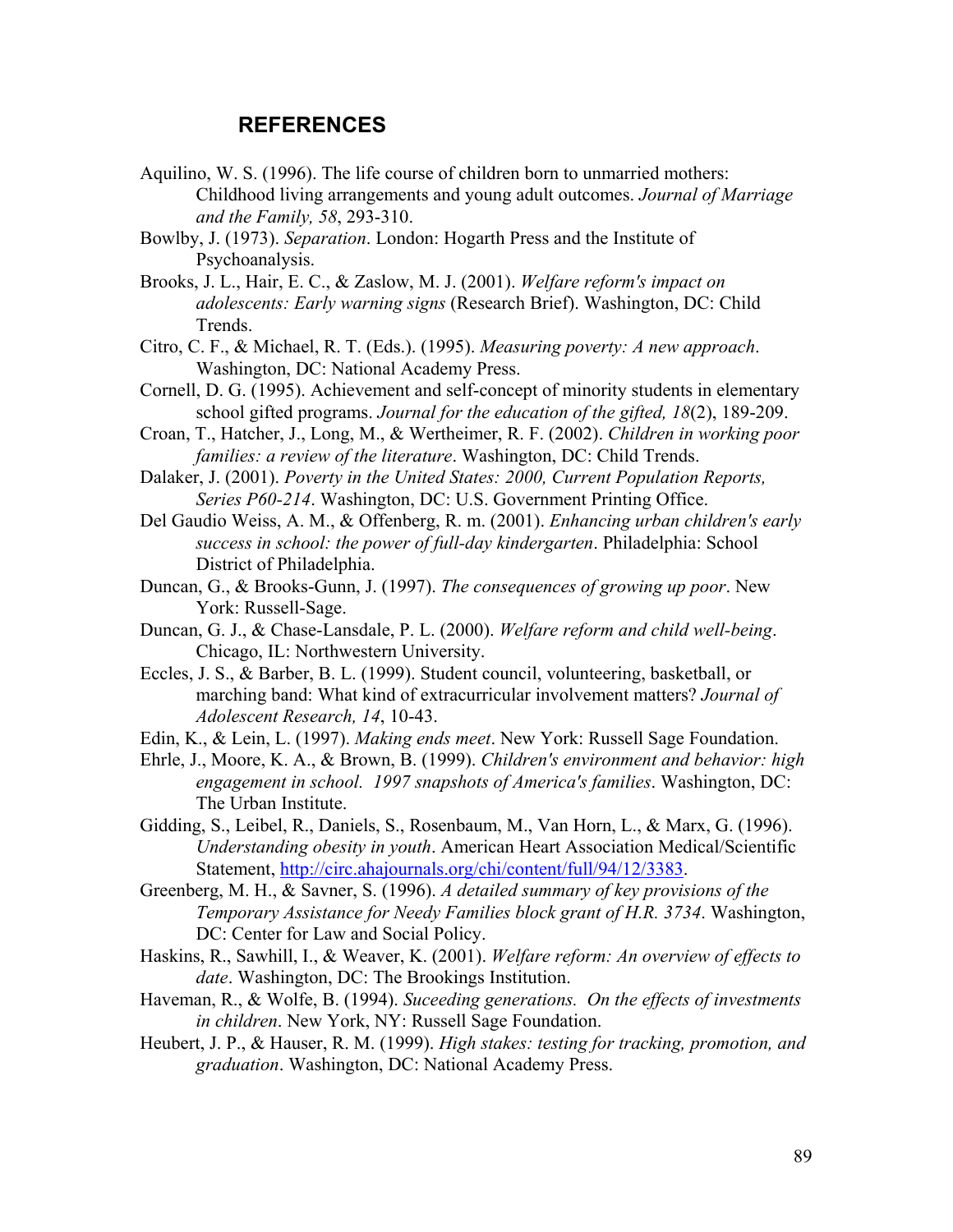- Hofferth, S., Pleck, J., Stueve, J., Bianchi, S., & Sayer, L. (2001). The demography of fathers: What fathers do. In C. Tamis-Lamonda (Ed.), *The Handbook of Father Involvement*. Mahwah, NJ: Erlbaum Associates.
- Huggins, V. J., & Winters, F. F. (1995). *Income and poverty time series data from the Survey of Income and Program Participation.* Paper presented at the Annual meeting of the American Statistical Association.
- Lamb, M. (1997). *The role of the father in child development*. New York, NY: John Wiley and Sons.
- Long, S. K., & Clark, S. J. (1997). The new child care block grant: state funding choices and their implications. *New federalism: issues and options for states, The Urban Institute, A-12*.
- Mahoney, J. L. (1997). *From companions to convictions: Peer groups, school engagement, and the development of criminality.* Paper presented at the The Society for Research on Child Development, Washington, DC.
- Manlove, J. (1998). The influence of high school dropout and school disengagement on the risk of school-age pregnancy. *Journal of Research on Adolescence, 8*, 187- 220.
- McGroder, S. (2000). Parenting among low-income, African-American single mothers with preschool-age children: patterns, predictors, and developmental correlates. *Child Development, 71*(3), 752-771.
- McNeely, C. A., Nonnemaker, J. M., & Blum, R. W. (2002). Promoting school connectedness: evidence from the National Longitudinal Study of Adolescent Health. *Journal Of School Health, 72*(4), 138-146.
- Moffitt, R. A., & Cherlin, A. (2000). Disadvantage among families remaining on welfare. *JCPR policy briefs, 3*(12).
- National Institute of Child Health and Human Development. (2002). *The NICHD study of early child care*. Bethesda, MD: National Institute of Child Health and Human Development, http://www.nichd.nih.gov/publications/pubs/early\_child\_care.htm.
- National Research Council. (1995). *Measuring poverty: a new approach*. Washington, DC: National Academy Press.
- Parrot, S. (1998). *Welfare recipients who find jobs: what do we know about their earnings and employment?* Washington, DC: Center on Budget and Policy Priorities.
- Short, K., Garner, T., Johnson, D., & Doyle, P. (1999). *Experimental poverty measures: 1990 to 1997*. (Current Population Reports, P60-205). Washington, DC: U.S. Census Bureau.
- U.S. Census Bureau. (2001a, 12/11/01). *Detailed Poverty Statistics, Table 2, http://ferret.bls.census.gov/macro/032001/pov/new02\_001.htm*. Retrieved 7/30/02, from the World Wide Web: http://ferret.bls.census.gov/macro/032001/pov/new02\_001.htm
- U.S. Census Bureau. (2001b). *Detailed Poverty Statistics, Table 3, http://ferret.bls.census.gov/macro/032001/pov/new02\_001.htm*. Retrieved, from the World Wide Web:
- U.S. Census Bureau. (2001c). *Detailed Poverty Statistics, Table 11, http://ferret.bls.census.gov/macro/03/pov/new11\_001.htm*. Retrieved, from the World Wide Web: